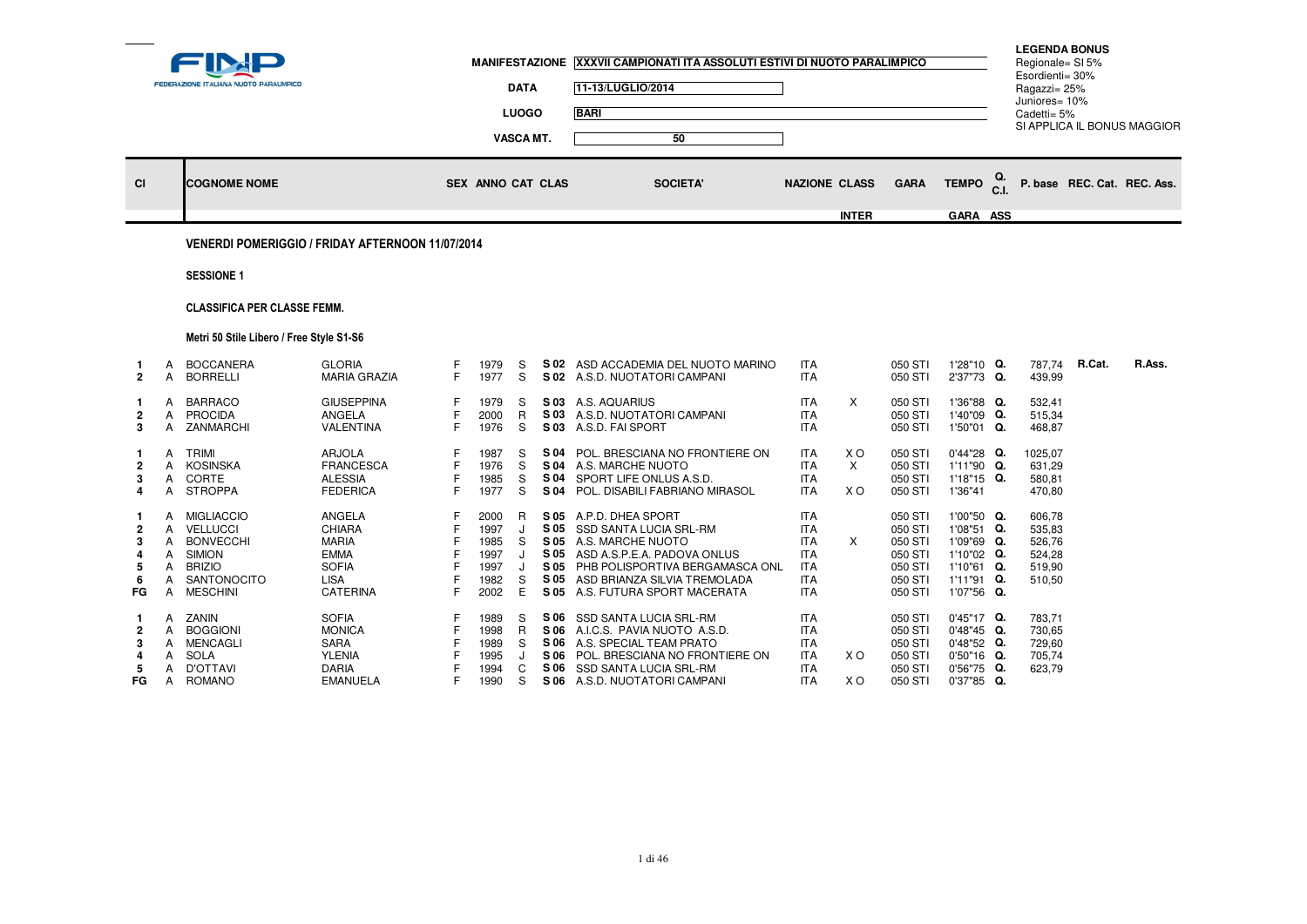|           |                                        |                          | MANIFESTAZIONE XXXVII CAMPIONATI ITA ASSOLUTI ESTIVI DI NUOTO PARALIMPICO |                      |             |                     | Regionale= SI 5%<br>Esordienti= 30% | <b>LEGENDA BONUS</b> |                             |
|-----------|----------------------------------------|--------------------------|---------------------------------------------------------------------------|----------------------|-------------|---------------------|-------------------------------------|----------------------|-----------------------------|
|           | FEDERAZIONE ITALIANA NUOTO PARALIMPICO | <b>DATA</b>              | 11-13/LUGLIO/2014                                                         |                      |             |                     | Ragazzi= 25%                        |                      |                             |
|           |                                        | <b>LUOGO</b>             | <b>BARI</b>                                                               |                      |             |                     | Juniores= 10%<br>Cadetti= 5%        |                      |                             |
|           |                                        | <b>VASCA MT.</b>         | 50                                                                        |                      |             |                     |                                     |                      | SI APPLICA IL BONUS MAGGIOR |
| <b>CI</b> | <b>COGNOME NOME</b>                    | <b>SEX ANNO CAT CLAS</b> | <b>SOCIETA'</b>                                                           | <b>NAZIONE CLASS</b> | <b>GARA</b> | TEMPO <sup>Q.</sup> |                                     |                      | P. base REC. Cat. REC. Ass. |
|           |                                        |                          |                                                                           | <b>INTER</b>         |             | <b>GARA ASS</b>     |                                     |                      |                             |
|           | <b>CLASSIFICA FINALE OPEN FEMM.</b>    |                          |                                                                           |                      |             |                     |                                     |                      |                             |

## Metri 50 Stile Libero / Free Style S1-S6

|  | TRIMI        | <b>ARJOLA</b>    | 1987   | S 04 | POL. BRESCIANA NO FRONTIERE ON      | <b>ITA</b> | X O | 050 STI | $0'43''47$ Q. | 1044.17 | R.Cat. | R.Ass. |
|--|--------------|------------------|--------|------|-------------------------------------|------------|-----|---------|---------------|---------|--------|--------|
|  | <b>ZANIN</b> | <b>SOFIA</b>     | 1989   |      | S 06 SSD SANTA LUCIA SRL-RM         | <b>ITA</b> |     | 050 STI | $0'44''40$ Q. | 797.30  |        |        |
|  | O BOCCANERA  | <b>GLORIA</b>    | 1979   |      | S 02 ASD ACCADEMIA DEL NUOTO MARINO | <b>ITA</b> |     | 050 STI | $1'28"19$ Q.  | 786.94  | R.Cat. | R.Ass. |
|  | O BOGGIONI   | <b>MONICA</b>    | 1998   |      | S 06 A.I.C.S. PAVIA NUOTO A.S.D.    | <b>ITA</b> |     | 050 STI | $0'48"52$ Q.  | 729.60  |        |        |
|  | MENCAGLI     | <b>SARA</b>      | 1989 S |      | <b>S 06</b> A.S. SPECIAL TEAM PRATO | <b>ITA</b> |     | 050 STI | 0'49"76 Q.    | 711.41  |        |        |
|  | SOLA         | <b>YLENIA</b>    | 1995   |      | S 06 POL. BRESCIANA NO FRONTIERE ON | <b>ITA</b> | xо  | 050 STI | $0'49''86$ Q. | 709.99  |        |        |
|  | O KOSINSKA   | <b>FRANCESCA</b> | 1976 S |      | <b>S 04 A.S. MARCHE NUOTO</b>       | ITA        |     | 050 STI | 1'12"07 Q.    | 629.80  |        |        |
|  | O D'OTTAVI   | DARIA            | 1994   |      | S 06 SSD SANTA LUCIA SRL-RM         | <b>ITA</b> |     | 050 STI | $0'57"15$ Q.  | 619.42  |        |        |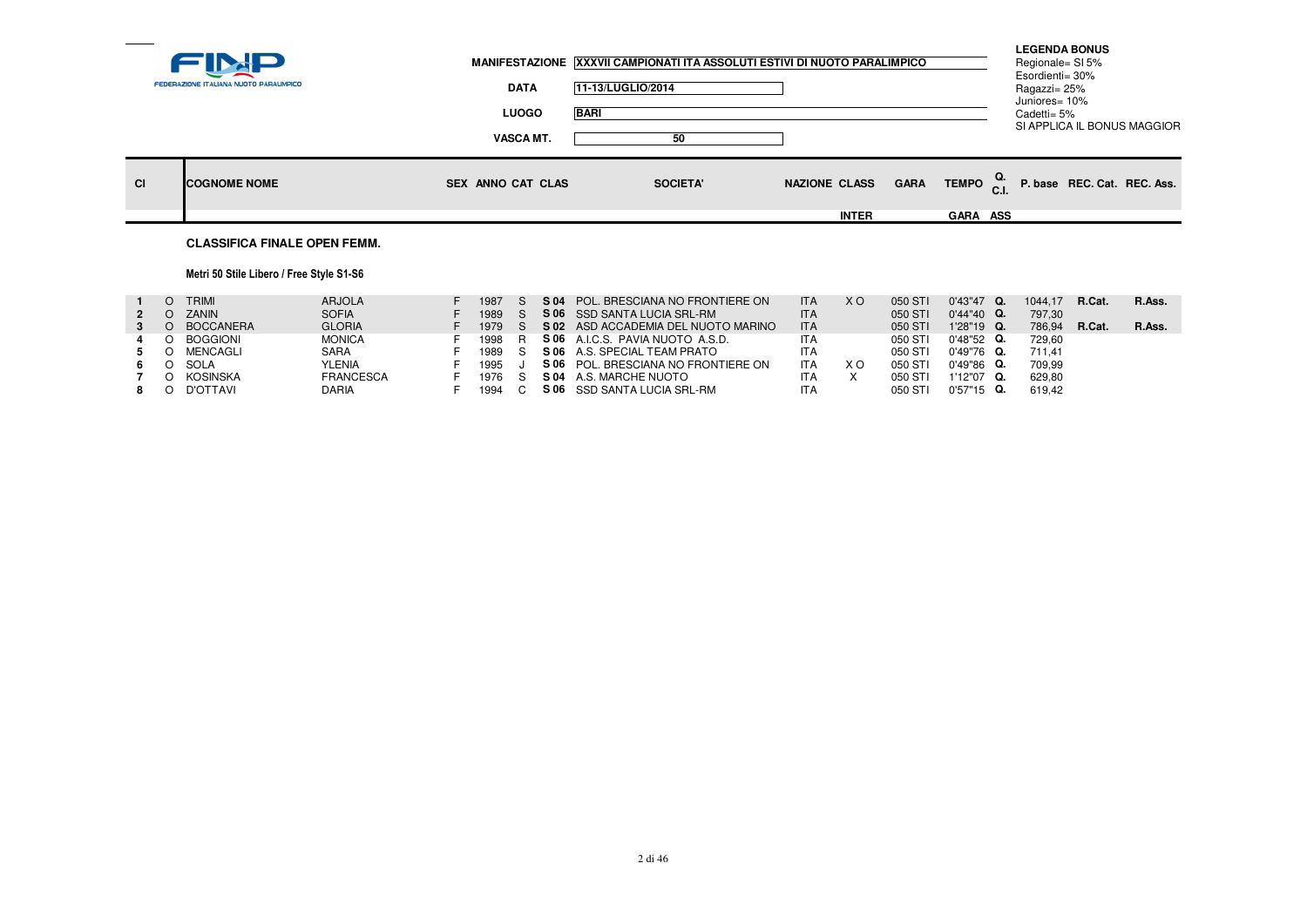|                                                                                                        |                                                          | <b>FEDERAZIONE ITALIANA NUOTO PARALIMPICO</b>                                                                                                                                                                |                                                                                                                                                                                                        |                                                          |                                                                                              | <b>DATA</b><br><b>LUOGO</b><br>VASCA MT.                   |                                                                                              | MANIFESTAZIONE XXXVII CAMPIONATI ITA ASSOLUTI ESTIVI DI NUOTO PARALIMPICO<br>11-13/LUGLIO/2014<br><b>BARI</b><br>50                                                                                                                                                                                                                                                                        |                                                                                                                                                                      |                                             |                                                                                                                                  |                                                                                                                                                                                          |      | <b>LEGENDA BONUS</b><br>Regionale= SI 5%<br>Esordienti= 30%<br>Ragazzi= 25%<br>Juniores= 10%<br>Cadetti= $5%$ | SI APPLICA IL BONUS MAGGIOR |  |
|--------------------------------------------------------------------------------------------------------|----------------------------------------------------------|--------------------------------------------------------------------------------------------------------------------------------------------------------------------------------------------------------------|--------------------------------------------------------------------------------------------------------------------------------------------------------------------------------------------------------|----------------------------------------------------------|----------------------------------------------------------------------------------------------|------------------------------------------------------------|----------------------------------------------------------------------------------------------|--------------------------------------------------------------------------------------------------------------------------------------------------------------------------------------------------------------------------------------------------------------------------------------------------------------------------------------------------------------------------------------------|----------------------------------------------------------------------------------------------------------------------------------------------------------------------|---------------------------------------------|----------------------------------------------------------------------------------------------------------------------------------|------------------------------------------------------------------------------------------------------------------------------------------------------------------------------------------|------|---------------------------------------------------------------------------------------------------------------|-----------------------------|--|
| <b>CI</b>                                                                                              |                                                          | <b>COGNOME NOME</b>                                                                                                                                                                                          |                                                                                                                                                                                                        |                                                          | <b>SEX ANNO CAT CLAS</b>                                                                     |                                                            |                                                                                              | <b>SOCIETA'</b>                                                                                                                                                                                                                                                                                                                                                                            | <b>NAZIONE CLASS</b>                                                                                                                                                 |                                             | <b>GARA</b>                                                                                                                      | <b>TEMPO</b>                                                                                                                                                                             | C.I. |                                                                                                               | P. base REC. Cat. REC. Ass. |  |
|                                                                                                        |                                                          | <b>CLASSIFICA PER CLASSE MASCH.</b>                                                                                                                                                                          |                                                                                                                                                                                                        |                                                          |                                                                                              |                                                            |                                                                                              |                                                                                                                                                                                                                                                                                                                                                                                            |                                                                                                                                                                      | <b>INTER</b>                                |                                                                                                                                  | GARA ASS                                                                                                                                                                                 |      |                                                                                                               |                             |  |
|                                                                                                        |                                                          | Metri 50 Stile Libero / Free Style S1-S6                                                                                                                                                                     |                                                                                                                                                                                                        |                                                          |                                                                                              |                                                            |                                                                                              |                                                                                                                                                                                                                                                                                                                                                                                            |                                                                                                                                                                      |                                             |                                                                                                                                  |                                                                                                                                                                                          |      |                                                                                                               |                             |  |
| -1<br>$\overline{2}$                                                                                   | Α<br>Α                                                   | PELLACANI<br>LANZANI                                                                                                                                                                                         | <b>LUCA</b><br><b>MANUELE</b>                                                                                                                                                                          | м<br>м                                                   | 1984<br>1991                                                                                 | S<br>S                                                     |                                                                                              | S 02 ATLANTIDE O.N.L.U.S.<br>S 02 ASD DIVERSAMENTE-ABILI BRIANTEA '8                                                                                                                                                                                                                                                                                                                       | <b>ITA</b><br><b>ITA</b>                                                                                                                                             |                                             | 050 STI<br>050 STI                                                                                                               | 1'30"69 Q.<br>1'59"83                                                                                                                                                                    |      | 668,10<br>505,63                                                                                              |                             |  |
| -1<br>$\overline{\mathbf{2}}$<br>-3<br>FG                                                              | A<br>Α<br>A<br>Α                                         | <b>CAMPIONE</b><br><b>FRISON</b><br><b>FRIGERIO</b><br><b>GADALETA</b>                                                                                                                                       | <b>VINCENZO</b><br><b>WILLIAM</b><br><b>SIMONE</b><br>CORRADO                                                                                                                                          | М<br>М<br>M<br>М                                         | 1982<br>1978<br>1985<br>1977                                                                 | S<br>S<br>S<br>S                                           | S 03<br>S 03<br>S 03                                                                         | S 03 A.S. CULT. ANTHROPOS SOC. SPOR<br>ASD A.S.P.E.A. PADOVA ONLUS<br>ASD DIVERSAMENTE-ABILI BRIANTEA '8<br><b>SSD MOLFETTA NUOTO</b>                                                                                                                                                                                                                                                      | <b>ITA</b><br><b>ITA</b><br><b>ITA</b><br><b>ITA</b>                                                                                                                 |                                             | 050 STI<br>050 STI<br>050 STI<br>050 STI                                                                                         | 1'24"31 Q.<br>1'33"11<br>1'39"11<br>1'09"14 Q.                                                                                                                                           |      | 512,87<br>464,40<br>436,28                                                                                    |                             |  |
| $\mathbf{1}$<br>$\overline{2}$<br>3<br>4<br>-5<br>-6<br>-7<br>-8<br>9<br>10                            | A<br>Α<br>A<br>А<br>A<br>A<br>А<br>A<br>A<br>A           | MAZZONE<br><b>PLACIDI</b><br><b>MAGGI</b><br><b>PARTIPILO</b><br>PEZZOLI<br><b>FALCONI</b><br><b>BELLANDI</b><br><b>MARSON</b><br><b>PRINCIPI</b><br><b>BONI</b>                                             | <b>LUCA</b><br><b>ROBERTO</b><br><b>FABIO</b><br><b>GEREMIA</b><br><b>MATTIA</b><br><b>FABIO</b><br><b>MARCELLO</b><br><b>CRISTIANO</b><br><b>ANTONIO</b><br><b>VINCENZO</b>                           | м<br>М<br>м<br>M<br>М<br>M<br>М<br>М<br>м<br>М           | 1971<br>1976<br>1991<br>1982<br>1982<br>1977<br>1973<br>1973<br>1972<br>1988                 | S<br>S<br>S<br>S<br>S<br>S<br>S<br>S<br>S<br>S             | S 04<br>S 04<br>S 04<br>S 04<br>S 04<br>S 04<br>S 04<br>S 04<br>S 04<br>S 04                 | CIRCOLO CANOTTIERI ANIENE<br><b>SSD SANTA LUCIA SRL-RM</b><br>S.S.D. GESTIONE POLIVALENTE MODUC<br>FRAMAROSSPORT S.S.D. SRL<br>ASD DIVERSAMENTE-ABILI BRIANTEA '8<br><b>SSD SANTA LUCIA SRL-RM</b><br>POLISPORTIVA MILANESE 1979 SPO<br>ASD DIVERSAMENTE-ABILI BRIANTEA '8<br>ASD A.S.P.E.A. PADOVA ONLUS<br>CARAVAGGIO SPORTING VILLAGE AQU.                                              | <b>ITA</b><br><b>ITA</b><br><b>ITA</b><br><b>ITA</b><br><b>ITA</b><br><b>ITA</b><br><b>ITA</b><br><b>ITA</b><br><b>ITA</b><br>ITA                                    | $\circ$<br>X <sub>O</sub><br>X <sub>O</sub> | 050 STI<br>050 STI<br>050 STI<br>050 STI<br>050 STI<br>050 STI<br>050 STI<br>050 STI<br>050 STI<br>050 STI                       | $0'51''14$ Q.<br>$0'52''86$ Q.<br>0'53"70 Q.<br>1'01"25 Q.<br>1'04"34 Q.<br>1'04"74 Q.<br>1'05"69 Q.<br>1'06"56 Q.<br>1'07"35 Q.<br>1'13"86                                              |      | 738,95<br>714,91<br>703,72<br>616,98<br>587,35<br>583,72<br>575,28<br>567,76<br>561,10<br>511,64              |                             |  |
| -1<br>$\overline{2}$<br>-3<br>4<br>-5<br>-6<br>FG                                                      | Α<br>A<br>A<br>Α<br>A<br>Α<br>A                          | CASTAGNETO<br>DE CARLO<br>PAULON<br>RAMMAZZO<br>CATI<br>GAZZOLA<br>CHIUMINATO                                                                                                                                | ANDREA<br><b>NICOLA</b><br>ALESSANDRO<br>ANGELO<br><b>PAOLO</b><br><b>MARCO</b><br><b>ANDREA</b>                                                                                                       | М<br>M<br>М<br>м<br>М<br>М<br>м                          | 1988<br>1972<br>1991<br>1969<br>1974<br>1980<br>1961                                         | S<br>S<br>S<br>S<br>S<br>S<br>S                            | S 05<br>S 05<br>S 05<br>S 05<br>S 05<br>S 05<br>S 05                                         | A.S.D. FRATELLANZA NUOTO PONTEDE<br>PO.HA.FI.<br>SSD SANTA LUCIA SRL-RM<br>CIRCOLO CANOTTIERI ANIENE<br>A.S. SPECIAL TEAM PRATO<br>SPORT LIFE ONLUS A.S.D.<br><b>SSD NUOTATORI GENOVESI</b>                                                                                                                                                                                                | <b>ITA</b><br><b>ITA</b><br><b>ITA</b><br><b>ITA</b><br><b>ITA</b><br><b>ITA</b><br><b>ITA</b>                                                                       | X O                                         | 050 STI<br>050 STI<br>050 STI<br>050 STI<br>050 STI<br>050 STI<br>050 STI                                                        | $0'42''94$ Q.<br>$0'43''48$ Q.<br>$0'45''90$ Q.<br>$0'48''69$ Q.<br>0'52"94 Q.<br>0'57"11<br>1'07"47                                                                                     |      | 772,01<br>762,42<br>722,22<br>680,84<br>626,18<br>580,46                                                      |                             |  |
| -1<br>$\overline{2}$<br>-3<br>$\overline{4}$<br>-5<br>-6<br>$\overline{7}$<br>8<br>9<br>10<br>11<br>FG | A<br>A<br>A<br>A<br>Α<br>A<br>А<br>Α<br>A<br>A<br>A<br>A | CAVALIERE<br><b>DOLFIN</b><br><b>GALIMBERTI</b><br><b>GARGARO</b><br><b>ROTA</b><br><b>BRUSCA</b><br>CASTIGLIONI<br>LATALARDO<br><b>BEGGIATO</b><br><b>CLEMENTE</b><br><b>PREZIOSA</b><br><b>SCIACCALUGA</b> | <b>ANTONIO</b><br><b>MARCO</b><br><b>LUCA</b><br><b>MATTIA</b><br><b>MATTEO</b><br><b>MATTEO</b><br><b>SAMUELE</b><br>ALESSANDRO<br><b>LUIGI</b><br><b>ANTONINO</b><br><b>MAURO</b><br><b>GIOVANNI</b> | М<br>M<br>М<br>M<br>М<br>М<br>м<br>М<br>M<br>м<br>м<br>м | 1988<br>1981<br>1973<br>1992<br>1994<br>1993<br>1991<br>1992<br>1998<br>1963<br>1980<br>1994 | S<br>S<br>S<br>C<br>C<br>C<br>S<br>C<br>R.<br>S<br>S.<br>C | S 06<br>S 06<br>S 06<br>S 06<br>S 06<br>S 06<br>S 06<br>S 06<br>S 06<br>S 06<br>S 06<br>S 06 | ASD SPORTING CLUB FLEGREO<br>ASD DIVERSAMENTE-ABILI BRIANTEA '8<br>CIRCOLO CANOTTIERI ANIENE<br>S.S.D. NUOTO CASTELLANA A R.L<br>PHB POLISPORTIVA BERGAMASCA ONL<br>ASD BRIANZA SILVIA TREMOLADA<br>ASD PROPATRIA DISABILI BUSTO ARSIZ<br>ASD A.S.P.E.A. PADOVA ONLUS<br>ASD A.S.P.E.A. PADOVA ONLUS<br>ASD BRIANZA SILVIA TREMOLADA<br>SSD MOLFETTA NUOTO<br><b>SSD NUOTATORI GENOVES</b> | <b>ITA</b><br><b>ITA</b><br><b>ITA</b><br><b>ITA</b><br><b>ITA</b><br><b>ITA</b><br><b>ITA</b><br><b>ITA</b><br><b>ITA</b><br><b>ITA</b><br><b>ITA</b><br><b>ITA</b> | X O<br>X <sub>O</sub><br>Χ<br>X O           | 050 STI<br>050 STI<br>050 STI<br>050 STI<br>050 STI<br>050 STI<br>050 STI<br>050 STI<br>050 STI<br>050 STI<br>050 STI<br>050 STI | 0'37"38 Q.<br>0'37"66 Q.<br>$0'40''86$ Q.<br>$0'42''86$ Q.<br>$0'43''64$ Q.<br>0'43"84 Q.<br>$0'44''30$ Q.<br>$0'45''96$ Q.<br>$0'47''83$ Q.<br>$0'47''84$ Q.<br>1'10"41<br>$0'41"10$ Q. |      | 787,05<br>781,20<br>720,02<br>686,42<br>674,15<br>671,08<br>664,11<br>640,12<br>615,10<br>614,97<br>417,84    |                             |  |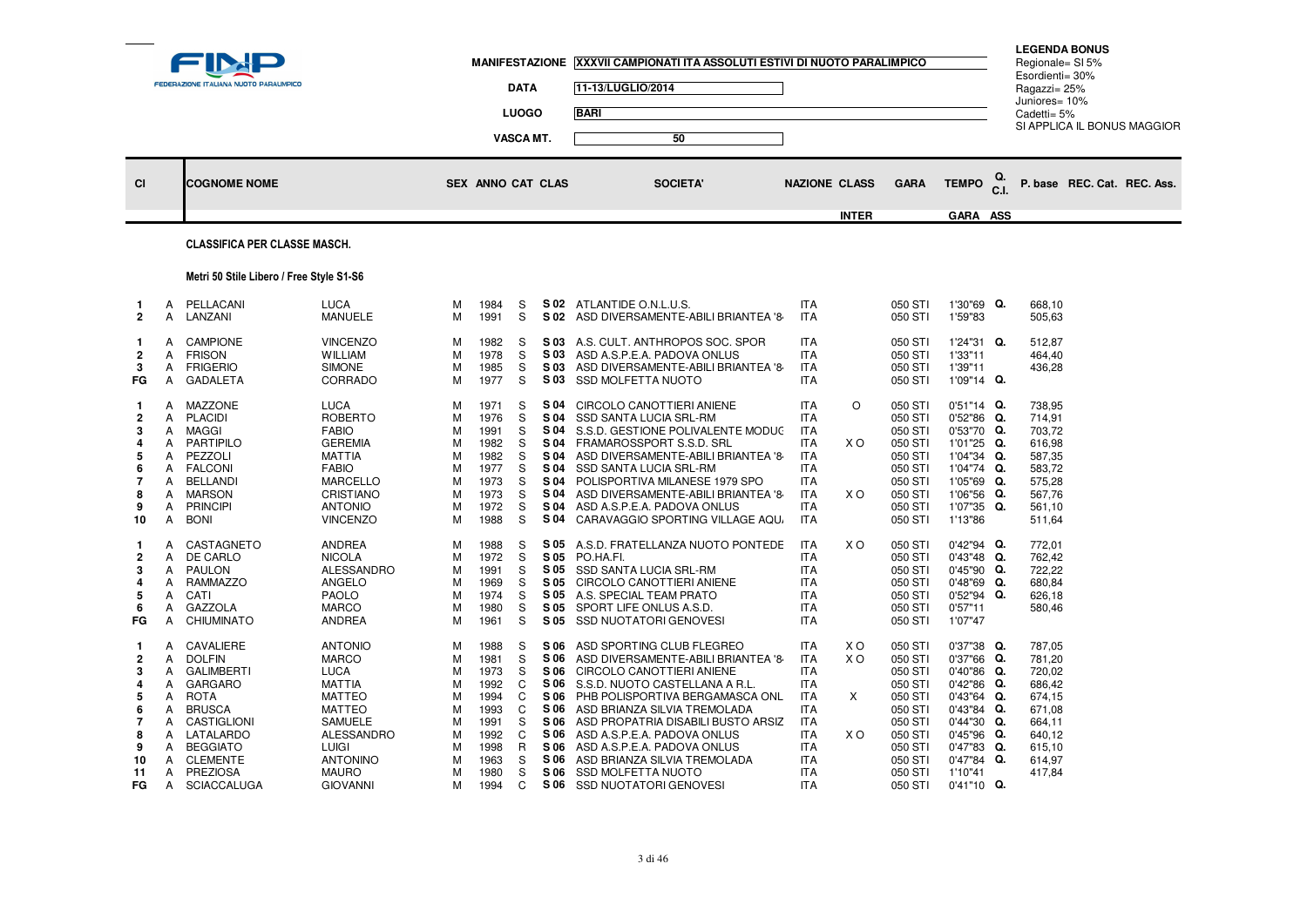|           | FEDERAZIONE ITALIANA NUOTO PARALIMPICO | <b>DATA</b><br><b>LUOGO</b><br><b>VASCA MT.</b> | MANIFESTAZIONE XXXVII CAMPIONATI ITA ASSOLUTI ESTIVI DI NUOTO PARALIMPICO<br>11-13/LUGLIO/2014<br><b>BARI</b><br>50 |                                      |                                                               | <b>LEGENDA BONUS</b><br>Regionale= SI 5%<br>Esordienti= 30%<br>Ragazzi= 25%<br>Juniores= 10%<br>Cadetti= 5%<br>SI APPLICA IL BONUS MAGGIOR |  |
|-----------|----------------------------------------|-------------------------------------------------|---------------------------------------------------------------------------------------------------------------------|--------------------------------------|---------------------------------------------------------------|--------------------------------------------------------------------------------------------------------------------------------------------|--|
| <b>CI</b> | <b>ICOGNOME NOME</b>                   | <b>SEX ANNO CAT CLAS</b>                        | <b>SOCIETA'</b>                                                                                                     | <b>NAZIONE CLASS</b><br><b>INTER</b> | TEMPO $_{\text{C.I.}}^{\text{Q.}}$<br><b>GARA</b><br>GARA ASS | P. base REC. Cat. REC. Ass.                                                                                                                |  |
|           | <b>CLASSIFICA FINALE OPEN MASCH.</b>   |                                                 |                                                                                                                     |                                      |                                                               |                                                                                                                                            |  |

# Metri 50 Stile Libero / Free Style S1-S6

|             | O CAVALIERE   | <b>ANTONIO</b> | м | 1988 |      | S 06 ASD SPORTING CLUB FLEGREO          | <b>ITA</b> | X O            | 050 STI | $0'37"19$ Q.  | 791.07 |
|-------------|---------------|----------------|---|------|------|-----------------------------------------|------------|----------------|---------|---------------|--------|
| $2^{\circ}$ | <b>DOLFIN</b> | <b>MARCO</b>   | м | 1981 |      | S 06 ASD DIVERSAMENTE-ABILI BRIANTEA '8 | <b>ITA</b> | X <sub>O</sub> | 050 STI | $0'37"70$ Q.  | 780.37 |
|             | O CASTAGNETO  | <b>ANDREA</b>  | м | 1988 |      | S 05 A.S.D. FRATELLANZA NUOTO PONTEDE   | <b>ITA</b> | <b>XO</b>      | 050 STI | $0'44"12$ Q.  | 751.36 |
| 4           | O DE CARLO    | <b>NICOLA</b>  | м | 1972 |      | S05 PO.HA.FI.                           | <b>ITA</b> |                | 050 STI | $0'44''69$ Q. | 741.78 |
|             | PAULON        | ALESSANDRO     | м | 1991 |      | S 05 SSD SANTA LUCIA SRL-RM             | <b>ITA</b> |                | 050 STI | $0'46''21$ Q. | 717.38 |
|             | MAZZONE       | LUCA           |   | 1971 | S 04 | CIRCOLO CANOTTIERI ANIENE               | <b>ITA</b> |                | 050 STI | $0'53''40$ Q. | 707.68 |
|             | GALIMBERTI    | LUCA           |   | 1973 | S 06 | CIRCOLO CANOTTIERI ANIENE               | <b>ITA</b> |                | 050 STI | $0'41''62$ Q. | 706.87 |
|             | PLACIDI       | <b>ROBERTO</b> |   | 1976 |      | S 04 SSD SANTA LUCIA SRL-RM             | <b>ITA</b> |                | 050 STI | $0'53''58$ Q. | 705,30 |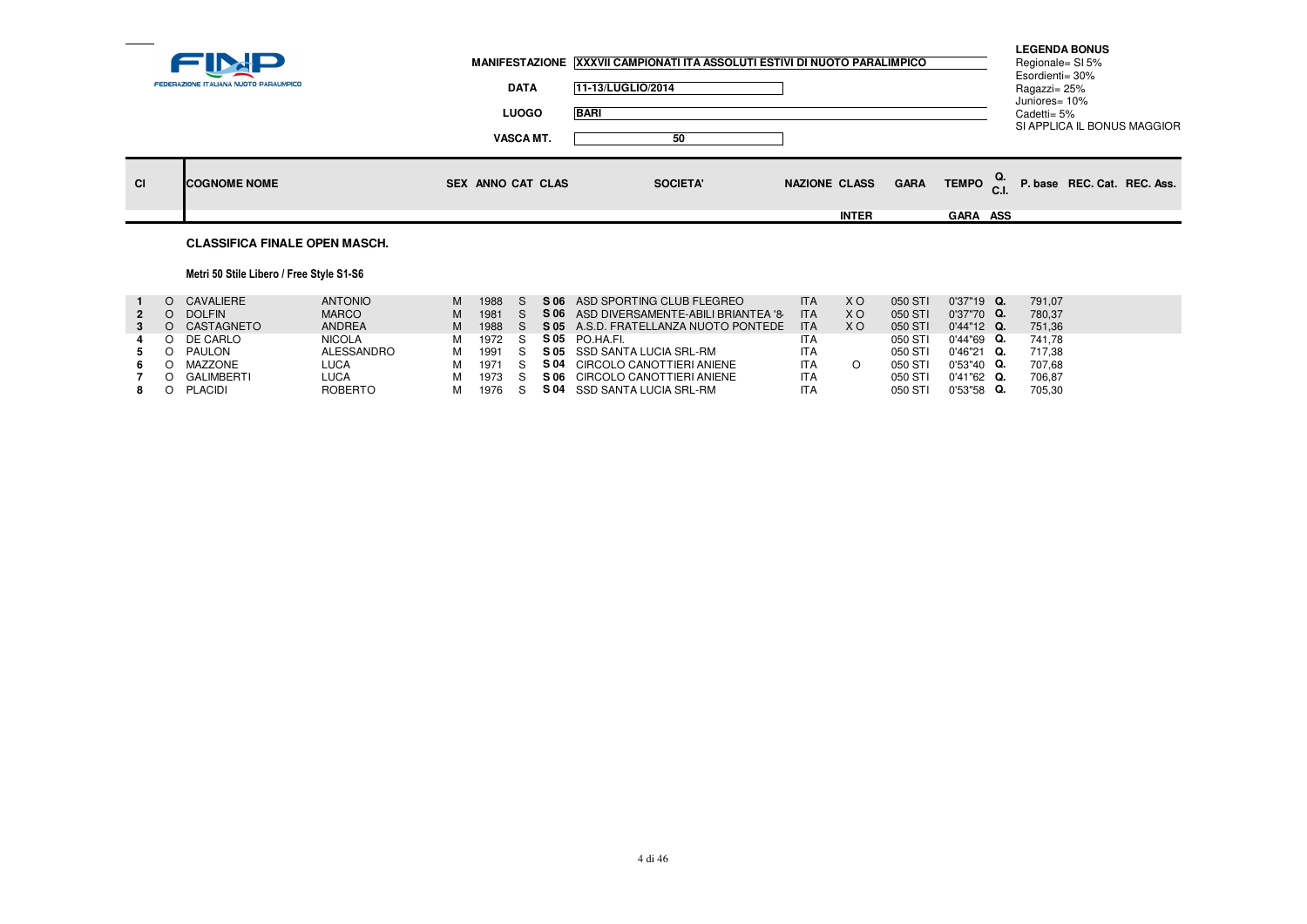| $\sim$                       |             | FEDERAZIONE ITALIANA NUOTO PARALIMPICO                       |                                                                |                  | <b>MANIFESTAZIONE</b>        | <b>DATA</b><br><b>LUOGO</b><br><b>VASCA MT.</b> |              | XXXVII CAMPIONATI ITA ASSOLUTI ESTIVI DI NUOTO PARALIMPICO<br>11-13/LUGLIO/2014<br><b>BARI</b><br>50                         |                                                      |                     |                                          |                                                         | <b>LEGENDA BONUS</b><br>Regionale= SI 5%<br>Esordienti= 30%<br>Ragazzi= 25%<br>Juniores= 10%<br>Cadetti= $5%$ |              | SI APPLICA IL BONUS MAGGIOR |  |
|------------------------------|-------------|--------------------------------------------------------------|----------------------------------------------------------------|------------------|------------------------------|-------------------------------------------------|--------------|------------------------------------------------------------------------------------------------------------------------------|------------------------------------------------------|---------------------|------------------------------------------|---------------------------------------------------------|---------------------------------------------------------------------------------------------------------------|--------------|-----------------------------|--|
| <b>CI</b>                    |             | <b>COGNOME NOME</b>                                          |                                                                |                  | SEX ANNO CAT CLAS            |                                                 |              | <b>SOCIETA'</b>                                                                                                              | <b>NAZIONE CLASS</b>                                 |                     | <b>GARA</b>                              | Q.<br><b>TEMPO</b>                                      |                                                                                                               |              | P. base REC. Cat. REC. Ass. |  |
|                              |             |                                                              |                                                                |                  |                              |                                                 |              |                                                                                                                              |                                                      | <b>INTER</b>        |                                          | GARA ASS                                                |                                                                                                               |              |                             |  |
|                              |             | <b>CLASSIFICA PER CLASSE FEMM.</b>                           |                                                                |                  |                              |                                                 |              |                                                                                                                              |                                                      |                     |                                          |                                                         |                                                                                                               |              |                             |  |
|                              |             | Metri 50 Stile Libero / Free Style S7-S13                    |                                                                |                  |                              |                                                 |              |                                                                                                                              |                                                      |                     |                                          |                                                         |                                                                                                               |              |                             |  |
| FG<br><b>ASS</b>             | A           | <b>NUSCIS</b><br>A CRISTALDI                                 | <b>MICHELA</b><br><b>VERONICA</b>                              | F<br>E           | 1991<br>1981                 | S<br>S.                                         |              | <b>FSSI</b> ASD POL. SIL. CAGLIARI-FSSI<br><b>FSSI ASD GSS TORINO-FSSI</b>                                                   | <b>ITA</b><br><b>ITA</b>                             |                     | 050 STI<br>050 STI                       | 0'35"32 ####<br>####                                    | #N/D<br>#N/D                                                                                                  | #N/D<br>#N/D | #N/D<br>#N/D                |  |
| $\overline{2}$<br>3          | A           | A AERE<br>A BOSCAINI<br>PASSUELLO                            | KATIA<br>LAURA<br><b>GIULIA</b>                                | F<br>F           | 1971<br>1989<br>1986         | S<br>S<br>S.                                    | S 07<br>S 07 | A.S.D. FAI SPORT<br>POL. BRESCIANA NO FRONTIERE ON<br>S 07 S.S.D. RARI NANTES MAROSTICA                                      | <b>ITA</b><br><b>ITA</b><br><b>ITA</b>               | X O                 | 050 STI<br>050 STI<br>050 STI            | $0'42''93$ Q.<br>$0'47''34$ Q.<br>0'49"82 Q.            | 756,35<br>685,89<br>651,75                                                                                    |              |                             |  |
| -1<br>FG.                    | A<br>A<br>A | CERASUOLO<br>CORNACCHINI<br><b>BAZDOACA</b>                  | <b>IMMACOLATA</b><br><b>SOFIA</b><br><b>GEORGIANA VICTORIA</b> | F<br>F<br>E      | 1980<br>1997<br>1983         | S<br>J<br>S                                     | S 08         | S 08 CIRCOLO CANOTTIERI ANIENE<br>S 08 ATLANTIDE O.N.L.U.S.<br>CIRCOLO CANOTTIERI ANIENE                                     | <b>ITA</b><br><b>ITA</b><br>ROU                      | X O<br>X O          | 050 STI<br>050 STI<br>050 STI            | 0'37"93 Q.<br>0'43"78 Q.<br>0'39"71 Q.                  | 810,70<br>702,38                                                                                              |              |                             |  |
| $\overline{2}$               | A           | A GRANATA<br><b>BELLIN</b>                                   | <b>SARA</b><br><b>MARIA ROZALIA</b>                            | F<br>F.          | 1995<br>1994                 | $\mathsf{C}$                                    | S 09<br>S 09 | SSD MOLFETTA NUOTO<br>ASD A.S.P.E.A. PADOVA ONLUS                                                                            | <b>ITA</b><br><b>ITA</b>                             | $\circ$             | 050 STI<br>050 STI                       | 0'41"85 Q.<br>0'43"18 Q.                                | 695,58<br>674,15                                                                                              |              |                             |  |
| $\overline{2}$<br>FG         | A<br>A      | A CORRAINE<br>POLISENO<br><b>RABBOLINI</b>                   | <b>GIOVANNA</b><br><b>SARA</b><br><b>MARTINA</b>               | F<br>F<br>F.     | 1989<br>1982<br>1998         | S<br>S<br>$\mathsf{R}$                          | S 11         | S 11 A.S.D. SARDEGNA SPORT<br>CIRCOLO CANOTTIERI ANIENE<br>S 11 G.S. DIL. NON VEDENTI MILANO - ONLUS                         | <b>ITA</b><br><b>ITA</b><br><b>ITA</b>               | X<br>X <sub>O</sub> | 050 STI<br>050 STI<br>050 STI            | 0'48"31 Q.<br>0'54"46 Q.<br>0'38"70 Q.                  | 645,83<br>572,90                                                                                              |              |                             |  |
| -1<br>$\mathbf{2}$<br>3<br>4 | A           | A VIVENZIO<br><b>BARBARO</b><br>A ZONTA CORRATO<br>A MANTOAN | <b>LUIGIA</b><br><b>ANNA</b><br><b>ISABELLA</b><br>LARA        | F<br>E<br>F<br>F | 1991<br>1985<br>1993<br>1999 | S<br>S.<br>C<br>R                               |              | S 12 A.S.D. NOIVED NAPOLI<br>S 12 A.S.D. POL.TEAM 14<br>S 12 ASD A.S.P.E.A. PADOVA ONLUS<br>S 12 ASD A.S.P.E.A. PADOVA ONLUS | <b>ITA</b><br><b>ITA</b><br><b>ITA</b><br><b>ITA</b> | X O<br>X O<br>X O   | 050 STI<br>050 STI<br>050 STI<br>050 STI | 0'35"95 Q.<br>$0'40''89$ Q.<br>$0'44''33$ Q.<br>0'50"27 | 762.45<br>670,34<br>618,32<br>545,26                                                                          |              |                             |  |
| 1.                           |             | A BELOTTI                                                    | <b>SARA</b>                                                    | F.               | 1999                         | R.                                              |              | S 13 OLIMPIC SWIM PRO ASD                                                                                                    | <b>ITA</b>                                           | X                   | 050 STI                                  | 0'36"07 Q.                                              | 766,57                                                                                                        | R.Cat.       | R.Ass.                      |  |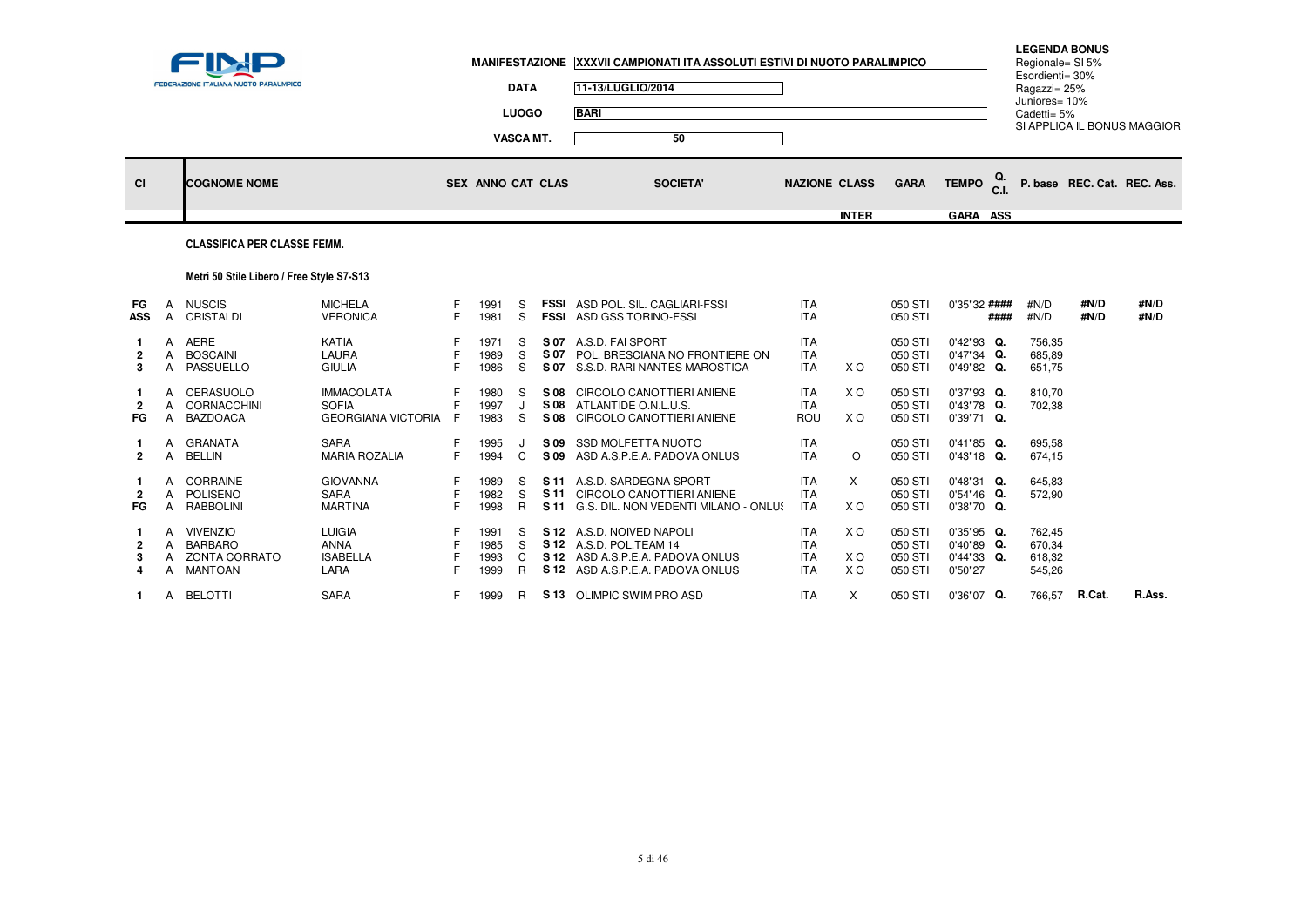|    | <b>FEDERAZIONE ITALIANA NUOTO PARALIMPICO</b> | <b>DATA</b><br><b>LUOGO</b> | MANIFESTAZIONE   XXXVII CAMPIONATI ITA ASSOLUTI ESTIVI DI NUOTO PARALIMPICO<br>11-13/LUGLIO/2014<br><b>BARI</b> |                                     |                 | <b>LEGENDA BONUS</b><br>Regionale= SI 5%<br>Esordienti= 30%<br>Ragazzi= 25%<br>Juniores= 10%<br>Cadetti= 5% | SI APPLICA IL BONUS MAGGIOR                                    |  |
|----|-----------------------------------------------|-----------------------------|-----------------------------------------------------------------------------------------------------------------|-------------------------------------|-----------------|-------------------------------------------------------------------------------------------------------------|----------------------------------------------------------------|--|
|    |                                               | VASCA MT.                   | 50                                                                                                              |                                     |                 |                                                                                                             |                                                                |  |
| CI | <b>ICOGNOME NOME</b>                          | <b>SEX ANNO CAT CLAS</b>    | <b>SOCIETA'</b>                                                                                                 | <b>GARA</b><br><b>NAZIONE CLASS</b> |                 |                                                                                                             | TEMPO $_{\text{C.I.}}^{\text{Q.}}$ P. base REC. Cat. REC. Ass. |  |
|    |                                               |                             |                                                                                                                 | <b>INTER</b>                        | <b>GARA ASS</b> |                                                                                                             |                                                                |  |
|    | <b>CLASSIFICA FINALE OPEN FEMM.</b>           |                             |                                                                                                                 |                                     |                 |                                                                                                             |                                                                |  |

## Metri 50 Stile Libero / Free Style S7-S13

|  | CERASUOLO       | <b>IMMACOLATA</b>    | 1980 | S 08 | CIRCOLO CANOTTIERI ANIENE      | <b>ITA</b> | X O            | 050 STI | $0'37"54$ Q.  | 819,13 |        |        |
|--|-----------------|----------------------|------|------|--------------------------------|------------|----------------|---------|---------------|--------|--------|--------|
|  | <b>BELOTTI</b>  | <b>SARA</b>          | 1999 | S 13 | OLIMPIC SWIM PRO ASD           | <b>ITA</b> |                | 050 STI | $0'35''42$ Q. | 780.63 | R.Cat. | R.Ass. |
|  | <b>VIVENZIO</b> | <b>LUIGIA</b>        | 1991 |      | S 12 A.S.D. NOIVED NAPOLI      | <b>ITA</b> | X <sub>O</sub> | 050 STI | $0'35''38$ Q. | 774.73 |        |        |
|  | <b>AERE</b>     | KATIA                | 1971 | S 07 | A.S.D. FAI SPORT               | <b>ITA</b> |                | 050 STI | $0'44''81$ Q. | 724.62 |        |        |
|  | CORNACCHINI     | SOFIA                | 1997 | S 08 | ATLANTIDE O.N.L.U.S.           | <b>ITA</b> |                | 050 STI | 0'42"90 Q.    | 716.78 |        |        |
|  | BELLIN          | <b>MARIA ROZALIA</b> | 1994 | S 09 | ASD A.S.P.E.A. PADOVA ONLUS    | <b>ITA</b> |                | 050 STI | 0'43"54       | 668,58 |        |        |
|  | BOSCAINI        | LAURA                | 1989 | S 07 | POL. BRESCIANA NO FRONTIERE ON | <b>ITA</b> |                | 050 STI | $0'48"63$ Q.  | 667,69 |        |        |
|  | GRANATA         | SARA                 | 1995 |      | S 09 SSD MOLFETTA NUOTO        | <b>ITA</b> |                | 050 STI | 0'44"11       | 659,94 |        |        |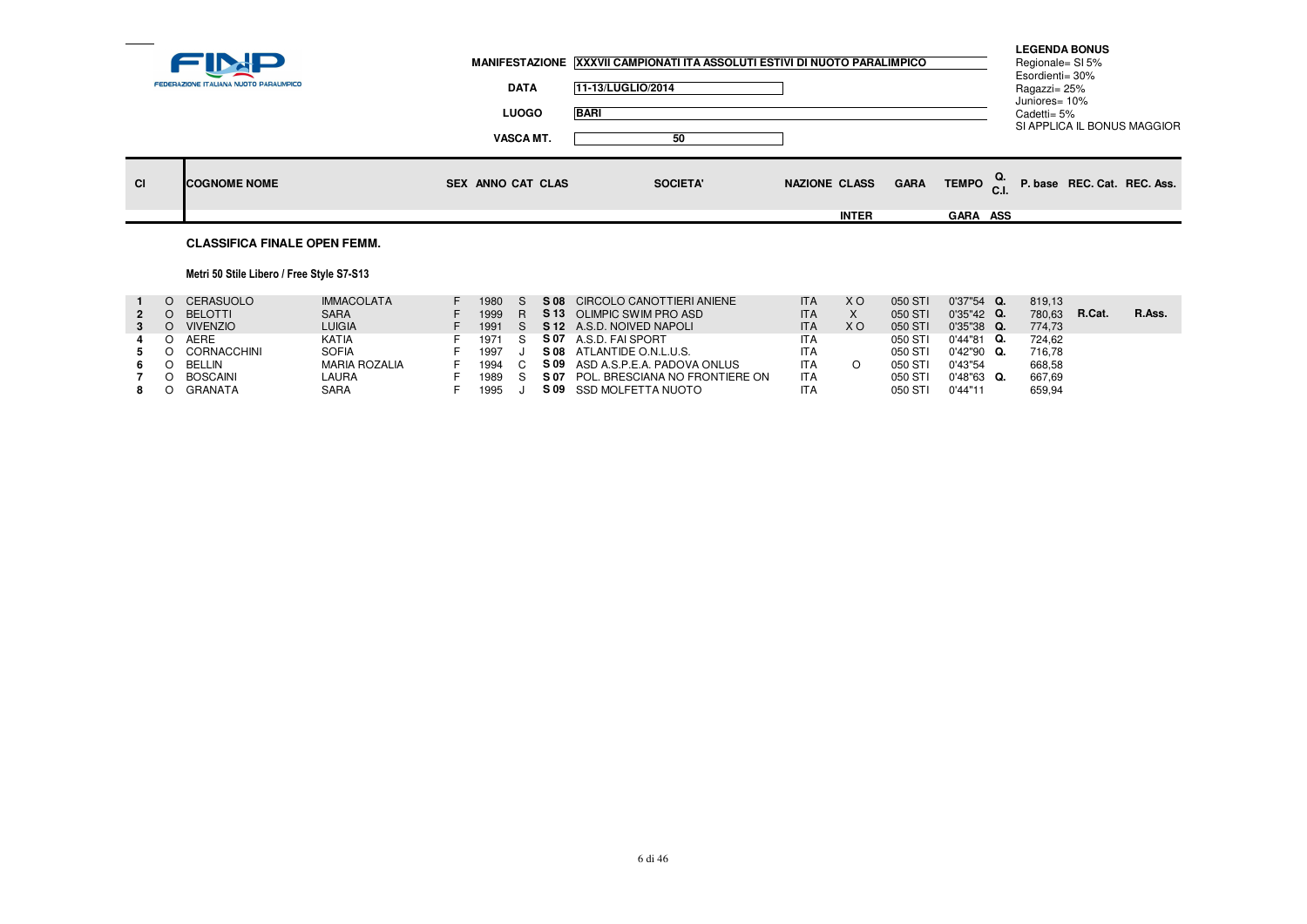|                                          |                            | FEDERAZIONE ITALIANA NUOTO PARALIMPICO                                                 |                                                                                           |                            |                                              | <b>DATA</b><br><b>LUOGO</b><br><b>VASCA MT.</b> |                                              | MANIFESTAZIONE XXXVII CAMPIONATI ITA ASSOLUTI ESTIVI DI NUOTO PARALIMPICO<br>11-13/LUGLIO/2014<br><b>BARI</b><br>50                                         |                                                                                  |               |                                                                |                                                                            | <b>LEGENDA BONUS</b><br>Regionale= SI 5%<br>Esordienti= 30%<br>Ragazzi= 25%<br>Juniores= 10%<br>Cadetti= 5% |                             | SI APPLICA IL BONUS MAGGIOR |
|------------------------------------------|----------------------------|----------------------------------------------------------------------------------------|-------------------------------------------------------------------------------------------|----------------------------|----------------------------------------------|-------------------------------------------------|----------------------------------------------|-------------------------------------------------------------------------------------------------------------------------------------------------------------|----------------------------------------------------------------------------------|---------------|----------------------------------------------------------------|----------------------------------------------------------------------------|-------------------------------------------------------------------------------------------------------------|-----------------------------|-----------------------------|
| <b>CI</b>                                |                            | <b>COGNOME NOME</b>                                                                    |                                                                                           |                            | <b>SEX ANNO CAT CLAS</b>                     |                                                 |                                              | <b>SOCIETA</b>                                                                                                                                              | <b>NAZIONE CLASS</b>                                                             |               | <b>GARA</b>                                                    | <b>TEMPO</b>                                                               |                                                                                                             | P. base REC. Cat. REC. Ass. |                             |
|                                          |                            | <b>CLASSIFICA PER CLASSE MASCH.</b>                                                    |                                                                                           |                            |                                              |                                                 |                                              |                                                                                                                                                             |                                                                                  | <b>INTER</b>  |                                                                | GARA ASS                                                                   |                                                                                                             |                             |                             |
|                                          |                            |                                                                                        |                                                                                           |                            |                                              |                                                 |                                              |                                                                                                                                                             |                                                                                  |               |                                                                |                                                                            |                                                                                                             |                             |                             |
|                                          |                            | Metri 50 Stile Libero / Free Style S7-S13                                              |                                                                                           |                            |                                              |                                                 |                                              |                                                                                                                                                             |                                                                                  |               |                                                                |                                                                            |                                                                                                             |                             |                             |
| FG<br>FG                                 | A<br>Α                     | CALLEGARI<br><b>TAMBORRA</b>                                                           | <b>GIULIANO</b><br><b>FRANCESCO</b>                                                       | М<br>M                     | 1981<br>1980                                 | S<br>S                                          | <b>FSSI</b><br><b>NC</b>                     | <b>GISS RAVENNA</b><br>CIP/INAIL                                                                                                                            | <b>ITA</b><br><b>ITA</b>                                                         |               | 050 STI<br>050 STI                                             | 0'26"97 ####<br>0'59"82 ####                                               | #N/D<br>#N/D                                                                                                | #N/D<br>#N/D                | #N/D<br>#N/D                |
| -1<br>$\overline{2}$<br>3                | A<br>A<br>Α                | TARAS<br>FAZZARI<br>TERRANEO                                                           | <b>VALERIO</b><br>ROBERTO<br>ANDREA                                                       | М<br>М<br>M                | 1988<br>1987<br>1987                         | S<br>S<br>S                                     | S 07<br>S 07<br>S 07                         | SSD SANTA LUCIA SRL-RM<br>A.S.D. FRATELLANZA NUOTO PONTEDE<br>ASD BRIANZA SILVIA TREMOLADA                                                                  | <b>ITA</b><br><b>ITA</b><br><b>ITA</b>                                           | X O<br>X      | 050 STI<br>050 STI<br>050 STI                                  | 0'30"73 Q.<br>0'37"28 Q.<br>$0'40''36$ Q.                                  | 908,23<br>748,66<br>691,53                                                                                  |                             |                             |
| -1<br>$\overline{2}$<br>3<br>4<br>5<br>6 | Α<br>Α<br>A<br>A<br>A<br>A | ALIBRANDI<br><b>BIANCHI</b><br>PRODOMO MILANA<br>TROMBETTA<br><b>POGGI</b><br>GADALETA | LORENZO<br><b>FILIPPO</b><br><b>MATTIA</b><br><b>STEFANO</b><br>CARLOS<br><b>GAETANO</b>  | М<br>M<br>M<br>М<br>М<br>М | 1994<br>1994<br>1984<br>1979<br>1976<br>1953 | C<br>C<br>S.<br>S<br>S<br>S                     | S 08<br>S 08<br>S 08<br>S 08<br>S 08<br>S 08 | SSD SANTA LUCIA SRL-RM<br>PO.HA.FI.<br>SSD SANTA LUCIA SRL-RM<br>POL. BRESCIANA NO FRONTIERE ON<br>ATLANTIDE O.N.L.U.S.<br>SSD MOLFETTA NUOTO               | <b>ITA</b><br><b>ITA</b><br><b>ITA</b><br><b>ITA</b><br><b>ITA</b><br><b>ITA</b> | X O<br>Χ<br>X | 050 STI<br>050 STI<br>050 STI<br>050 STI<br>050 STI<br>050 STI | 0'31"60 Q.<br>0'34"90 Q.<br>0'36"49 Q.<br>0'37"01 Q.<br>0'40"13<br>0'43"20 | 830,70<br>752,15<br>719,38<br>709,27<br>654,12<br>607,64                                                    |                             |                             |
| -1<br>$\overline{2}$<br>3<br>4<br>5      | A<br>A<br>A<br>A<br>A      | PREZZI<br><b>BICELLI</b><br>NADALET<br>FARETRA<br>SANTORO                              | <b>YURI</b><br><b>FEDERICO</b><br><b>ANDREA</b><br><b>CLAUDIO</b><br>ANGELO               | М<br>M<br>М<br>M<br>М      | 1994<br>1999<br>1996<br>1965<br>1988         | C<br>$\mathsf{R}$<br>J<br>S<br>S.               | S 09<br>S 09<br>S 09<br>S 09<br>S 09         | CIRCOLO CANOTTIERI ANIENE<br>POL. BRESCIANA NO FRONTIERE ON<br>A.S.D. FAI SPORT<br>SSD SANTA LUCIA SRL-RM<br>A.S.D. NUOTATORI CAMPANI                       | <b>ITA</b><br><b>ITA</b><br><b>ITA</b><br><b>ITA</b><br>ITA                      | X O<br>X      | 050 STI<br>050 STI<br>050 STI<br>050 STI<br>050 STI            | $0'29''25$ Q.<br>0'30"67 Q.<br>0'34"76 Q.<br>0'35"33 Q.<br>0'41"84         | 870,43<br>830,13<br>732,45<br>720,63<br>608,51                                                              |                             |                             |
| -1<br>$\overline{2}$<br>3<br>4<br>ASS    | Α<br>Α<br>Α<br>Α<br>Α      | <b>CIULLI</b><br>PASQUINI<br><b>NOIA</b><br>FRANZONI<br>PERFETTO                       | <b>SIMONE</b><br><b>ROBERTO</b><br><b>DOMENICO</b><br><b>ANTONIO MARCO</b><br><b>IVAN</b> | М<br>M<br>М<br>М<br>M      | 1986<br>1968<br>1988<br>1989<br>2000         | S<br>S<br>S.<br>S<br>$\mathsf{R}$               | S 09                                         | S 10 CIRCOLO CANOTTIERI ANIENE<br>S 10 SSD SANTA LUCIA SRL-RM<br>S 10 FRAMAROSSPORT S.S.D. SRL<br>S 10 A.S.D. NUOTATORI CAMPANI<br>A.S.D. NUOTATORI CAMPANI | <b>ITA</b><br><b>ITA</b><br><b>ITA</b><br><b>ITA</b><br><b>ITA</b>               | X O           | 050 STI<br>050 STI<br>050 STI<br>050 STI<br>050 STI            | $0'26''29$ Q.<br>0'28"88 Q.<br>$0'33"16$ Q.<br>0'33"73 Q.                  | 895,02<br>814,75<br>709,59<br>697,60                                                                        |                             |                             |
| -1<br>2<br>3<br>4                        | A<br>Α<br>Α<br>Α           | <b>BASSANI</b><br><b>DISALVO</b><br><b>SCHIFONE</b><br>LAMARCA                         | <b>FEDERICO</b><br><b>FRANCESCO</b><br><b>GIUSEPPE</b><br>ANTONIO ROBERTO                 | м<br>М<br>М<br>M           | 1996<br>1998<br>1980<br>1991                 | J<br>R<br>S<br>S                                | S 11<br>S 11                                 | S 11 CIRCOLO CANOTTIERI ANIENE<br>A.S.D. BARLETTA NUOTO<br>AMATORI NUOTO LIBERTAS PERUGIA<br>S 11 A.S.D. BARLETTA NUOTO                                     | <b>ITA</b><br><b>ITA</b><br><b>ITA</b><br><b>ITA</b>                             | $\times$      | 050 STI<br>050 STI<br>050 STI<br>050 STI                       | $0'32''83$ Q.<br>$0'38''40$ Q.<br>0'48"56 Q.<br>0'51"71                    | 785,87<br>671,88<br>531,30<br>498,94                                                                        | R.Cat.                      |                             |
| -1<br>$\overline{2}$<br>3<br>4           | Α<br>A<br>A<br>A           | SOTTILE<br><b>URSO</b><br><b>VELOTTO</b><br>ROSSI                                      | <b>FABRIZIO</b><br>SALVATORE<br><b>WALTER</b><br><b>CLAUDIO</b>                           | M<br>М<br>м<br>M           | 1993<br>1999<br>1986<br>1982                 | C<br>R.<br>S.<br>S                              |                                              | S 12 POLHA - VARESE ASS. POLISP. DILE<br>S 12 A.S.D. NOIVED NAPOLI<br>S 12 A.P.D. DHEA SPORT<br>S 12 S.S.D. TICINO HANDICAP ONLUS                           | <b>ITA</b><br><b>ITA</b><br><b>ITA</b><br>ITA                                    | X O<br>X O    | 050 STI<br>050 STI<br>050 STI<br>050 STI                       | $0'26''02$ Q.<br>0'32"13 Q.<br>$0'37''46$ Q.<br>0'40"85 Q.                 | 916,22<br>741,99<br>636,41<br>583,60                                                                        | R.Cat.                      |                             |
| $\mathbf{1}$                             |                            | A BOCCHI                                                                               | <b>PATRICK</b>                                                                            | м                          | 1981                                         | S                                               |                                              | S 13 EGO NUOTO A.S.D.                                                                                                                                       | <b>ITA</b>                                                                       | $\circ$       | 050 STI                                                        | 0'37"89 Q.                                                                 | 630,77                                                                                                      |                             |                             |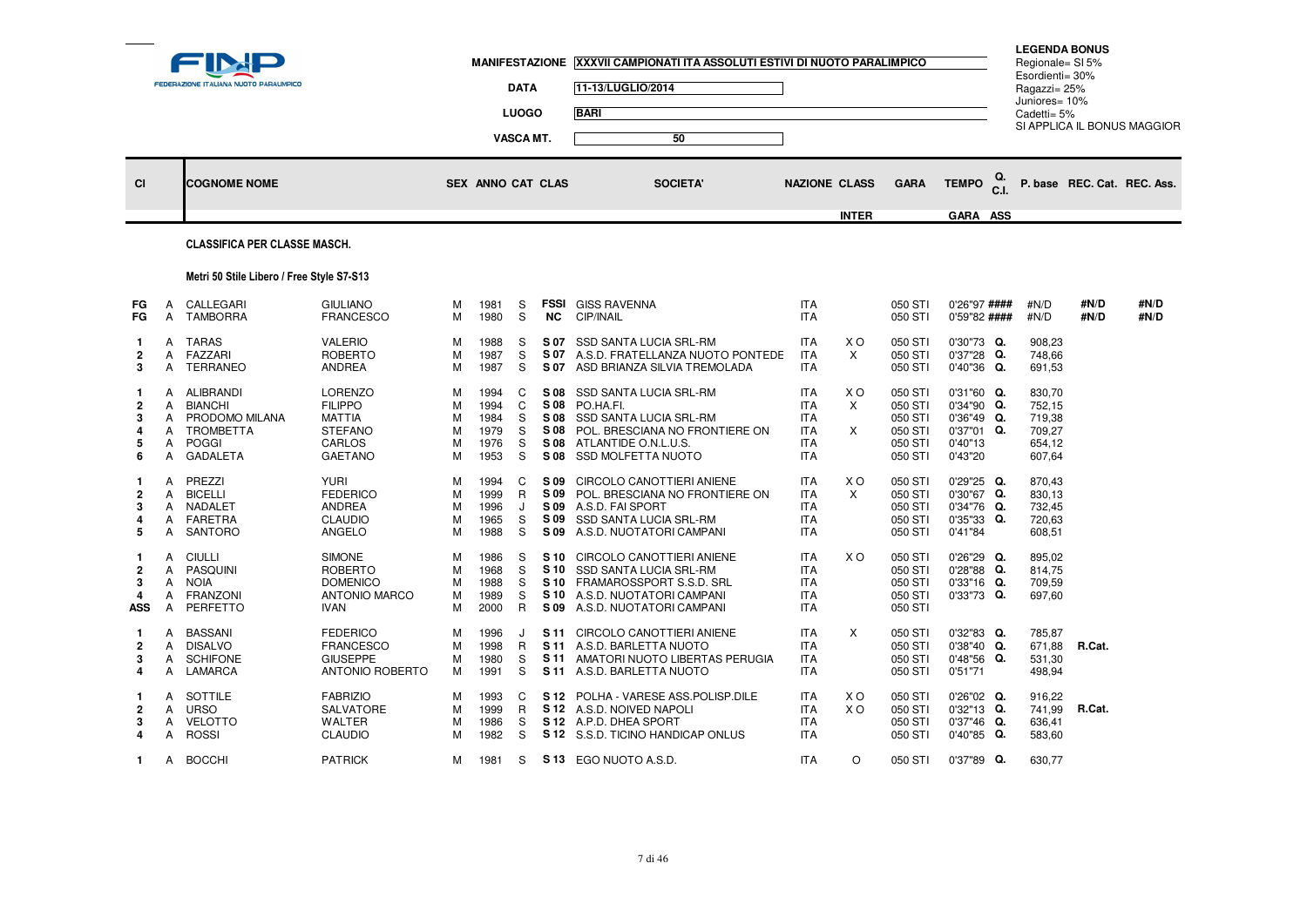|    |                                        |                          | MANIFESTAZIONE XXXVII CAMPIONATI ITA ASSOLUTI ESTIVI DI NUOTO PARALIMPICO |                      |                                      | <b>LEGENDA BONUS</b><br>Regionale= SI 5%<br>Esordienti= 30% |  |
|----|----------------------------------------|--------------------------|---------------------------------------------------------------------------|----------------------|--------------------------------------|-------------------------------------------------------------|--|
|    | FEDERAZIONE ITALIANA NUOTO PARALIMPICO | <b>DATA</b>              | 11-13/LUGLIO/2014                                                         |                      |                                      | Ragazzi= 25%<br>Juniores= 10%                               |  |
|    |                                        | <b>LUOGO</b>             | <b>BARI</b>                                                               |                      |                                      | Cadetti= 5%<br>SI APPLICA IL BONUS MAGGIOR                  |  |
|    |                                        | <b>VASCA MT.</b>         | 50                                                                        |                      |                                      |                                                             |  |
| CI | <b>COGNOME NOME</b>                    | <b>SEX ANNO CAT CLAS</b> | <b>SOCIETA'</b>                                                           | <b>NAZIONE CLASS</b> | TEMPO <sub>C.I.</sub><br><b>GARA</b> | P. base REC. Cat. REC. Ass.                                 |  |
|    |                                        |                          |                                                                           | <b>INTER</b>         | <b>GARA ASS</b>                      |                                                             |  |
|    | <b>CLASSIFICA FINALE OPEN MASCH.</b>   |                          |                                                                           |                      |                                      |                                                             |  |

## Metri 50 Stile Libero / Free Style S7-S13

|             | O SOTTILE     | <b>FABRIZIO</b> | м | 1993 |      | S 12 POLHA - VARESE ASS POLISP DILE | ITA        | X O | 050 ST  | $0'26''29$ Q. | 906.81 |
|-------------|---------------|-----------------|---|------|------|-------------------------------------|------------|-----|---------|---------------|--------|
| $2^{\circ}$ | <b>CIULLI</b> | <b>SIMONE</b>   | м | 1986 |      | S 10 CIRCOLO CANOTTIERI ANIENE      | <b>ITA</b> | X O | 050 ST  | $0'26''23$ Q. | 897.06 |
|             | <b>TARAS</b>  | <b>VALERIO</b>  | м | 1988 |      | S 07 SSD SANTA LUCIA SRL-RM         | <b>ITA</b> | X O | 050 ST  | $0'31''20$ Q. | 894.55 |
| 4           | PREZZI        | YURI            | м | 1994 | S 09 | CIRCOLO CANOTTIERI ANIENE           | ITA        | X O | 050 ST  | $0'29''48$ Q. | 863,64 |
|             | ALIBRANDI     | LORENZO         | м | 1994 |      | S 08 SSD SANTA LUCIA SRL-RM         | ITA        | X O | 050 ST  | $0'31''49$ Q. | 833.60 |
|             | PASQUINI      | ROBERTO         | M | 1968 |      | <b>S 10</b> SSD SANTA LUCIA SRL-RM  | <b>ITA</b> |     | 050 ST  | $0'28"80$ Q.  | 817.01 |
|             | BICELLI       | <b>FEDERICO</b> | м | 1999 |      | S 09 POL. BRESCIANA NO FRONTIERE ON | <b>ITA</b> |     | 050 ST  | $0'31''69$ Q. | 803.41 |
|             | BASSANI       | <b>FEDERICO</b> | м | 1996 | S 11 | CIRCOLO CANOTTIERI ANIENE           | <b>ITA</b> |     | 050 STI | $0'35''99$ Q. | 716.87 |
|             |               |                 |   |      |      |                                     |            |     |         |               |        |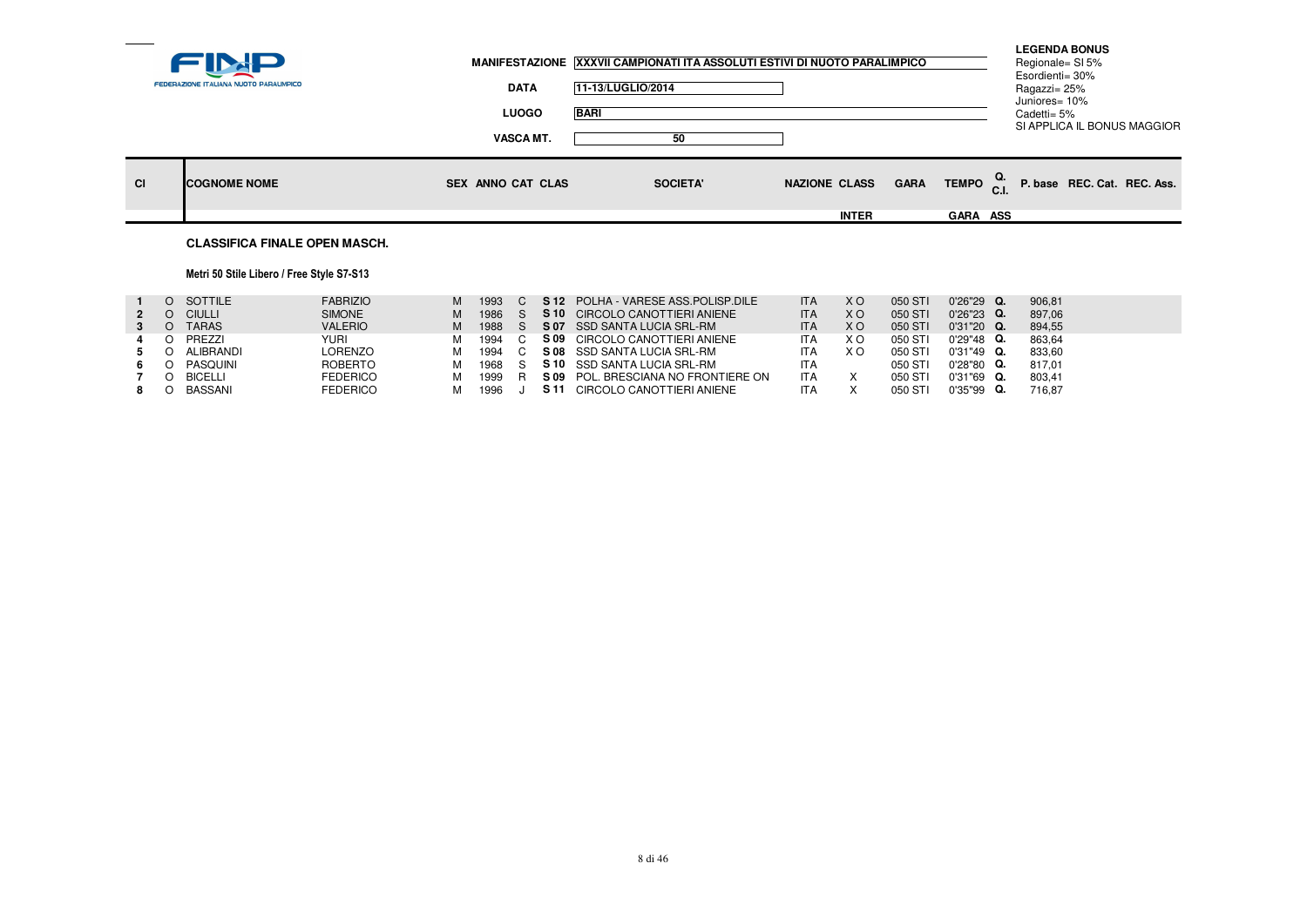|              |               | <b>FEDERAZIONE ITALIANA NUOTO PARALIMPICO</b> |                                                                          |    |                              | <b>DATA</b><br><b>LUOGO</b><br><b>VASCA MT.</b> | MANIFESTAZIONE XXXVII CAMPIONATI ITA ASSOLUTI ESTIVI DI NUOTO PARALIMPICO<br>11-13/LUGLIO/2014<br><b>BARI</b><br>50                                 |                                                      |                                           |                                                                      |                                                      | <b>LEGENDA BONUS</b><br>Regionale= SI 5%<br>Esordienti= 30%<br>Ragazzi= 25%<br>Juniores= 10%<br>Cadetti= 5% |        | SI APPLICA IL BONUS MAGGIOR |
|--------------|---------------|-----------------------------------------------|--------------------------------------------------------------------------|----|------------------------------|-------------------------------------------------|-----------------------------------------------------------------------------------------------------------------------------------------------------|------------------------------------------------------|-------------------------------------------|----------------------------------------------------------------------|------------------------------------------------------|-------------------------------------------------------------------------------------------------------------|--------|-----------------------------|
| <b>CI</b>    |               | <b>COGNOME NOME</b>                           |                                                                          |    | SEX ANNO CAT CLAS            |                                                 | <b>SOCIETA'</b>                                                                                                                                     |                                                      | <b>NAZIONE CLASS</b>                      | <b>GARA</b>                                                          | TEMPO <sub>C.I.</sub>                                |                                                                                                             |        | P. base REC. Cat. REC. Ass. |
|              |               |                                               |                                                                          |    |                              |                                                 |                                                                                                                                                     |                                                      | <b>INTER</b>                              |                                                                      | GARA ASS                                             |                                                                                                             |        |                             |
|              |               | <b>CLASSIFICA PER CLASSE FEMM.</b>            |                                                                          |    |                              |                                                 |                                                                                                                                                     |                                                      |                                           |                                                                      |                                                      |                                                                                                             |        |                             |
|              |               | Metri 150 Misti / Individual Medley SM1-SM4   |                                                                          |    |                              |                                                 |                                                                                                                                                     |                                                      |                                           |                                                                      |                                                      |                                                                                                             |        |                             |
| 2<br>3       |               | A CANCIELLO<br>A KOSINSKA<br>A CORTE          | <b>ANTONIETTA</b><br><b>FRANCESCA</b><br><b>ALESSIA</b>                  | F. | 1994<br>1976<br>1985         | C.<br>S.                                        | <b>SM04</b> A.S.D. NUOTATORI CAMPANI<br>S SM04 A.S. MARCHE NUOTO<br><b>SM04</b> SPORT LIFE ONLUS A.S.D.                                             | <b>ITA</b><br><b>ITA</b><br><b>ITA</b>               | $\boldsymbol{\mathsf{x}}$<br>$\mathsf{X}$ | <b>150 MIS</b><br><b>150 MIS</b><br><b>150 MIS</b>                   | 4'07"96 Q.<br>4'45"80 Q.<br>5'07"05 Q.               | 725,80<br>629,71<br>586,13                                                                                  | R.Cat. | R.Ass.                      |
| $\mathbf{1}$ |               | A GADOLA                                      | <b>GIULIA</b>                                                            |    | 1986                         | S.                                              | <b>SM03</b> POL. BRESCIANA NO FRONTIERE ON                                                                                                          | ITA                                                  | X O                                       | <b>150 MIS</b>                                                       | 5'04"48 Q.                                           | 710,26                                                                                                      |        |                             |
|              |               | <b>CLASSIFICA OPEN FEMM.</b>                  |                                                                          |    |                              |                                                 |                                                                                                                                                     |                                                      |                                           |                                                                      |                                                      |                                                                                                             |        |                             |
|              |               | Metri 150 Misti / Individual Medley SM1-SM4   |                                                                          |    |                              |                                                 |                                                                                                                                                     |                                                      |                                           |                                                                      |                                                      |                                                                                                             |        |                             |
| 2<br>3       | $\Omega$<br>O | O CANCIELLO<br>O GADOLA<br>KOSINSKA<br>CORTE  | <b>ANTONIETTA</b><br><b>GIULIA</b><br><b>FRANCESCA</b><br><b>ALESSIA</b> |    | 1994<br>1986<br>1976<br>1985 | C.<br>S.<br>S.<br>S                             | <b>SM04</b> A.S.D. NUOTATORI CAMPANI<br><b>SM03</b> POL. BRESCIANA NO FRONTIERE ON<br>SM04 A.S. MARCHE NUOTO<br><b>SM04 SPORT LIFE ONLUS A.S.D.</b> | <b>ITA</b><br><b>ITA</b><br><b>ITA</b><br><b>ITA</b> | $\times$<br><b>XO</b><br>$\times$         | <b>150 MIS</b><br><b>150 MIS</b><br><b>150 MIS</b><br><b>150 MIS</b> | 4'07"96 Q.<br>5'04"48 Q.<br>4'45"80 Q.<br>5'46"81 Q. | 725,80<br>710,26<br>629,71<br>518,93                                                                        | R.Cat. | R.Ass.                      |
|              |               |                                               |                                                                          |    |                              |                                                 |                                                                                                                                                     |                                                      |                                           |                                                                      |                                                      |                                                                                                             |        |                             |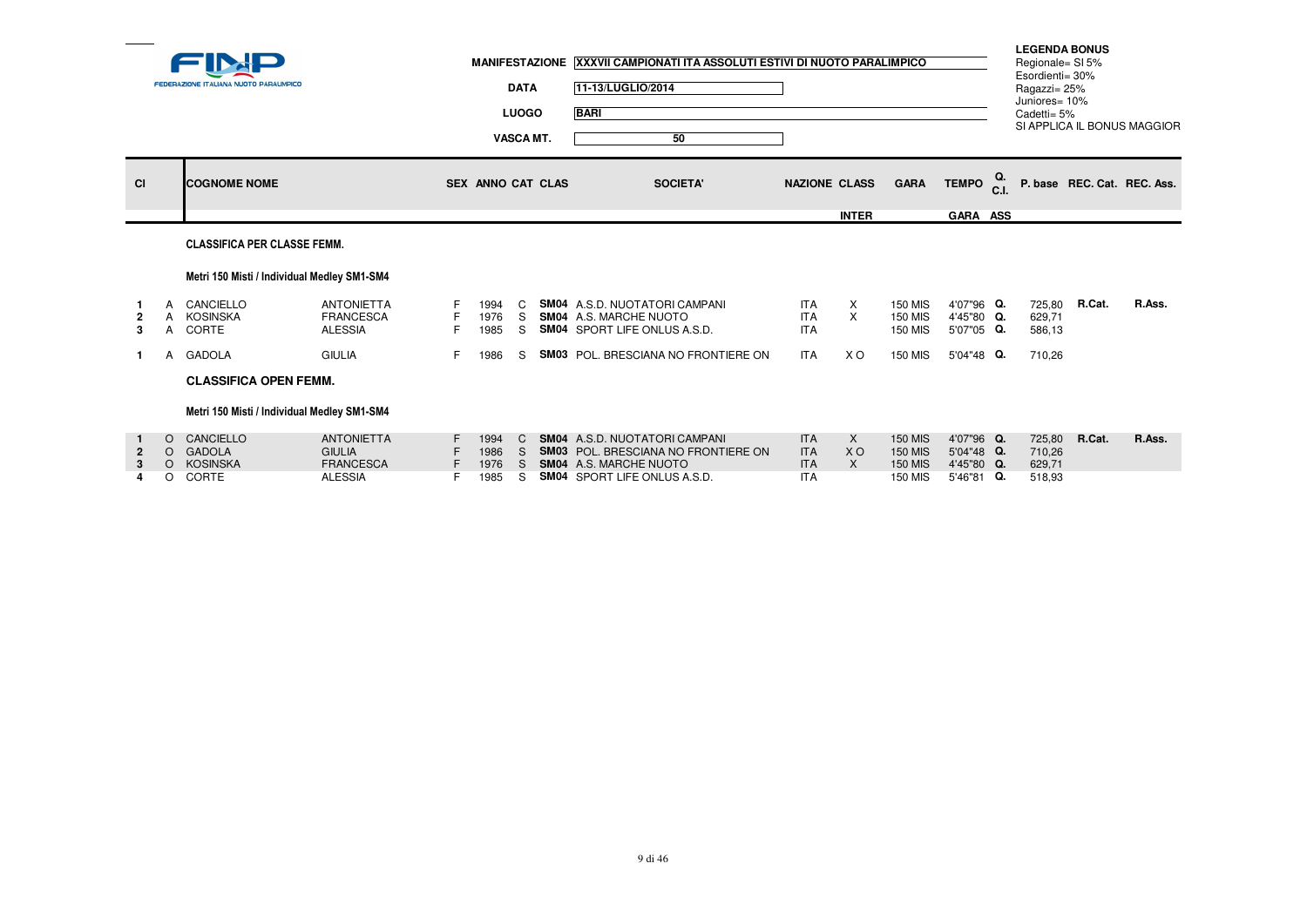|                              |   | <b>FEDERAZIONE ITALIANA NUOTO PARALIMPICO</b>                          |                                                                                    |                       |                                      | <b>DATA</b><br><b>LUOGO</b><br><b>VASCA MT.</b> | 11-13/LUGLIO/2014<br><b>BARI</b> | MANIFESTAZIONE XXXVII CAMPIONATI ITA ASSOLUTI ESTIVI DI NUOTO PARALIMPICO<br>50                                                                               |                                                                    |              |                                                                                        |                                                                    |            | <b>LEGENDA BONUS</b><br>Regionale= SI 5%<br>Esordienti= 30%<br>Ragazzi= 25%<br>Juniores= 10%<br>Cadetti= 5% | SI APPLICA IL BONUS MAGGIOR |  |
|------------------------------|---|------------------------------------------------------------------------|------------------------------------------------------------------------------------|-----------------------|--------------------------------------|-------------------------------------------------|----------------------------------|---------------------------------------------------------------------------------------------------------------------------------------------------------------|--------------------------------------------------------------------|--------------|----------------------------------------------------------------------------------------|--------------------------------------------------------------------|------------|-------------------------------------------------------------------------------------------------------------|-----------------------------|--|
| <b>CI</b>                    |   | <b>COGNOME NOME</b>                                                    |                                                                                    |                       | <b>SEX ANNO CAT CLAS</b>             |                                                 |                                  | <b>SOCIETA'</b>                                                                                                                                               | <b>NAZIONE CLASS</b>                                               |              | <b>GARA</b>                                                                            | <b>TEMPO</b>                                                       | Q.<br>C.I. |                                                                                                             | P. base REC. Cat. REC. Ass. |  |
|                              |   |                                                                        |                                                                                    |                       |                                      |                                                 |                                  |                                                                                                                                                               |                                                                    | <b>INTER</b> |                                                                                        | GARA ASS                                                           |            |                                                                                                             |                             |  |
|                              |   | <b>CLASSIFICA PER CLASSE MASCH.</b>                                    |                                                                                    |                       |                                      |                                                 |                                  |                                                                                                                                                               |                                                                    |              |                                                                                        |                                                                    |            |                                                                                                             |                             |  |
|                              |   | Metri 150 Misti / Individual Medley SM1-SM4                            |                                                                                    |                       |                                      |                                                 |                                  |                                                                                                                                                               |                                                                    |              |                                                                                        |                                                                    |            |                                                                                                             |                             |  |
| $\overline{\mathbf{2}}$<br>3 |   | <b>SARCINA</b><br><b>BALDUZZI</b><br><b>GASPARINI</b>                  | <b>GIACOMO</b><br><b>STEFANO</b><br>YURI GIUSEPPE                                  | м<br>M<br>M           | 1992<br>1987<br>1977                 | C.<br>S.                                        | <b>SM03</b> ATLANTIDE O.N.L.U.S. | <b>SM03</b> S.S.D. RARI NANTES MAROSTICA<br>S SM03 PHB POLISPORTIVA BERGAMASCA ONL                                                                            | <b>ITA</b><br><b>ITA</b><br><b>ITA</b>                             | X O          | <b>150 MIS</b><br><b>150 MIS</b><br><b>150 MIS</b>                                     | 4'42"26 Q.<br>5'24"68 Q.<br>5'40"13 Q.                             |            | 616.17<br>535,67<br>511,33                                                                                  |                             |  |
| -2<br>3<br>5                 | A | <b>BENSI</b><br>MESCHIARI<br>COTTICELLI<br><b>SERRAFINO</b><br>CAZZATO | NICOLO'<br><b>ANDREA</b><br><b>GIUSEPPE</b><br>CALOGERO ALBERTO<br><b>GIUSEPPE</b> | м<br>M<br>M<br>м<br>M | 1985<br>1982<br>2000<br>1992<br>1967 | S.<br>S.<br>R<br>C<br>S.                        | <b>SM04</b> ATLANTIDE O.N.L.U.S. | <b>SM04 CIRCOLO CANOTTIERI ANIENE</b><br><b>SM04 CIRCOLO CANOTTIERI ANIENE</b><br><b>SM04</b> A.S.D. NUOTATORI CAMPANI<br><b>SM04 SPORT LIFE ONLUS A.S.D.</b> | <b>ITA</b><br><b>ITA</b><br><b>ITA</b><br><b>ITA</b><br><b>ITA</b> | X O          | <b>150 MIS</b><br><b>150 MIS</b><br><b>150 MIS</b><br><b>150 MIS</b><br><b>150 MIS</b> | 3'16"32 Q.<br>3'21"22 Q.<br>3'41"71 Q.<br>4'23"60 Q.<br>4'28"28 Q. |            | 781,02<br>762,00<br>691,58<br>581,68<br>571,53                                                              | R.Cat.                      |  |
|                              |   | <b>CLASSIFICA OPEN MASCH.</b>                                          |                                                                                    |                       |                                      |                                                 |                                  |                                                                                                                                                               |                                                                    |              |                                                                                        |                                                                    |            |                                                                                                             |                             |  |
|                              |   | Metri 150 Misti / Individual Medlev SM1-SM4                            |                                                                                    |                       |                                      |                                                 |                                  |                                                                                                                                                               |                                                                    |              |                                                                                        |                                                                    |            |                                                                                                             |                             |  |

|   | <b>BENSI</b> | NICOLO'          | м | 1985   | SM04 CIRCOLO CANOTTIERI ANIENE                  | <b>ITA</b> | X O | <b>150 MIS</b> | $3'16''32$ Q. | 781.02 |        |
|---|--------------|------------------|---|--------|-------------------------------------------------|------------|-----|----------------|---------------|--------|--------|
|   | MESCHIARI    | <b>ANDREA</b>    | м | 1982   | <b>SM04 CIRCOLO CANOTTIERI ANIENE</b>           | <b>ITA</b> |     | <b>150 MIS</b> | 3'21"22 Q.    | 762.00 |        |
|   | O COTTICELLI | <b>GIUSEPPE</b>  | м | 2000   | <b>SM04</b> A.S.D. NUOTATORI CAMPANI            | <b>ITA</b> |     | 150 MIS        | $3'41''71$ Q. | 691.58 | R.Cat. |
|   | SARCINA      | <b>GIACOMO</b>   | м |        | 1992 C <b>SM03</b> S.S.D. RARI NANTES MAROSTICA | <b>ITA</b> | X O | 150 MIS        | 4'42"26 Q.    | 616.17 |        |
| 5 | SERRAFINO    | CALOGERO ALBERTO | м |        | 1992 C SM04 ATLANTIDE O.N.L.U.S.                | <b>ITA</b> |     | 150 MIS        | 4'23"60 Q.    | 581.68 |        |
|   | CAZZATO      | GIUSEPPE         |   | 1967   | <b>SM04</b> SPORT LIFE ONLUS A.S.D.             | <b>ITA</b> |     | <b>150 MIS</b> | 4'28"28 Q.    | 571.53 |        |
|   | BALDUZZI     | STEFANO          | м | 1987   | <b>SM03</b> PHB POLISPORTIVA BERGAMASCA ONL     | <b>ITA</b> |     | 150 MIS        | 5'24"68 Q.    | 535.67 |        |
|   | GASPARINI    | YURI GIUSEPPE    |   | 1977 S | <b>SM03</b> ATLANTIDE O.N.L.U.S.                | <b>ITA</b> |     | 150 MIS        | 5'40"13 Q.    | 511.33 |        |
|   |              |                  |   |        |                                                 |            |     |                |               |        |        |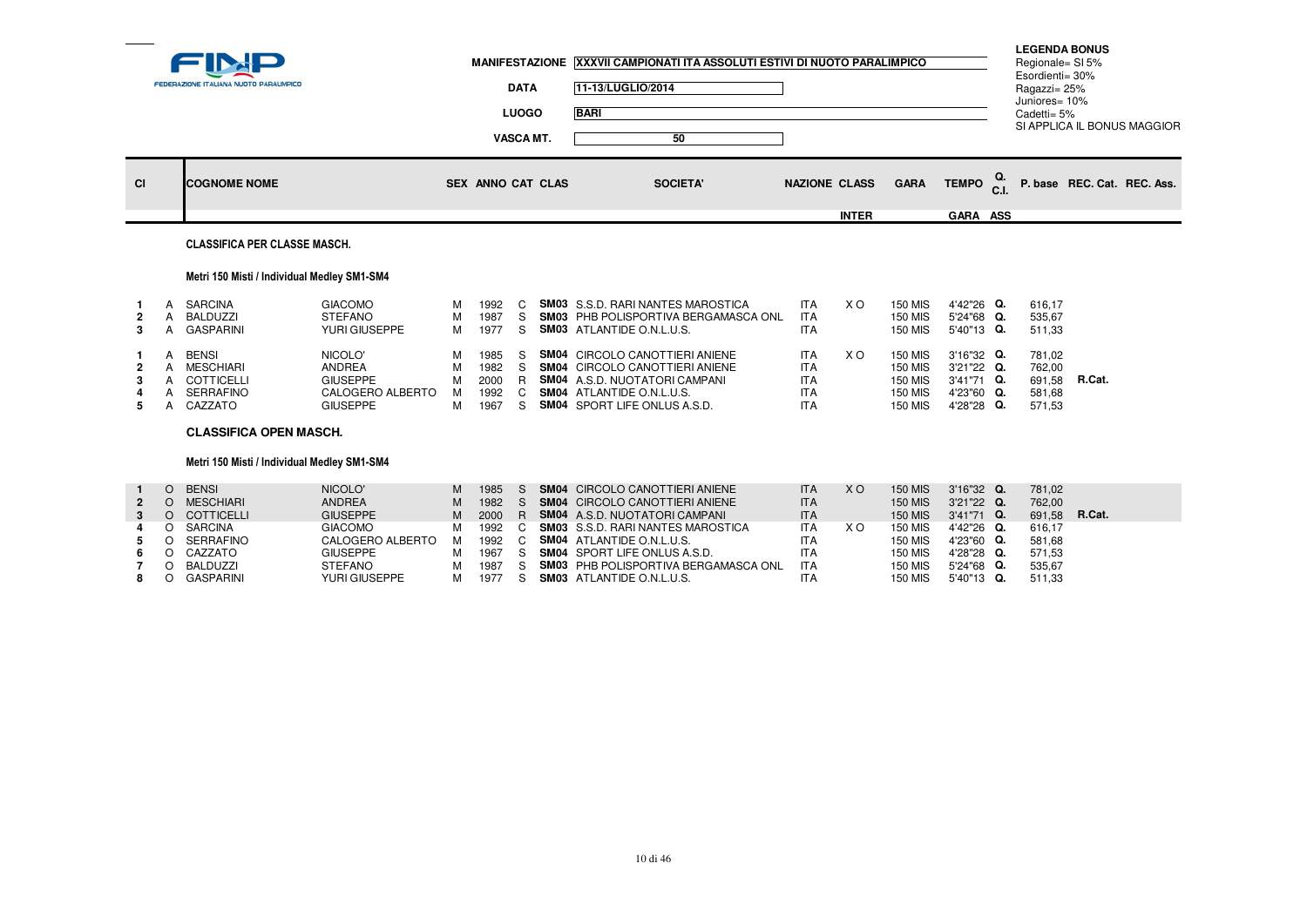|                          |                        | <b>FEDERAZIONE ITALIANA NUOTO PARALIMPICO</b>            |                                                                  |    | <b>MANIFESTAZIONE</b>        | <b>DATA</b><br><b>LUOGO</b><br>VASCA MT. | XXXVII CAMPIONATI ITA ASSOLUTI ESTIVI DI NUOTO PARALIMPICO<br>11-13/LUGLIO/2014<br><b>BARI</b><br>50                                                                 |                                                      |                              |                                                                      |                                                      | <b>LEGENDA BONUS</b><br>Regionale= SI 5%<br>Esordienti= 30%<br>Ragazzi= 25%<br>Juniores= 10%<br>Cadetti= 5% |               | SI APPLICA IL BONUS MAGGIOR |
|--------------------------|------------------------|----------------------------------------------------------|------------------------------------------------------------------|----|------------------------------|------------------------------------------|----------------------------------------------------------------------------------------------------------------------------------------------------------------------|------------------------------------------------------|------------------------------|----------------------------------------------------------------------|------------------------------------------------------|-------------------------------------------------------------------------------------------------------------|---------------|-----------------------------|
| <b>CI</b>                |                        | <b>COGNOME NOME</b>                                      |                                                                  |    | SEX ANNO CAT CLAS            |                                          | <b>SOCIETA'</b>                                                                                                                                                      |                                                      | <b>NAZIONE CLASS</b>         | <b>GARA</b>                                                          | <b>TEMPO</b>                                         |                                                                                                             |               | P. base REC. Cat. REC. Ass. |
|                          |                        |                                                          |                                                                  |    |                              |                                          |                                                                                                                                                                      |                                                      | <b>INTER</b>                 |                                                                      | GARA ASS                                             |                                                                                                             |               |                             |
|                          |                        | <b>CLASSIFICA PER CLASSE FEMM.</b>                       |                                                                  |    |                              |                                          |                                                                                                                                                                      |                                                      |                              |                                                                      |                                                      |                                                                                                             |               |                             |
|                          |                        | Metri 200 Misti / Individual Medley SM5-SM13             |                                                                  |    |                              |                                          |                                                                                                                                                                      |                                                      |                              |                                                                      |                                                      |                                                                                                             |               |                             |
| $\overline{2}$           | A<br>A                 | <b>GHIRETTI</b><br><b>CHIARIONI</b>                      | <b>GIULIA</b><br><b>STEFANIA</b>                                 | F. | 1994<br>1979                 | C<br>S                                   | SM05 EGO NUOTO A.S.D.<br>SM05 CIRCOLO CANOTTIERI ANIENE                                                                                                              | <b>ITA</b><br><b>ITA</b>                             | X O<br>X O                   | <b>200 MIS</b><br><b>200 MIS</b>                                     | 4'09"87 Q.<br>4'55"02 Q.                             | 823,59<br>697,55                                                                                            | R.Cat.        | R.Ass.                      |
| $\mathbf{2}$<br>3        | $\mathsf{A}$<br>A<br>A | FERRANTE<br><b>BROLLI</b><br>POZZI                       | <b>SUSANNA</b><br><b>ALICE</b><br><b>FRANCESCA</b>               | F. | 1996<br>1997<br>1989         | J<br>S                                   | SM06 POL. BRESCIANA NO FRONTIERE ON<br><b>SM06</b> ASSOCIAZIONE FUTURA ONLUS ASD - C<br>SM06 ASD DIVERSAMENTE-ABILI BRIANTEA '8-                                     | <b>ITA</b><br><b>ITA</b><br><b>ITA</b>               | X O<br>X O<br>X O            | <b>200 MIS</b><br><b>200 MIS</b><br><b>200 MIS</b>                   | 4'32"98 Q.<br>4'52"73 Q.<br>5'12"73 Q.               | 698,59<br>651,45<br>609,79                                                                                  |               |                             |
| $\overline{2}$<br>3<br>4 | A<br>A<br>A            | A TALAMONA<br>PIETRONI<br><b>BELLINGERI</b><br>PASSUELLO | <b>ARIANNA</b><br><b>ELENA</b><br><b>GIULIA</b><br><b>GIULIA</b> |    | 1994<br>1996<br>2000<br>1986 | C.<br>J                                  | <b>SM07 POLHA - VARESE ASS. POLISP. DILE</b><br>SM07 ASD DIVERSAMENTE-ABILI BRIANTEA '8<br>R SM07 A.I.C.S. PAVIA NUOTO A.S.D.<br>S SM07 S.S.D. RARI NANTES MAROSTICA | <b>ITA</b><br><b>ITA</b><br><b>ITA</b><br><b>ITA</b> | X O<br>X <sub>O</sub><br>X O | <b>200 MIS</b><br><b>200 MIS</b><br><b>200 MIS</b><br><b>200 MIS</b> | 3'25"56 Q.<br>3'54"52 Q.<br>4'46"21 Q.<br>5'25"58 Q. | 852,01<br>746.80<br>611,93<br>537,93                                                                        | R.Cat.        | R.Ass.                      |
| $\mathbf 1$              | A                      | CERASUOLO                                                | <b>IMMACOLATA</b>                                                |    | 1980                         | S                                        | SM08 CIRCOLO CANOTTIERI ANIENE                                                                                                                                       | <b>ITA</b>                                           | X O                          | <b>200 MIS</b>                                                       | 3'30"73 Q.                                           | 768,19                                                                                                      |               |                             |
| $\overline{2}$           | A<br>A                 | <b>SECCI</b><br><b>BELLIN</b>                            | <b>FRANCESCA</b><br><b>MARIA ROZALIA</b>                         | F. | 1990<br>1994                 | S<br>C                                   | <b>SM09</b> A.S.D. SARDEGNA SPORT<br>SM09 ASD A.S.P.E.A. PADOVA ONLUS                                                                                                | <b>ITA</b><br><b>ITA</b>                             | X O<br>$\circ$               | <b>200 MIS</b><br><b>200 MIS</b>                                     | 2'53"10 Q.<br>3'53"64 Q.                             | 877,59<br>650,19                                                                                            |               |                             |
|                          | A                      | PANZA                                                    | <b>SILVIA</b>                                                    |    | 1998                         | R.                                       | SM10 PHB POLISPORTIVA BERGAMASCA ONL                                                                                                                                 | <b>ITA</b>                                           |                              | <b>200 MIS</b>                                                       | 4'28"66                                              |                                                                                                             | 557,10 R.Cat. |                             |
|                          |                        | A GASTALDI                                               | ANNA LAURA                                                       | F. | 2000                         |                                          | R SM12 ASD A.S.P.E.A. PADOVA ONLUS                                                                                                                                   | <b>ITA</b>                                           | X O                          | <b>200 MIS</b>                                                       | 4'23"05 Q.                                           | 571,11                                                                                                      |               |                             |
|                          |                        | A LUSCRI'                                                | CAMILLA                                                          | F. | 2002                         |                                          | E SM13 A.I.C.S. PAVIA NUOTO A.S.D.                                                                                                                                   | <b>ITA</b>                                           |                              | <b>200 MIS</b>                                                       | 3'31"79 Q.                                           | 708,67                                                                                                      |               |                             |

#### **CLASSIFICA OPEN FEMM.**

**1** <sup>A</sup>

## Metri 200 Misti / Individual Medley SM5-SM13

|             | SECCI           | <b>FRANCESCA</b>  | 1990   |  | <b>SM09</b> A.S.D. SARDEGNA SPORT              | ITA        | X O | <b>200 MIS</b> | $2'53''10$ Q. | 877.59 |        |        |
|-------------|-----------------|-------------------|--------|--|------------------------------------------------|------------|-----|----------------|---------------|--------|--------|--------|
| $2^{\circ}$ | <b>TALAMONA</b> | <b>ARIANNA</b>    | 1994   |  | <b>SM07</b> POLHA - VARESE ASS. POLISP. DILE   | <b>ITA</b> | X O | <b>200 MIS</b> | $3'25''56$ Q. | 852.01 | R.Cat. | R.Ass. |
|             | GHIRETTI        | <b>GIULIA</b>     | 1994   |  | <b>SM05 EGO NUOTO A.S.D.</b>                   | <b>ITA</b> | X O | <b>200 MIS</b> | 4'09"87 Q.    | 823.59 | R.Cat. | R.Ass. |
| 4           | O CERASUOLO     | <b>IMMACOLATA</b> | 1980 S |  | <b>SM08 CIRCOLO CANOTTIERI ANIENE</b>          | <b>ITA</b> | X O | 200 MIS        | 3'30"73 Q.    | 768.19 |        |        |
|             | PIETRONI        | <b>ELENA</b>      | 1996   |  | <b>SM07</b> ASD DIVERSAMENTE-ABILI BRIANTEA '8 | <b>ITA</b> | X O | 200 MIS        | $3'54''52$ Q. | 746.80 |        |        |
| 6.          | _USCRI'         | CAMILLA           |        |  | 2002 E SM13 A.I.C.S. PAVIA NUOTO A.S.D.        | <b>ITA</b> |     | 200 MIS        | 3'31"79 Q.    | 708.67 |        |        |
|             | FERRANTE        | <b>SUSANNA</b>    | 1996   |  | <b>SM06</b> POL. BRESCIANA NO FRONTIERE ON     | <b>ITA</b> | X O | <b>200 MIS</b> | 4'32"98 Q.    | 698.59 |        |        |
|             | CHIARIONI       | <b>STEFANIA</b>   | 1979   |  | <b>SM05</b> CIRCOLO CANOTTIERI ANIENE          | <b>ITA</b> | xо  | <b>200 MIS</b> | 4'55"02 Q.    | 697.55 |        |        |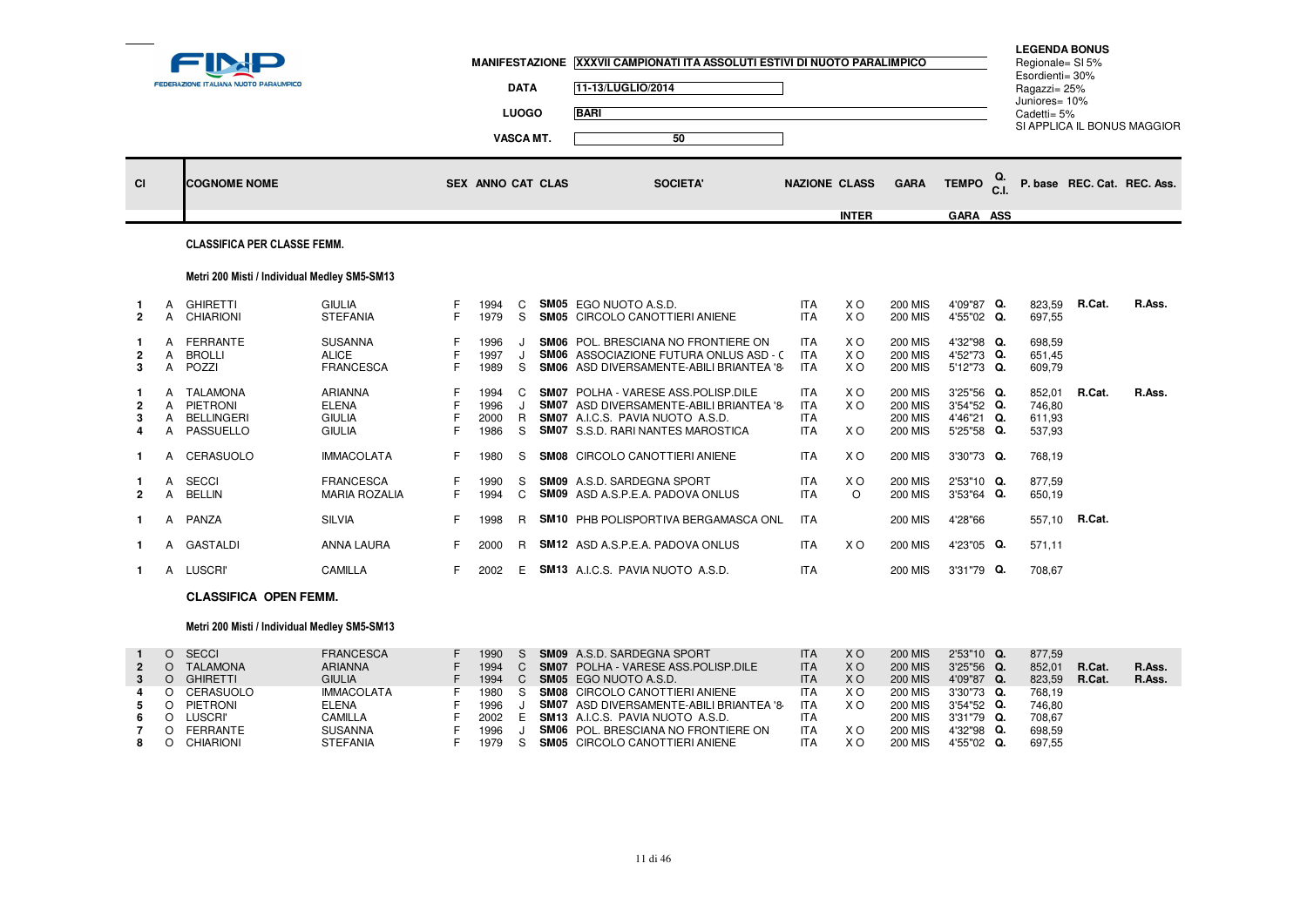| ___                       |                  | FEDERAZIONE ITALIANA NUOTO PARALIMPICO          |                                                                        |                  | <b>MANIFESTAZIONE</b>        | <b>DATA</b><br><b>LUOGO</b><br>VASCA MT. | XXXVII CAMPIONATI ITA ASSOLUTI ESTIVI DI NUOTO PARALIMPICO<br>11-13/LUGLIO/2014<br><b>BARI</b><br>50                                                    |                                                      |                                |                                                                      |                                             |    | <b>LEGENDA BONUS</b><br>Regionale= SI 5%<br>Esordienti= 30%<br>Ragazzi= 25%<br>Juniores= 10%<br>Cadetti= 5% |               | SI APPLICA IL BONUS MAGGIOR |
|---------------------------|------------------|-------------------------------------------------|------------------------------------------------------------------------|------------------|------------------------------|------------------------------------------|---------------------------------------------------------------------------------------------------------------------------------------------------------|------------------------------------------------------|--------------------------------|----------------------------------------------------------------------|---------------------------------------------|----|-------------------------------------------------------------------------------------------------------------|---------------|-----------------------------|
| <b>CI</b>                 |                  | <b>COGNOME NOME</b>                             |                                                                        |                  | <b>SEX ANNO CAT CLAS</b>     |                                          | <b>SOCIETA'</b>                                                                                                                                         | <b>NAZIONE CLASS</b>                                 |                                | <b>GARA</b>                                                          | <b>TEMPO</b>                                | Q. |                                                                                                             |               | P. base REC. Cat. REC. Ass. |
|                           |                  |                                                 |                                                                        |                  |                              |                                          |                                                                                                                                                         |                                                      | <b>INTER</b>                   |                                                                      | GARA ASS                                    |    |                                                                                                             |               |                             |
|                           |                  | <b>CLASSIFICA PER CLASSE MASCH.</b>             |                                                                        |                  |                              |                                          |                                                                                                                                                         |                                                      |                                |                                                                      |                                             |    |                                                                                                             |               |                             |
|                           |                  | Metri 200 Misti / Individual Medley SM5-SM13    |                                                                        |                  |                              |                                          |                                                                                                                                                         |                                                      |                                |                                                                      |                                             |    |                                                                                                             |               |                             |
| $\mathbf{1}$              |                  | A MORELLI                                       | EFREM                                                                  | м                | 1979                         | S.                                       | <b>SM05</b> POL. BRESCIANA NO FRONTIERE ON                                                                                                              | <b>ITA</b>                                           | X O                            | <b>200 MIS</b>                                                       | 3'37"31 Q.                                  |    | 865,22                                                                                                      |               |                             |
| 1.                        | A                | <b>MASSUSSI</b>                                 | <b>ANDREA</b>                                                          | м                | 1994                         | C.                                       | <b>SM06</b> POL. BRESCIANA NO FRONTIERE ON                                                                                                              | <b>ITA</b>                                           | X                              | <b>200 MIS</b>                                                       | 3'47"64 Q.                                  |    |                                                                                                             | 709,45 R.Cat. |                             |
| $\overline{2}$            | A<br>A           | <b>TARAS</b><br><b>DI LUCA</b>                  | <b>VALERIO</b><br>RAFFAELE VICENTE                                     | м<br>м           | 1988<br>1968                 | S<br>S.                                  | <b>SM07</b> SSD SANTA LUCIA SRL-RM<br>SM07 CIRCOLO CANOTTIERI ANIENE                                                                                    | <b>ITA</b><br><b>ITA</b>                             | X O                            | <b>200 MIS</b><br><b>200 MIS</b>                                     | 2'54"68 Q.<br>3'59"57 Q.                    |    | 888,65<br>647,95                                                                                            |               |                             |
|                           | A                | <b>ROMELE</b>                                   | <b>GIUSEPPE</b>                                                        | м                | 1992                         | C.                                       | <b>SM08</b> POLISP, DISABILI VALCAMONICA                                                                                                                | <b>ITA</b>                                           | X O                            | <b>200 MIS</b>                                                       | 3'08"42 Q.                                  |    | 754,70                                                                                                      | R.Cat.        |                             |
| $\overline{2}$<br>3       | A<br>A<br>A      | <b>MORLACCHI</b><br>LOBBA<br><b>RECALCATI</b>   | <b>FEDERICO</b><br><b>ANDREA</b><br><b>MARCO</b>                       | м<br>M<br>M      | 1993<br>1999<br>1994         | $\mathbf{C}$                             | C SM09 POLHA - VARESE ASS. POLISP. DILE<br>R SM09 S.S.D. RARI NANTES MAROSTICA<br><b>SM09</b> ASD BRIANZA SILVIA TREMOLADA                              | <b>ITA</b><br><b>ITA</b><br><b>ITA</b>               | X O<br>X <sub>O</sub><br>X O   | <b>200 MIS</b><br><b>200 MIS</b><br><b>200 MIS</b>                   | 2'23"70 Q.<br>2'59"63 Q.<br>3'08"53 Q.      |    | 945.58<br>756,44<br>720,73                                                                                  |               |                             |
| 4                         | A<br>A<br>A<br>A | CACCIAMANO<br>ABETE<br>SANGALLI<br><b>AZARA</b> | <b>GIANLUCA</b><br><b>VITTORIO</b><br><b>CRISTIAN</b><br><b>NICOLA</b> | м<br>M<br>М<br>м | 1971<br>1980<br>1996<br>1967 | S.<br>S.<br>S.                           | <b>SM10</b> SSD SANTA LUCIA SRL-RM<br><b>SM10</b> A.S.D. NUOTATORI CAMPANI<br><b>SM10 PHB POLISPORTIVA BERGAMASCA ONL</b><br>SM10 A.S.D. SARDEGNA SPORT | <b>ITA</b><br><b>ITA</b><br><b>ITA</b><br><b>ITA</b> | X <sub>O</sub><br>$\circ$<br>X | <b>200 MIS</b><br><b>200 MIS</b><br><b>200 MIS</b><br><b>200 MIS</b> | 2'56"31 Q.<br>3'15"60<br>3'16"04<br>3'25"32 |    | 750,89<br>676.84<br>675,32<br>644,80                                                                        |               |                             |
| $\mathbf 1$<br><b>ASS</b> | A<br>A           | VELOTTO<br><b>ROMEO</b>                         | <b>WALTER</b><br><b>MAURIZIO</b>                                       | м<br>м           | 1986<br>1979                 | S<br>S.                                  | SM12 A.P.D. DHEA SPORT<br><b>SM12</b> A.S. AQUARIUS                                                                                                     | <b>ITA</b><br><b>ITA</b>                             |                                | <b>200 MIS</b><br><b>200 MIS</b>                                     | 3'41"47 Q.                                  |    | 599,67                                                                                                      |               |                             |
|                           |                  | <b>CLASSIFICA OPEN MASCH.</b>                   |                                                                        |                  |                              |                                          |                                                                                                                                                         |                                                      |                                |                                                                      |                                             |    |                                                                                                             |               |                             |

## Metri 200 Misti / Individual Medley SM5-SM13

|             | <b>MORLACCHI</b> | <b>FEDERICO</b> | м | 1993 |  | <b>SM09</b> POLHA - VARESE ASS. POLISP. DILE | <b>ITA</b> | X O | <b>200 MIS</b> | 2'23"70 Q.    | 945.58 |        |
|-------------|------------------|-----------------|---|------|--|----------------------------------------------|------------|-----|----------------|---------------|--------|--------|
| $2^{\circ}$ | TARAS            | <b>VALERIO</b>  | м | 1988 |  | <b>SM07</b> SSD SANTA LUCIA SRL-RM           | <b>ITA</b> | X O | <b>200 MIS</b> | 2'54"68 Q.    | 888,65 |        |
|             | MORELLI          | EFREM           | м | 1979 |  | <b>SM05</b> POL. BRESCIANA NO FRONTIERE ON   | <b>ITA</b> | X O | <b>200 MIS</b> | $3'37''31$ Q. | 865.22 |        |
| 4           | LOBBA            | ANDREA          | м | 1999 |  | <b>SM09</b> S.S.D. RARI NANTES MAROSTICA     | <b>ITA</b> | X O | <b>200 MIS</b> | 2'59"63 Q.    | 756.44 |        |
|             | ROMELE           | <b>GIUSEPPE</b> | м | 1992 |  | <b>SM08</b> POLISP. DISABILI VALCAMONICA     | <b>ITA</b> | xо  | <b>200 MIS</b> | $3'08''42$ Q. | 754.70 | R.Cat. |
| 6.          | CACCIAMANO       | <b>GIANLUCA</b> | м | 1971 |  | <b>SM10</b> SSD SANTA LUCIA SRL-RM           | <b>ITA</b> | X O | <b>200 MIS</b> | 2'56"31 Q.    | 750.89 |        |
|             | RECALCATI        | MARCO           | м | 1994 |  | <b>SM09</b> ASD BRIANZA SILVIA TREMOLADA     | <b>ITA</b> | xо  | <b>200 MIS</b> | $3'08''53$ Q. | 720.73 |        |
|             | MASSUSSI         | <b>ANDREA</b>   |   | 1994 |  | <b>SM06</b> POL. BRESCIANA NO FRONTIERE ON   | <b>ITA</b> |     | <b>200 MIS</b> | $3'47''64$ Q. | 709.45 | R.Cat. |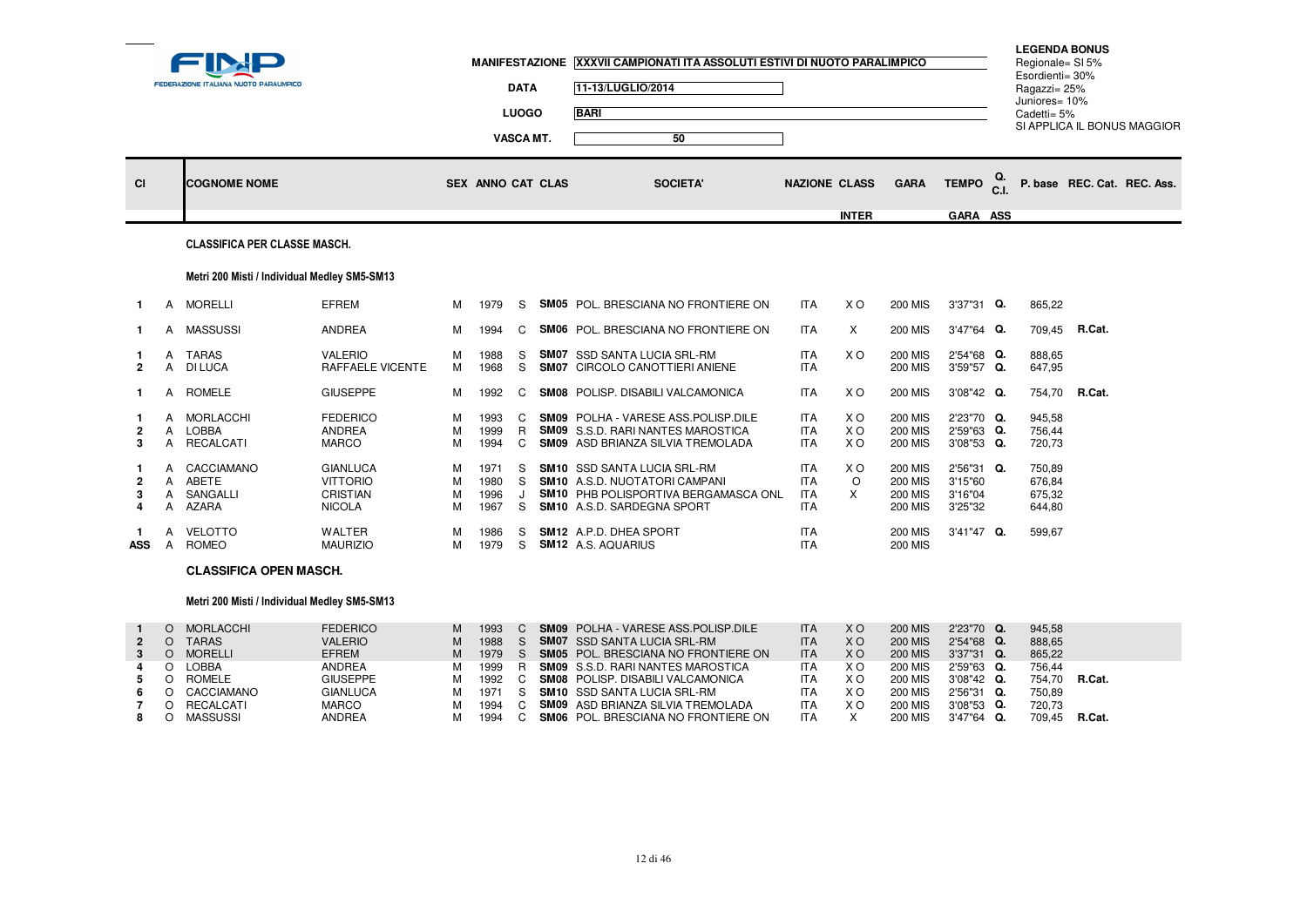|           | FEDERAZIONE ITALIANA NUOTO PARALIMPICO                                     | <b>DATA</b><br><b>LUOGO</b><br><b>VASCA MT.</b>    | MANIFESTAZIONE XXXVII CAMPIONATI ITA ASSOLUTI ESTIVI DI NUOTO PARALIMPICO<br>11-13/LUGLIO/2014<br><b>BARI</b><br>50     |                                        |                                     |                                          | <b>LEGENDA BONUS</b><br>Regionale= SI 5%<br>Esordienti= 30%<br>Ragazzi= 25%<br>Juniores= 10%<br>Cadetti= 5%<br>SI APPLICA IL BONUS MAGGIOR |  |
|-----------|----------------------------------------------------------------------------|----------------------------------------------------|-------------------------------------------------------------------------------------------------------------------------|----------------------------------------|-------------------------------------|------------------------------------------|--------------------------------------------------------------------------------------------------------------------------------------------|--|
| <b>CI</b> | <b>ICOGNOME NOME</b>                                                       | <b>SEX ANNO CAT CLAS</b>                           | <b>SOCIETA'</b>                                                                                                         | <b>NAZIONE CLASS</b><br><b>INTER</b>   | <b>GARA</b>                         | TEMPO <sub>C.I.</sub><br><b>GARA ASS</b> | P. base REC. Cat. REC. Ass.                                                                                                                |  |
|           | Staffetta 4x100 Misti / Medley Relays P.34                                 |                                                    |                                                                                                                         |                                        |                                     |                                          |                                                                                                                                            |  |
| 2<br>3.   | SSD SANTA LUCIA SRL-RI<br>CIRCOLO CANOTTIERI AN<br>ASD BRIANZA SILVIA TREI | STAFF S<br>0 M<br>STAFF S<br>0 M<br>STAFF S<br>0 M | <b>PT34</b> SSD SANTA LUCIA SRL-RM<br><b>PT34</b> CIRCOLO CANOTTIERI ANIENE<br><b>PT34</b> ASD BRIANZA SILVIA TREMOLADA | <b>ITA</b><br><b>ITA</b><br><b>ITA</b> | 4X100 MIS<br>4X100 MIS<br>4X100 MIS | 5'25"59 Q.<br>5'29"48 Q.<br>7'05"14 Q.   | 771,65<br>762,53<br>590,96                                                                                                                 |  |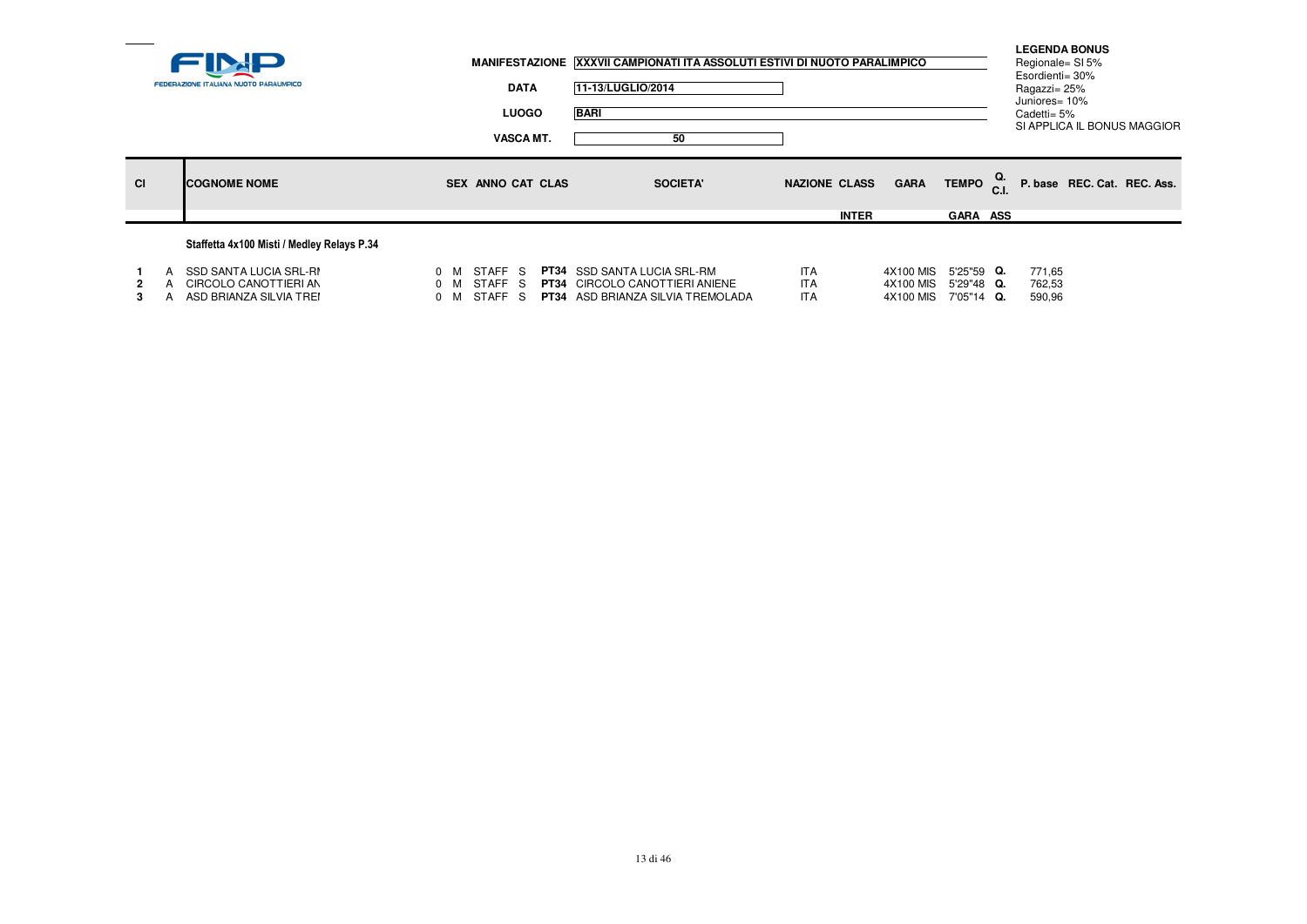|                                    |                               | <b>FEDERAZIONE ITALIANA NUOTO PARALIMPICO</b>                         |                                                                          |                   | <b>MANIFESTAZIONE</b>        | <b>DATA</b><br><b>LUOGO</b><br>VASCA MT. |                      | XXXVII CAMPIONATI ITA ASSOLUTI ESTIVI DI NUOTO PARALIMPICO<br>11-13/LUGLIO/2014<br><b>BARI</b><br>50                 |                                                      |                                   |                                          |                                                      |            | <b>LEGENDA BONUS</b><br>Regionale= SI 5%<br>Esordienti= 30%<br>Ragazzi= 25%<br>Juniores= 10%<br>Cadetti= 5% | SI APPLICA IL BONUS MAGGIOR |
|------------------------------------|-------------------------------|-----------------------------------------------------------------------|--------------------------------------------------------------------------|-------------------|------------------------------|------------------------------------------|----------------------|----------------------------------------------------------------------------------------------------------------------|------------------------------------------------------|-----------------------------------|------------------------------------------|------------------------------------------------------|------------|-------------------------------------------------------------------------------------------------------------|-----------------------------|
| CI                                 |                               | <b>COGNOME NOME</b>                                                   |                                                                          |                   | SEX ANNO CAT CLAS            |                                          |                      | <b>SOCIETA'</b>                                                                                                      | <b>NAZIONE CLASS</b>                                 |                                   | <b>GARA</b>                              | <b>TEMPO</b>                                         | Q.<br>C.I. |                                                                                                             | P. base REC. Cat. REC. Ass. |
|                                    |                               |                                                                       |                                                                          |                   |                              |                                          |                      |                                                                                                                      |                                                      | <b>INTER</b>                      |                                          | GARA ASS                                             |            |                                                                                                             |                             |
|                                    |                               | SABATO MATTINA / SATURDAY MORNING 12/07/2014                          |                                                                          |                   |                              |                                          |                      |                                                                                                                      |                                                      |                                   |                                          |                                                      |            |                                                                                                             |                             |
|                                    |                               | <b>SESSIONE 2</b>                                                     |                                                                          |                   |                              |                                          |                      |                                                                                                                      |                                                      |                                   |                                          |                                                      |            |                                                                                                             |                             |
|                                    |                               | <b>CLASSIFICA PER CLASSE FEMM.</b>                                    |                                                                          |                   |                              |                                          |                      |                                                                                                                      |                                                      |                                   |                                          |                                                      |            |                                                                                                             |                             |
|                                    |                               | Metri 100 Stile Libero / Free Style S1-S6                             |                                                                          |                   |                              |                                          |                      |                                                                                                                      |                                                      |                                   |                                          |                                                      |            |                                                                                                             |                             |
| $\mathbf{1}$                       | A                             | <b>BORRELLI</b>                                                       | <b>MARIA GRAZIA</b>                                                      | F.                | 1977                         | S                                        |                      | S 02 A.S.D. NUOTATORI CAMPANI                                                                                        | <b>ITA</b>                                           |                                   | 100 STI                                  | 5'23"99 Q.                                           |            | 448,56                                                                                                      |                             |
| 2<br>4                             | A<br>A<br>$\mathsf{A}$<br>A   | <b>BARRACO</b><br>ZANMARCHI<br><b>FRANDOLI</b><br><b>BELLETTI</b>     | <b>GIUSEPPINA</b><br><b>VALENTINA</b><br><b>JASMIN</b><br><b>DANIELA</b> | F<br>F            | 1979<br>1976<br>1985<br>1984 | S<br>S<br>S<br>S                         | S 03<br>S 03<br>S 03 | S 03 A.S. AQUARIUS<br>A.S.D. FAI SPORT<br>ACQUAMARINA TEAM TRIESTE ONLUS<br>SPORT LIFE ONLUS A.S.D.                  | <b>ITA</b><br><b>ITA</b><br><b>ITA</b><br><b>ITA</b> | X                                 | 100 STI<br>100 STI<br>100 STI<br>100 STI | 3'51"78 Q.<br>4'06"28 Q.<br>4'08"63 Q.<br>4'39"57    |            | 468.85<br>441.25<br>437,08<br>388,70                                                                        |                             |
| -1<br>$\overline{\mathbf{2}}$<br>3 | A<br>A<br>A                   | <b>TRIMI</b><br><b>KOSINSKA</b><br><b>STROPPA</b>                     | <b>ARJOLA</b><br><b>FRANCESCA</b><br><b>FEDERICA</b>                     | E<br>F.           | 1987<br>1976<br>1977         | S<br>S<br>S                              | S 04<br>S 04<br>S 04 | POL. BRESCIANA NO FRONTIERE ON<br>A.S. MARCHE NUOTO<br>POL. DISABILI FABRIANO MIRASOL                                | <b>ITA</b><br><b>ITA</b><br><b>ITA</b>               | X O<br>$\times$<br>X <sub>O</sub> | 100 STI<br>100 STI<br>100 STI            | 1'35"94 Q.<br>2'38"93 Q.<br>3'16"38 Q.               |            | 1053,78<br>636,13<br>514,82                                                                                 |                             |
| -1<br>3<br>4                       | A<br>A<br>A<br>$\overline{A}$ | <b>MIGLIACCIO</b><br><b>BONVECCHI</b><br><b>SIMION</b><br>SANTONOCITO | ANGELA<br><b>MARIA</b><br><b>EMMA</b><br><b>LISA</b>                     | F<br>F            | 2000<br>1985<br>1997<br>1982 | R<br>S.<br>J<br>S                        | S 05<br>S 05         | S 05 A.P.D. DHEA SPORT<br>S 05 A.S. MARCHE NUOTO<br>ASD A.S.P.E.A. PADOVA ONLUS<br>ASD BRIANZA SILVIA TREMOLADA      | <b>ITA</b><br><b>ITA</b><br><b>ITA</b><br><b>ITA</b> | $\times$                          | 100 STI<br>100 STI<br>100 STI<br>100 STI | 2'04"12 Q.<br>2'31"44 Q.<br>2'32"12 Q.<br>2'33"03    |            | 637,85<br>522,78<br>520,44<br>517,35                                                                        |                             |
| -1<br>2<br>3<br>4                  | A<br>A<br>Α<br>A              | <b>ROMANO</b><br>ZANIN<br><b>SOLA</b><br><b>MENCAGLI</b>              | <b>EMANUELA</b><br><b>SOFIA</b><br><b>YLENIA</b><br>SARA                 | F<br>F<br>F<br>F. | 1990<br>1989<br>1995<br>1989 | S<br>S.<br>S                             | S 06<br>S 06<br>S 06 | A.S.D. NUOTATORI CAMPANI<br>SSD SANTA LUCIA SRL-RM<br>POL. BRESCIANA NO FRONTIERE ON<br>S 06 A.S. SPECIAL TEAM PRATO | <b>ITA</b><br><b>ITA</b><br><b>ITA</b><br><b>ITA</b> | X O<br>X O                        | 100 STI<br>100 STI<br>100 STI<br>100 STI | 1'22"44 Q.<br>1'38"30 Q.<br>1'46"50 Q.<br>1'49"56 Q. |            | 910,12<br>763,28<br>704,51<br>684,83                                                                        |                             |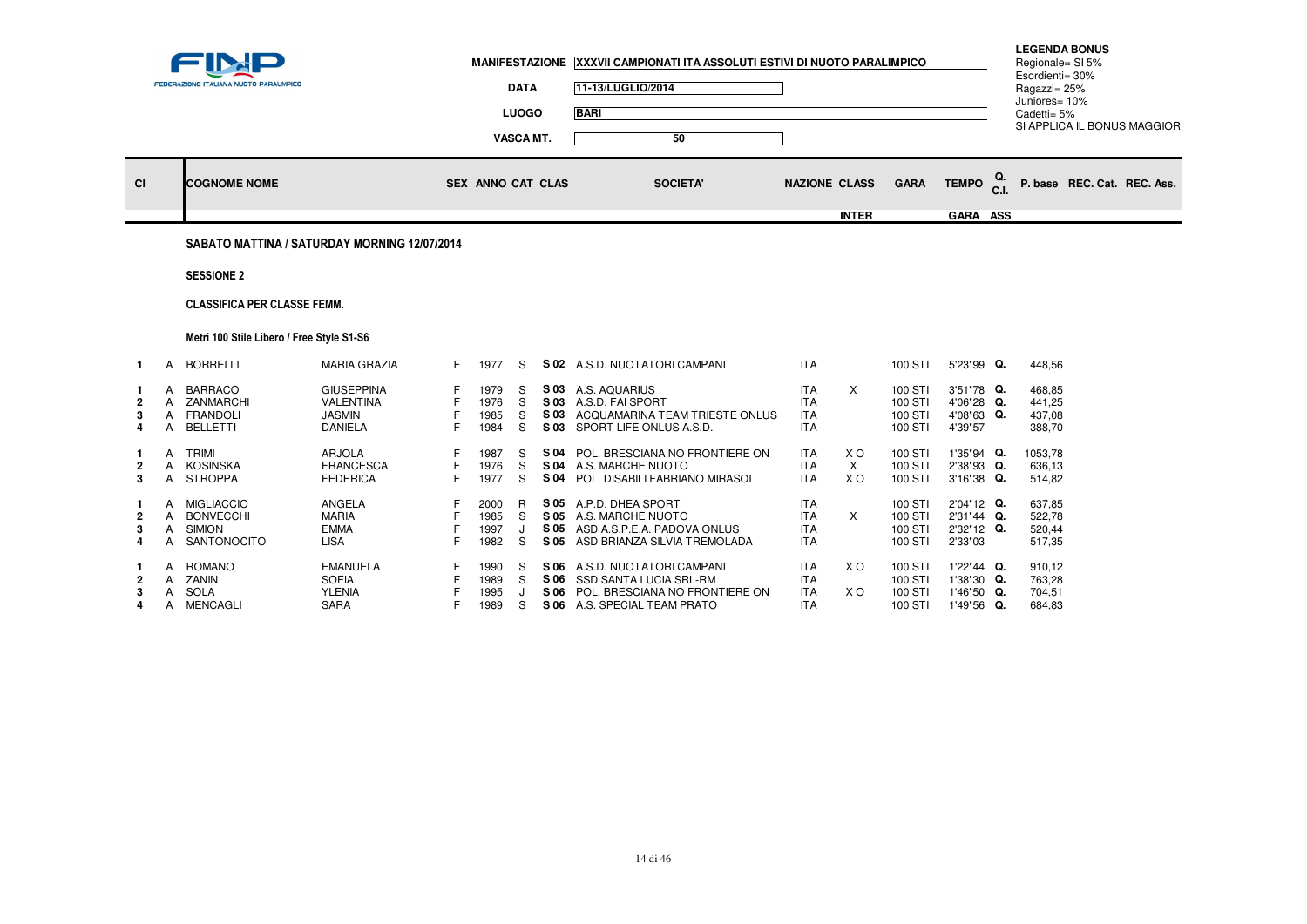|           | FEDERAZIONE ITALIANA NUOTO PARALIMPICO | <b>DATA</b>                      | MANIFESTAZIONE XXXVII CAMPIONATI ITA ASSOLUTI ESTIVI DI NUOTO PARALIMPICO<br>11-13/LUGLIO/2014 |                      |             |                                    | <b>LEGENDA BONUS</b><br>Regionale= SI 5%<br>Esordienti= 30% |                             |
|-----------|----------------------------------------|----------------------------------|------------------------------------------------------------------------------------------------|----------------------|-------------|------------------------------------|-------------------------------------------------------------|-----------------------------|
|           |                                        | <b>LUOGO</b><br><b>VASCA MT.</b> | <b>BARI</b><br>50                                                                              |                      |             |                                    | Ragazzi= 25%<br>Juniores= 10%<br>Cadetti= 5%                | SI APPLICA IL BONUS MAGGIOR |
| <b>CI</b> | <b>COGNOME NOME</b>                    | <b>SEX ANNO CAT CLAS</b>         | <b>SOCIETA'</b>                                                                                | <b>NAZIONE CLASS</b> | <b>GARA</b> | TEMPO $_{\text{C.I.}}^{\text{Q.}}$ |                                                             | P. base REC. Cat. REC. Ass. |
|           |                                        |                                  |                                                                                                | <b>INTER</b>         |             | <b>GARA ASS</b>                    |                                                             |                             |
|           | <b>CLASSIFICA FINALE OPEN FEMM.</b>    |                                  |                                                                                                |                      |             |                                    |                                                             |                             |

## Metri 100 Stile Libero / Free Style S1-S6

|             | <b>TRIMI</b>     | <b>ARJOLA</b>    | 1987 | S 04 | POL. BRESCIANA NO FRONTIERE ON      | <b>ITA</b> | X O | 100 STI | 1'33"59 Q.    | 1080.24 | R.Cat. | R.Ass. |
|-------------|------------------|------------------|------|------|-------------------------------------|------------|-----|---------|---------------|---------|--------|--------|
| $2^{\circ}$ | ROMANO           | <b>EMANUELA</b>  | 1990 |      | S 06 A.S.D. NUOTATORI CAMPANI       | <b>ITA</b> | X O | 100 STI | $1'21''48$ Q. | 920.84  |        |        |
|             | ZANIN            | <b>SOFIA</b>     | 1989 |      | S 06 SSD SANTA LUCIA SRL-RM         | <b>ITA</b> |     | 100 STI | 1'37"74 Q.    | 767.65  |        |        |
| 4           | SOLA             | <b>YLENIA</b>    | 1995 |      | S 06 POL. BRESCIANA NO FRONTIERE ON | <b>ITA</b> | X O | 100 STI | 1'48"94 Q.    | 688.73  |        |        |
|             | KOSINSKA         | <b>FRANCESCA</b> | 1976 |      | <b>S 04 A.S. MARCHE NUOTO</b>       | ITA        |     | 100 STI | $2'36''43$ Q. | 646.30  |        |        |
| 6.          | MIGLIACCIO       | ANGELA           | 2000 |      | S 05 A.P.D. DHEA SPORT              | <b>ITA</b> |     | 100 STI | 2'08"38 Q.    | 616.68  |        |        |
|             | <b>BONVECCHI</b> | <b>MARIA</b>     | 1985 |      | S 05 A.S. MARCHE NUOTO              | <b>ITA</b> |     | 100 STI | 2'31"02 Q.    | 524.24  |        |        |
|             | <b>SIMION</b>    | <b>EMMA</b>      | 1997 | S 05 | ASD A.S.P.E.A. PADOVA ONLUS         | <b>ITA</b> |     | 100 STI | 2'35"82       | 508,09  |        |        |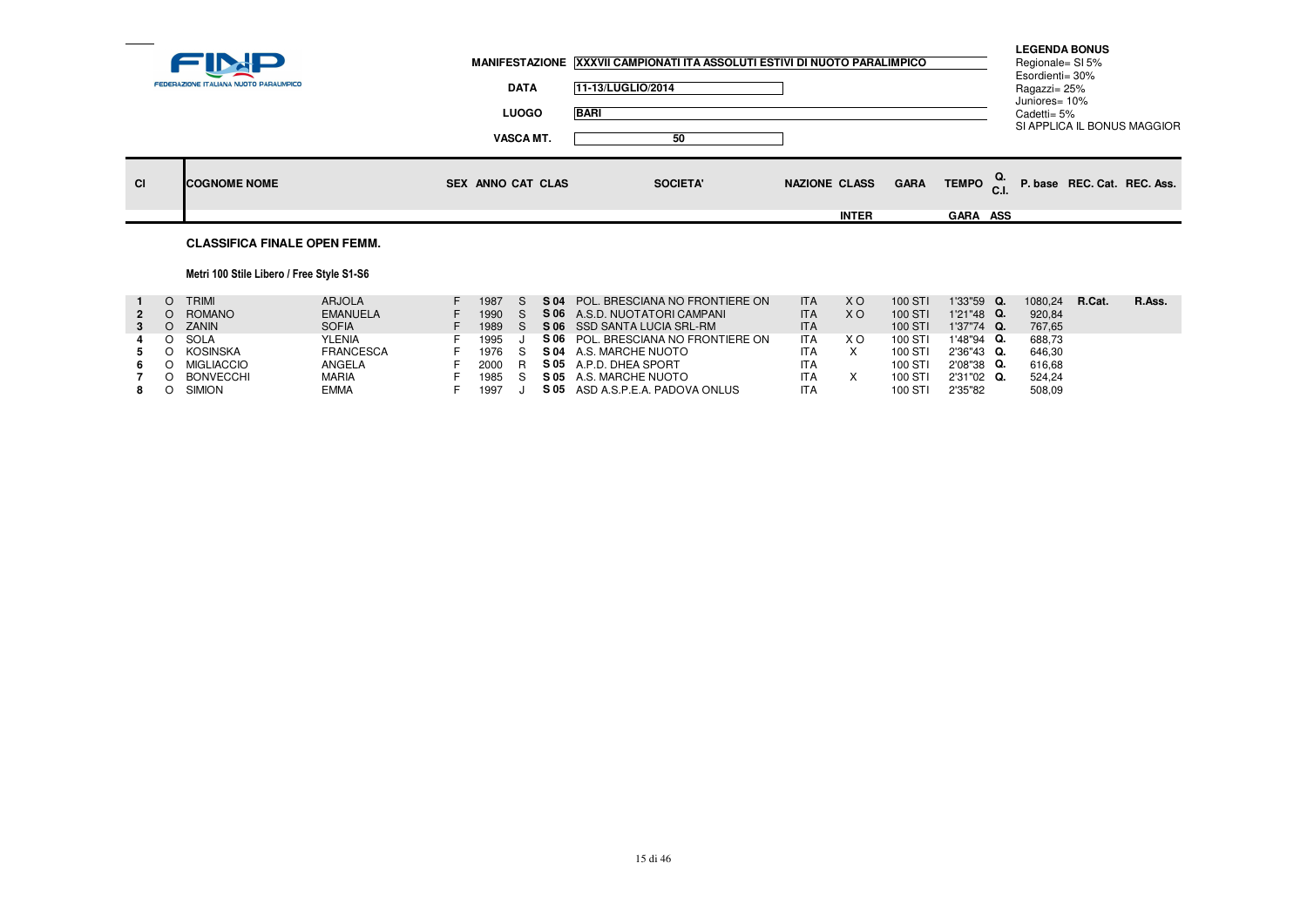| <b>BARI</b><br><b>LUOGO</b><br>Cadetti= 5%<br>SI APPLICA IL BONUS MAGGIOR<br><b>VASCA MT.</b><br>50<br>TEMPO <sup>Q.</sup><br>P. base REC. Cat. REC. Ass.<br><b>GARA</b><br><b>NAZIONE CLASS</b><br>CI<br><b>COGNOME NOME</b><br>SEX ANNO CAT CLAS<br><b>SOCIETA'</b><br><b>INTER</b><br><b>GARA ASS</b> | <b>FEDERAZIONE ITALIANA NUOTO PARALIMPICO</b> | <b>DATA</b> | 11-13/LUGLIO/2014 | MANIFESTAZIONE XXXVII CAMPIONATI ITA ASSOLUTI ESTIVI DI NUOTO PARALIMPICO |  | Esordienti= 30%<br>Ragazzi= 25%<br>Juniores= 10% | <b>LEGENDA BONUS</b><br>Regionale= SI 5% |  |
|----------------------------------------------------------------------------------------------------------------------------------------------------------------------------------------------------------------------------------------------------------------------------------------------------------|-----------------------------------------------|-------------|-------------------|---------------------------------------------------------------------------|--|--------------------------------------------------|------------------------------------------|--|
|                                                                                                                                                                                                                                                                                                          |                                               |             |                   |                                                                           |  |                                                  |                                          |  |
|                                                                                                                                                                                                                                                                                                          |                                               |             |                   |                                                                           |  |                                                  |                                          |  |
|                                                                                                                                                                                                                                                                                                          |                                               |             |                   |                                                                           |  |                                                  |                                          |  |
|                                                                                                                                                                                                                                                                                                          |                                               |             |                   |                                                                           |  |                                                  |                                          |  |

# CLASSIFICA PER CLASSE MASCH.

# Metri 100 Stile Libero / Free Style S1-S6

| $\overline{2}$<br>3                               | A<br>A                                    | PELLACANI<br>LANZANI<br><b>BARRO</b>                                                                                                                    | <b>LUCA</b><br><b>MANUELE</b><br><b>WALTER</b>                                                                                                          | М<br>М<br>М                               | 1984<br>1991<br>1975                                                 | S<br>S<br>S                               | S 02<br>S 02                                                         | ATLANTIDE O.N.L.U.S.<br>ASD DIVERSAMENTE-ABILI BRIANTEA '8<br>S 02 S.S.D. RARI NANTES MAROSTICA                                                                                                                                                                                   | <b>ITA</b><br><b>ITA</b><br><b>ITA</b>                                                                                     |                     | 100 STI<br>100 STI<br>100 STI                                                                   | 3'25"72 Q.<br>4'15"55 Q.<br>4'24"12 Q.                                                                               | 630,95<br>507,92<br>491,44                                                             |
|---------------------------------------------------|-------------------------------------------|---------------------------------------------------------------------------------------------------------------------------------------------------------|---------------------------------------------------------------------------------------------------------------------------------------------------------|-------------------------------------------|----------------------------------------------------------------------|-------------------------------------------|----------------------------------------------------------------------|-----------------------------------------------------------------------------------------------------------------------------------------------------------------------------------------------------------------------------------------------------------------------------------|----------------------------------------------------------------------------------------------------------------------------|---------------------|-------------------------------------------------------------------------------------------------|----------------------------------------------------------------------------------------------------------------------|----------------------------------------------------------------------------------------|
| -1<br>$\overline{2}$<br>3<br>4                    | A<br>A<br>A<br>A                          | <b>LUDOVICI</b><br>CAMPIONE<br><b>GASPARINI</b><br><b>FRISON</b>                                                                                        | CARLO<br><b>VINCENZO</b><br>YURI GIUSEPPE<br><b>WILLIAM</b>                                                                                             | М<br>м<br>м<br>м                          | 1971<br>1982<br>1977<br>1978                                         | S<br>S<br>S<br>S                          | S 03<br>S 03<br>S 03<br>S 03                                         | <b>SSD SANTA LUCIA SRL-RM</b><br>A.S. CULT. ANTHROPOS SOC. SPOR<br>ATLANTIDE O.N.L.U.S.<br>ASD A.S.P.E.A. PADOVA ONLUS                                                                                                                                                            | <b>ITA</b><br><b>ITA</b><br><b>ITA</b><br><b>ITA</b>                                                                       | X <sub>O</sub>      | 100 STI<br>100 STI<br>100 STI<br>100 STI                                                        | 2'34"08 Q.<br>3'07"91 Q.<br>$3'08"15$ Q.<br>3'20"16                                                                  | 626,23<br>513,49<br>512,84<br>482,06                                                   |
| -1<br>$\overline{\mathbf{2}}$<br>3<br>4<br>5<br>6 | A<br>A<br>A<br>A<br>A                     | A PLACIDI<br><b>MAZZONE</b><br>PARTIPILO<br><b>MAGGI</b><br><b>STEVANATO</b><br><b>FALCONI</b>                                                          | <b>ROBERTO</b><br><b>LUCA</b><br><b>GEREMIA</b><br><b>FABIO</b><br><b>DARIO</b><br><b>FABIO</b>                                                         | М<br>М<br>м<br>м<br>М<br>М                | 1976<br>1971<br>1982<br>1991<br>1988<br>1977                         | S<br>S<br>S<br>S                          | S 04<br>S 04<br>S 04<br>S 04<br>S 04<br>S 04                         | <b>SSD SANTA LUCIA SRL-RM</b><br>CIRCOLO CANOTTIERI ANIENE<br>FRAMAROSSPORT S.S.D. SRL<br>S.S.D. GESTIONE POLIVALENTE MODUC<br>ASD A.S.P.E.A. PADOVA ONLUS<br><b>SSD SANTA LUCIA SRL-RM</b>                                                                                       | <b>ITA</b><br><b>ITA</b><br><b>ITA</b><br><b>ITA</b><br><b>ITA</b><br><b>ITA</b>                                           | O<br>X O<br>X O     | 100 STI<br>100 STI<br>100 STI<br>100 STI<br>100 STI<br>100 STI                                  | 1'57"69 Q.<br>1'58"93 Q.<br>2'10"63 Q.<br>2'12"75 Q.<br>2'25"50<br>2'26"50                                           | 714,84<br>707,39<br>644,03<br>633,75<br>578,21<br>574,27                               |
| -1<br>$\overline{2}$<br>3<br>4                    | A<br>A<br>A<br>A                          | <b>PAULON</b><br><b>RAMMAZZO</b><br>DE CARLO<br><b>GAZZOLA</b>                                                                                          | <b>ALESSANDRO</b><br>ANGELO<br><b>NICOLA</b><br><b>MARCO</b>                                                                                            | м<br>м<br>М<br>М                          | 1991<br>1969<br>1972<br>1980                                         | S<br>S<br>S<br>S                          | S 05<br>S 05<br>S 05<br>S 05                                         | <b>SSD SANTA LUCIA SRL-RM</b><br>CIRCOLO CANOTTIERI ANIENE<br>PO.HA.FI.<br>SPORT LIFE ONLUS A.S.D.                                                                                                                                                                                | <b>ITA</b><br><b>ITA</b><br><b>ITA</b><br><b>ITA</b>                                                                       |                     | 100 STI<br>100 STI<br>100 STI<br>100 STI                                                        | $1'41''77$ Q.<br>1'42"57 Q.<br>1'43"88 Q.<br>2'06"36                                                                 | 701,29<br>695,82<br>687,04<br>564,81                                                   |
| -1<br>$\overline{2}$<br>3<br>5<br>6<br>8<br>9     | A<br>A<br>A<br>А<br>A<br>A<br>A<br>А<br>A | CAVALIERE<br><b>GALIMBERTI</b><br><b>ROTA</b><br><b>GARGARO</b><br><b>BRUSCA</b><br>RECCHIA<br><b>CASTIGLIONI</b><br><b>BEGGIATO</b><br><b>CLEMENTE</b> | <b>ANTONIO</b><br><b>LUCA</b><br><b>MATTEO</b><br><b>MATTIA</b><br><b>MATTEO</b><br><b>MARIANO</b><br><b>SAMUELE</b><br><b>LUIGI</b><br><b>ANTONINO</b> | М<br>М<br>М<br>м<br>М<br>м<br>М<br>М<br>м | 1988<br>1973<br>1994<br>1992<br>1993<br>1986<br>1991<br>1998<br>1963 | S<br>S<br>C<br>C<br>C<br>S<br>S<br>R<br>S | S 06<br>S 06<br>S 06<br>S 06<br>S 06<br>S 06<br>S 06<br>S 06<br>S 06 | ASD SPORTING CLUB FLEGREO<br>CIRCOLO CANOTTIERI ANIENE<br>PHB POLISPORTIVA BERGAMASCA ONL<br>S.S.D. NUOTO CASTELLANA A R.L.<br>ASD BRIANZA SILVIA TREMOLADA<br>NADIR SSD SRL<br>ASD PROPATRIA DISABILI BUSTO ARSIZ<br>ASD A.S.P.E.A. PADOVA ONLUS<br>ASD BRIANZA SILVIA TREMOLADA | <b>ITA</b><br><b>ITA</b><br><b>ITA</b><br><b>ITA</b><br><b>ITA</b><br><b>ITA</b><br><b>ITA</b><br><b>ITA</b><br><b>ITA</b> | X <sub>O</sub><br>X | 100 STI<br>100 STI<br>100 STI<br>100 STI<br>100 STI<br>100 STI<br>100 STI<br>100 STI<br>100 STI | 1'21"25 Q.<br>1'32"46 Q.<br>1'33"94 Q.<br>1'36"54 Q.<br>1'40"93 Q.<br>1'42"99 Q.<br>1'45"55 Q.<br>1'50"90<br>1'56"66 | 815,63<br>716,74<br>705,45<br>686,45<br>656,59<br>643,46<br>627,85<br>597,57<br>568,06 |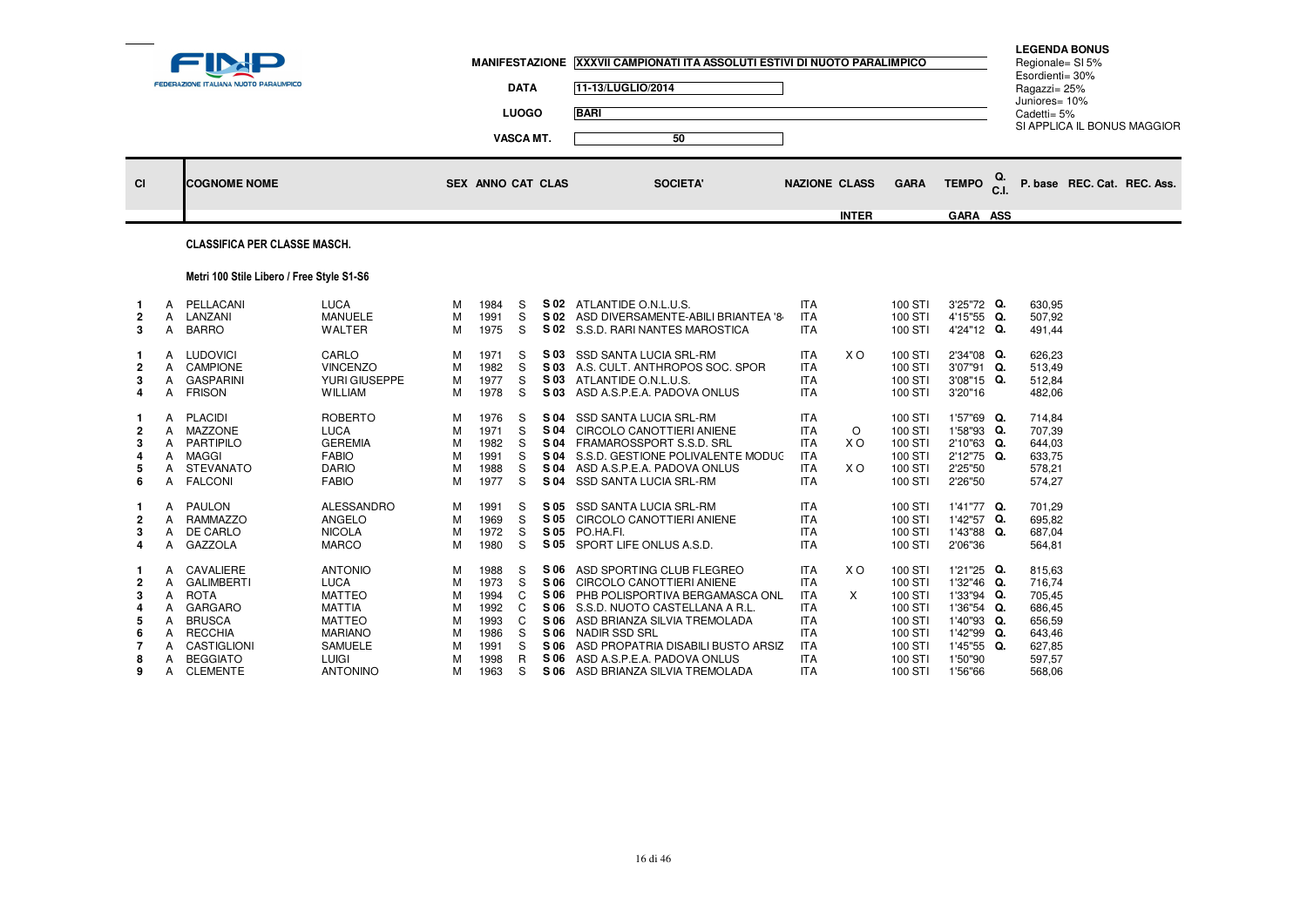|           |                                        |                          | MANIFESTAZIONE XXXVII CAMPIONATI ITA ASSOLUTI ESTIVI DI NUOTO PARALIMPICO |                      |                                    | <b>LEGENDA BONUS</b><br>Regionale= SI 5%<br>Esordienti= 30% |  |
|-----------|----------------------------------------|--------------------------|---------------------------------------------------------------------------|----------------------|------------------------------------|-------------------------------------------------------------|--|
|           | FEDERAZIONE ITALIANA NUOTO PARALIMPICO | <b>DATA</b>              | 11-13/LUGLIO/2014                                                         |                      |                                    | Ragazzi= 25%<br>Juniores= 10%                               |  |
|           |                                        | <b>LUOGO</b>             | <b>BARI</b>                                                               |                      |                                    | Cadetti= 5%<br>SI APPLICA IL BONUS MAGGIOR                  |  |
|           |                                        | <b>VASCA MT.</b>         | 50                                                                        |                      |                                    |                                                             |  |
| <b>CI</b> | <b>ICOGNOME NOME</b>                   | <b>SEX ANNO CAT CLAS</b> | <b>SOCIETA'</b>                                                           | <b>NAZIONE CLASS</b> | TEMPO <sup>Q.</sup><br><b>GARA</b> | P. base REC. Cat. REC. Ass.                                 |  |
|           |                                        |                          |                                                                           | <b>INTER</b>         | GARA ASS                           |                                                             |  |
|           | <b>CLASSIFICA FINALE OPEN MASCH.</b>   |                          |                                                                           |                      |                                    |                                                             |  |

# Metri 100 Stile Libero / Free Style S1-S6

|            | CAVALIERE         | <b>ANTONIO</b> | м | 1988 |  | S 06 ASD SPORTING CLUB FLEGREO       | <b>ITA</b> | X O | 100 STI | 1'21"83 Q.    | 809.85 |
|------------|-------------------|----------------|---|------|--|--------------------------------------|------------|-----|---------|---------------|--------|
|            | <b>GALIMBERTI</b> | <b>LUCA</b>    | м | 1973 |  | S 06 CIRCOLO CANOTTIERI ANIENE       | <b>ITA</b> |     | 100 STI | $1'34''09$ Q. | 704.33 |
|            | <b>PAULON</b>     | ALESSANDRO     |   | 1991 |  | S 05 SSD SANTA LUCIA SRL-RM          | <b>ITA</b> |     | 100 STI | 1'42"98 Q.    | 693.05 |
|            | RAMMAZZO          | ANGELO         |   | 1969 |  | S 05 CIRCOLO CANOTTIERI ANIENE       | <b>ITA</b> |     | 100 STI | $1'46''10$ Q. | 672.67 |
|            | <b>PLACIDI</b>    | ROBERTO        | м | 1976 |  | S 04 SSD SANTA LUCIA SRL-RM          | <b>ITA</b> |     | 100 STI | 2'05"78 Q.    | 668,87 |
| <b>ASS</b> | DE CARLO          | <b>NICOLA</b>  |   | 1972 |  | S05 PO.HA.FI.                        | <b>ITA</b> |     | 100 STI |               |        |
| ASS        | <b>ROTA</b>       | <b>MATTEO</b>  |   | 1994 |  | S 06 PHB POLISPORTIVA BERGAMASCA ONL | <b>ITA</b> |     | 100 STI |               |        |
| <b>ASS</b> | GARGARO           | <b>MATTIA</b>  |   | 1992 |  | S 06 S.S.D. NUOTO CASTELLANA A R.L.  | ITA        |     | 100 STI |               |        |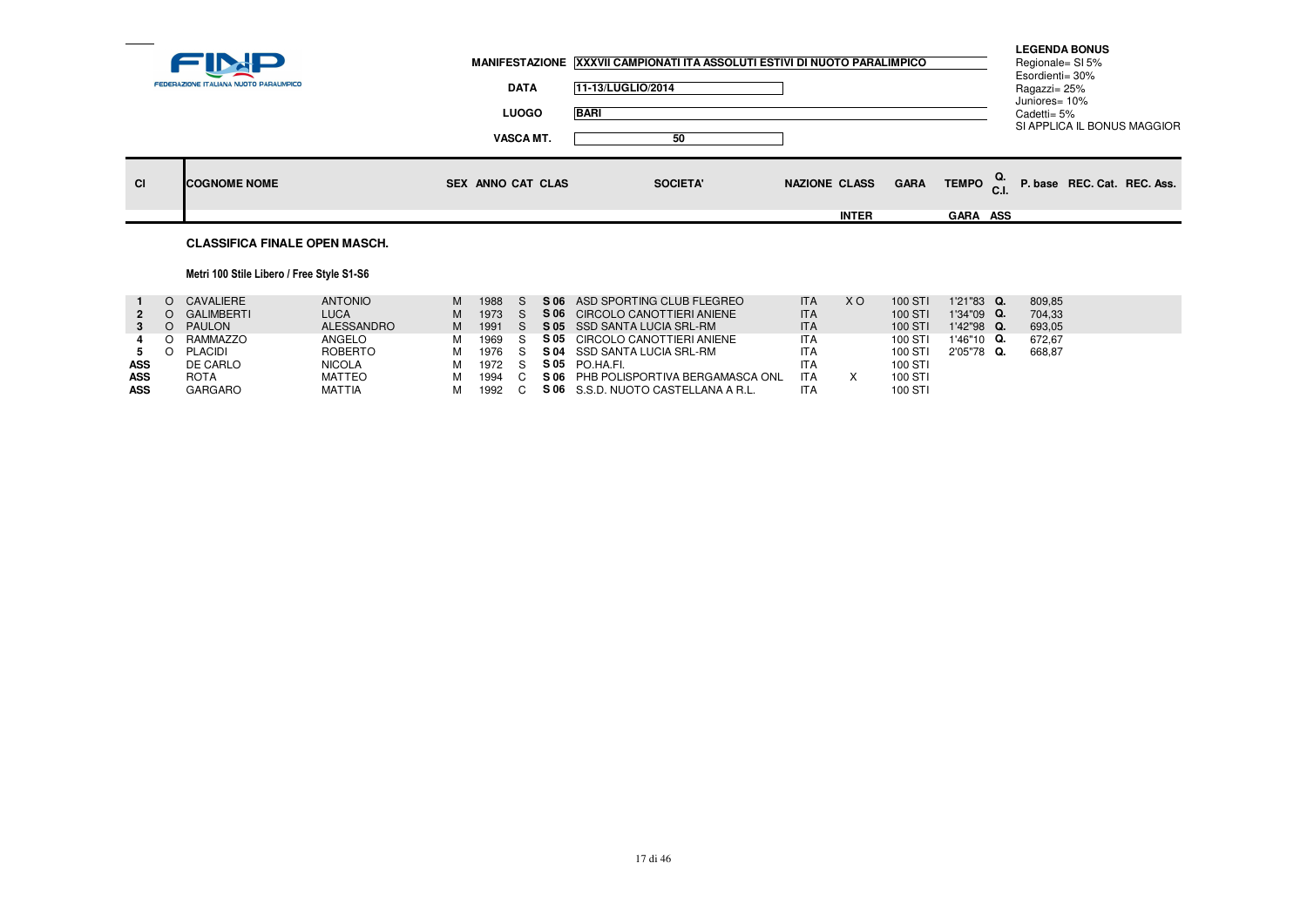|                               |                       | FEDERAZIONE ITALIANA NUOTO PARALIMPICO                                 |                                                                    |                   |                                      | <b>DATA</b><br><b>LUOGO</b> |              | MANIFESTAZIONE XXXVII CAMPIONATI ITA ASSOLUTI ESTIVI DI NUOTO PARALIMPICO<br>11-13/LUGLIO/2014<br><b>BARI</b>                                                                    |                                                                    |                   |                                                     |                                                                    |      | <b>LEGENDA BONUS</b><br>Regionale= SI 5%<br>Esordienti= 30%<br>Ragazzi= 25%<br>Juniores= 10%<br>Cadetti= $5%$ |                             | SI APPLICA IL BONUS MAGGIOR |
|-------------------------------|-----------------------|------------------------------------------------------------------------|--------------------------------------------------------------------|-------------------|--------------------------------------|-----------------------------|--------------|----------------------------------------------------------------------------------------------------------------------------------------------------------------------------------|--------------------------------------------------------------------|-------------------|-----------------------------------------------------|--------------------------------------------------------------------|------|---------------------------------------------------------------------------------------------------------------|-----------------------------|-----------------------------|
|                               |                       |                                                                        |                                                                    |                   |                                      | VASCA MT.                   |              | 50                                                                                                                                                                               |                                                                    |                   |                                                     |                                                                    |      |                                                                                                               |                             |                             |
| <b>CI</b>                     |                       | <b>COGNOME NOME</b>                                                    |                                                                    |                   | <b>SEX ANNO CAT CLAS</b>             |                             |              | <b>SOCIETA'</b>                                                                                                                                                                  | <b>NAZIONE CLASS</b>                                               |                   | <b>GARA</b>                                         | <b>TEMPO</b>                                                       | Q.   |                                                                                                               | P. base REC. Cat. REC. Ass. |                             |
|                               |                       |                                                                        |                                                                    |                   |                                      |                             |              |                                                                                                                                                                                  |                                                                    | <b>INTER</b>      |                                                     | GARA ASS                                                           |      |                                                                                                               |                             |                             |
|                               |                       | <b>CLASSIFICA PER CLASSE FEMM.</b>                                     |                                                                    |                   |                                      |                             |              |                                                                                                                                                                                  |                                                                    |                   |                                                     |                                                                    |      |                                                                                                               |                             |                             |
|                               |                       | Metri 100 Stile Libero / Free Style S7-S13                             |                                                                    |                   |                                      |                             |              |                                                                                                                                                                                  |                                                                    |                   |                                                     |                                                                    |      |                                                                                                               |                             |                             |
| ASS                           |                       | <b>CRISTALDI</b>                                                       | <b>VERONICA</b>                                                    | F.                | 1981                                 | S                           |              | <b>FSSI</b> ASD GSS TORINO-FSSI                                                                                                                                                  | <b>ITA</b>                                                         |                   | 100 STI                                             |                                                                    | #### | #N/D                                                                                                          | #N/D                        | #N/D                        |
| $\overline{2}$<br>3<br>4<br>5 | A<br>A<br>A<br>A<br>A | TALAMONA<br>PIETRONI<br>AERE<br><b>BOSCAINI</b><br>PASSUELLO           | ARIANNA<br><b>ELENA</b><br>KATIA<br>LAURA<br><b>GIULIA</b>         | F                 | 1994<br>1996<br>1971<br>1989<br>1986 | C<br>J<br>S<br>S<br>S       | S 07         | S 07 POLHA - VARESE ASS. POLISP. DILE<br>S 07 ASD DIVERSAMENTE-ABILI BRIANTEA '8<br>S 07 A.S.D. FAI SPORT<br>POL. BRESCIANA NO FRONTIERE ON<br>S 07 S.S.D. RARI NANTES MAROSTICA | <b>ITA</b><br><b>ITA</b><br><b>ITA</b><br><b>ITA</b><br><b>ITA</b> | X O<br>X O<br>X O | 100 STI<br>100 STI<br>100 STI<br>100 STI<br>100 STI | 1'20"79 Q.<br>1'32"39 Q.<br>1'39"27 Q.<br>1'43"60 Q.<br>1'48"50 Q. |      | 867,31<br>758,42<br>705,85<br>676,35<br>645,81                                                                |                             |                             |
| $\overline{2}$                | A<br>A                | CERASUOLO<br>CORNACCHINI                                               | <b>IMMACOLATA</b><br><b>SOFIA</b>                                  | F                 | 1980<br>1997                         | S<br>J                      | S 08         | CIRCOLO CANOTTIERI ANIENE<br>S 08 ATLANTIDE O.N.L.U.S.                                                                                                                           | <b>ITA</b><br><b>ITA</b>                                           | X O               | 100 STI<br>100 STI                                  | 1'25"47 Q.<br>1'39"12 Q.                                           |      | 784,49<br>676.45                                                                                              |                             |                             |
| 1.<br>$\mathbf{2}$            | A<br>A                | DEL MASTRO<br><b>BELLIN</b>                                            | MARIKA<br><b>MARIA ROZALIA</b>                                     | F<br>F.           | 2003<br>1994                         | Е<br>$\mathbf C$            | S 09<br>S 09 | AS.SO.RI FOGGIA<br>ASD A.S.P.E.A. PADOVA ONLUS                                                                                                                                   | <b>ITA</b><br><b>ITA</b>                                           | $\circ$           | 100 STI<br>100 STI                                  | 1'35"18 Q.<br>1'38"27 Q.                                           |      | 652,24<br>631,73                                                                                              | R.Cat.                      |                             |
| $\mathbf 2$<br>3<br>4         | A<br>A<br>A           | LAZZARESCHI<br><b>BRUNETTI</b><br>A PANZA<br>LONGHI                    | <b>PERLA</b><br><b>ROSANNA</b><br><b>SILVIA</b><br><b>BEATRICE</b> | F<br>F<br>F.      | 1975<br>1964<br>1998<br>1994         | S<br>S<br>R<br>C            | S 10<br>S 10 | S 10 CENTRO NUOTO MASSAROSA A.S.D.<br>ACQUAMARINA TEAM TRIESTE ONLUS<br>S 10 PHB POLISPORTIVA BERGAMASCA ONL<br>POL. BRESCIANA NO FRONTIERE ON                                   | <b>ITA</b><br><b>ITA</b><br><b>ITA</b><br><b>ITA</b>               |                   | 100 STI<br>100 STI<br>100 STI<br>100 STI            | 1'26"17 Q.<br>1'39"21 Q.<br>1'40"13 Q.<br>1'45"46                  |      | 705,47<br>612.74<br>607,11<br>576,43                                                                          |                             |                             |
| 2<br>3                        | A<br>A<br>A           | <b>RABBOLINI</b><br>CORRAINE<br>POLISENO                               | <b>MARTINA</b><br><b>GIOVANNA</b><br><b>SARA</b>                   | F<br>F.           | 1998<br>1989<br>1982                 | R<br>S<br>S                 |              | S 11 G.S. DIL. NON VEDENTI MILANO - ONLUS<br>S 11 A.S.D. SARDEGNA SPORT<br>S 11 CIRCOLO CANOTTIERI ANIENE                                                                        | <b>ITA</b><br><b>ITA</b><br><b>ITA</b>                             | X O<br>$\times$   | 100 STI<br>100 STI<br>100 STI                       | 1'22"24 Q.<br>1'49"66 Q.<br>2'06"61                                |      | 832.32<br>624,20<br>540,64                                                                                    |                             |                             |
| $\mathbf{2}$<br>3<br>4        | А<br>A<br>A           | <b>VIVENZIO</b><br><b>BARBARO</b><br>A ZONTA CORRATO<br><b>MANTOAN</b> | <b>LUIGIA</b><br><b>ANNA</b><br><b>ISABELLA</b><br>LARA            | F<br>F<br>F<br>F. | 1991<br>1985<br>1993<br>1999         | S<br>S<br>C<br>R            | S 12         | S 12 A.S.D. NOIVED NAPOLI<br>S 12 A.S.D. POL.TEAM 14<br>S 12 ASD A.S.P.E.A. PADOVA ONLUS<br>ASD A.S.P.E.A. PADOVA ONLUS                                                          | ITA.<br><b>ITA</b><br><b>ITA</b><br><b>ITA</b>                     | X O<br>X O<br>X O | 100 STI<br>100 STI<br>100 STI<br>100 STI            | 1'22"91 Q.<br>1'31"24 Q.<br>1'39"81 Q.<br>1'55"69                  |      | 719,45<br>653.77<br>597,64<br>515,60                                                                          |                             |                             |
| 2<br>3                        | A                     | <b>BELOTTI</b><br>A LUSCRI'<br>A ALBICINI                              | <b>SARA</b><br>CAMILLA<br><b>CRISTINA</b>                          | F.                | 1999<br>2002<br>1969                 | R<br>E<br>S                 |              | S 13 OLIMPIC SWIM PRO ASD<br>S 13 A.I.C.S. PAVIA NUOTO A.S.D.<br>S 13 POL. BRESCIANA NO FRONTIERE ON                                                                             | <b>ITA</b><br><b>ITA</b><br><b>ITA</b>                             | $\times$          | 100 STI<br>100 STI<br>100 STI                       | 1'25"38 Q.<br>1'30"64 Q.<br>1'37"80 Q.                             |      | 701,69<br>660.97<br>612,58                                                                                    | R.Cat.<br>R.Cat.            | R.Ass.                      |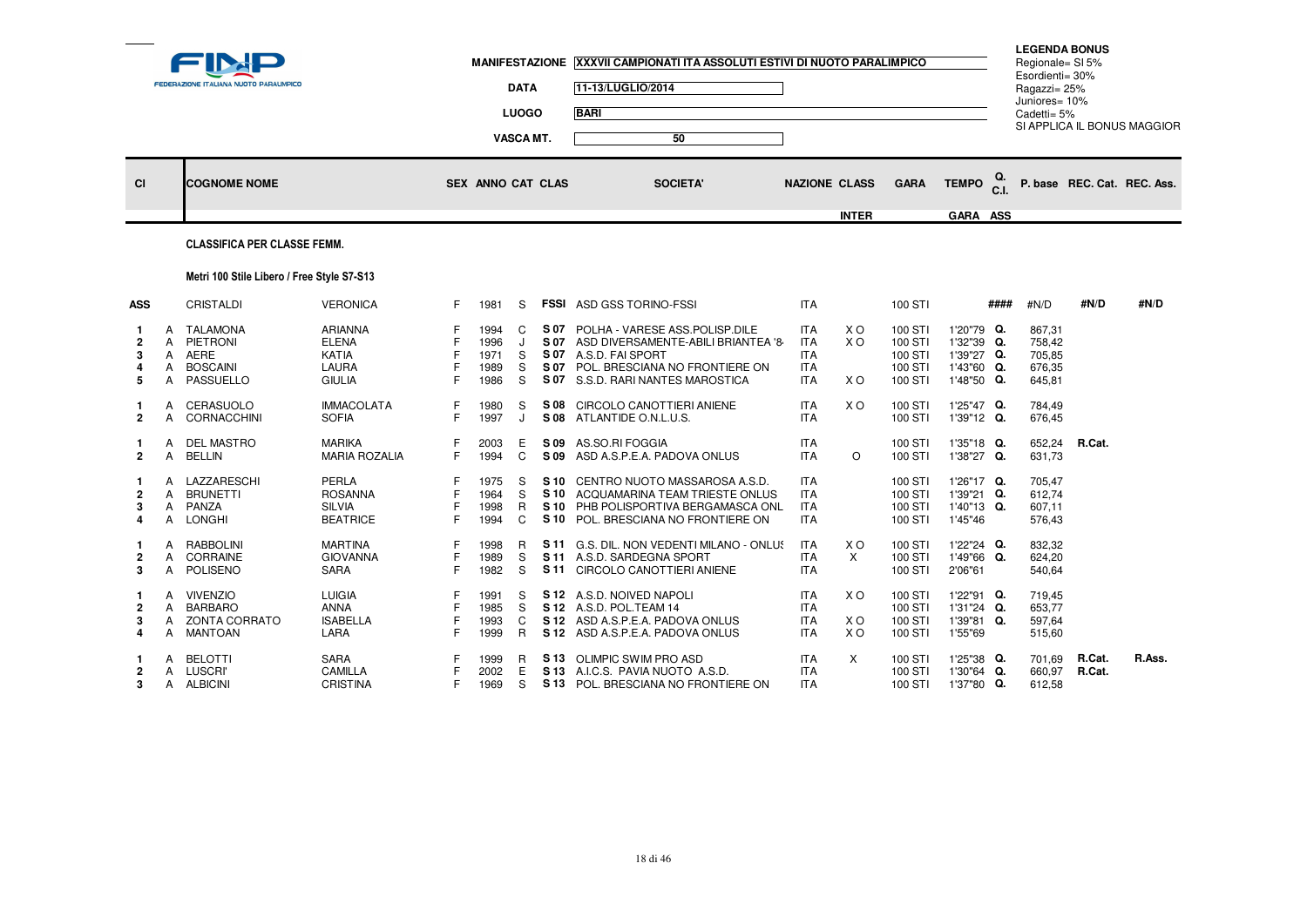|    | FEDERAZIONE ITALIANA NUOTO PARALIMPICO | <b>DATA</b><br><b>LUOGO</b><br><b>VASCA MT.</b> | MANIFESTAZIONE XXXVII CAMPIONATI ITA ASSOLUTI ESTIVI DI NUOTO PARALIMPICO<br>11-13/LUGLIO/2014<br><b>BARI</b><br>50 |                                      |                                                         | <b>LEGENDA BONUS</b><br>Regionale= SI 5%<br>Esordienti= 30%<br>Ragazzi= 25%<br>Juniores= 10%<br>Cadetti= 5% | SI APPLICA IL BONUS MAGGIOR |  |
|----|----------------------------------------|-------------------------------------------------|---------------------------------------------------------------------------------------------------------------------|--------------------------------------|---------------------------------------------------------|-------------------------------------------------------------------------------------------------------------|-----------------------------|--|
| CI | <b>ICOGNOME NOME</b>                   | SEX ANNO CAT CLAS                               | <b>SOCIETA'</b>                                                                                                     | <b>NAZIONE CLASS</b><br><b>INTER</b> | TEMPO <sub>C.I.</sub><br><b>GARA</b><br><b>GARA ASS</b> |                                                                                                             | P. base REC. Cat. REC. Ass. |  |
|    | <b>CLASSIFICA FINALE OPEN FEMM.</b>    |                                                 |                                                                                                                     |                                      |                                                         |                                                                                                             |                             |  |

## Metri 100 Stile Libero / Free Style S7-S13

|            |                  | RABBOLINI        | MARTINA           | 1998   |      | <b>S11</b> G.S. DIL. NON VEDENTI MILANO - ONLUS | <b>ITA</b> | X O            | 100 ST  | 1'22"35 Q.    | 831.21 |              |        |
|------------|------------------|------------------|-------------------|--------|------|-------------------------------------------------|------------|----------------|---------|---------------|--------|--------------|--------|
|            |                  | TALAMONA         | <b>ARIANNA</b>    | 1994   |      | S 07 POLHA - VARESE ASS. POLISP. DILE           | <b>ITA</b> | X <sub>O</sub> | 100 STI | 1'24"68 Q.    | 827.47 |              |        |
|            |                  | <b>CERASUOLO</b> | <b>IMMACOLATA</b> | 1980   |      | S 08 CIRCOLO CANOTTIERI ANIENE                  | <b>ITA</b> | X O            | 100 STI | $1'26"17$ Q.  | 778.11 |              |        |
|            | O.               | PIETRONI         | <b>ELENA</b>      | 1996   | S 07 | ASD DIVERSAMENTE-ABILI BRIANTEA '8              | <b>ITA</b> | X O            | 100 ST  | 1'33"57 Q.    | 748.85 |              |        |
|            |                  | AERE             | KATIA             | 1971 S |      | S07 A.S.D. FAI SPORT                            | ITA        |                | 100 ST  | 1'36"47 Q.    | 726.34 |              |        |
|            |                  | <b>VIVENZIO</b>  | <b>LUIGIA</b>     | 1991   |      | S 12 A.S.D. NOIVED NAPOLI                       | ITA        | X O            | 100 STI | $1'22''33$ Q. | 724.52 |              |        |
|            | $\left( \right)$ | BELOTTI          | <b>SARA</b>       | 1999   |      | S 13 OLIMPIC SWIM PRO ASD                       | ITA        |                | 100 STI | 1'23"50 Q.    | 717.49 | <b>R.Cat</b> | R.Ass. |
| <b>ASS</b> |                  | LAZZARESCHI      | PERLA             | 1975 S |      | S 10 CENTRO NUOTO MASSAROSA A.S.D.              | <b>ITA</b> |                | 100 STI |               |        |              |        |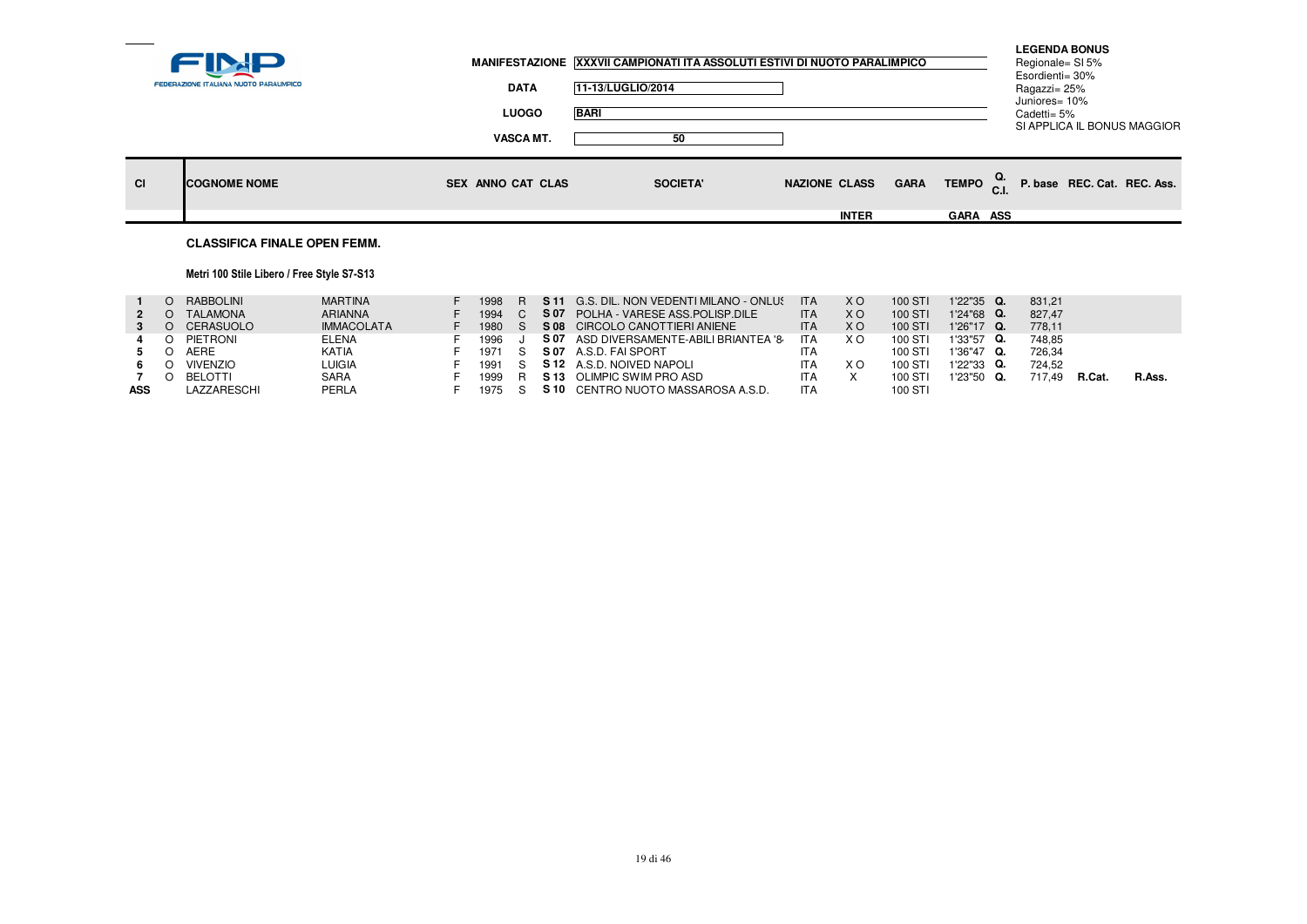|    | FEDERAZIONE ITALIANA NUOTO PARALIMPICO | <b>DATA</b>                      | MANIFESTAZIONE XXXVII CAMPIONATI ITA ASSOLUTI ESTIVI DI NUOTO PARALIMPICO<br>11-13/LUGLIO/2014 |                      |                                            | <b>LEGENDA BONUS</b><br>Regionale= SI 5%<br>Esordienti= 30%<br>Ragazzi= 25%<br>Juniores= 10% |  |
|----|----------------------------------------|----------------------------------|------------------------------------------------------------------------------------------------|----------------------|--------------------------------------------|----------------------------------------------------------------------------------------------|--|
|    |                                        | <b>LUOGO</b><br><b>VASCA MT.</b> | <b>BARI</b><br>50                                                                              |                      |                                            | Cadetti= 5%<br>SI APPLICA IL BONUS MAGGIOR                                                   |  |
| CI | <b>COGNOME NOME</b>                    | SEX ANNO CAT CLAS                | <b>SOCIETA'</b>                                                                                | <b>NAZIONE CLASS</b> | TEMPO $_{\rm C.L}^{\rm Q.}$<br><b>GARA</b> | P. base REC. Cat. REC. Ass.                                                                  |  |
|    |                                        |                                  |                                                                                                | <b>INTER</b>         | <b>GARA ASS</b>                            |                                                                                              |  |

## CLASSIFICA PER CLASSE MASCH.

## Metri 100 Stile Libero / Free Style S7-S13

| FG<br>2                                | A<br>A                     | <b>TARAS</b><br><b>BOCCIARDO</b><br>FAZZARI                                                           | <b>VALERIO</b><br><b>FRANCESCO</b><br><b>ROBERTO</b>                                                     | M<br>M<br>М                | 1988<br>1994<br>1987                         | S<br>C<br>S                | S 07<br>S 07<br>S 07                         | <b>SSD SANTA LUCIA SRL-RM</b><br><b>SSD NUOTATORI GENOVESI</b><br>A.S.D. FRATELLANZA NUOTO PONTEDE                                                                                       | <b>ITA</b><br><b>ITA</b><br><b>ITA</b>                                           | X O<br>X <sub>O</sub><br>X               | 100 STI<br>100 STI<br>100 STI                                  | 1'08"80 Q.<br>1'10"72 Q.<br>1'23"11 Q.                                           | 861.43<br>733,00                                         |       |
|----------------------------------------|----------------------------|-------------------------------------------------------------------------------------------------------|----------------------------------------------------------------------------------------------------------|----------------------------|----------------------------------------------|----------------------------|----------------------------------------------|------------------------------------------------------------------------------------------------------------------------------------------------------------------------------------------|----------------------------------------------------------------------------------|------------------------------------------|----------------------------------------------------------------|----------------------------------------------------------------------------------|----------------------------------------------------------|-------|
| 1.<br>$\overline{2}$<br>3<br>4<br>5    | A<br>A<br>A<br>А           | <b>ALIBRANDI</b><br><b>FONTE</b><br>PRODOMO MILANA<br>VALENTINO<br><b>TROMBETTA</b>                   | <b>LORENZO</b><br><b>ANGELO</b><br><b>MATTIA</b><br><b>MATTIA</b><br><b>STEFANO</b>                      | м<br>M<br>M<br>M<br>M      | 1994<br>1978<br>1984<br>1988<br>1979         | C<br>S<br>S<br>S<br>S      | S 08<br>S 08<br>S 08<br>S 08<br>S 08         | <b>SSD SANTA LUCIA SRL-RM</b><br><b>SSD SANTA LUCIA SRL-RM</b><br><b>SSD SANTA LUCIA SRL-RM</b><br>ASD BRIANZA SILVIA TREMOLADA<br>POL. BRESCIANA NO FRONTIERE ON                        | <b>ITA</b><br><b>ITA</b><br><b>ITA</b><br><b>ITA</b><br><b>ITA</b>               | X O<br>X <sub>O</sub><br>X<br>X          | 100 STI<br>100 STI<br>100 STI<br>100 STI<br>100 STI            | 1'14"74 Q.<br>1'16"92 Q.<br>1'18"90 Q.<br>1'20"23 Q.<br>1'20"60 Q.               | 764,65<br>742,98<br>724,33<br>712,33<br>709,06           |       |
| 1<br>2<br>3<br>4<br>5<br>6             | A<br>A<br>A<br>A<br>A<br>A | PREZZI<br>PERFETTO<br><b>BICELLI</b><br><b>LOBBA</b><br><b>RECALCATI</b><br><b>FARETRA</b>            | <b>YURI</b><br><b>IVAN</b><br><b>FEDERICO</b><br><b>ANDREA</b><br><b>MARCO</b><br><b>CLAUDIO</b>         | м<br>M<br>M<br>M<br>M<br>М | 1994<br>2000<br>1999<br>1999<br>1994<br>1965 | C<br>R<br>R<br>R<br>C<br>S | S 09<br>S 09<br>S 09<br>S 09<br>S 09<br>S 09 | CIRCOLO CANOTTIERI ANIENE<br>A.S.D. NUOTATORI CAMPANI<br>POL. BRESCIANA NO FRONTIERE ON<br>S.S.D. RARI NANTES MAROSTICA<br>ASD BRIANZA SILVIA TREMOLADA<br><b>SSD SANTA LUCIA SRL-RM</b> | <b>ITA</b><br><b>ITA</b><br><b>ITA</b><br><b>ITA</b><br><b>ITA</b><br><b>ITA</b> | X O<br>$\times$<br>X O<br>X <sub>O</sub> | 100 STI<br>100 STI<br>100 STI<br>100 STI<br>100 STI<br>100 STI | 1'04"70 Q.<br>1'05"63 Q.<br>1'05"84 Q.<br>1'07"28 Q.<br>1'09"31 Q.<br>1'16"47 Q. | 863,68<br>851,44<br>848,72<br>830,56<br>806,23<br>730,74 |       |
| FG<br>$\mathbf{1}$<br>2<br>3<br>4<br>5 | A<br>A<br>A<br>A<br>А      | <b>CIULLI</b><br><b>PASQUINI</b><br><b>SPAIRANI</b><br><b>SANGALLI</b><br><b>NOIA</b><br><b>AZARA</b> | <b>SIMONE</b><br><b>ROBERTO</b><br><b>CLAUDIO</b><br><b>CRISTIAN</b><br><b>DOMENICO</b><br><b>NICOLA</b> | м<br>M<br>M<br>M<br>M<br>м | 1986<br>1968<br>1986<br>1996<br>1988<br>1967 | S<br>S<br>S<br>S<br>S      | S 10<br>S 10<br>S 10<br>S 10<br>S 10         | S 10 CIRCOLO CANOTTIERI ANIENE<br>SSD SANTA LUCIA SRL-RM<br>POL. BRESCIANA NO FRONTIERE ON<br>PHB POLISPORTIVA BERGAMASCA ONL<br>FRAMAROSSPORT S.S.D. SRL<br>A.S.D. SARDEGNA SPORT       | <b>ITA</b><br><b>ITA</b><br><b>ITA</b><br><b>ITA</b><br><b>ITA</b><br><b>ITA</b> | X O<br>X<br>X                            | 100 STI<br>100 STI<br>100 STI<br>100 STI<br>100 STI<br>100 STI | $0'57''87$ Q.<br>1'02"83 Q.<br>1'04"95 Q.<br>1'13"05 Q.<br>1'15"71<br>1'16"90    | 825,72<br>798,77<br>710.20<br>685,25<br>674,64           |       |
| 1.<br>$\overline{2}$                   | A<br>A                     | <b>BASSANI</b><br><b>DISALVO</b>                                                                      | <b>FEDERICO</b><br><b>FRANCESCO</b>                                                                      | м<br>М                     | 1996<br>1998                                 | J<br>R.                    | S 11                                         | CIRCOLO CANOTTIERI ANIENE<br>S 11 A.S.D. BARLETTA NUOTO                                                                                                                                  | <b>ITA</b><br><b>ITA</b>                                                         | $\times$                                 | 100 STI<br>100 STI                                             | 1'15"67 Q.<br>1'28"72 Q.                                                         | 761.60<br>649,57                                         | R.Cat |
| <b>ASS</b><br>-1<br>2                  | A<br>A<br>А                | <b>ROMEO</b><br>SOTTILE<br><b>URSO</b>                                                                | <b>MAURIZIO</b><br><b>FABRIZIO</b><br>SALVATORE                                                          | м<br>M<br>м                | 1979<br>1993<br>1999                         | S<br>C<br>R.               | S 12                                         | S 12 A.S. AQUARIUS<br>S 12 POLHA - VARESE ASS. POLISP. DILE<br>A.S.D. NOIVED NAPOLI                                                                                                      | <b>ITA</b><br><b>ITA</b><br><b>ITA</b>                                           | X O<br>X O                               | 100 STI<br>100 STI<br>100 STI                                  | $0'57''91$ Q.<br>1'14"53 Q.                                                      | 909,34<br>706,56                                         | R.Cat |
| $\mathbf 1$                            | A                          | <b>BOCCHI</b>                                                                                         | <b>PATRICK</b>                                                                                           | м                          | 1981                                         | S                          |                                              | S 13 EGO NUOTO A.S.D.                                                                                                                                                                    | <b>ITA</b>                                                                       | $\circ$                                  | 100 STI                                                        | 1'33"16                                                                          | 556.03                                                   |       |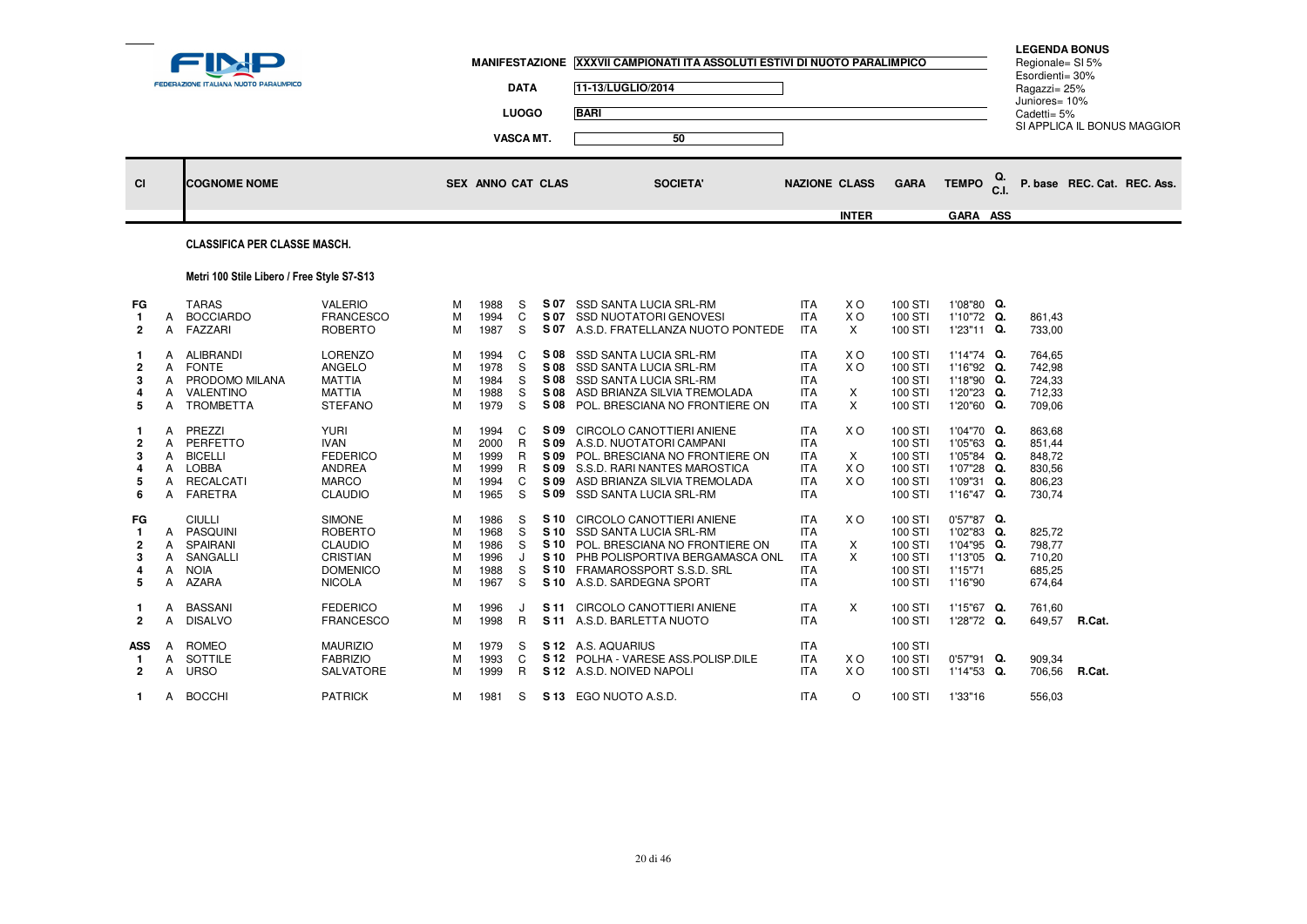|           |                                        |                          | MANIFESTAZIONE XXXVII CAMPIONATI ITA ASSOLUTI ESTIVI DI NUOTO PARALIMPICO |                      |                 | <b>LEGENDA BONUS</b><br>Regionale= SI 5%                       |  |
|-----------|----------------------------------------|--------------------------|---------------------------------------------------------------------------|----------------------|-----------------|----------------------------------------------------------------|--|
|           | FEDERAZIONE ITALIANA NUOTO PARALIMPICO | <b>DATA</b>              | 11-13/LUGLIO/2014                                                         |                      |                 | Esordienti= 30%<br>Ragazzi= 25%<br>Juniores= 10%               |  |
|           |                                        | <b>LUOGO</b>             | <b>BARI</b>                                                               |                      |                 | Cadetti= 5%                                                    |  |
|           |                                        | <b>VASCA MT.</b>         | 50                                                                        |                      |                 | SI APPLICA IL BONUS MAGGIOR                                    |  |
| <b>CI</b> | <b>ICOGNOME NOME</b>                   | <b>SEX ANNO CAT CLAS</b> | <b>SOCIETA'</b>                                                           | <b>NAZIONE CLASS</b> | <b>GARA</b>     | TEMPO $_{\text{C.I.}}^{\text{Q.}}$ P. base REC. Cat. REC. Ass. |  |
|           |                                        |                          |                                                                           | <b>INTER</b>         | <b>GARA ASS</b> |                                                                |  |
|           | <b>CLASSIFICA FINALE OPEN MASCH.</b>   |                          |                                                                           |                      |                 |                                                                |  |

## Metri 100 Stile Libero / Free Style S7-S13

|   | O SOTTILE | <b>FABRIZIO</b> | M | 1993   |     | S 12 POLHA - VARESE ASS POLISP DILE      | <b>ITA</b> | X O | 100 STI | $0'58''40$ Q. | 901.71 |
|---|-----------|-----------------|---|--------|-----|------------------------------------------|------------|-----|---------|---------------|--------|
| 2 | PERFETTO  | <b>IVAN</b>     | м | 2000 R |     | S 09 A.S.D. NUOTATORI CAMPANI            | <b>ITA</b> |     | 100 STI | 1'02"97 Q.    | 887.41 |
|   | PREZZI    | <b>YURI</b>     | м | 1994   |     | S 09 CIRCOLO CANOTTIERI ANIENE           | <b>ITA</b> | X O | 100 STI | $1'04''36$ Q. | 868.24 |
| 4 | O BICELLI | <b>FEDERICO</b> | м | 1999   | – R | S 09 POL. BRESCIANA NO FRONTIERE ON      | <b>ITA</b> |     | 100 STI | 1'05"94 Q.    | 847.44 |
|   | PASQUINI  | <b>ROBERTO</b>  | м | 1968 S |     | S 10 SSD SANTA LUCIA SRL-RM              | <b>ITA</b> |     | 100 STI | 1'02"05 Q.    | 836.10 |
|   | LOBBA     | ANDREA          | м | 1999   | – R | <b>S 09</b> S.S.D. RARI NANTES MAROSTICA | <b>ITA</b> | xо  | 100 STI | 1'07"09 Q.    | 832.91 |
|   | SPAIRANI  | CLAUDIO         | м | 1986 S |     | S 10 POL. BRESCIANA NO FRONTIERE ON      | <b>ITA</b> |     | 100 STI | 1'05"29 Q.    | 794.61 |
|   | ALIBRANDI | LORENZO         | м | 1994 C |     | S 08 SSD SANTA LUCIA SRL-RM              | ITA        | ΧO  | 100 STI | $1'15"18$ Q.  | 760.18 |
|   |           |                 |   |        |     |                                          |            |     |         |               |        |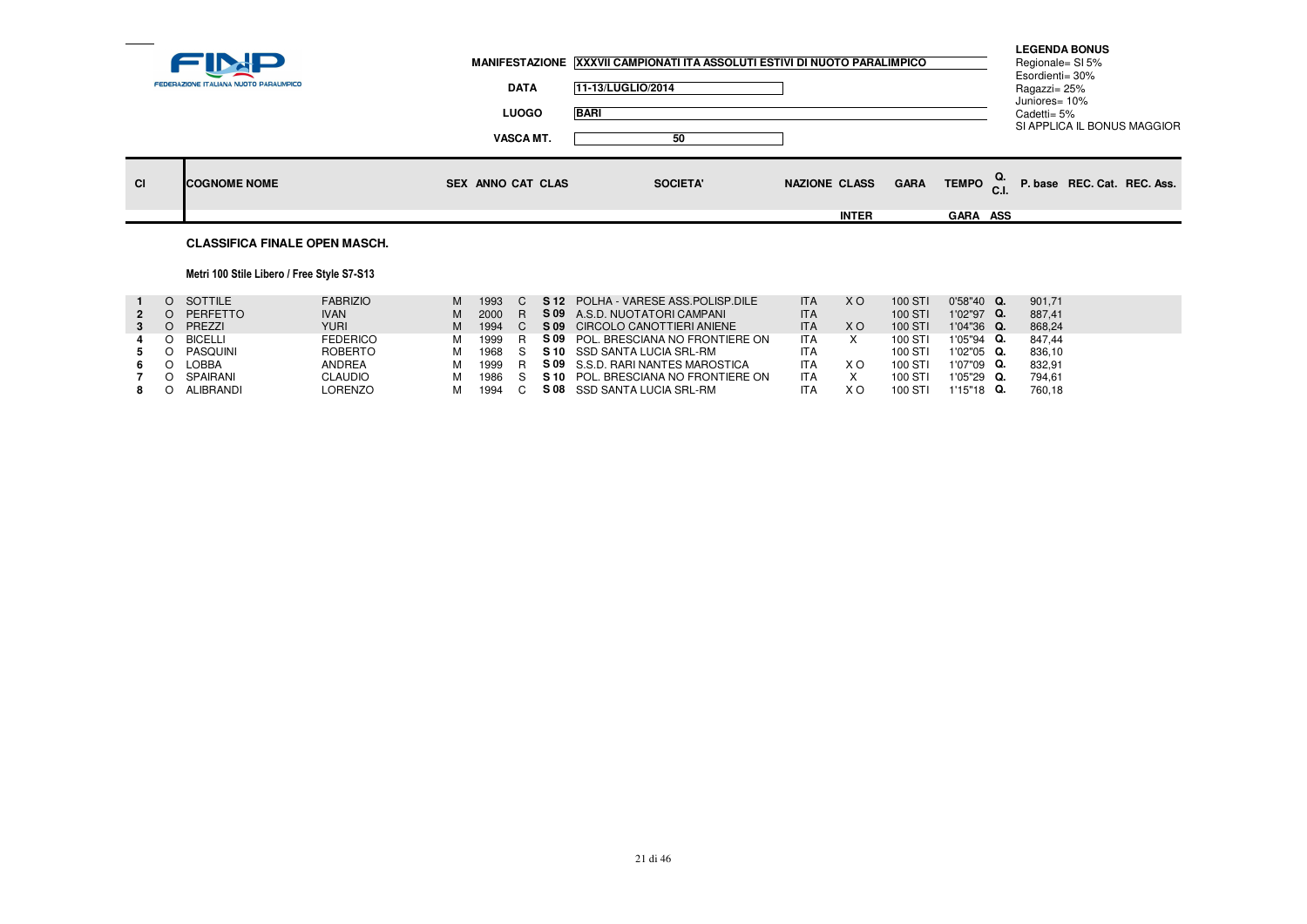|                     |        | <b>FEDERAZIONE ITALIANA NUOTO PARALIMPICO</b> |                                                     |    |                      | <b>DATA</b><br><b>LUOGO</b><br><b>VASCA MT.</b> | MANIFESTAZIONE XXXVII CAMPIONATI ITA ASSOLUTI ESTIVI DI NUOTO PARALIMPICO<br>11-13/LUGLIO/2014<br><b>BARI</b><br>50 |                                        |              |                               |                                     |           | <b>LEGENDA BONUS</b><br>Regionale= SI 5%<br>Esordienti= 30%<br>Ragazzi= 25%<br>Juniores= 10%<br>Cadetti= 5% |        | SI APPLICA IL BONUS MAGGIOR |
|---------------------|--------|-----------------------------------------------|-----------------------------------------------------|----|----------------------|-------------------------------------------------|---------------------------------------------------------------------------------------------------------------------|----------------------------------------|--------------|-------------------------------|-------------------------------------|-----------|-------------------------------------------------------------------------------------------------------------|--------|-----------------------------|
| <b>CI</b>           |        | <b>COGNOME NOME</b>                           |                                                     |    | SEX ANNO CAT CLAS    |                                                 | <b>SOCIETA'</b>                                                                                                     | <b>NAZIONE CLASS</b>                   | <b>INTER</b> | <b>GARA</b>                   | <b>TEMPO</b><br>GARA ASS            | Q.<br>C.I |                                                                                                             |        | P. base REC. Cat. REC. Ass. |
|                     |        | <b>CLASSIFICA PER CLASSE FEMM.</b>            |                                                     |    |                      |                                                 |                                                                                                                     |                                        |              |                               |                                     |           |                                                                                                             |        |                             |
|                     |        | Metri 50 Rana / Breastroke SB1-SB3            |                                                     |    |                      |                                                 |                                                                                                                     |                                        |              |                               |                                     |           |                                                                                                             |        |                             |
| $\mathbf{1}$        | A      | <b>BORRELLI</b>                               | <b>MARIA GRAZIA</b>                                 | F. | 1977                 | S.                                              | <b>SB01</b> A.S.D. NUOTATORI CAMPANI                                                                                | <b>ITA</b>                             |              | 050 RAN                       | 2'38"44 Q.                          |           | 751,39                                                                                                      |        |                             |
| $\overline{2}$      | A<br>A | GADOLA<br><b>PROCIDA</b>                      | <b>GIULIA</b><br>ANGELA                             | F. | 1986<br>2000         | S.<br>R                                         | <b>SB02</b> POL. BRESCIANA NO FRONTIERE ON<br><b>SB02</b> A.S.D. NUOTATORI CAMPANI                                  | <b>ITA</b><br><b>ITA</b>               | X O          | 050 RAN<br>050 RAN            | 1'43"91 Q.<br>2'17"96 Q.            |           | 759,41<br>571,98                                                                                            | R.Cat. | R.Ass.                      |
| $\overline{2}$<br>3 | A      | CANCIELLO<br>SILVESTRELLI<br>TODARELLO        | <b>ANTONIETTA</b><br><b>SABRINA</b><br><b>IRENE</b> |    | 1994<br>1980<br>1988 | C<br>S.<br>S                                    | <b>SB03</b> A.S.D. NUOTATORI CAMPANI<br><b>SB03</b> A.S. MARCHE NUOTO<br><b>SB03</b> A.S. SPECIAL TEAM PRATO        | <b>ITA</b><br><b>ITA</b><br><b>ITA</b> | $\times$     | 050 RAN<br>050 RAN<br>050 RAN | 1'15"00 Q.<br>1'55"57 Q.<br>2'21"65 |           | 825,60<br>535,78<br>437,13                                                                                  | R.Cat. | R.Ass.                      |
| <b>ASS</b>          |        | CRISTALDI                                     | <b>VERONICA</b>                                     | F. | 1981                 | S.                                              | <b>FSSI</b> ASD GSS TORINO-FSSI                                                                                     | <b>ITA</b>                             |              | 050 RAN                       |                                     | ####      | #N/D                                                                                                        | #N/D   | #N/D                        |
|                     |        | <b>CLASSIFICA OPEN FEMM.</b>                  |                                                     |    |                      |                                                 |                                                                                                                     |                                        |              |                               |                                     |           |                                                                                                             |        |                             |
|                     |        | Metri 50 Rana / Breastroke SB1-SB3            |                                                     |    |                      |                                                 |                                                                                                                     |                                        |              |                               |                                     |           |                                                                                                             |        |                             |
|                     |        | O CANCIELLO                                   | <b>ANTONIETTA</b>                                   |    | 1994                 |                                                 | C SB03 A.S.D. NUOTATORI CAMPANI                                                                                     | <b>ITA</b>                             | X            | 050 RAN                       | $1'15"00$ Q.                        |           | 825.60                                                                                                      | R.Cat. | R.Ass.                      |

|             | CANCIELLO        | <b>ANTONIETTA</b> | 1994   | <b>SB03</b> A.S.D. NUOTATORI CAMPANI       | <b>ITA</b> |                | 050 RAN | $1'15"00$ Q.  | 825.60 | R.Cat. | R.Ass. |
|-------------|------------------|-------------------|--------|--------------------------------------------|------------|----------------|---------|---------------|--------|--------|--------|
| $2^{\circ}$ | GADOLA           | <b>GIULIA</b>     | 1986   | <b>SB02</b> POL. BRESCIANA NO FRONTIERE ON | <b>ITA</b> | X <sub>O</sub> | 050 RAN | $1'43''91$ Q. | 759.41 | R.Cat. | R.Ass. |
| 3           | <b>BORRELLI</b>  | MARIA GRAZIA      | 1977 S | <b>SB01</b> A.S.D. NUOTATORI CAMPANI       | <b>ITA</b> |                | 050 RAN | $2'38''44$ Q. | 751.39 |        |        |
|             | <b>PROCIDA</b>   | ANGELA            | 2000 R | <b>SB02</b> A.S.D. NUOTATORI CAMPANI       | <b>ITA</b> |                | 050 RAN | 2'17"96 Q.    | 571.98 |        |        |
| 5 0         | SILVESTRELLI     | SABRINA           | 1980   | <b>SB03</b> A.S. MARCHE NUOTO              | <b>ITA</b> |                | 050 RAN | $1'55''57$ Q. | 535.78 |        |        |
| 6 0         | <b>TODARELLO</b> | <b>IRENE</b>      | 1988   | <b>SB03</b> A.S. SPECIAL TEAM PRATO        | <b>ITA</b> |                | 050 RAN | 2'21"65       | 437,13 |        |        |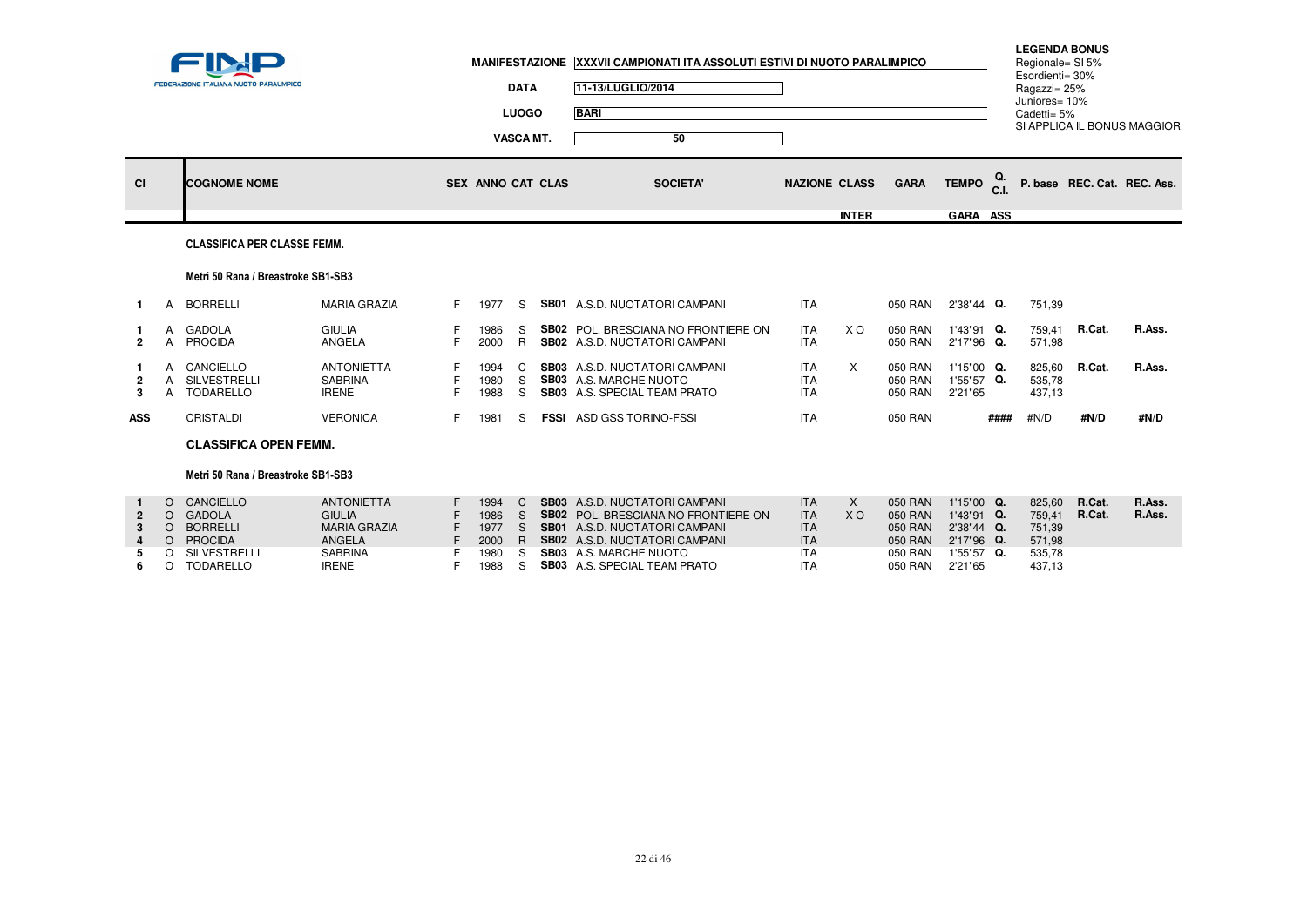|                                                           |                                                          | FEDERAZIONE ITALIANA NUOTO PARALIMPICO                                                                                            |                                                                                                                                            |                                      | <b>MANIFESTAZIONE</b>                                        | <b>DATA</b><br><b>LUOGO</b><br><b>VASCA MT.</b>             | XXXVII CAMPIONATI ITA ASSOLUTI ESTIVI DI NUOTO PARALIMPICO<br>11-13/LUGLIO/2014<br><b>BARI</b><br>50                                                                                                                                                                                                   |                                                                                                              |                        |                                                                                      |                                                                                                |                | <b>LEGENDA BONUS</b><br>Regionale= SI 5%<br>Esordienti= 30%<br>Ragazzi= 25%<br>Juniores= 10%<br>Cadetti= 5% |        | SI APPLICA IL BONUS MAGGIOR |
|-----------------------------------------------------------|----------------------------------------------------------|-----------------------------------------------------------------------------------------------------------------------------------|--------------------------------------------------------------------------------------------------------------------------------------------|--------------------------------------|--------------------------------------------------------------|-------------------------------------------------------------|--------------------------------------------------------------------------------------------------------------------------------------------------------------------------------------------------------------------------------------------------------------------------------------------------------|--------------------------------------------------------------------------------------------------------------|------------------------|--------------------------------------------------------------------------------------|------------------------------------------------------------------------------------------------|----------------|-------------------------------------------------------------------------------------------------------------|--------|-----------------------------|
| <b>CI</b>                                                 |                                                          | <b>COGNOME NOME</b>                                                                                                               |                                                                                                                                            |                                      | SEX ANNO CAT CLAS                                            |                                                             | <b>SOCIETA</b>                                                                                                                                                                                                                                                                                         | <b>NAZIONE CLASS</b>                                                                                         |                        | <b>GARA</b>                                                                          | <b>TEMPO</b>                                                                                   | C <sub>1</sub> |                                                                                                             |        | P. base REC. Cat. REC. Ass. |
|                                                           |                                                          | <b>CLASSIFICA PER CLASSE MASCH.</b>                                                                                               |                                                                                                                                            |                                      |                                                              |                                                             |                                                                                                                                                                                                                                                                                                        |                                                                                                              | <b>INTER</b>           |                                                                                      | GARA ASS                                                                                       |                |                                                                                                             |        |                             |
|                                                           |                                                          |                                                                                                                                   |                                                                                                                                            |                                      |                                                              |                                                             |                                                                                                                                                                                                                                                                                                        |                                                                                                              |                        |                                                                                      |                                                                                                |                |                                                                                                             |        |                             |
|                                                           |                                                          | Metri 50 Rana / Breastroke SB1-SB3                                                                                                |                                                                                                                                            |                                      |                                                              |                                                             |                                                                                                                                                                                                                                                                                                        |                                                                                                              |                        |                                                                                      |                                                                                                |                |                                                                                                             |        |                             |
| $\mathbf{1}$                                              | A                                                        | <b>DURIGHELLO</b>                                                                                                                 | <b>MICHELE</b>                                                                                                                             | м                                    | 1982                                                         | S.                                                          | <b>SB01</b> SPORT LIFE ONLUS A.S.D.                                                                                                                                                                                                                                                                    | <b>ITA</b>                                                                                                   |                        | 050 RAN                                                                              | 2'43"77 Q.                                                                                     |                | 560,48                                                                                                      |        |                             |
| -1<br>$\overline{2}$                                      | A<br>A                                                   | BALDUZZI<br><b>FRIGERIO</b>                                                                                                       | <b>STEFANO</b><br><b>SIMONE</b>                                                                                                            | м<br>M                               | 1987<br>1985                                                 | S<br>S.                                                     | <b>SB02 PHB POLISPORTIVA BERGAMASCA ONL</b><br>SB02 ASD DIVERSAMENTE-ABILI BRIANTEA '8                                                                                                                                                                                                                 | <b>ITA</b><br><b>ITA</b>                                                                                     |                        | 050 RAN<br>050 RAN                                                                   | 1'38"86 Q.<br>1'58"44 Q.                                                                       |                | 580.52<br>484,55                                                                                            |        |                             |
| $\overline{2}$<br>-3<br>$\overline{\mathbf{A}}$<br>5<br>6 | A<br>A<br>A<br>A<br>A<br>A                               | <b>BENSI</b><br><b>MESCHIARI</b><br><b>MARSON</b><br>COTTICELLI<br><b>SERRAFINO</b><br>CAZZATO                                    | NICOLO'<br><b>ANDREA</b><br><b>CRISTIANO</b><br><b>GIUSEPPE</b><br>CALOGERO ALBERTO<br><b>GIUSEPPE</b>                                     | М<br>M<br>M<br>M<br>м<br>м           | 1985<br>1982<br>1973<br>2000<br>1992<br>1967                 | S<br>S<br>S<br>R.<br>$\mathbf{C}$<br>S.                     | SB03 CIRCOLO CANOTTIERI ANIENE<br><b>SB03</b> CIRCOLO CANOTTIERI ANIENE<br>SB03 ASD DIVERSAMENTE-ABILI BRIANTEA '8<br>SB03 A.S.D. NUOTATORI CAMPANI<br><b>SB03</b> ATLANTIDE O.N.L.U.S.<br><b>SB03</b> SPORT LIFE ONLUS A.S.D.                                                                         | <b>ITA</b><br><b>ITA</b><br><b>ITA</b><br><b>ITA</b><br>ITA<br><b>ITA</b>                                    | X O<br>X O             | 050 RAN<br>050 RAN<br>050 RAN<br>050 RAN<br>050 RAN<br>050 RAN                       | 0'58"19 Q.<br>1'03"15 Q.<br>1'06"61 Q.<br>1'09"25 Q.<br>1'11"76 Q.<br>1'15"68 Q.               |                | 846,37<br>779,89<br>739,38<br>711,19<br>686,32<br>650,77                                                    |        |                             |
|                                                           |                                                          | <b>CLASSIFICA OPEN MASCH.</b>                                                                                                     |                                                                                                                                            |                                      |                                                              |                                                             |                                                                                                                                                                                                                                                                                                        |                                                                                                              |                        |                                                                                      |                                                                                                |                |                                                                                                             |        |                             |
|                                                           |                                                          | Metri 50 Rana / Breastroke SB1-SB3                                                                                                |                                                                                                                                            |                                      |                                                              |                                                             |                                                                                                                                                                                                                                                                                                        |                                                                                                              |                        |                                                                                      |                                                                                                |                |                                                                                                             |        |                             |
| $\overline{2}$<br>-3<br>4<br>5<br>6<br>-7<br><b>ASS</b>   | $\circ$<br>$\circ$<br>$\circ$<br>$\circ$<br>O<br>$\circ$ | <b>BENSI</b><br>O MESCHIARI<br><b>MARSON</b><br>COTTICELLI<br><b>SERRAFINO</b><br>CAZZATO<br><b>BALDUZZI</b><br><b>DURIGHELLO</b> | NICOLO'<br><b>ANDREA</b><br><b>CRISTIANO</b><br><b>GIUSEPPE</b><br>CALOGERO ALBERTO<br><b>GIUSEPPE</b><br><b>STEFANO</b><br><b>MICHELE</b> | M<br>M<br>M<br>M<br>м<br>М<br>М<br>м | 1985<br>1982<br>1973<br>2000<br>1992<br>1967<br>1987<br>1982 | S<br><sub>S</sub><br><sub>S</sub><br>R<br>C<br>S.<br>S<br>S | <b>SB03</b> CIRCOLO CANOTTIERI ANIENE<br>SB03 CIRCOLO CANOTTIERI ANIENE<br>SB03 ASD DIVERSAMENTE-ABILI BRIANTEA '8<br>SB03 A.S.D. NUOTATORI CAMPANI<br>SB03 ATLANTIDE O.N.L.U.S.<br><b>SB03</b> SPORT LIFE ONLUS A.S.D.<br>SB02 PHB POLISPORTIVA BERGAMASCA ONL<br><b>SB01</b> SPORT LIFE ONLUS A.S.D. | <b>ITA</b><br><b>ITA</b><br><b>ITA</b><br><b>ITA</b><br><b>ITA</b><br><b>ITA</b><br><b>ITA</b><br><b>ITA</b> | <b>XO</b><br><b>XO</b> | 050 RAN<br>050 RAN<br>050 RAN<br>050 RAN<br>050 RAN<br>050 RAN<br>050 RAN<br>050 RAN | 0'59"38 Q.<br>1'02"35 Q.<br>1'07"78 Q.<br>1'08"47 Q.<br>1'10"62 Q.<br>1'18"50 Q.<br>1'40"59 Q. |                | 829,40<br>789,90<br>726,62<br>719,29<br>697,39<br>627.39<br>570,53                                          | R.Cat. |                             |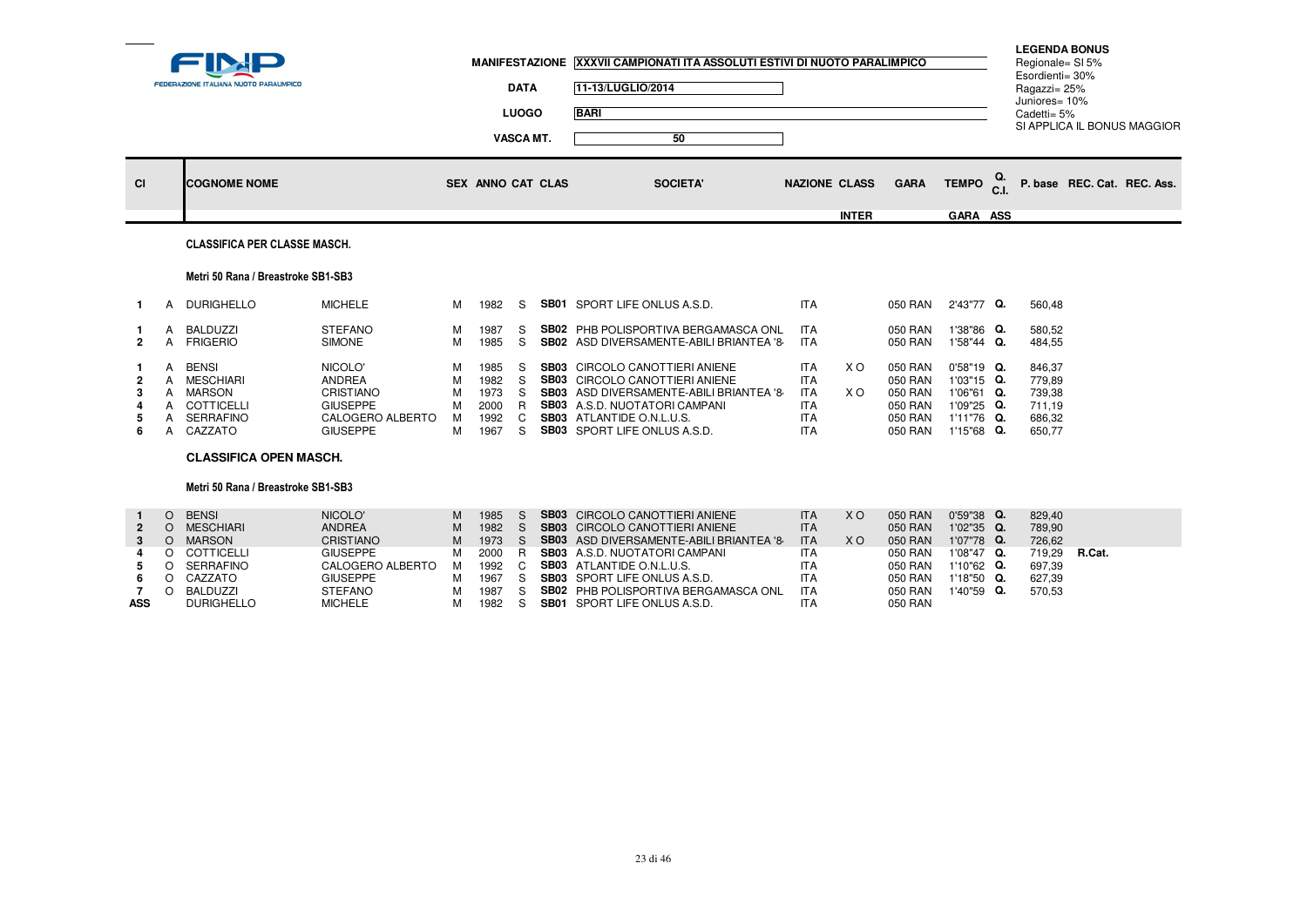|           | <b>FEDERAZIONE ITALIANA NUOTO PARALIMPICO</b>                                                        |                                              |                                        | <b>DATA</b><br><b>LUOGO</b><br><b>VASCA MT.</b> | MANIFESTAZIONE XXXVII CAMPIONATI ITA ASSOLUTI ESTIVI DI NUOTO PARALIMPICO<br>11-13/LUGLIO/2014<br><b>BARI</b><br>50                                                      |                                                      |              |                                                  |                                                   | <b>LEGENDA BONUS</b><br>Regionale= SI 5%<br>Esordienti= 30%<br>Ragazzi= 25%<br>Juniores= 10%<br>Cadetti= 5% |        | SI APPLICA IL BONUS MAGGIOR |
|-----------|------------------------------------------------------------------------------------------------------|----------------------------------------------|----------------------------------------|-------------------------------------------------|--------------------------------------------------------------------------------------------------------------------------------------------------------------------------|------------------------------------------------------|--------------|--------------------------------------------------|---------------------------------------------------|-------------------------------------------------------------------------------------------------------------|--------|-----------------------------|
| <b>CI</b> | <b>COGNOME NOME</b>                                                                                  |                                              | SEX ANNO CAT CLAS                      |                                                 | <b>SOCIETA'</b>                                                                                                                                                          | <b>NAZIONE CLASS</b>                                 | <b>INTER</b> | <b>GARA</b>                                      | TEMPO C.I.<br><b>GARA ASS</b>                     |                                                                                                             |        | P. base REC. Cat. REC. Ass. |
|           | Staffetta 4x50 Misti / Medley Relays P.20                                                            |                                              |                                        |                                                 |                                                                                                                                                                          |                                                      |              |                                                  |                                                   |                                                                                                             |        |                             |
| 3         | A POL. BRESCIANA NO FRO<br>A A.S.D. NUOTATORI CAMP.<br>A A.S. MARCHE NUOTO                           | 0 F<br>0 F<br>0 F                            | STAFF S<br>STAFF S<br>STAFF S          |                                                 | <b>PT20</b> POL. BRESCIANA NO FRONTIERE ON<br><b>PT20</b> A.S.D. NUOTATORI CAMPANI<br><b>PT20</b> A.S. MARCHE NUOTO                                                      | <b>ITA</b><br><b>ITA</b><br><b>ITA</b>               |              | 4X050 MIS<br>4X050 MIS<br>4X050 MIS              | 4'17"33 Q.<br>5'22"82 Q.<br>6'57"31 Q.            | 730,62<br>582,40<br>450,53                                                                                  | R.Cat. | R.Ass.                      |
|           | A CIRCOLO CANOTTIERI AN<br>SSD SANTA LUCIA SRL-RI<br>ASD A.S.P.E.A. PADOVA O<br>A.S.D.D. BRIANTEA 84 | $0 \mathsf{M}$<br>$0 \quad M$<br>$0 \quad M$ | STAFF S<br>STAFF S<br>STAFF S<br>STAFF | - S                                             | <b>PT20 CIRCOLO CANOTTIERI ANIENE</b><br><b>PT20</b> SSD SANTA LUCIA SRL-RM<br><b>PT20</b> ASD A.S.P.E.A. PADOVA ONLUS<br><b>PT20</b> ASD DIVERSAMENTE-ABILI BRIANTEA '8 | <b>ITA</b><br><b>ITA</b><br><b>ITA</b><br><b>ITA</b> |              | 4X050 MIS<br>4X050 MIS<br>4X050 MIS<br>4X050 MIS | 3'32"55 Q.<br>3'35"42 Q.<br>4'24"15 Q.<br>4'55"07 | 736,67<br>726,86<br>592,77<br>530,65                                                                        |        |                             |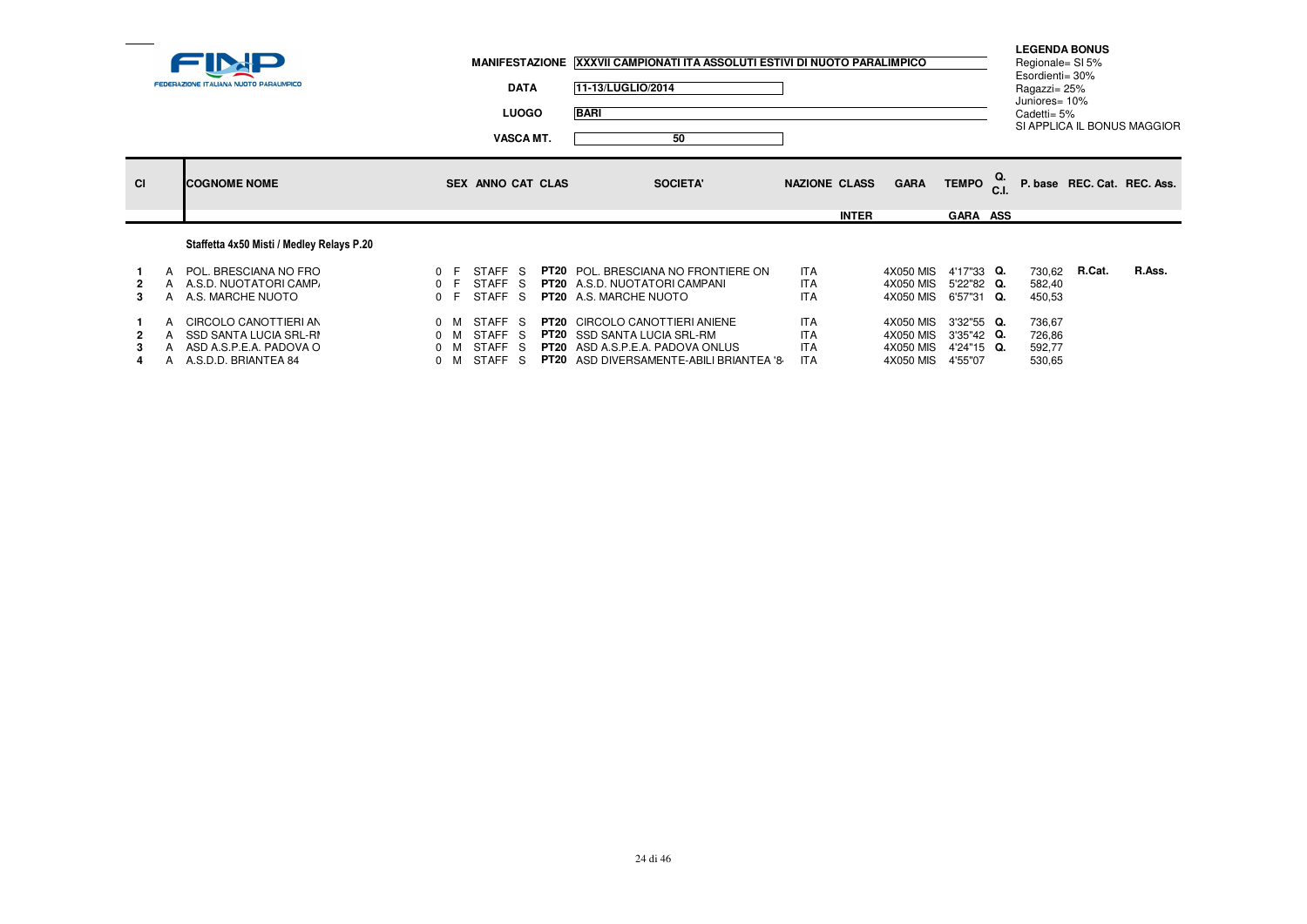| VASCA MT.<br>50<br>Q.<br><b>TEMPO</b><br><b>CI</b><br><b>COGNOME NOME</b><br><b>SEX ANNO CAT CLAS</b><br><b>SOCIETA'</b><br><b>NAZIONE CLASS</b><br><b>GARA</b><br><b>INTER</b><br>GARA ASS<br>SABATO POMERIGGIO / SATURDAY AFTERNOON 12/07/2014<br><b>SESSIONE 3</b>                                                                                                                                                                                                                                                                                                                                                                                                                                                                         | P. base REC. Cat. REC. Ass. |
|-----------------------------------------------------------------------------------------------------------------------------------------------------------------------------------------------------------------------------------------------------------------------------------------------------------------------------------------------------------------------------------------------------------------------------------------------------------------------------------------------------------------------------------------------------------------------------------------------------------------------------------------------------------------------------------------------------------------------------------------------|-----------------------------|
|                                                                                                                                                                                                                                                                                                                                                                                                                                                                                                                                                                                                                                                                                                                                               |                             |
|                                                                                                                                                                                                                                                                                                                                                                                                                                                                                                                                                                                                                                                                                                                                               |                             |
|                                                                                                                                                                                                                                                                                                                                                                                                                                                                                                                                                                                                                                                                                                                                               |                             |
|                                                                                                                                                                                                                                                                                                                                                                                                                                                                                                                                                                                                                                                                                                                                               |                             |
| <b>CLASSIFICA PER CLASSE FEMM.</b>                                                                                                                                                                                                                                                                                                                                                                                                                                                                                                                                                                                                                                                                                                            |                             |
|                                                                                                                                                                                                                                                                                                                                                                                                                                                                                                                                                                                                                                                                                                                                               |                             |
| Metri 100 Dorso / Backstroke S01-S02 e S06-S13                                                                                                                                                                                                                                                                                                                                                                                                                                                                                                                                                                                                                                                                                                |                             |
| <b>GLORIA</b><br><b>BOCCANERA</b><br>F<br>S 02 ASD ACCADEMIA DEL NUOTO MARINO<br><b>ITA</b><br>100 DOR<br>3'13"22 Q.<br>752,15 R.Cat.<br>1979<br>S<br>A<br>$\mathbf{1}$                                                                                                                                                                                                                                                                                                                                                                                                                                                                                                                                                                       | R.Ass.                      |
| A SCARAMUZZI<br>NUNZIAPIA<br>S 04 A.C.S. PENTOTARY<br><b>ITA</b><br>100 DOR<br>3'27"36 Q.<br>#N/D<br>F.<br>1986<br>S<br>-1                                                                                                                                                                                                                                                                                                                                                                                                                                                                                                                                                                                                                    | #N/D<br>Ins.rec             |
| <b>ITA</b><br><b>ROMANO</b><br><b>EMANUELA</b><br>S 06 A.S.D. NUOTATORI CAMPANI<br>X O<br>100 DOR<br>1'40"76 Q.<br>848.25<br>A<br>1990<br>S<br><b>SOFIA</b><br>1989<br>S<br>SSD SANTA LUCIA SRL-RM<br><b>ITA</b><br>100 DOR<br>1'48"32 Q.<br>789.05<br>A<br>ZANIN<br>S 06<br>$\mathbf{2}$<br>FERRANTE<br><b>SUSANNA</b><br>POL. BRESCIANA NO FRONTIERE ON<br><b>ITA</b><br>100 DOR<br>2'05"33 Q.<br>1996<br>J<br>S 06<br>X O<br>681,96<br>3<br>A<br>ASD DIVERSAMENTE-ABILI BRIANTEA '8<br><b>ITA</b><br>100 DOR<br>POZZI<br><b>FRANCESCA</b><br>1989<br>S<br>S 06<br>X O<br>2'14"63 Q.<br>634,85<br>A<br>4<br>D'OTTAVI<br><b>DARIA</b><br>1994<br>C<br>SSD SANTA LUCIA SRL-RM<br><b>ITA</b><br>100 DOR<br>5<br>A<br>S 06<br>2'21"78<br>602,84 |                             |
| AERE<br>KATIA<br>S 07 A.S.D. FAI SPORT<br><b>ITA</b><br>100 DOR<br>2'04"88 Q.<br>664.72<br>A<br>1971<br>S<br>-1<br>$\mathsf{R}$<br>2'13"87 Q.<br><b>BELLINGERI</b><br><b>GIULIA</b><br>2000<br>S 07 A.I.C.S. PAVIA NUOTO A.S.D.<br><b>ITA</b><br>100 DOR<br>620,08<br>$\overline{2}$<br>A<br>F.                                                                                                                                                                                                                                                                                                                                                                                                                                               |                             |
| FG<br><b>BAZDOACA</b><br><b>GEORGIANA VICTORIA</b><br>1983<br>CIRCOLO CANOTTIERI ANIENE<br>ROU<br>X O<br>100 DOR<br>1'42"87 Q.<br>E<br>S<br>S 08                                                                                                                                                                                                                                                                                                                                                                                                                                                                                                                                                                                              |                             |
| <b>ITA</b><br>100 DOR 1'48"92 Q.<br>A BRUNETTI<br><b>ROSANNA</b><br>S 10 ACQUAMARINA TEAM TRIESTE ONLUS<br>626,15<br>F.<br>1964<br>S<br>1.                                                                                                                                                                                                                                                                                                                                                                                                                                                                                                                                                                                                    |                             |
| A CATALANO<br><b>FRANCESCA</b><br>S 11 A.P.D. DHEA SPORT<br><b>ITA</b><br>100 DOR<br>ASS.<br>2000<br>R<br>A RABBOLINI<br><b>MARTINA</b><br>F.<br>R<br><b>ITA</b><br>X O<br>100 DOR<br>1'28"98 Q.<br>1998<br>S 11<br>G.S. DIL. NON VEDENTI MILANO - ONLUS<br>889,75<br>-1<br>A CORRAINE<br>X<br>100 DOR<br>2'05"17 Q.<br>632,50<br><b>GIOVANNA</b><br>1989<br>S<br>S 11 A.S.D. SARDEGNA SPORT<br><b>ITA</b><br>F.<br>2                                                                                                                                                                                                                                                                                                                         |                             |
| S 12 A.S.D. POL.TEAM 14<br><b>ITA</b><br>100 DOR<br>593,97<br>A BARBARO<br>ANNA<br>1985<br>1'56"15 Q.<br>S<br>-1.<br>F.<br>R<br><b>ITA</b><br>X O<br>A GASTALDI<br>ANNA LAURA<br>2000<br>S 12 ASD A.S.P.E.A. PADOVA ONLUS<br>100 DOR<br>2'01"41 Q.<br>568,24<br>$\overline{2}$                                                                                                                                                                                                                                                                                                                                                                                                                                                                |                             |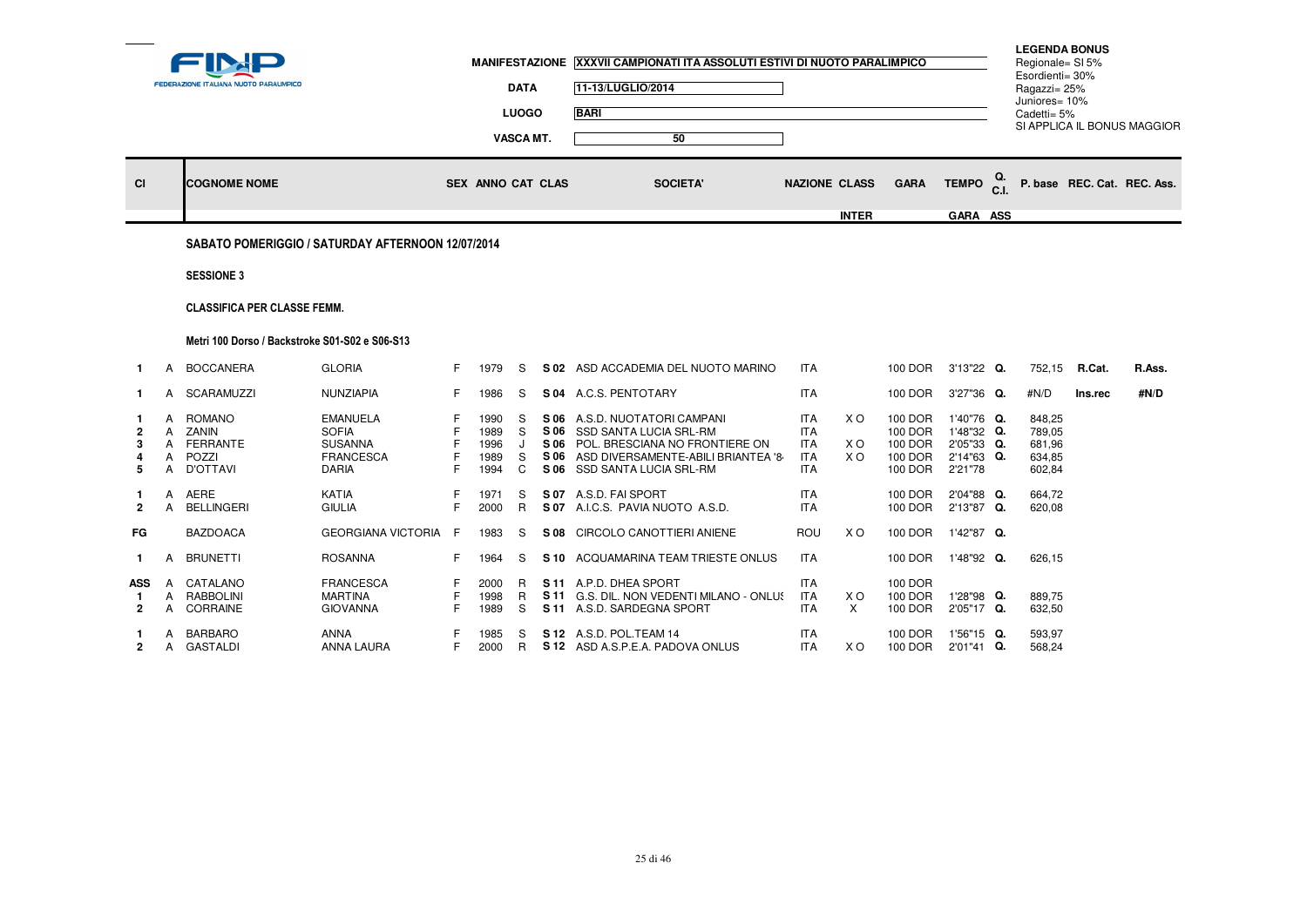|           | <b>FEDERAZIONE ITALIANA NUOTO PARALIMPICO</b> | <b>DATA</b>                      | MANIFESTAZIONE XXXVII CAMPIONATI ITA ASSOLUTI ESTIVI DI NUOTO PARALIMPICO<br>11-13/LUGLIO/2014 |                      |                 | <b>LEGENDA BONUS</b><br>Regionale= SI 5%<br>Esordienti= 30%<br>Ragazzi= 25%<br>Juniores= 10% |  |
|-----------|-----------------------------------------------|----------------------------------|------------------------------------------------------------------------------------------------|----------------------|-----------------|----------------------------------------------------------------------------------------------|--|
|           |                                               | <b>LUOGO</b><br><b>VASCA MT.</b> | <b>BARI</b><br>50                                                                              |                      |                 | Cadetti= 5%<br>SI APPLICA IL BONUS MAGGIOR                                                   |  |
| <b>CI</b> | <b>ICOGNOME NOME</b>                          | SEX ANNO CAT CLAS                | <b>SOCIETA'</b>                                                                                | <b>NAZIONE CLASS</b> | <b>GARA</b>     | TEMPO $_{\text{C.I.}}^{\text{Q.}}$ P. base REC. Cat. REC. Ass.                               |  |
|           |                                               |                                  |                                                                                                | <b>INTER</b>         | <b>GARA ASS</b> |                                                                                              |  |

# **CLASSIFICA FINALE OPEN FEMM.**

### Metri 100 Dorso / Backstroke S01-S02 e S06-S13

| RABBOLINI    | <b>MARTINA</b>   | 1998 |      | <b>S11</b> G.S. DIL. NON VEDENTI MILANO - ONLUS | <b>ITA</b> | X O            | 100 DOR | $1'28''43$ Q. | 895,28 |        |        |
|--------------|------------------|------|------|-------------------------------------------------|------------|----------------|---------|---------------|--------|--------|--------|
| ROMANO       | <b>EMANUELA</b>  | 1990 | S 06 | A.S.D. NUOTATORI CAMPANI                        | ITA        | X <sub>O</sub> | 100 DOR | $1'41''18$ Q. | 844.73 |        |        |
| <b>ZANIN</b> | <b>SOFIA</b>     | 1989 |      | S 06 SSD SANTA LUCIA SRL-RM                     | <b>ITA</b> |                | 100 DOR | $1'48''61$ Q. | 786.94 |        |        |
| BOCCANERA    | <b>GLORIA</b>    | 1979 |      | S 02 ASD ACCADEMIA DEL NUOTO MARINO             | <b>ITA</b> |                | 100 DOR | 3'06"96 Q.    | 777.33 | R.Cat. | R.Ass. |
| FERRANTE     | <b>SUSANNA</b>   | 1996 |      | S 06 POL. BRESCIANA NO FRONTIERE ON             | ITA        | ×с             | 100 DOR | 2'09"86 Q.    | 658.17 |        |        |
| <b>AERE</b>  | KATIA            | 1971 | S 07 | A.S.D. FAI SPORT                                | <b>ITA</b> |                | 100 DOR | 2'06"69 Q.    | 655.22 |        |        |
| POZZI        | <b>FRANCESCA</b> | 1989 | S 06 | ASD DIVERSAMENTE-ABILI BRIANTEA '8              | <b>ITA</b> | ×с             | 100 DOR | $2'18''98$ Q. | 614.98 |        |        |
| CORRAINE     | <b>GIOVANNA</b>  | 1989 | S 11 | A.S.D. SARDEGNA SPORT                           | ITA        |                | 100 DOR | $2'09''37$ Q. | 611.97 |        |        |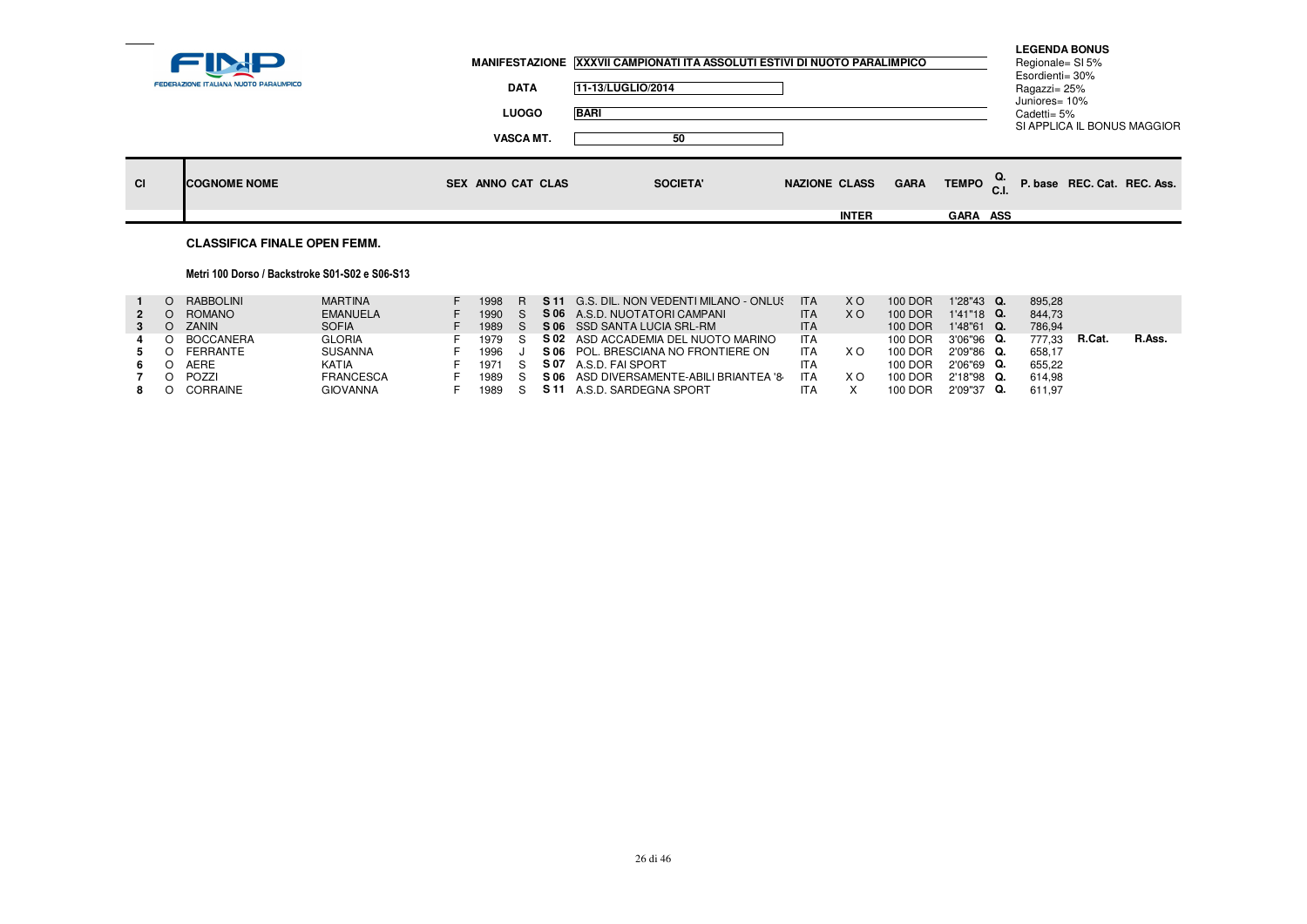|           |                                        |                          | MANIFESTAZIONE XXXVII CAMPIONATI ITA ASSOLUTI ESTIVI DI NUOTO PARALIMPICO |                      |             |                     | <b>LEGENDA BONUS</b><br>Regionale= SI 5%<br>Esordienti= 30% |                             |
|-----------|----------------------------------------|--------------------------|---------------------------------------------------------------------------|----------------------|-------------|---------------------|-------------------------------------------------------------|-----------------------------|
|           | FEDERAZIONE ITALIANA NUOTO PARALIMPICO | <b>DATA</b>              | 11-13/LUGLIO/2014                                                         |                      |             |                     | Ragazzi= 25%                                                |                             |
|           |                                        | <b>LUOGO</b>             | <b>BARI</b>                                                               |                      |             |                     | Juniores= 10%<br>Cadetti= 5%                                |                             |
|           |                                        | <b>VASCA MT.</b>         | 50                                                                        |                      |             |                     |                                                             | SI APPLICA IL BONUS MAGGIOR |
| <b>CI</b> | <b>COGNOME NOME</b>                    | <b>SEX ANNO CAT CLAS</b> | <b>SOCIETA'</b>                                                           | <b>NAZIONE CLASS</b> | <b>GARA</b> | TEMPO <sup>Q.</sup> |                                                             | P. base REC. Cat. REC. Ass. |
|           |                                        |                          |                                                                           | <b>INTER</b>         |             | <b>GARA ASS</b>     |                                                             |                             |
|           | <b>CLASSIFICA PER CLASSE MASCH.</b>    |                          |                                                                           |                      |             |                     |                                                             |                             |

## Metri 100 Dorso / Backstroke S01-S02 e S06-S13

| 2<br>3<br>4      |        | DOLFIN<br><b>MASSUSSI</b><br>CAVALIERE<br>MATTIAZZI       | <b>MARCO</b><br><b>ANDREA</b><br><b>ANTONIO</b><br><b>ANDREA</b>        | M<br>M<br>M<br>M      | 1981<br>1994<br>1988<br>1993         | S.<br>S<br>C     | S 06<br>S 06<br>S 06<br>S 06         | ASD DIVERSAMENTE-ABILI BRIANTEA '8<br>POL. BRESCIANA NO FRONTIERE ON<br>ASD SPORTING CLUB FLEGREO<br>SPORT LIFE ONLUS A.S.D.              | <b>ITA</b><br><b>ITA</b><br><b>ITA</b><br><b>ITA</b>               | X O<br>X<br>X O                       | 100 DOR<br>100 DOR<br>100 DOR<br>100 DOR            | 1'37"54 Q.<br>1'37"79 Q.<br>1'38"07 Q.<br>2'05"90 Q.                  | 766,45<br>764,50<br>762,31<br>593,80           |        |        |
|------------------|--------|-----------------------------------------------------------|-------------------------------------------------------------------------|-----------------------|--------------------------------------|------------------|--------------------------------------|-------------------------------------------------------------------------------------------------------------------------------------------|--------------------------------------------------------------------|---------------------------------------|-----------------------------------------------------|-----------------------------------------------------------------------|------------------------------------------------|--------|--------|
| 2<br>3           |        | <b>BOCCIARDO</b><br>FAZZARI<br><b>CIAGLIA</b>             | <b>FRANCESCO</b><br><b>ROBERTO</b><br><b>ALESSIO</b>                    | м<br>M<br>M           | 1994<br>1987<br>1974                 | C<br>S<br>S      | S 07<br>S 07<br>S 07                 | <b>SSD NUOTATORI GENOVESI</b><br>A.S.D. FRATELLANZA NUOTO PONTEDE<br>ASD BRIANZA SILVIA TREMOLADA                                         | <b>ITA</b><br><b>ITA</b><br><b>ITA</b>                             | X O<br>X                              | 100 DOR<br>100 DOR<br>100 DOR                       | 1'29"62 Q.<br>1'42"68 Q.<br>1'46"10 Q.                                | 792,57<br>691,76<br>669,46                     |        |        |
| $\mathbf{2}$     | A<br>A | FONTE<br>VALENTINO                                        | ANGELO<br><b>MATTIA</b>                                                 | M<br>M                | 1978<br>1988                         | S<br>S           | S 08<br>S 08                         | SSD SANTA LUCIA SRL-RM<br>ASD BRIANZA SILVIA TREMOLADA                                                                                    | <b>ITA</b><br><b>ITA</b>                                           | X O<br>X                              | 100 DOR<br>100 DOR                                  | 1'21"01 Q.<br>1'40"63 Q.                                              | 795,46<br>640,37                               | R.Cat. | R.Ass. |
| 2<br>3<br>4<br>5 | A      | PREZZI<br>RECALCATI<br><b>LOBBA</b><br>SANTORO<br>NADALET | <b>YURI</b><br><b>MARCO</b><br><b>ANDREA</b><br>ANGELO<br><b>ANDREA</b> | M<br>M<br>M<br>M<br>M | 1994<br>1994<br>1999<br>1988<br>1996 | C<br>C<br>R<br>S | S 09<br>S 09<br>S 09<br>S 09<br>S 09 | CIRCOLO CANOTTIERI ANIENE<br>ASD BRIANZA SILVIA TREMOLADA<br>S.S.D. RARI NANTES MAROSTICA<br>A.S.D. NUOTATORI CAMPANI<br>A.S.D. FAI SPORT | <b>ITA</b><br><b>ITA</b><br><b>ITA</b><br><b>ITA</b><br><b>ITA</b> | X O<br>X O<br>X O                     | 100 DOR<br>100 DOR<br>100 DOR<br>100 DOR<br>100 DOR | $1'16''22$ Q.<br>1'18"96 Q.<br>1'19"45 Q.<br>1'35"58 Q.<br>1'36"18 Q. | 822,23<br>793,69<br>788,80<br>655,68<br>651,59 |        |        |
| 2<br>3           | A<br>A | CIULLI<br>CACCIAMANO<br>SANGALLI                          | <b>SIMONE</b><br><b>GIANLUCA</b><br><b>CRISTIAN</b>                     | M<br>M<br>M           | 1986<br>1971<br>1996                 | S.<br>S          | S 10<br>S 10<br>S 10                 | CIRCOLO CANOTTIERI ANIENE<br><b>SSD SANTA LUCIA SRL-RM</b><br>PHB POLISPORTIVA BERGAMASCA ONL                                             | <b>ITA</b><br><b>ITA</b><br><b>ITA</b>                             | X <sub>O</sub><br>X <sub>O</sub><br>X | 100 DOR<br>100 DOR<br>100 DOR                       | $1'14"01$ Q.<br>$1'21"18$ Q.<br>1'33"48 Q.                            | 816,51<br>744,40<br>646,45                     |        |        |
|                  | A      | <b>ROSSI</b>                                              | <b>CLAUDIO</b>                                                          | м                     | 1982                                 | S                |                                      | S 12 S.S.D. TICINO HANDICAP ONLUS                                                                                                         | <b>ITA</b>                                                         |                                       | 100 DOR                                             | 1'46"13 Q.                                                            | 569,02                                         |        |        |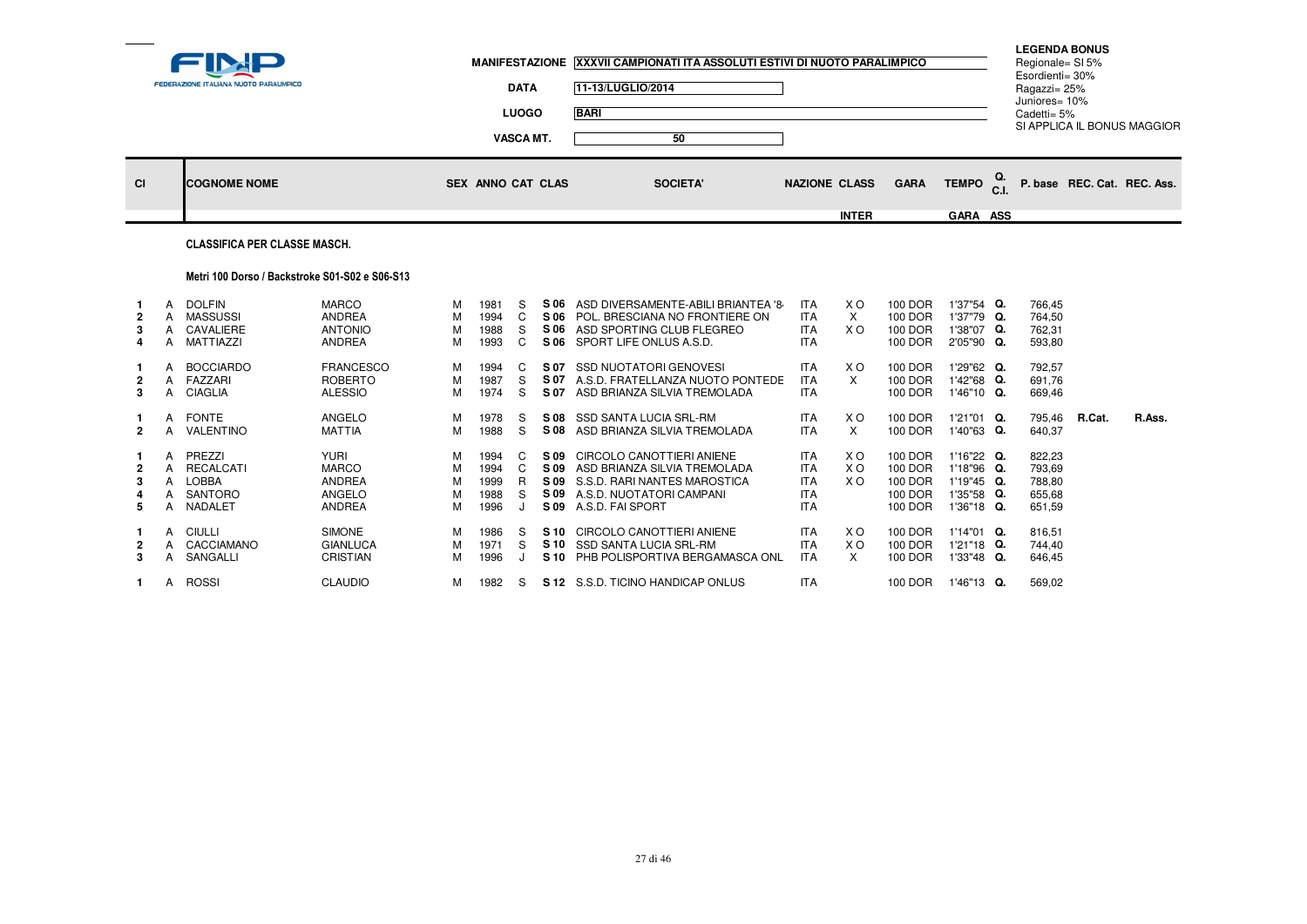| <b>LUOGO</b><br><b>BARI</b><br>Cadetti= 5%<br>SI APPLICA IL BONUS MAGGIOR<br><b>VASCA MT.</b><br>50<br>TEMPO <sup>Q.</sup><br>P. base REC. Cat. REC. Ass.<br><b>NAZIONE CLASS</b><br><b>GARA</b><br><b>CI</b><br><b>COGNOME NOME</b><br>SEX ANNO CAT CLAS<br><b>SOCIETA'</b><br><b>INTER</b><br><b>GARA ASS</b> | <b>FEDERAZIONE ITALIANA NUOTO PARALIMPICO</b> | <b>DATA</b> | 11-13/LUGLIO/2014 | MANIFESTAZIONE XXXVII CAMPIONATI ITA ASSOLUTI ESTIVI DI NUOTO PARALIMPICO | <b>LEGENDA BONUS</b><br>Regionale= SI 5%<br>Esordienti= 30%<br>Ragazzi= 25%<br>Juniores= 10% |  |
|-----------------------------------------------------------------------------------------------------------------------------------------------------------------------------------------------------------------------------------------------------------------------------------------------------------------|-----------------------------------------------|-------------|-------------------|---------------------------------------------------------------------------|----------------------------------------------------------------------------------------------|--|
|                                                                                                                                                                                                                                                                                                                 |                                               |             |                   |                                                                           |                                                                                              |  |
|                                                                                                                                                                                                                                                                                                                 |                                               |             |                   |                                                                           |                                                                                              |  |
|                                                                                                                                                                                                                                                                                                                 |                                               |             |                   |                                                                           |                                                                                              |  |
|                                                                                                                                                                                                                                                                                                                 |                                               |             |                   |                                                                           |                                                                                              |  |

# **CLASSIFICA FINALE OPEN MASCH.**

### Metri 100 Dorso / Backstroke S01-S02 e S06-S13

| $1'24''54$ Q.<br>840.19 |
|-------------------------|
|                         |
| 1'15"74 Q.<br>827.44    |
| 790.69<br>1'19"26 Q.    |
| 789.32<br>$1'21''64$ Q. |
| 1'35"90 Q.<br>779.56    |
| 778.99<br>$1'20''45$ Q. |
| $1'38''62$ Q.<br>758,06 |
|                         |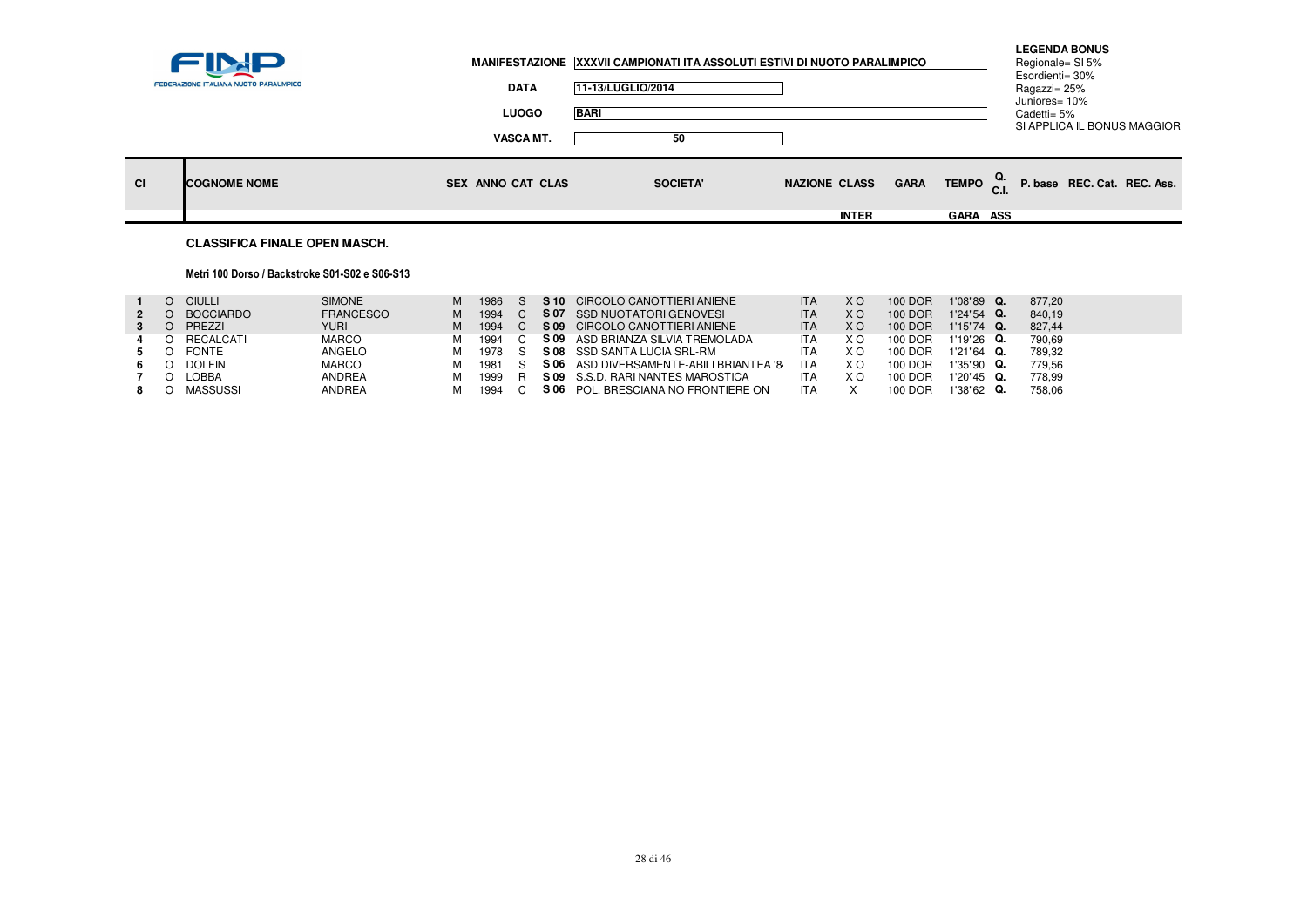|                                          |                                      | FEDERAZIONE ITALIANA NUOTO PARALIMPICO                                                                                            |                                                                                                                               |    | <b>MANIFESTAZIONE</b>                                        | <b>DATA</b><br><b>LUOGO</b><br><b>VASCA MT.</b> |              | XXXVII CAMPIONATI ITA ASSOLUTI ESTIVI DI NUOTO PARALIMPICO<br>11-13/LUGLIO/2014<br><b>BARI</b><br>50                                                                                                                                                     |                                                                                                              |                             |                                                                                      |                                                                                                              | <b>LEGENDA BONUS</b><br>Regionale= SI 5%<br>Esordienti= 30%<br>Ragazzi= 25%<br>Juniores= 10%<br>Cadetti= 5% |        | SI APPLICA IL BONUS MAGGIOR |
|------------------------------------------|--------------------------------------|-----------------------------------------------------------------------------------------------------------------------------------|-------------------------------------------------------------------------------------------------------------------------------|----|--------------------------------------------------------------|-------------------------------------------------|--------------|----------------------------------------------------------------------------------------------------------------------------------------------------------------------------------------------------------------------------------------------------------|--------------------------------------------------------------------------------------------------------------|-----------------------------|--------------------------------------------------------------------------------------|--------------------------------------------------------------------------------------------------------------|-------------------------------------------------------------------------------------------------------------|--------|-----------------------------|
| <b>CI</b>                                |                                      | <b>COGNOME NOME</b>                                                                                                               |                                                                                                                               |    | <b>SEX ANNO CAT CLAS</b>                                     |                                                 |              | <b>SOCIETA'</b>                                                                                                                                                                                                                                          | <b>NAZIONE CLASS</b>                                                                                         | <b>INTER</b>                | <b>GARA</b>                                                                          | <b>TEMPO</b><br>C.I.<br>GARA ASS                                                                             |                                                                                                             |        | P. base REC. Cat. REC. Ass. |
|                                          |                                      | <b>CLASSIFICA PER CLASSE FEMM.</b>                                                                                                |                                                                                                                               |    |                                                              |                                                 |              |                                                                                                                                                                                                                                                          |                                                                                                              |                             |                                                                                      |                                                                                                              |                                                                                                             |        |                             |
|                                          |                                      | Metri 50 Dorso / Backstroke S1-S5                                                                                                 |                                                                                                                               |    |                                                              |                                                 |              |                                                                                                                                                                                                                                                          |                                                                                                              |                             |                                                                                      |                                                                                                              |                                                                                                             |        |                             |
| <b>FG</b>                                |                                      | <b>NUSCIS</b>                                                                                                                     | <b>MICHELA</b>                                                                                                                | F. | 1991                                                         | S                                               |              | <b>FSSI</b> ASD POL. SIL. CAGLIARI-FSSI                                                                                                                                                                                                                  | <b>ITA</b>                                                                                                   |                             | 050 DOR                                                                              | 0'40"71 ####                                                                                                 | #N/D                                                                                                        | #N/D   | #N/D                        |
| $\mathbf{1}$                             | A                                    | <b>BOCCANERA</b>                                                                                                                  | <b>GLORIA</b>                                                                                                                 | F. | 1979                                                         | S                                               | S 02         | ASD ACCADEMIA DEL NUOTO MARINO                                                                                                                                                                                                                           | <b>ITA</b>                                                                                                   |                             | 050 DOR                                                                              | 1'28"83 Q.                                                                                                   | 765,39                                                                                                      | R.Cat. | R.Ass.                      |
| 2<br>3<br>4<br>-5                        | A<br>A<br>A<br>A<br>A                | <b>BARRACO</b><br><b>PROCIDA</b><br>AVELLA<br><b>BELLETTI</b><br><b>PINZONI</b>                                                   | <b>GIUSEPPINA</b><br>ANGELA<br>VALENTINA<br><b>DANIELA</b><br><b>CARLOTTA</b>                                                 |    | 1979<br>2000<br>1988<br>1984<br>1982                         | S<br>R<br>S<br>S<br>S                           |              | S 03 A.S. AQUARIUS<br>S 03 A.S.D. NUOTATORI CAMPANI<br>S 03 A.C.S. PENTOTARY<br>S 03 SPORT LIFE ONLUS A.S.D.<br>S 03 S.S.D. RARI NANTES MAROSTICA                                                                                                        | <b>ITA</b><br><b>ITA</b><br><b>ITA</b><br><b>ITA</b><br><b>ITA</b>                                           | $\times$<br>X O             | 050 DOR<br>050 DOR<br>050 DOR<br>050 DOR<br>050 DOR                                  | 1'36"49 Q.<br>1'42"84 Q.<br>1'44"90 Q.<br>2'01"62 Q.<br>2'15"86 Q.                                           | 609,08<br>571.47<br>560,25<br>483,23<br>432,58                                                              |        |                             |
| $\overline{2}$<br>3<br>4<br>FG           | А<br>A<br>A<br>A<br>A                | DE NICOLA<br><b>STROPPA</b><br><b>NOCE</b><br><b>TODARELLO</b><br><b>SCARAMUZZI</b>                                               | <b>MARIA</b><br><b>FEDERICA</b><br><b>ROSARIA</b><br><b>IRENE</b><br><b>NUNZIAPIA</b>                                         | F  | 1998<br>1977<br>1971<br>1988<br>1986                         | R<br>S<br>S<br>S<br>S                           |              | S 04 A.S.D. ORIONE PESCARA<br>S 04 POL. DISABILI FABRIANO MIRASOL<br>S 04 A.S.D. NUOTATORI CAMPANI<br>S 04 A.S. SPECIAL TEAM PRATO<br>S 04 A.C.S. PENTOTARY                                                                                              | <b>ITA</b><br><b>ITA</b><br><b>ITA</b><br><b>ITA</b><br><b>ITA</b>                                           | X O                         | 050 DOR<br>050 DOR<br>050 DOR<br>050 DOR<br>050 DOR                                  | 1'31"83 Q.<br>1'34"50 Q.<br>1'41"60 Q.<br>1'43"33 Q.<br>1'41"13 Q.                                           | 557,55<br>541.80<br>503,94<br>495,50                                                                        | R.Cat. |                             |
| $\overline{2}$<br>3<br>4<br>-5<br>6<br>8 | A<br>A<br>A<br>A<br>A<br>A<br>A<br>A | <b>GHIRETTI</b><br>CHIARIONI<br><b>BONVECCHI</b><br><b>BRIZIO</b><br>SANTONOCITO<br>CANCIELLO<br><b>SIMION</b><br><b>VELLUCCI</b> | <b>GIULIA</b><br><b>STEFANIA</b><br><b>MARIA</b><br><b>SOFIA</b><br>LISA<br><b>ANTONIETTA</b><br><b>EMMA</b><br><b>CHIARA</b> |    | 1994<br>1979<br>1985<br>1997<br>1982<br>1994<br>1997<br>1997 | C<br>S<br>S<br>J<br>S<br>C                      | S 05<br>S 05 | EGO NUOTO A.S.D.<br>S 05 CIRCOLO CANOTTIERI ANIENE<br>S 05 A.S. MARCHE NUOTO<br>S 05 PHB POLISPORTIVA BERGAMASCA ONL<br>S 05 ASD BRIANZA SILVIA TREMOLADA<br>S 05 A.S.D. NUOTATORI CAMPANI<br>ASD A.S.P.E.A. PADOVA ONLUS<br>S 05 SSD SANTA LUCIA SRL-RM | <b>ITA</b><br><b>ITA</b><br><b>ITA</b><br><b>ITA</b><br><b>ITA</b><br><b>ITA</b><br><b>ITA</b><br><b>ITA</b> | X O<br>X O<br>X<br>$\times$ | 050 DOR<br>050 DOR<br>050 DOR<br>050 DOR<br>050 DOR<br>050 DOR<br>050 DOR<br>050 DOR | $0'57''36$ Q.<br>1'02"38 Q.<br>1'09"29 Q.<br>1'13"97 Q.<br>1'13"99 Q.<br>1'14"94 Q.<br>1'18"76 Q.<br>1'20"81 | 743,72<br>683.87<br>615,67<br>576,72<br>576,56<br>569,26<br>541,65<br>527,90                                |        |                             |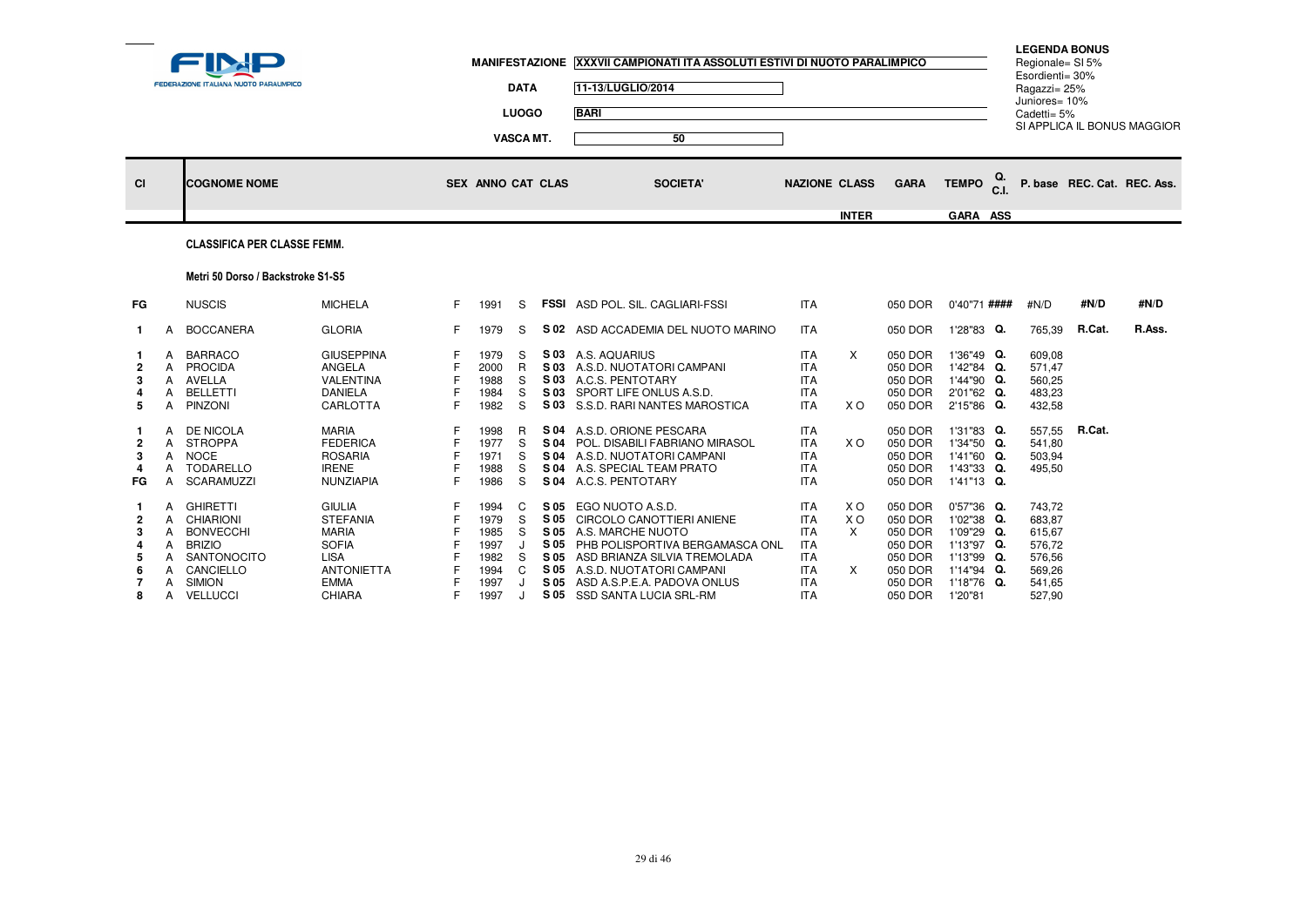|           |                                        |                          | MANIFESTAZIONE XXXVII CAMPIONATI ITA ASSOLUTI ESTIVI DI NUOTO PARALIMPICO |                      |                                    | <b>LEGENDA BONUS</b><br>Regionale= SI 5%<br>Esordienti= 30% |  |
|-----------|----------------------------------------|--------------------------|---------------------------------------------------------------------------|----------------------|------------------------------------|-------------------------------------------------------------|--|
|           | FEDERAZIONE ITALIANA NUOTO PARALIMPICO | <b>DATA</b>              | 11-13/LUGLIO/2014                                                         |                      |                                    | Ragazzi= 25%<br>Juniores= 10%                               |  |
|           |                                        | <b>LUOGO</b>             | <b>BARI</b>                                                               |                      |                                    | Cadetti= 5%<br>SI APPLICA IL BONUS MAGGIOR                  |  |
|           |                                        | <b>VASCA MT.</b>         | 50                                                                        |                      |                                    |                                                             |  |
| <b>CI</b> | <b>ICOGNOME NOME</b>                   | <b>SEX ANNO CAT CLAS</b> | <b>SOCIETA'</b>                                                           | <b>NAZIONE CLASS</b> | TEMPO <sup>Q.</sup><br><b>GARA</b> | P. base REC. Cat. REC. Ass.                                 |  |
|           |                                        |                          |                                                                           | <b>INTER</b>         | GARA ASS                           |                                                             |  |
|           | <b>CLASSIFICA FINALE OPEN FEMM.</b>    |                          |                                                                           |                      |                                    |                                                             |  |

# Metri 50 Dorso / Backstroke S1-S5

| 2  | BOCCANERA<br><b>GHIRETTI</b><br>CHIARIONI                                | <b>GLORIA</b><br><b>GIULIA</b><br><b>STEFANIA</b>            | 1979<br>1994<br>1979                   | S 05 | S 02 ASD ACCADEMIA DEL NUOTO MARINO<br>EGO NUOTO A.S.D.<br>S 05 CIRCOLO CANOTTIERI ANIENE                                                                           | <b>ITA</b><br><b>ITA</b><br><b>ITA</b>                             | X O<br>X O | 050 DOR<br>050 DOR<br>050 DOR                       | 1'29"64 Q.<br>$0'56''99$ Q.<br>$1'00''89$ Q.                          | 758.48<br>748.55<br>700.61                     | R.Cat. | R.Ass. |
|----|--------------------------------------------------------------------------|--------------------------------------------------------------|----------------------------------------|------|---------------------------------------------------------------------------------------------------------------------------------------------------------------------|--------------------------------------------------------------------|------------|-----------------------------------------------------|-----------------------------------------------------------------------|------------------------------------------------|--------|--------|
| 6. | PROCIDA<br><b>BONVECCHI</b><br>CANCIELLO<br>SANTONOCITO<br><b>BRIZIO</b> | ANGELA<br><b>MARIA</b><br><b>ANTONIETTA</b><br>LISA<br>SOFIA | 2000<br>1985 S<br>1994<br>1982<br>1997 | S 05 | S 03 A.S.D. NUOTATORI CAMPANI<br>S 05 A.S. MARCHE NUOTO<br>S 05 A.S.D. NUOTATORI CAMPANI<br>ASD BRIANZA SILVIA TREMOLADA<br>PHB POLISPORTIVA BERGAMASCA ONL<br>S 05 | <b>ITA</b><br><b>ITA</b><br><b>ITA</b><br><b>ITA</b><br><b>ITA</b> |            | 050 DOR<br>050 DOR<br>050 DOR<br>050 DOR<br>050 DOR | 1'35"60 Q.<br>$1'11''01$ Q.<br>1'12"47 Q.<br>1'12"67 Q.<br>1'15"54 Q. | 614.75<br>600.76<br>588.66<br>587.04<br>564.73 |        |        |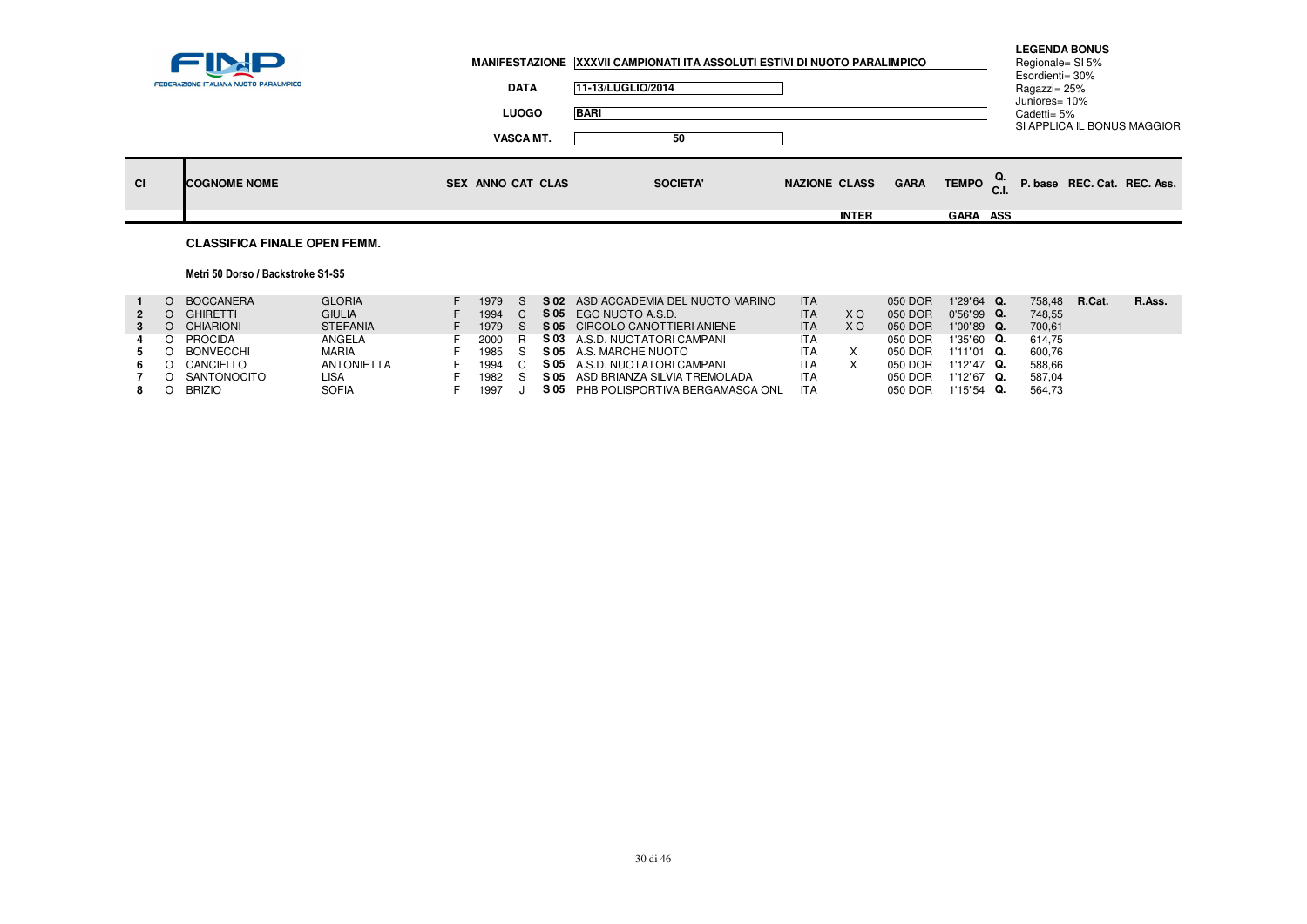| <b>LUOGO</b><br><b>BARI</b><br>Cadetti= 5%<br>SI APPLICA IL BONUS MAGGIOR<br><b>VASCA MT.</b><br>50<br>TEMPO $_{\text{C.I.}}^{\text{Q.}}$<br>P. base REC. Cat. REC. Ass.<br><b>NAZIONE CLASS</b><br><b>GARA</b><br><b>CI</b><br><b>COGNOME NOME</b><br>SEX ANNO CAT CLAS<br><b>SOCIETA'</b><br><b>INTER</b><br><b>GARA ASS</b> | FEDERAZIONE ITALIANA NUOTO PARALIMPICO | <b>DATA</b> | 11-13/LUGLIO/2014 | MANIFESTAZIONE XXXVII CAMPIONATI ITA ASSOLUTI ESTIVI DI NUOTO PARALIMPICO |  | Esordienti= 30%<br>Ragazzi= 25%<br>Juniores= 10% | <b>LEGENDA BONUS</b><br>Regionale= SI 5% |  |
|--------------------------------------------------------------------------------------------------------------------------------------------------------------------------------------------------------------------------------------------------------------------------------------------------------------------------------|----------------------------------------|-------------|-------------------|---------------------------------------------------------------------------|--|--------------------------------------------------|------------------------------------------|--|
|                                                                                                                                                                                                                                                                                                                                |                                        |             |                   |                                                                           |  |                                                  |                                          |  |
|                                                                                                                                                                                                                                                                                                                                |                                        |             |                   |                                                                           |  |                                                  |                                          |  |
|                                                                                                                                                                                                                                                                                                                                |                                        |             |                   |                                                                           |  |                                                  |                                          |  |
|                                                                                                                                                                                                                                                                                                                                |                                        |             |                   |                                                                           |  |                                                  |                                          |  |

### CLASSIFICA PER CLASSE MASCH.

### Metri 50 Dorso / Backstroke S1-S5

| $\overline{2}$<br>3<br>4<br>RT                | A<br>A<br>A<br>A<br>A                          | PELLACANI<br>LANZANI<br><b>BARRO</b><br><b>DURIGHELLO</b><br><b>SCARAMUZZI</b>                                                                                      | <b>LUCA</b><br><b>MANUELE</b><br><b>WALTER</b><br><b>MICHELE</b><br><b>GIOVANNI</b>                                                                                                | м<br>М<br>М<br>м<br>м                          | 1984<br>1991<br>1975<br>1982<br>1975                                         | S<br>S<br>S<br>S<br>S.                         | S 02<br>S 02<br>S 02<br>S 02                                                 | ATLANTIDE O.N.L.U.S.<br>ASD DIVERSAMENTE-ABILI BRIANTEA '8<br>S.S.D. RARI NANTES MAROSTICA<br>SPORT LIFE ONLUS A.S.D.<br>S 02 A.C.S. PENTOTARY                                                                                                                                                                   | <b>ITA</b><br><b>ITA</b><br><b>ITA</b><br><b>ITA</b><br><b>ITA</b>                                                                       |            | 050 DOR<br>050 DOR<br>050 DOR<br>050 DOR<br>050 DOR                                                        | $1'33"17$ Q.<br>1'53"51<br>2'04"00<br>2'19"82                                                                | Q.<br>Q.             | 657,08<br>539,34<br>493,71<br>437,85                                                   |
|-----------------------------------------------|------------------------------------------------|---------------------------------------------------------------------------------------------------------------------------------------------------------------------|------------------------------------------------------------------------------------------------------------------------------------------------------------------------------------|------------------------------------------------|------------------------------------------------------------------------------|------------------------------------------------|------------------------------------------------------------------------------|------------------------------------------------------------------------------------------------------------------------------------------------------------------------------------------------------------------------------------------------------------------------------------------------------------------|------------------------------------------------------------------------------------------------------------------------------------------|------------|------------------------------------------------------------------------------------------------------------|--------------------------------------------------------------------------------------------------------------|----------------------|----------------------------------------------------------------------------------------|
| $\overline{2}$<br>3<br>5<br>6<br>FG           | A<br>A<br>A<br>A<br>A<br>A                     | <b>LUDOVICI</b><br><b>SARCINA</b><br><b>GASPARINI</b><br><b>MARCONI</b><br><b>FRIGERIO</b><br><b>SEPULCRI</b><br><b>GADALETA</b>                                    | CARLO<br><b>GIACOMO</b><br>YURI GIUSEPPE<br><b>GIOVANNI</b><br><b>SIMONE</b><br><b>ANDREA</b><br>CORRADO                                                                           | м<br>м<br>M<br>м<br>M<br>м<br>м                | 1971<br>1992<br>1977<br>1947<br>1985<br>1975<br>1977                         | S<br>C<br>S<br>S<br>S<br>S<br>S                | S 03<br>S 03<br>S 03<br>S 03<br>S 03<br>S 03<br>S 03                         | <b>SSD SANTA LUCIA SRL-RM</b><br>S.S.D. RARI NANTES MAROSTICA<br>ATLANTIDE O.N.L.U.S.<br>POL. DISABILI FABRIANO MIRASOL<br>ASD DIVERSAMENTE-ABILI BRIANTEA '8<br>A.S.D. FAI SPORT<br><b>SSD MOLFETTA NUOTO</b>                                                                                                   | <b>ITA</b><br><b>ITA</b><br><b>ITA</b><br><b>ITA</b><br><b>ITA</b><br><b>ITA</b><br><b>ITA</b>                                           | X O<br>X O | 050 DOR<br>050 DOR<br>050 DOR<br>050 DOR<br>050 DOR<br>050 DOR<br>050 DOR                                  | 1'07"84 Q.<br>$1'18''28$ Q.<br>1'27"32<br>1'32"78<br>1'36"28<br>1'38"63<br>1'34"66 Q.                        | Q.<br>Q.<br>Q.<br>Q. | 652,12<br>565,15<br>506,64<br>476,83<br>459,49<br>448,55                               |
| $\overline{2}$<br>3<br>5<br>6<br>8<br>9<br>SQ | A<br>A<br>A<br>A<br>А<br>A<br>А<br>A<br>A<br>А | <b>PLACIDI</b><br><b>STEVANATO</b><br><b>BONI</b><br><b>PRINCIPI</b><br><b>BELLANDI</b><br><b>SERRAFINO</b><br><b>MARSON</b><br>CATINO<br><b>FALCONI</b><br>RIPANTI | <b>ROBERTO</b><br><b>DARIO</b><br><b>VINCENZO</b><br><b>ANTONIO</b><br><b>MARCELLO</b><br>CALOGERO ALBERTO<br><b>CRISTIANO</b><br><b>FRANCESCO</b><br><b>FABIO</b><br><b>MARCO</b> | м<br>м<br>м<br>м<br>м<br>м<br>м<br>м<br>м<br>м | 1976<br>1988<br>1988<br>1972<br>1973<br>1992<br>1973<br>1975<br>1977<br>1979 | S<br>S<br>S<br>S<br>S<br>C<br>S<br>S<br>S<br>S | S 04<br>S 04<br>S 04<br>S 04<br>S 04<br>S 04<br>S 04<br>S 04<br>S 04<br>S 04 | <b>SSD SANTA LUCIA SRL-RM</b><br>ASD A.S.P.E.A. PADOVA ONLUS<br>CARAVAGGIO SPORTING VILLAGE AQU.<br>ASD A.S.P.E.A. PADOVA ONLUS<br>POLISPORTIVA MILANESE 1979 SPO<br>ATLANTIDE O.N.L.U.S.<br>ASD DIVERSAMENTE-ABILI BRIANTEA '8<br>POLISPORTIVA MILANESE 1979 SPO<br>SSD SANTA LUCIA SRL-RM<br>ARCOBALENO ANCONA | <b>ITA</b><br><b>ITA</b><br><b>ITA</b><br><b>ITA</b><br><b>ITA</b><br><b>ITA</b><br><b>ITA</b><br><b>ITA</b><br><b>ITA</b><br><b>ITA</b> | X O<br>X O | 050 DOR<br>050 DOR<br>050 DOR<br>050 DOR<br>050 DOR<br>050 DOR<br>050 DOR<br>050 DOR<br>050 DOR<br>050 DOR | $0'58"00$ Q.<br>$1'05"55$ Q.<br>1'06"03<br>1'15"03<br>1'15"84 Q.<br>1'19"60<br>1'21"83<br>1'23"20<br>1'26"13 | Q.<br>Q.<br>Q.       | 763,45<br>675,51<br>670,60<br>590,16<br>583,86<br>556,28<br>541,12<br>532,21<br>514.11 |
| $\overline{2}$<br>3<br>4                      | A<br>A<br>А<br>A                               | CASTAGNETO<br><b>MESCHIARI</b><br><b>LOMBARDINI</b><br><b>MARONGIU</b>                                                                                              | <b>ANDREA</b><br><b>ANDREA</b><br><b>SERGIO</b><br><b>ALESSANDRO</b>                                                                                                               | м<br>м<br>M<br>м                               | 1988<br>1982<br>1977<br>1985                                                 | S<br>S<br>S<br>S                               | S 05<br>S 05<br>S 05<br>S 05                                                 | A.S.D. FRATELLANZA NUOTO PONTEDE<br>CIRCOLO CANOTTIERI ANIENE<br>PHB POLISPORTIVA BERGAMASCA ONL<br>S.S.D. TICINO HANDICAP ONLUS                                                                                                                                                                                 | <b>ITA</b><br><b>ITA</b><br><b>ITA</b><br><b>ITA</b>                                                                                     | X O        | 050 DOR<br>050 DOR<br>050 DOR<br>050 DOR                                                                   | $0'50"14$ Q.<br>$0'56''02$ Q.<br>1'10"57<br>1'11"90                                                          | Q.<br>Q.             | 739.93<br>662,26<br>525,72<br>515,99                                                   |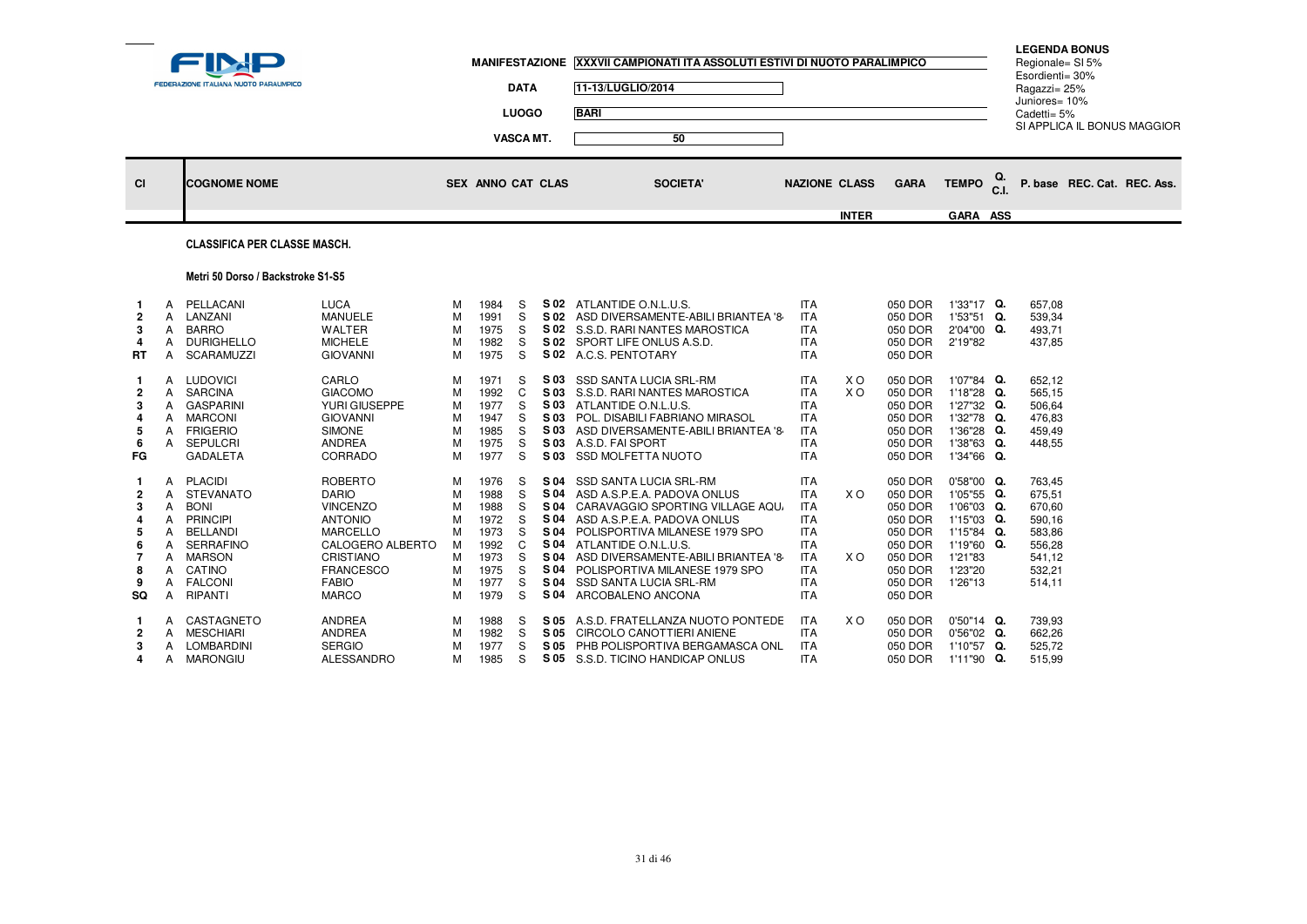|           | FEDERAZIONE ITALIANA NUOTO PARALIMPICO | <b>DATA</b>       | MANIFESTAZIONE XXXVII CAMPIONATI ITA ASSOLUTI ESTIVI DI NUOTO PARALIMPICO<br>11-13/LUGLIO/2014 |                                     |                                    | <b>LEGENDA BONUS</b><br>Regionale= SI 5%<br>Esordienti= 30%<br>Ragazzi= 25%<br>Juniores= 10% |  |
|-----------|----------------------------------------|-------------------|------------------------------------------------------------------------------------------------|-------------------------------------|------------------------------------|----------------------------------------------------------------------------------------------|--|
|           |                                        | <b>LUOGO</b>      | <b>BARI</b>                                                                                    |                                     |                                    | Cadetti= 5%<br>SI APPLICA IL BONUS MAGGIOR                                                   |  |
|           |                                        | VASCA MT.         | 50                                                                                             |                                     |                                    |                                                                                              |  |
| <b>CI</b> | <b>ICOGNOME NOME</b>                   | SEX ANNO CAT CLAS | <b>SOCIETA'</b>                                                                                | <b>GARA</b><br><b>NAZIONE CLASS</b> | TEMPO $_{\text{C.I.}}^{\text{Q.}}$ | P. base REC. Cat. REC. Ass.                                                                  |  |
|           |                                        |                   |                                                                                                | <b>INTER</b>                        | <b>GARA ASS</b>                    |                                                                                              |  |
|           |                                        |                   |                                                                                                |                                     |                                    |                                                                                              |  |

# **CLASSIFICA FINALE OPEN MASCH.**

### Metri 50 Dorso / Backstroke S1-S5

|   | CASTAGNETO      | ANDREA          | M | 1988   |      | <b>S 05</b> A.S.D. FRATELLANZA NUOTO PONTEDE | <b>ITA</b> | X O | 050 DOR | $0'49''38$ Q. | 751.32 |
|---|-----------------|-----------------|---|--------|------|----------------------------------------------|------------|-----|---------|---------------|--------|
|   | PLACIDI         | ROBERTO         | M | 1976 S |      | S 04 SSD SANTA LUCIA SRL-RM                  | <b>ITA</b> |     | 050 DOR | $1'00''44$ Q. | 732.63 |
|   | O STEVANATO     | <b>DARIO</b>    | M | 1988 S |      | S 04 ASD A.S.P.E.A. PADOVA ONLUS             | <b>ITA</b> | X O | 050 DOR | $1'03''48$ Q. | 697.54 |
| 4 | <b>BONI</b>     | <b>VINCENZO</b> | м | 1988 S | S 04 | CARAVAGGIO SPORTING VILLAGE AQU.             | <b>ITA</b> |     | 050 DOR | 1'05"06 Q.    | 680,60 |
|   | PELLACANI       | LUCA            |   | 1984 S |      | S 02 ATLANTIDE O.N.L.U.S.                    | <b>ITA</b> |     | 050 DOR | $1'32''06$ Q. | 665.00 |
|   | MESCHIARI       | ANDREA          | м | 1982 S |      | S 05 CIRCOLO CANOTTIERI ANIENE               | <b>ITA</b> |     | 050 DOR | $0'55''84$ Q. | 664.40 |
|   | LUDOVICI        | CARLO           | м | 1971 S |      | S 03 SSD SANTA LUCIA SRL-RM                  | <b>ITA</b> | X O | 050 DOR | $1'10''28$ Q. | 629.48 |
|   | <b>PRINCIPI</b> | <b>ANTONIO</b>  | м | 1972 S |      | <b>S 04</b> ASD A.S.P.E.A. PADOVA ONLUS      | <b>ITA</b> |     | 050 DOR | $1'12''87$ Q. | 607.66 |
|   |                 |                 |   |        |      |                                              |            |     |         |               |        |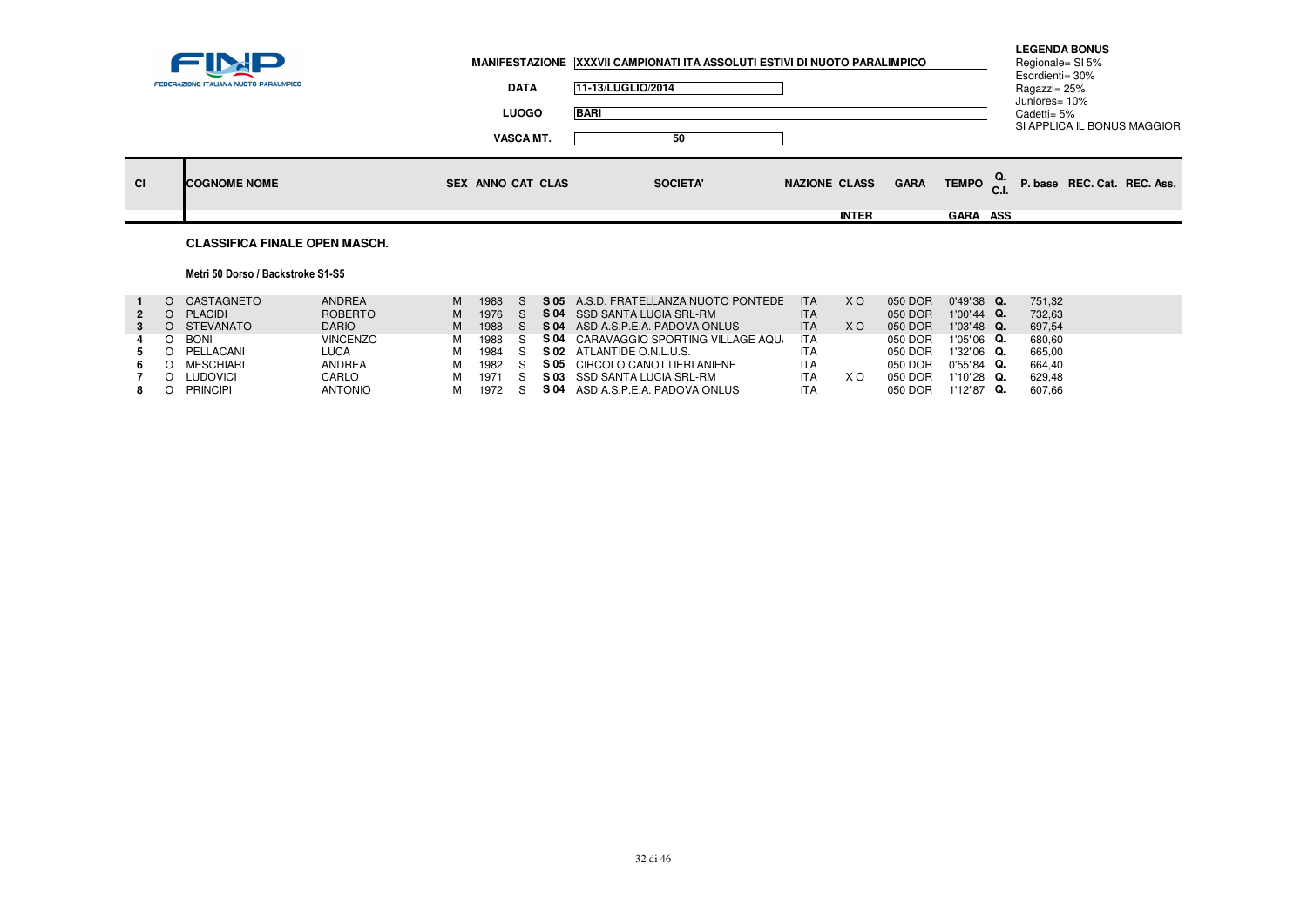|                          |                                             | <b>FEDERAZIONE ITALIANA NUOTO PARALIMPICO</b>                                 |                                                                                         |                | <b>MANIFESTAZIONE</b>                | <b>DATA</b><br><b>LUOGO</b><br>VASCA MT. |              | XXXVII CAMPIONATI ITA ASSOLUTI ESTIVI DI NUOTO PARALIMPICO<br>11-13/LUGLIO/2014<br><b>BARI</b><br>50                                                                |                                                                    |                                      |                                                     |                                                                    |                      | <b>LEGENDA BONUS</b><br>Regionale= SI 5%<br>Esordienti= 30%<br>Ragazzi= 25%<br>Juniores= 10%<br>Cadetti= 5% |                  | SI APPLICA IL BONUS MAGGIOR |
|--------------------------|---------------------------------------------|-------------------------------------------------------------------------------|-----------------------------------------------------------------------------------------|----------------|--------------------------------------|------------------------------------------|--------------|---------------------------------------------------------------------------------------------------------------------------------------------------------------------|--------------------------------------------------------------------|--------------------------------------|-----------------------------------------------------|--------------------------------------------------------------------|----------------------|-------------------------------------------------------------------------------------------------------------|------------------|-----------------------------|
| <b>CI</b>                |                                             | <b>COGNOME NOME</b>                                                           |                                                                                         |                | SEX ANNO CAT CLAS                    |                                          |              | <b>SOCIETA'</b>                                                                                                                                                     |                                                                    | <b>NAZIONE CLASS</b><br><b>INTER</b> | <b>GARA</b>                                         | <b>TEMPO</b><br>GARA ASS                                           | Q.<br>C <sub>1</sub> |                                                                                                             |                  | P. base REC. Cat. REC. Ass. |
|                          |                                             | <b>CLASSIFICA PER CLASSE FEMM.</b>                                            |                                                                                         |                |                                      |                                          |              |                                                                                                                                                                     |                                                                    |                                      |                                                     |                                                                    |                      |                                                                                                             |                  |                             |
|                          |                                             | Metri 400 Stile Libero / Free Style S6-S13                                    |                                                                                         |                |                                      |                                          |              |                                                                                                                                                                     |                                                                    |                                      |                                                     |                                                                    |                      |                                                                                                             |                  |                             |
| <b>ASS</b>               |                                             | CRISTALDI                                                                     | <b>VERONICA</b>                                                                         | F.             | 1981                                 | S                                        |              | <b>FSSI ASD GSS TORINO-FSSI</b>                                                                                                                                     | <b>ITA</b>                                                         |                                      | 400 STI                                             |                                                                    | ####                 | #N/D                                                                                                        | #N/D             | #N/D                        |
| $\overline{2}$<br>3      | A<br>A<br>A                                 | <b>ROMANO</b><br><b>BOGGIONI</b><br>SOLA                                      | <b>EMANUELA</b><br><b>MONICA</b><br><b>YLENIA</b>                                       | F.             | 1990<br>1998<br>1995                 | S<br>R<br>$\mathbf{J}$                   |              | S 06 A.S.D. NUOTATORI CAMPANI<br>S 06 A.I.C.S. PAVIA NUOTO A.S.D.<br>S 06 POL. BRESCIANA NO FRONTIERE ON                                                            | <b>ITA</b><br><b>ITA</b><br><b>ITA</b>                             | X <sub>O</sub><br>X O                | 400 STI<br>400 STI<br>400 STI                       | 6'25"67 Q.<br>7'29"47 Q.<br>7'39"65 Q.                             |                      | 851,79<br>730,88<br>714,70                                                                                  | R.Cat.           |                             |
| $\overline{2}$           | A<br>A                                      | TALAMONA<br><b>BOSCAINI</b>                                                   | ARIANNA<br>LAURA                                                                        |                | 1994<br>1989                         | C<br>S                                   | S 07<br>S 07 | POLHA - VARESE ASS.POLISP.DILE<br>POL. BRESCIANA NO FRONTIERE ON                                                                                                    | <b>ITA</b><br><b>ITA</b>                                           | X O                                  | 400 STI<br>400 STI                                  | 5'45"59 Q.<br>7'29"59 Q.                                           |                      | 894,07<br>687,25                                                                                            | R.Cat.           | R.Ass.                      |
| $\mathbf{1}$             | Α                                           | <b>SECCI</b>                                                                  | <b>FRANCESCA</b>                                                                        |                | 1990                                 | S                                        |              | S 09 A.S.D. SARDEGNA SPORT                                                                                                                                          | <b>ITA</b>                                                         | X O                                  | 400 STI                                             | 5'11"87 Q.                                                         |                      | 876,26                                                                                                      |                  |                             |
| $\overline{2}$           | A<br>A                                      | PANZA<br>LONGHI                                                               | <b>SILVIA</b><br><b>BEATRICE</b>                                                        |                | 1998<br>1994                         | R.<br>$\mathsf{C}$                       |              | S 10 PHB POLISPORTIVA BERGAMASCA ONL<br>S 10 POL. BRESCIANA NO FRONTIERE ON                                                                                         | <b>ITA</b><br><b>ITA</b>                                           |                                      | 400 STI<br>400 STI                                  | 7'14"20 Q.<br>7'16"12 Q.                                           |                      | 632,75<br>629,96                                                                                            |                  |                             |
| $\overline{2}$           | A<br>A                                      | <b>LUSCRI</b><br><b>ALBICINI</b>                                              | CAMILLA<br><b>CRISTINA</b>                                                              | F.             | 2002<br>1969                         | Е<br>S                                   |              | S 13 A.I.C.S. PAVIA NUOTO A.S.D.<br>S 13 POL. BRESCIANA NO FRONTIERE ON                                                                                             | <b>ITA</b><br><b>ITA</b>                                           |                                      | 400 STI<br>400 STI                                  | 6'43"51 Q.<br>7'22"08 Q.                                           |                      | 676,22<br>617.22                                                                                            |                  |                             |
|                          |                                             | <b>CLASSIFICA OPEN FEMM.</b>                                                  |                                                                                         |                |                                      |                                          |              |                                                                                                                                                                     |                                                                    |                                      |                                                     |                                                                    |                      |                                                                                                             |                  |                             |
|                          |                                             | Metri 400 Stile Libero / Free Style S6-S13                                    |                                                                                         |                |                                      |                                          |              |                                                                                                                                                                     |                                                                    |                                      |                                                     |                                                                    |                      |                                                                                                             |                  |                             |
| $\overline{2}$<br>3<br>5 | $\Omega$<br>$\circ$<br>$\Omega$<br>$\Omega$ | <b>TALAMONA</b><br><b>SECCI</b><br><b>ROMANO</b><br>O BOGGIONI<br><b>SOLA</b> | <b>ARIANNA</b><br><b>FRANCESCA</b><br><b>EMANUELA</b><br><b>MONICA</b><br><b>YLENIA</b> | F              | 1994<br>1990<br>1990<br>1998<br>1995 | C<br><sub>S</sub><br>S<br>R.             | S 07<br>S 06 | POLHA - VARESE ASS.POLISP.DILE<br>S 09 A.S.D. SARDEGNA SPORT<br>S 06 A.S.D. NUOTATORI CAMPANI<br>S 06 A.I.C.S. PAVIA NUOTO A.S.D.<br>POL. BRESCIANA NO FRONTIERE ON | <b>ITA</b><br><b>ITA</b><br><b>ITA</b><br><b>ITA</b><br><b>ITA</b> | XO.<br><b>XO</b><br><b>XO</b><br>X O | 400 STI<br>400 STI<br>400 STI<br>400 STI<br>400 STI | 5'45"59 Q.<br>5'11"87 Q.<br>6'25"67 Q.<br>7'29"47 Q.<br>7'39"65 Q. |                      | 894,07<br>876,26<br>851,79<br>730,88<br>714,70                                                              | R.Cat.<br>R.Cat. | R.Ass.                      |
| 6                        | $\circ$                                     | <b>BOSCAINI</b>                                                               | <b>LAURA</b><br>$\sim$ $\sim$ $\sim$ $\sim$ $\sim$                                      | $\overline{ }$ | 1989<br>0.000                        | S<br>$\overline{a}$                      | 0.40         | S 07 POL. BRESCIANA NO FRONTIERE ON                                                                                                                                 | <b>ITA</b><br>$-$                                                  |                                      | 400 STI<br>100.071                                  | 7'29"59 Q.<br>0.100021                                             |                      | 687.25<br>270.00                                                                                            |                  |                             |

LUSCRI' CAMILLA <sup>F</sup> <sup>2002</sup> <sup>E</sup> **S 13** A.I.C.S. PAVIA NUOTO A.S.D. ITA 400 STI 6'43"51 **Q.** 676,22

PANZA CONDET A SILVIA F 1998 R SILVIA PHB POLISPORTIVA BERGAMASCA ONL ITA

**7** <sup>O</sup>

**8** <sup>O</sup>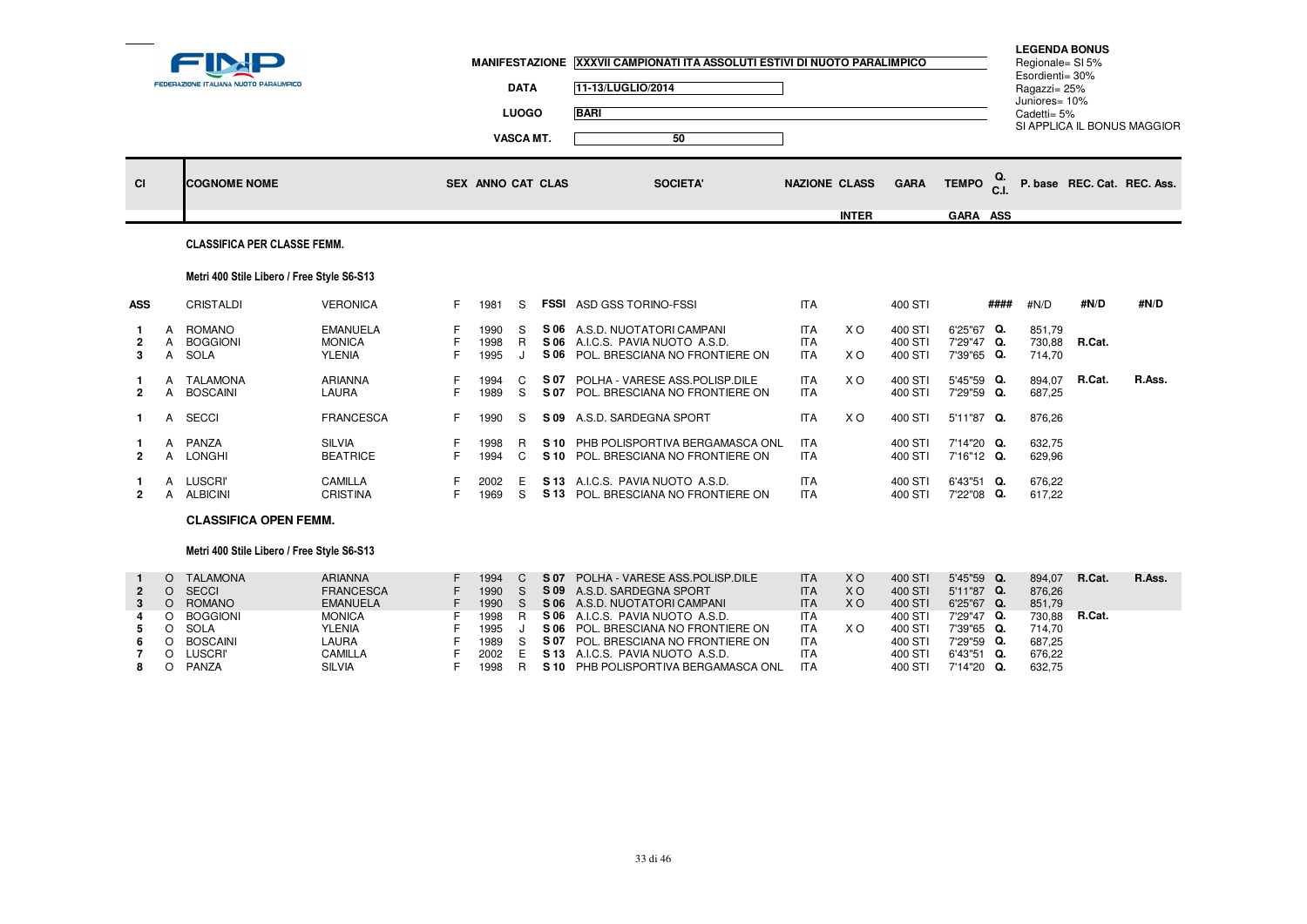| --                   |              | FEDERAZIONE ITALIANA NUOTO PARALIMPICO              |                                                                      |                  |                              | <b>DATA</b><br><b>LUOGO</b><br>VASCA MT. |      | MANIFESTAZIONE XXXVII CAMPIONATI ITA ASSOLUTI ESTIVI DI NUOTO PARALIMPICO<br>11-13/LUGLIO/2014<br><b>BARI</b><br>50               |                                                      |                      |                                          |                                                      |    | <b>LEGENDA BONUS</b><br>Regionale= SI 5%<br>Esordienti= 30%<br>Ragazzi= 25%<br>Juniores= 10%<br>Cadetti= 5% |        | SI APPLICA IL BONUS MAGGIOR |
|----------------------|--------------|-----------------------------------------------------|----------------------------------------------------------------------|------------------|------------------------------|------------------------------------------|------|-----------------------------------------------------------------------------------------------------------------------------------|------------------------------------------------------|----------------------|------------------------------------------|------------------------------------------------------|----|-------------------------------------------------------------------------------------------------------------|--------|-----------------------------|
| CI                   |              | <b>COGNOME NOME</b>                                 |                                                                      |                  | SEX ANNO CAT CLAS            |                                          |      | <b>SOCIETA'</b>                                                                                                                   |                                                      | <b>NAZIONE CLASS</b> | <b>GARA</b>                              | <b>TEMPO</b>                                         | Q. |                                                                                                             |        | P. base REC. Cat. REC. Ass. |
|                      |              | <b>CLASSIFICA PER CLASSE MASCH.</b>                 |                                                                      |                  |                              |                                          |      |                                                                                                                                   |                                                      | <b>INTER</b>         |                                          | GARA ASS                                             |    |                                                                                                             |        |                             |
|                      |              | Metri 400 Stile Libero / Free Style S6-S13          |                                                                      |                  |                              |                                          |      |                                                                                                                                   |                                                      |                      |                                          |                                                      |    |                                                                                                             |        |                             |
| 1.<br>$\overline{2}$ | A<br>A       | <b>ROTA</b><br><b>RECCHIA</b>                       | <b>MATTEO</b><br><b>MARIANO</b>                                      | м<br>м           | 1994<br>1986                 | C<br>S                                   |      | S 06 PHB POLISPORTIVA BERGAMASCA ONL<br>S 06 NADIR SSD SRL                                                                        | <b>ITA</b><br><b>ITA</b>                             | $\times$             | 400 STI<br>400 STI                       | 6'49"62 Q.<br>7'43"79 Q.                             |    | 729,75<br>644,52                                                                                            |        |                             |
|                      | A            | <b>BOCCIARDO</b>                                    | <b>FRANCESCO</b>                                                     | м                | 1994                         | C                                        |      | S 07 SSD NUOTATORI GENOVESI                                                                                                       | <b>ITA</b>                                           | X O                  | 400 STI                                  | 5'07"22 Q.                                           |    | 920,12                                                                                                      |        |                             |
| $\overline{2}$<br>3  |              | A ROMELE<br>A FONTE<br>A PRODOMO MILANA             | <b>GIUSEPPE</b><br>ANGELO<br><b>MATTIA</b>                           | м<br>M<br>м      | 1992<br>1978<br>1984         | C<br>S<br>S                              |      | S 08 POLISP. DISABILI VALCAMONICA<br>S 08 SSD SANTA LUCIA SRL-RM<br>S 08 SSD SANTA LUCIA SRL-RM                                   | <b>ITA</b><br><b>ITA</b><br><b>ITA</b>               | X O<br>X O           | 400 STI<br>400 STI<br>400 STI            | 5'32"32 Q.<br>6'02"90 Q.<br>6'04"76 Q.               |    | 810.63<br>742,33<br>738,54                                                                                  |        |                             |
| $\overline{2}$<br>3  | A<br>A       | MORLACCHI<br><b>BICELLI</b><br>A FARETRA            | <b>FEDERICO</b><br><b>FEDERICO</b><br><b>CLAUDIO</b>                 | м<br>м<br>м      | 1993<br>1999<br>1965         | C<br>R.<br>S                             | S 09 | POLHA - VARESE ASS.POLISP.DILE<br>S 09 POL. BRESCIANA NO FRONTIERE ON<br>S 09 SSD SANTA LUCIA SRL-RM                              | <b>ITA</b><br><b>ITA</b><br><b>ITA</b>               | X O<br>$\mathsf{x}$  | 400 STI<br>400 STI<br>400 STI            | 4'23"24 Q.<br>5'10"41 Q.<br>5'57"85 Q.               |    | 964.67<br>818,08<br>709,63                                                                                  |        |                             |
| $\overline{2}$<br>3  | $\mathsf{A}$ | <b>PASQUINI</b><br>A SPAIRANI<br>A ABETE<br>A AZARA | <b>ROBERTO</b><br><b>CLAUDIO</b><br><b>VITTORIO</b><br><b>NICOLA</b> | м<br>M<br>M<br>м | 1968<br>1986<br>1980<br>1967 | S<br>S<br>S<br>S.                        |      | S 10 SSD SANTA LUCIA SRL-RM<br>S 10 POL. BRESCIANA NO FRONTIERE ON<br>S 10 A.S.D. NUOTATORI CAMPANI<br>S 10 A.S.D. SARDEGNA SPORT | <b>ITA</b><br><b>ITA</b><br><b>ITA</b><br><b>ITA</b> | $\times$<br>$\Omega$ | 400 STI<br>400 STI<br>400 STI<br>400 STI | 4'53"54 Q.<br>4'55"33 Q.<br>5'28"86 Q.<br>5'33"53 Q. |    | 835.97<br>830,90<br>746,18<br>735,74                                                                        |        |                             |
| $\mathbf 1$          | А            | <b>DISALVO</b>                                      | <b>FRANCESCO</b>                                                     | м                | 1998                         | R                                        |      | S 11 A.S.D. BARLETTA NUOTO                                                                                                        | <b>ITA</b>                                           |                      | 400 STI                                  | 8'07"52 Q.                                           |    | 556,45                                                                                                      | R.Cat. |                             |
| ASS                  |              | A VELOTTO<br>A ROMEO                                | <b>WALTER</b><br><b>MAURIZIO</b>                                     | м                | 1986<br>1979                 | S<br>S                                   |      | S 12 A.P.D. DHEA SPORT<br>S 12 A.S. AQUARIUS                                                                                      | <b>ITA</b><br><b>ITA</b>                             |                      | 400 STI<br>400 STI                       | 6'53"94 Q.                                           |    | 607.67                                                                                                      |        |                             |

## **CLASSIFICA OPEN MASCH.**

## Metri 400 Stile Libero / Free Style S6-S13

|             | MORLACCHI        | <b>FEDERICO</b>  | м | 1993 |  | S 09 POLHA - VARESE ASS. POLISP. DILE | <b>ITA</b> | ΧO  | 400 STI | 4'23"24 Q.    | 964.67 |
|-------------|------------------|------------------|---|------|--|---------------------------------------|------------|-----|---------|---------------|--------|
| $2^{\circ}$ | <b>BOCCIARDO</b> | <b>FRANCESCO</b> | м | 1994 |  | S 07 SSD NUOTATORI GENOVESI           | <b>ITA</b> | X O | 400 STI | 5'07"22 Q.    | 920.12 |
|             | PASQUINI         | <b>ROBERTO</b>   | м | 1968 |  | S 10 SSD SANTA LUCIA SRL-RM           | <b>ITA</b> |     | 400 STI | $4'53''54$ Q. | 835.97 |
|             | SPAIRANI         | <b>CLAUDIO</b>   | м | 1986 |  | S 10 POL. BRESCIANA NO FRONTIERE ON   | <b>ITA</b> |     | 400 STI | 4'55"33 Q.    | 830.90 |
|             | BICELLI          | <b>FEDERICO</b>  | м | 1999 |  | S 09 POL. BRESCIANA NO FRONTIERE ON   | <b>ITA</b> |     | 400 STI | $5'10''41$ Q. | 818.08 |
|             | ROMELE           | GIUSEPPE         | м | 1992 |  | S 08 POLISP. DISABILI VALCAMONICA     | <b>ITA</b> | X O | 400 ST  | 5'32"32 Q.    | 810.63 |
|             | ABETE            | <b>VITTORIO</b>  |   | 1980 |  | S 10 A.S.D. NUOTATORI CAMPANI         | <b>ITA</b> |     | 400 ST  | $5'28''86$ Q. | 746.18 |
|             | <b>FONTE</b>     | ANGELO           |   | 1978 |  | S 08 SSD SANTA LUCIA SRL-RM           | <b>ITA</b> | ΧO  | 400 ST  | 6'02"90 Q.    | 742,33 |
|             |                  |                  |   |      |  |                                       |            |     |         |               |        |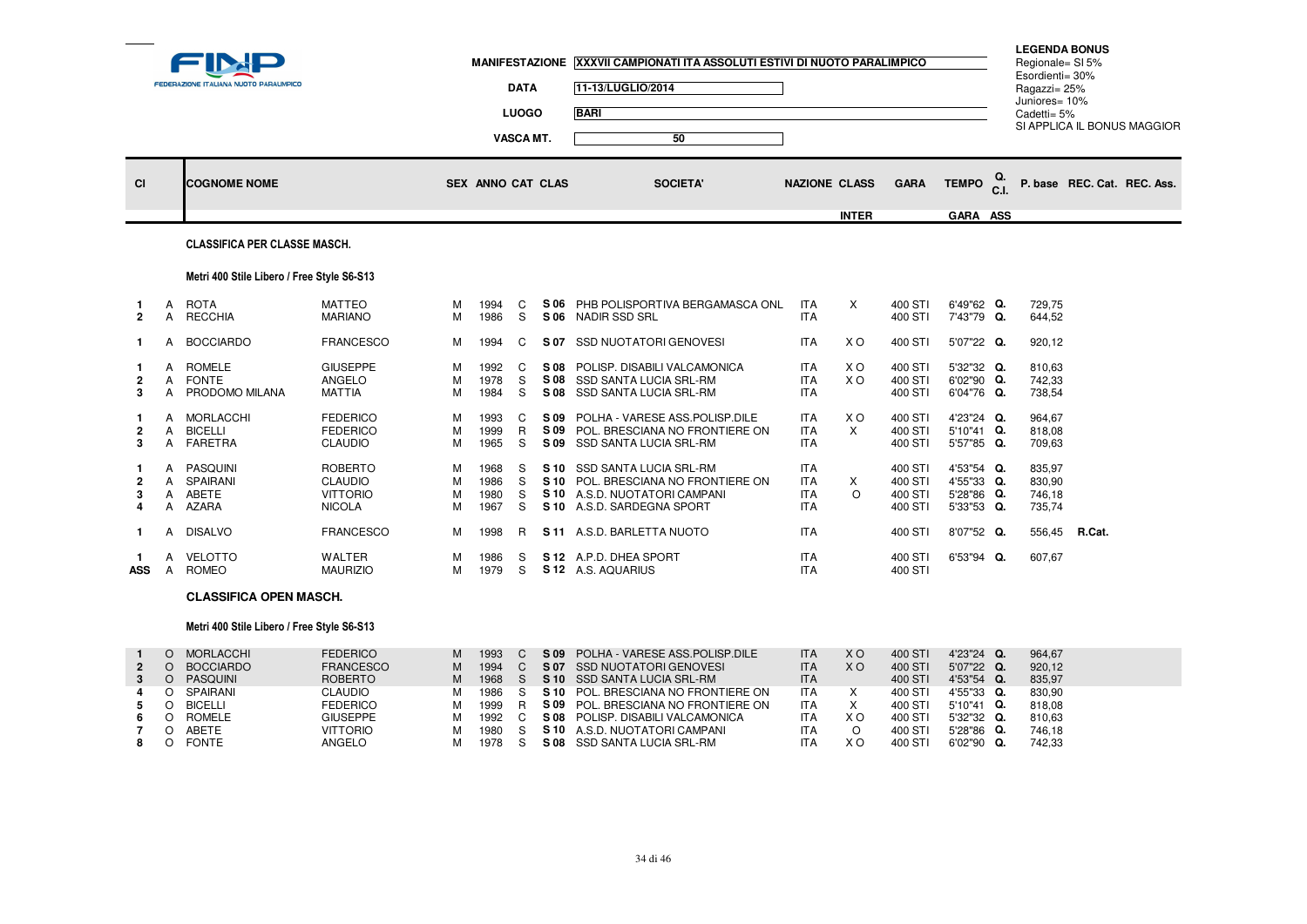|                |                               | FEDERAZIONE ITALIANA NUOTO PARALIMPICO                  |                                                                      |    | <b>MANIFESTAZIONE</b>        | <b>DATA</b><br><b>LUOGO</b><br>VASCA MT. |                      | XXXVII CAMPIONATI ITA ASSOLUTI ESTIVI DI NUOTO PARALIMPICO<br>11-13/LUGLIO/2014<br><b>BARI</b><br>50                 |                                                      |              |                                          |                                                      |      | <b>LEGENDA BONUS</b><br>Regionale= SI 5%<br>Esordienti= 30%<br>Ragazzi= 25%<br>Juniores= 10%<br>Cadetti= 5% |        | SI APPLICA IL BONUS MAGGIOR |
|----------------|-------------------------------|---------------------------------------------------------|----------------------------------------------------------------------|----|------------------------------|------------------------------------------|----------------------|----------------------------------------------------------------------------------------------------------------------|------------------------------------------------------|--------------|------------------------------------------|------------------------------------------------------|------|-------------------------------------------------------------------------------------------------------------|--------|-----------------------------|
| <b>CI</b>      |                               | <b>COGNOME NOME</b>                                     |                                                                      |    | SEX ANNO CAT CLAS            |                                          |                      | <b>SOCIETA'</b>                                                                                                      | <b>NAZIONE CLASS</b>                                 |              | <b>GARA</b>                              | TEMPO C.I.                                           |      |                                                                                                             |        | P. base REC. Cat. REC. Ass. |
|                |                               | <b>CLASSIFICA PER CLASSE FEMM.</b>                      |                                                                      |    |                              |                                          |                      |                                                                                                                      |                                                      | <b>INTER</b> |                                          | GARA ASS                                             |      |                                                                                                             |        |                             |
|                |                               | Metri 200 Stile Libero / Free Style S1-S5               |                                                                      |    |                              |                                          |                      |                                                                                                                      |                                                      |              |                                          |                                                      |      |                                                                                                             |        |                             |
| <b>ASS</b>     |                               | CRISTALDI                                               | <b>VERONICA</b>                                                      | F. | 1981                         | S                                        |                      | <b>FSSI ASD GSS TORINO-FSSI</b>                                                                                      | <b>ITA</b>                                           |              | 200 STI                                  |                                                      | #### | #N/D                                                                                                        | #N/D   | #N/D                        |
| $\overline{2}$ |                               | ZANMARCHI<br><b>FRANDOLI</b>                            | <b>VALENTINA</b><br><b>JASMIN</b>                                    | F. | 1976<br>1985                 | S<br>S.                                  | S 03                 | S 03 A.S.D. FAI SPORT<br>ACQUAMARINA TEAM TRIESTE ONLUS                                                              | <b>ITA</b><br><b>ITA</b>                             |              | 200 STI<br>200 STI                       | 8'31"89 Q.<br>8'48"96 Q.                             |      | 498,00<br>481,93                                                                                            |        |                             |
| $\overline{2}$ | A<br>$\mathsf{A}$             | TRIMI<br>CORTE                                          | <b>ARJOLA</b><br><b>ALESSIA</b>                                      | F. | 1987<br>1985                 | S.<br>S.                                 |                      | S 04 POL. BRESCIANA NO FRONTIERE ON<br>S 04 SPORT LIFE ONLUS A.S.D.                                                  | <b>ITA</b><br><b>ITA</b>                             | X O          | 200 STI<br>200 STI                       | 3'18"28 Q.<br>5'50"82 Q.                             |      | 1031,07<br>582,75                                                                                           | R.Cat. | R.Ass.                      |
|                |                               | <b>CLASSIFICA OPEN FEMM.</b>                            |                                                                      |    |                              |                                          |                      |                                                                                                                      |                                                      |              |                                          |                                                      |      |                                                                                                             |        |                             |
|                |                               | Metri 200 Stile Libero / Free Style S1-S5               |                                                                      |    |                              |                                          |                      |                                                                                                                      |                                                      |              |                                          |                                                      |      |                                                                                                             |        |                             |
|                | $\circ$<br>$\circ$<br>$\circ$ | <b>TRIMI</b><br>O CORTE<br>ZANMARCHI<br><b>FRANDOLI</b> | <b>ARJOLA</b><br><b>ALESSIA</b><br><b>VALENTINA</b><br><b>JASMIN</b> |    | 1987<br>1985<br>1976<br>1985 | S.<br><sub>S</sub><br>S.<br>S            | S 04<br>S 03<br>S 03 | POL. BRESCIANA NO FRONTIERE ON<br>S 04 SPORT LIFE ONLUS A.S.D.<br>A.S.D. FAI SPORT<br>ACQUAMARINA TEAM TRIESTE ONLUS | <b>ITA</b><br><b>ITA</b><br><b>ITA</b><br><b>ITA</b> | <b>XO</b>    | 200 STI<br>200 STI<br>200 STI<br>200 STI | 3'18"28 Q.<br>5'50"82 Q.<br>8'31"89 Q.<br>8'48"96 Q. |      | 1031,07<br>582,75<br>498,00<br>481,93                                                                       | R.Cat. | R.Ass.                      |
|                |                               |                                                         |                                                                      |    |                              |                                          |                      |                                                                                                                      |                                                      |              |                                          |                                                      |      |                                                                                                             |        |                             |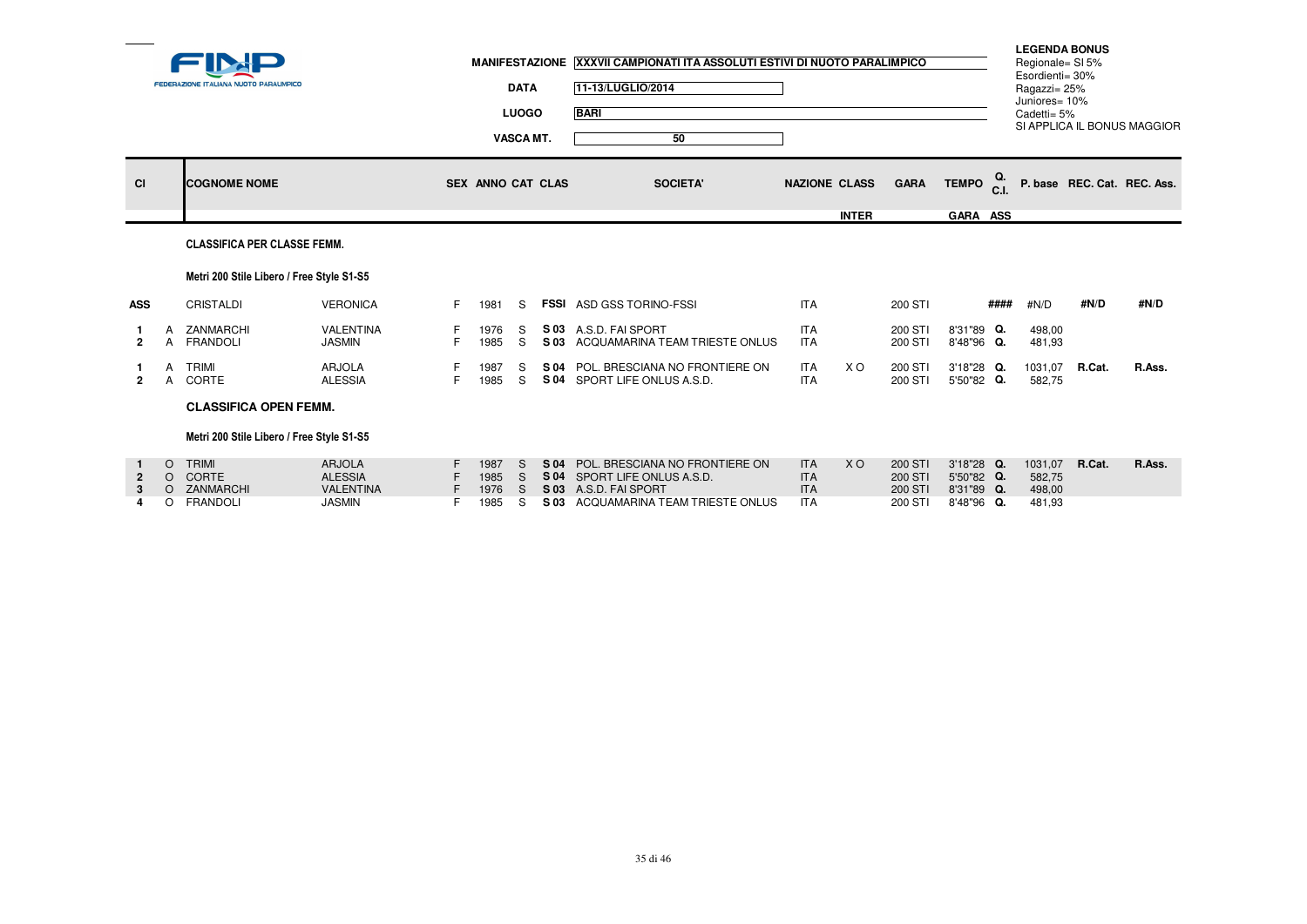|                                    |                                 | <b>FEDERAZIONE ITALIANA NUOTO PARALIMPICO</b>                       |                                                  |                  |                              | <b>DATA</b><br><b>LUOGO</b><br><b>VASCA MT.</b> |      | MANIFESTAZIONE XXXVII CAMPIONATI ITA ASSOLUTI ESTIVI DI NUOTO PARALIMPICO<br>11-13/LUGLIO/2014<br><b>BARI</b><br>50                |                                                      |                             |                                          |                                                      |     | <b>LEGENDA BONUS</b><br>Regionale= SI 5%<br>Esordienti= 30%<br>Ragazzi= 25%<br>Juniores= 10%<br>Cadetti= $5%$ | SI APPLICA IL BONUS MAGGIOR |
|------------------------------------|---------------------------------|---------------------------------------------------------------------|--------------------------------------------------|------------------|------------------------------|-------------------------------------------------|------|------------------------------------------------------------------------------------------------------------------------------------|------------------------------------------------------|-----------------------------|------------------------------------------|------------------------------------------------------|-----|---------------------------------------------------------------------------------------------------------------|-----------------------------|
| <b>CI</b>                          |                                 | <b>COGNOME NOME</b>                                                 |                                                  |                  | <b>SEX ANNO CAT CLAS</b>     |                                                 |      | <b>SOCIETA'</b>                                                                                                                    | <b>NAZIONE CLASS</b>                                 |                             | <b>GARA</b>                              | <b>TEMPO</b>                                         | C.L |                                                                                                               | P. base REC. Cat. REC. Ass. |
|                                    |                                 |                                                                     |                                                  |                  |                              |                                                 |      |                                                                                                                                    |                                                      | <b>INTER</b>                |                                          | GARA ASS                                             |     |                                                                                                               |                             |
|                                    |                                 | <b>CLASSIFICA PER CLASSE MASCH.</b>                                 |                                                  |                  |                              |                                                 |      |                                                                                                                                    |                                                      |                             |                                          |                                                      |     |                                                                                                               |                             |
|                                    |                                 | Metri 200 Stile Libero / Free Style S1-S5                           |                                                  |                  |                              |                                                 |      |                                                                                                                                    |                                                      |                             |                                          |                                                      |     |                                                                                                               |                             |
| $\mathbf{1}$                       | A                               | <b>BARRO</b>                                                        | WALTER                                           | м                | 1975                         | S                                               |      | S 02 S.S.D. RARI NANTES MAROSTICA                                                                                                  | <b>ITA</b>                                           |                             | 200 STI                                  | 8'14"43 Q.                                           |     | 579,39                                                                                                        |                             |
| $\overline{2}$<br>3                | A<br>A<br>Α                     | <b>LUDOVICI</b><br>SARCINA<br><b>BALDUZZI</b>                       | CARLO<br><b>GIACOMO</b><br><b>STEFANO</b>        | м<br>M<br>м      | 1971<br>1992<br>1987         | S<br>C<br>S                                     |      | S 03 SSD SANTA LUCIA SRL-RM<br>S 03 S.S.D. RARI NANTES MAROSTICA<br>S 03 PHB POLISPORTIVA BERGAMASCA ONL                           | <b>ITA</b><br><b>ITA</b><br><b>ITA</b>               | X O<br>X O                  | 200 STI<br>200 STI<br>200 STI            | 4'59"50 Q.<br>6'01"17 Q.<br>6'16"08                  |     | 679.50<br>563,47<br>541,13                                                                                    |                             |
| -1<br>$\overline{2}$<br>3          | A<br>A<br>A                     | <b>MAZZONE</b><br>PARTIPILO<br><b>STEVANATO</b>                     | <b>LUCA</b><br><b>GEREMIA</b><br><b>DARIO</b>    | м<br>M<br>м      | 1971<br>1982<br>1988         | S<br>S<br>S                                     | S 04 | S 04 CIRCOLO CANOTTIERI ANIENE<br>S 04 FRAMAROSSPORT S.S.D. SRL<br>ASD A.S.P.E.A. PADOVA ONLUS                                     | <b>ITA</b><br><b>ITA</b><br><b>ITA</b>               | $\circ$<br><b>XO</b><br>X O | 200 STI<br>200 STI<br>200 STI            | 4'22"31 Q.<br>4'45"55 Q.<br>4'56"55 Q.               |     | 680,87<br>625,46<br>602,26                                                                                    |                             |
| -1<br>$\overline{\mathbf{2}}$<br>3 | A<br>A<br>A                     | <b>RAMMAZZO</b><br>GAZZOLA<br>LOMBARDINI                            | ANGELO<br><b>MARCO</b><br><b>SERGIO</b>          | м<br>M<br>м      | 1969<br>1980<br>1977         | S<br>S.<br>S.                                   |      | S 05 CIRCOLO CANOTTIERI ANIENE<br>S 05 SPORT LIFE ONLUS A.S.D.<br>S 05 PHB POLISPORTIVA BERGAMASCA ONL                             | <b>ITA</b><br><b>ITA</b><br><b>ITA</b>               |                             | 200 STI<br>200 STI<br>200 STI            | 3'38"18 Q.<br>4'25"53 Q.<br>4'52"89                  |     | 708,73<br>582,34<br>527,95                                                                                    |                             |
|                                    |                                 | <b>CLASSIFICA OPEN MASCH.</b>                                       |                                                  |                  |                              |                                                 |      |                                                                                                                                    |                                                      |                             |                                          |                                                      |     |                                                                                                               |                             |
|                                    |                                 | Metri 200 Stile Libero / Free Style S1-S5                           |                                                  |                  |                              |                                                 |      |                                                                                                                                    |                                                      |                             |                                          |                                                      |     |                                                                                                               |                             |
| $\overline{2}$<br>3                | $\circ$<br>$\circ$<br>$\circ$   | <b>RAMMAZZO</b><br><b>MAZZONE</b><br>O LUDOVICI<br><b>PARTIPILO</b> | ANGELO<br><b>LUCA</b><br>CARLO<br><b>GEREMIA</b> | М<br>M<br>M<br>М | 1969<br>1971<br>1971<br>1982 | S<br><sub>S</sub><br>S<br>S                     | S 05 | <b>CIRCOLO CANOTTIERI ANIENE</b><br>S 04 CIRCOLO CANOTTIERI ANIENE<br>S 03 SSD SANTA LUCIA SRL-RM<br>S 04 FRAMAROSSPORT S.S.D. SRL | <b>ITA</b><br><b>ITA</b><br><b>ITA</b><br><b>ITA</b> | $\circ$<br><b>XO</b><br>X O | 200 STI<br>200 STI<br>200 STI<br>200 STI | 3'38"18 Q.<br>4'22"31 Q.<br>4'59"50 Q.<br>4'45"55 Q. |     | 708,73<br>680.87<br>679,50<br>625,46                                                                          |                             |
| 6<br>7                             | $\Omega$<br>$\circ$<br>$\Omega$ | <b>STEVANATO</b><br>GAZZOLA<br><b>BARRO</b>                         | <b>DARIO</b><br><b>MARCO</b><br>WALTER           | М<br>М<br>м      | 1988<br>1980<br>1975         | S<br>S<br>S.                                    | S 04 | ASD A.S.P.E.A. PADOVA ONLUS<br>S 05 SPORT LIFE ONLUS A.S.D.<br>S 02 S.S.D. RARI NANTES MAROSTICA                                   | <b>ITA</b><br><b>ITA</b><br><b>ITA</b>               | X O                         | 200 STI<br>200 STI<br>200 STI            | 4'56"55 Q.<br>4'25"53 Q.<br>8'14"43 Q.               |     | 602,26<br>582.34<br>579,39                                                                                    |                             |

1992 C **S 03** S.S.D. RARI NANTES MAROSTICA

<sup>1975</sup> <sup>S</sup> **S 02** S.S.D. RARI NANTES MAROSTICA ITA 200 STI 8'14"43 **Q.** 579,39

**8**

<sup>O</sup> BARRO WALTER <sup>M</sup>

<sup>O</sup> SARCINA GIACOMO <sup>M</sup>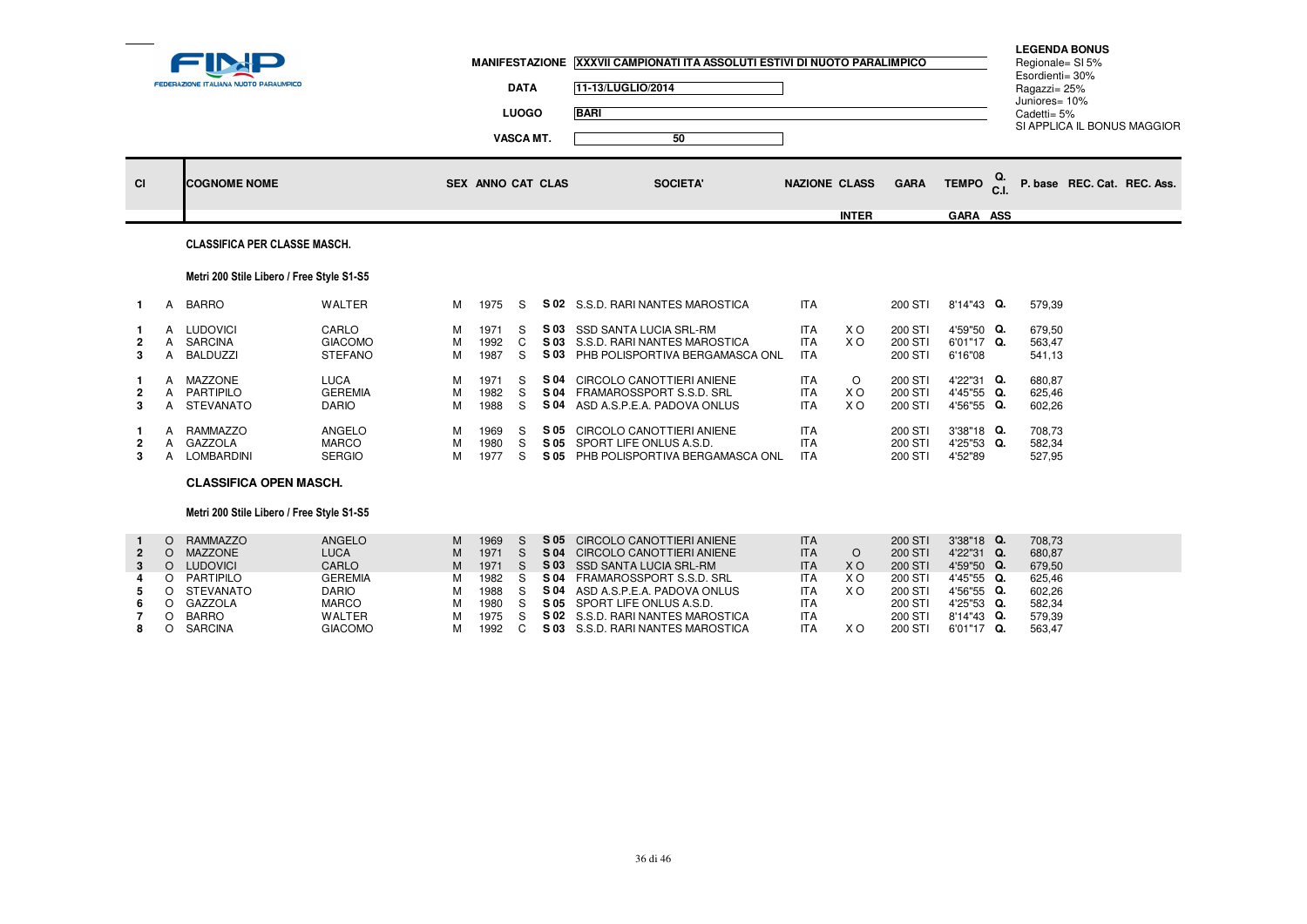|           | <b>FEDERAZIONE ITALIANA NUOTO PARALIMPICO</b>                                                            |                                                          |                              | <b>DATA</b><br><b>LUOGO</b><br><b>VASCA MT.</b> |                   | MANIFESTAZIONE XXXVII CAMPIONATI ITA ASSOLUTI ESTIVI DI NUOTO PARALIMPICO<br>11-13/LUGLIO/2014<br><b>BARI</b><br>50                                                      |                                                      |              |                                                  |                                                   | Esordienti= 30%<br>Ragazzi= 25%<br>Juniores= 10%<br>Cadetti= 5% | <b>LEGENDA BONUS</b><br>Regionale= SI 5% | SI APPLICA IL BONUS MAGGIOR |
|-----------|----------------------------------------------------------------------------------------------------------|----------------------------------------------------------|------------------------------|-------------------------------------------------|-------------------|--------------------------------------------------------------------------------------------------------------------------------------------------------------------------|------------------------------------------------------|--------------|--------------------------------------------------|---------------------------------------------------|-----------------------------------------------------------------|------------------------------------------|-----------------------------|
| <b>CI</b> | <b>COGNOME NOME</b>                                                                                      |                                                          |                              |                                                 | SEX ANNO CAT CLAS | <b>SOCIETA'</b>                                                                                                                                                          | <b>NAZIONE CLASS</b>                                 | <b>INTER</b> | <b>GARA</b>                                      | TEMPO $_{\rm C.L}^{\rm Q.}$<br><b>GARA ASS</b>    |                                                                 |                                          | P. base REC. Cat. REC. Ass. |
|           | Staffetta 4x50 Stile Libero / Free Style P.20                                                            |                                                          |                              |                                                 |                   |                                                                                                                                                                          |                                                      |              |                                                  |                                                   |                                                                 |                                          |                             |
| 2         | A A.S.D. NUOTATORI CAMP<br>A A.S. MARCHE NUOTO                                                           | 0 F<br>0 F                                               |                              | STAFF S<br>STAFF S                              |                   | <b>PT20</b> A.S.D. NUOTATORI CAMPANI<br><b>PT20</b> A.S. MARCHE NUOTO                                                                                                    | <b>ITA</b><br><b>ITA</b>                             |              | 4X050 STI<br>4X050 STI                           | 5'00"69 Q.<br>5'56"40 Q.                          | 578,50<br>488,08                                                |                                          |                             |
|           | A SSD SANTA LUCIA SRL-RI<br>A CIRCOLO CANOTTIERI AN<br>ASD A.S.P.E.A. PADOVA O<br>A A.S.D.D. BRIANTEA 84 | $0 \t M$<br>$0 \quad M$<br>$0 \quad M$<br>$0 \mathsf{M}$ | <b>STAFF</b><br><b>STAFF</b> | STAFF S<br>-S<br>STAFF S<br>-S                  |                   | <b>PT20</b> SSD SANTA LUCIA SRL-RM<br><b>PT20</b> CIRCOLO CANOTTIERI ANIENE<br><b>PT20</b> ASD A.S.P.E.A. PADOVA ONLUS<br><b>PT20</b> ASD DIVERSAMENTE-ABILI BRIANTEA '8 | <b>ITA</b><br><b>ITA</b><br><b>ITA</b><br><b>ITA</b> |              | 4X050 STI<br>4X050 STI<br>4X050 STI<br>4X050 STI | 3'13"07 Q.<br>3'18"80 Q.<br>3'55"46 Q.<br>4'34"93 | 732,22<br>711,12<br>600,40<br>514,20                            |                                          |                             |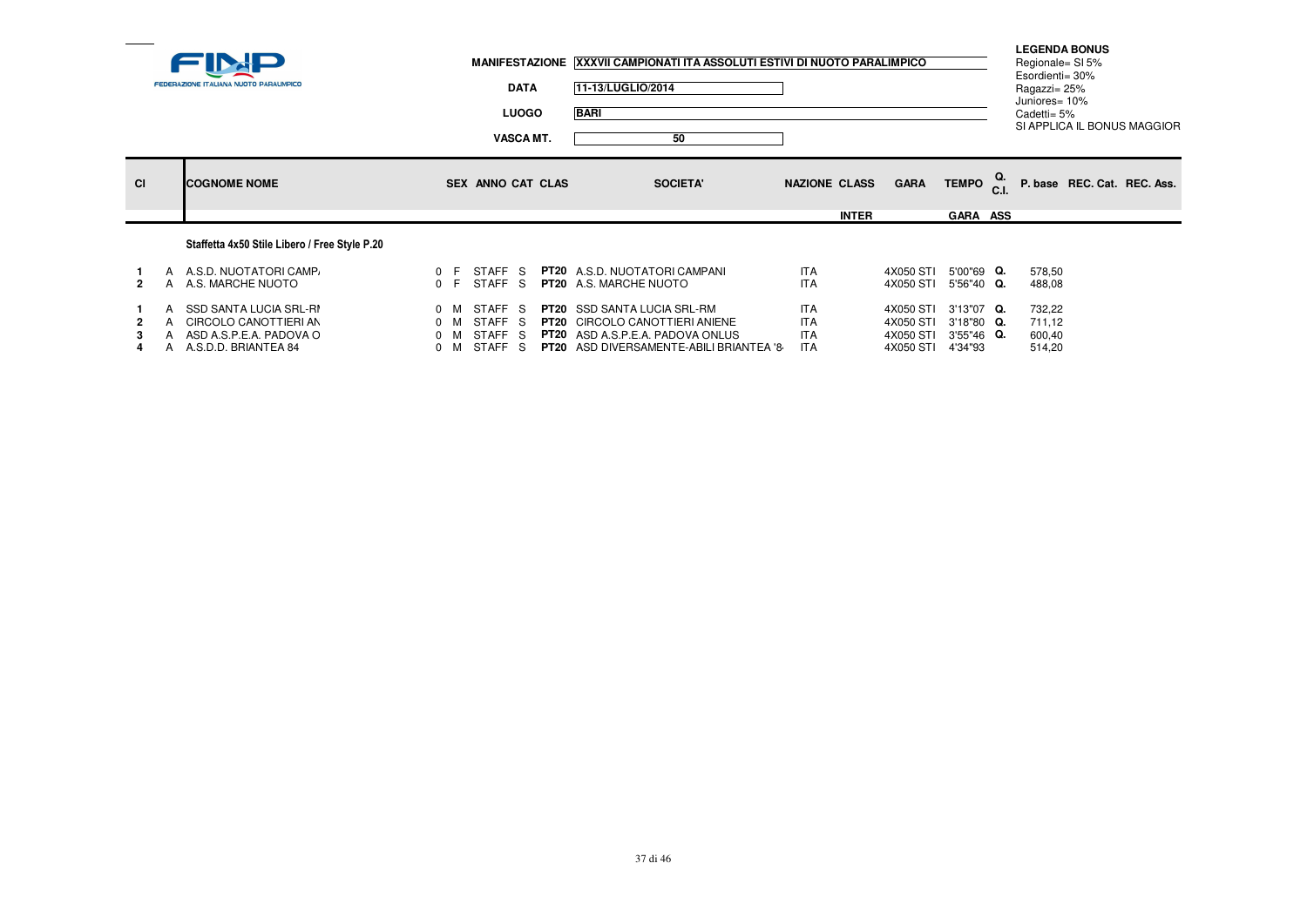|                            |        | FEDERAZIONE ITALIANA NUOTO PARALIMPICO           |                                                       |         | <b>MANIFESTAZIONE</b>    | <b>DATA</b><br><b>LUOGO</b> | XXXVII CAMPIONATI ITA ASSOLUTI ESTIVI DI NUOTO PARALIMPICO<br>11-13/LUGLIO/2014<br><b>BARI</b>                                    |                                        |                       |                                             |                                        |            | <b>LEGENDA BONUS</b><br>Regionale= SI 5%<br>Esordienti= 30%<br>Ragazzi= 25%<br>Juniores= 10%<br>Cadetti = $5%$ |                  | SI APPLICA IL BONUS MAGGIOR |
|----------------------------|--------|--------------------------------------------------|-------------------------------------------------------|---------|--------------------------|-----------------------------|-----------------------------------------------------------------------------------------------------------------------------------|----------------------------------------|-----------------------|---------------------------------------------|----------------------------------------|------------|----------------------------------------------------------------------------------------------------------------|------------------|-----------------------------|
| <b>CI</b>                  |        | <b>COGNOME NOME</b>                              |                                                       |         | <b>SEX ANNO CAT CLAS</b> | <b>VASCA MT.</b>            | 50<br><b>SOCIETA'</b>                                                                                                             |                                        | <b>NAZIONE CLASS</b>  | <b>GARA</b>                                 | <b>TEMPO</b>                           | Q.<br>C.I. |                                                                                                                |                  | P. base REC. Cat. REC. Ass. |
|                            |        |                                                  | DOMENICA MATTINA / SUNDAY MORNING 13/07/2014          |         |                          |                             |                                                                                                                                   |                                        | <b>INTER</b>          |                                             | GARA ASS                               |            |                                                                                                                |                  |                             |
|                            |        | <b>SESSIONE 4</b>                                |                                                       |         |                          |                             |                                                                                                                                   |                                        |                       |                                             |                                        |            |                                                                                                                |                  |                             |
|                            |        | <b>CLASSIFICA PER CLASSE FEMM.</b>               |                                                       |         |                          |                             |                                                                                                                                   |                                        |                       |                                             |                                        |            |                                                                                                                |                  |                             |
|                            |        | Metri 100 Rana / Breastroke SB4-SB13             |                                                       |         |                          |                             |                                                                                                                                   |                                        |                       |                                             |                                        |            |                                                                                                                |                  |                             |
| <b>ASS</b>                 |        | <b>CRISTALDI</b>                                 | <b>VERONICA</b>                                       | F.      | 1981                     | S                           | <b>FSSI ASD GSS TORINO-FSSI</b>                                                                                                   | <b>ITA</b>                             |                       | <b>100 RAN</b>                              |                                        | ####       | #N/D                                                                                                           | #N/D             | #N/D                        |
| $\overline{2}$<br>3        | A<br>A | <b>GHIRETTI</b><br><b>BRIZIO</b><br>A NOCE       | <b>GIULIA</b><br><b>SOFIA</b><br><b>ROSARIA</b>       | F<br>F  | 1994<br>1997<br>1971     | C<br>J<br>S.                | <b>SB04</b> EGO NUOTO A.S.D.<br>SB04 PHB POLISPORTIVA BERGAMASCA ONL<br><b>SB04</b> A.S.D. NUOTATORI CAMPANI                      | ITA.<br><b>ITA</b><br><b>ITA</b>       | X O                   | 100 RAN<br><b>100 RAN</b><br>100 RAN        | 2'02"81 Q.<br>3'07"54 Q.<br>3'31"51 Q. |            | 898.62<br>588,46<br>521,77                                                                                     |                  |                             |
| 2<br>3                     | A<br>A | FERRANTE<br>POZZI<br>A VELLUCCI                  | <b>SUSANNA</b><br><b>FRANCESCA</b><br><b>CHIARA</b>   | F       | 1996<br>1989<br>1997     | S<br>J                      | <b>SB05</b> POL. BRESCIANA NO FRONTIERE ON<br>SB05 ASD DIVERSAMENTE-ABILI BRIANTEA '8-<br>SB05 SSD SANTA LUCIA SRL-RM             | <b>ITA</b><br><b>ITA</b><br><b>ITA</b> | X <sub>O</sub><br>X O | <b>100 RAN</b><br><b>100 RAN</b><br>100 RAN | 2'16"35 Q.<br>2'19"74 Q.<br>2'56"22 Q. |            | 747.93<br>729,78<br>578,71                                                                                     |                  |                             |
| 1.<br>$\mathbf{2}$         | A<br>A | <b>BROLLI</b><br><b>D'EUGENIO</b>                | <b>ALICE</b><br><b>STEFANIA</b>                       | F       | 1997<br>1959             | J<br>S                      | SB06 ASSOCIAZIONE FUTURA ONLUS ASD - C<br>SB06 POL. DISABILI FABRIANO MIRASOL                                                     | <b>ITA</b><br><b>ITA</b>               | X O                   | <b>100 RAN</b><br><b>100 RAN</b>            | 2'34"08 Q.<br>3'08"94 Q.               |            | 631,62<br>515,08                                                                                               |                  |                             |
| -1<br>$\overline{2}$<br>FG | A<br>A | BELLINGERI<br>MAGGI<br><b>BAZDOACA</b>           | <b>GIULIA</b><br>CAMILLA<br><b>GEORGIANA VICTORIA</b> | F<br>-F | 2000<br>2001<br>1983     | R<br>Е<br>S                 | <b>SB07</b> A.I.C.S. PAVIA NUOTO A.S.D.<br><b>SB07</b> ASSOCIAZIONE POLISPORTIVA DILETTA<br><b>SB07</b> CIRCOLO CANOTTIERI ANIENE | <b>ITA</b><br><b>ITA</b><br><b>ROU</b> | X O                   | 100 RAN<br><b>100 RAN</b><br>100 RAN        | 2'20"67 Q.<br>3'24"81<br>2'05"56 Q.    |            | 649,82<br>446,32                                                                                               | R.Cat.<br>R.Cat. | R.Ass.<br>R.Ass.            |
| 1.                         | A      | <b>CICCHI</b>                                    | <b>VANESSA</b>                                        | F       | 1979                     | S                           | SB08 A.S.D. CAVALLUCCIO MARINO                                                                                                    | <b>ITA</b>                             |                       | <b>100 RAN</b>                              | 2'16"50 Q.                             |            | 586,67                                                                                                         |                  |                             |
| $\overline{2}$             | A<br>A | <b>BRUNETTI</b><br><b>DEL MASTRO</b>             | <b>ROSANNA</b><br><b>MARIKA</b>                       | F<br>F. | 1964<br>2003             | S<br>E.                     | <b>SB09</b> ACQUAMARINA TEAM TRIESTE ONLUS<br>SB09 AS.SO.RI FOGGIA                                                                | <b>ITA</b><br><b>ITA</b>               |                       | <b>100 RAN</b><br>100 RAN                   | 1'48"64 Q.<br>1'54"34 Q.               |            | 717,14<br>681,39                                                                                               | R.Cat.           |                             |
| 2                          | А<br>A | <b>RABBOLINI</b><br>POLISENO                     | <b>MARTINA</b><br><b>SARA</b>                         | F<br>F  | 1998<br>1982             | R<br>S                      | <b>SB11</b> G.S. DIL. NON VEDENTI MILANO - ONLUS<br>SB11 CIRCOLO CANOTTIERI ANIENE                                                | <b>ITA</b><br><b>ITA</b>               | X O                   | 100 RAN<br><b>100 RAN</b>                   | 1'39"70 Q.<br>2'28"43 Q.               |            | 916,35<br>615,51                                                                                               | R.Cat.           | R.Ass.                      |
| 2<br>3                     | A      | <b>VIVENZIO</b><br>A ZONTA CORRATO<br>A GASTALDI | <b>LUIGIA</b><br><b>ISABELLA</b><br>ANNA LAURA        | F.      | 1991<br>1993<br>2000     | S<br>C<br>R                 | <b>SB12</b> A.S.D. NOIVED NAPOLI<br><b>SB12</b> ASD A.S.P.E.A. PADOVA ONLUS<br><b>SB12</b> ASD A.S.P.E.A. PADOVA ONLUS            | ITA.<br><b>ITA</b><br><b>ITA</b>       | X O<br>X O<br>X O     | 100 RAN<br>100 RAN<br>100 RAN               | 1'49"99 Q.<br>2'04"95 Q.<br>2'07"99 Q. |            | 709,97<br>624.97<br>610,13                                                                                     |                  |                             |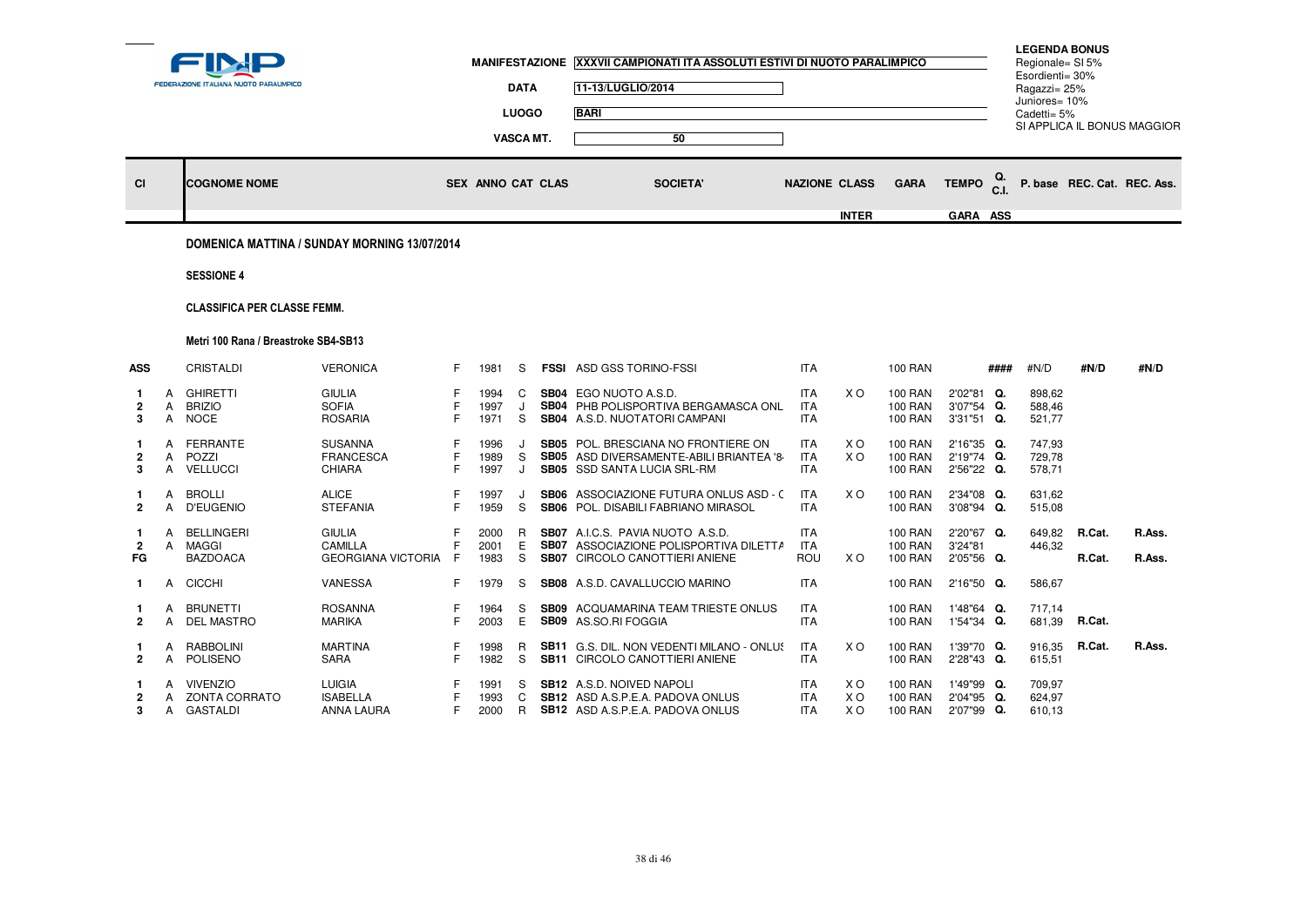|                           | <b>LUOGO</b>                          | <b>BARI</b>           |                                      |             |                                                | Ragazzi= 25%<br>Juniores= 10%<br>Cadetti= 5% | SI APPLICA IL BONUS MAGGIOR |
|---------------------------|---------------------------------------|-----------------------|--------------------------------------|-------------|------------------------------------------------|----------------------------------------------|-----------------------------|
| CI<br><b>COGNOME NOME</b> | <b>VASCA MT.</b><br>SEX ANNO CAT CLAS | 50<br><b>SOCIETA'</b> | <b>NAZIONE CLASS</b><br><b>INTER</b> | <b>GARA</b> | TEMPO $_{\rm C.L}^{\rm Q.}$<br><b>GARA ASS</b> |                                              | P. base REC. Cat. REC. Ass. |

#### **CLASSIFICA FINALE OPEN FEMM.**

### Metri 100 Rana / Breastroke SB4-SB13

|              | RABBOLINI       | <b>MARTINA</b>   | 1998 |     | <b>SB11</b> G.S. DIL. NON VEDENTI MILANO - ONLUS | <b>ITA</b> | X O | <b>100 RAN</b> | 1'38"56 Q.    | 926.95 | R.Cat. | R.Ass. |
|--------------|-----------------|------------------|------|-----|--------------------------------------------------|------------|-----|----------------|---------------|--------|--------|--------|
| $\mathbf{2}$ | <b>GHIRETTI</b> | <b>GIULIA</b>    | 1994 |     | <b>SB04</b> EGO NUOTO A.S.D.                     | <b>ITA</b> | ΧO  | 100 RAN        | 2'03"85 Q.    | 891.08 |        |        |
|              | FERRANTE        | <b>SUSANNA</b>   | 1996 |     | <b>SB05</b> POL. BRESCIANA NO FRONTIERE ON       | <b>ITA</b> | ΧO  | 100 RAN        | $2'15''77$ Q. | 751.12 |        |        |
|              | VIVENZIO        | <b>LUIGIA</b>    | 1991 |     | <b>SB12</b> A.S.D. NOIVED NAPOLI                 | <b>ITA</b> | ХC  | 100 RAN        | 1'47"90 Q.    | 723.73 |        |        |
|              | POZZI           | <b>FRANCESCA</b> | 1989 |     | <b>SB05</b> ASD DIVERSAMENTE-ABILI BRIANTEA '8   | <b>ITA</b> | ×с  | 100 RAN        | 2'20"97 Q.    | 723.42 |        |        |
| 6.           | BRUNETTI        | ROSANNA          | 1964 |     | <b>SB09</b> ACQUAMARINA TEAM TRIESTE ONLUS       | ITA        |     | 100 RAN        | $1'48''85$ Q. | 715.76 |        |        |
|              | BELLINGERI      | <b>GIULIA</b>    | 2000 | – R | <b>SB07</b> A.I.C.S. PAVIA NUOTO A.S.D.          | <b>ITA</b> |     | 100 RAN        | 2'19"11 Q.    | 657.1  | R.Cat. | R.Ass. |
|              | <b>BROLLI</b>   | <b>ALICE</b>     | 1997 |     | <b>SB06</b> ASSOCIAZIONE FUTURA ONLUS ASD - C    | <b>ITA</b> | ХC  | 100 RAN        | 2'35"63 Q.    | 625.33 |        |        |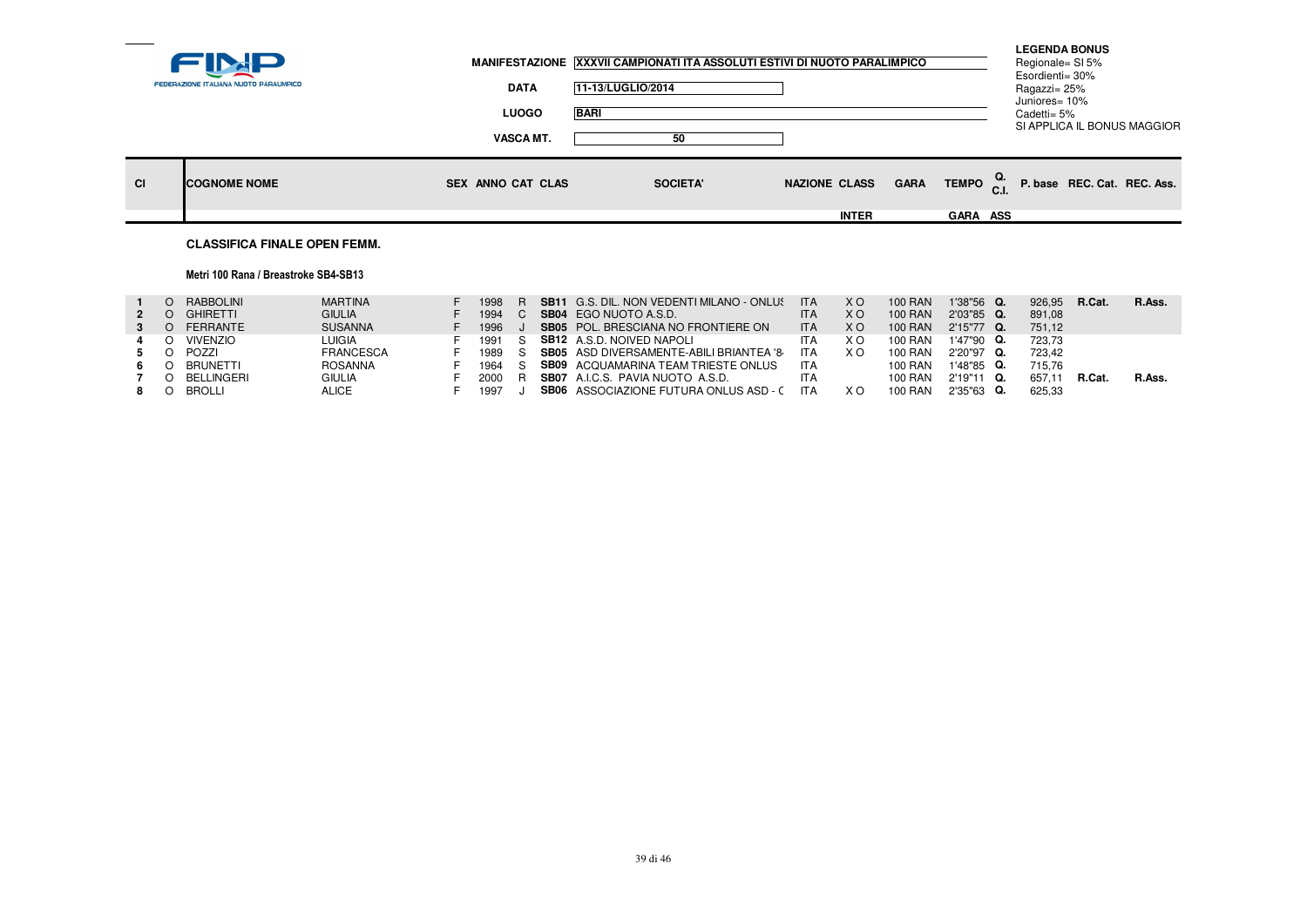|                                        |                                  | FEDERAZIONE ITALIANA NUOTO PARALIMPICO                      |                                                                                        |                       |                                      | <b>DATA</b><br><b>LUOGO</b><br>VASCA MT. | MANIFESTAZIONE XXXVII CAMPIONATI ITA ASSOLUTI ESTIVI DI NUOTO PARALIMPICO<br>11-13/LUGLIO/2014<br><b>BARI</b><br>50                                                                                      |                                                                    |                       |                                                                                        |                                                                 |    | <b>LEGENDA BONUS</b><br>Regionale= SI 5%<br>Esordienti= 30%<br>Ragazzi= 25%<br>Juniores= 10%<br>Cadetti= $5%$ |        | SI APPLICA IL BONUS MAGGIOR |
|----------------------------------------|----------------------------------|-------------------------------------------------------------|----------------------------------------------------------------------------------------|-----------------------|--------------------------------------|------------------------------------------|----------------------------------------------------------------------------------------------------------------------------------------------------------------------------------------------------------|--------------------------------------------------------------------|-----------------------|----------------------------------------------------------------------------------------|-----------------------------------------------------------------|----|---------------------------------------------------------------------------------------------------------------|--------|-----------------------------|
| <b>CI</b>                              |                                  | <b>COGNOME NOME</b>                                         |                                                                                        |                       | <b>SEX ANNO CAT CLAS</b>             |                                          | <b>SOCIETA'</b>                                                                                                                                                                                          | <b>NAZIONE CLASS</b>                                               | <b>INTER</b>          | <b>GARA</b>                                                                            | <b>TEMPO</b><br>GARA ASS                                        | Q. |                                                                                                               |        | P. base REC. Cat. REC. Ass. |
|                                        |                                  | <b>CLASSIFICA PER CLASSE MASCH.</b>                         |                                                                                        |                       |                                      |                                          |                                                                                                                                                                                                          |                                                                    |                       |                                                                                        |                                                                 |    |                                                                                                               |        |                             |
|                                        |                                  | Metri 100 Rana / Breastroke SB4-SB13                        |                                                                                        |                       |                                      |                                          |                                                                                                                                                                                                          |                                                                    |                       |                                                                                        |                                                                 |    |                                                                                                               |        |                             |
| 1.<br>$\overline{2}$                   | A<br>A                           | MORELLI<br><b>PAULON</b>                                    | <b>EFREM</b><br>ALESSANDRO                                                             | м<br>м                | 1979<br>1991                         | S<br>S                                   | <b>SB04</b> POL. BRESCIANA NO FRONTIERE ON<br><b>SB04</b> SSD SANTA LUCIA SRL-RM                                                                                                                         | ITA<br><b>ITA</b>                                                  | X O                   | <b>100 RAN</b><br><b>100 RAN</b>                                                       | 1'48"80 Q.<br>2'04"43 Q.                                        |    | 870,86<br>761,47                                                                                              |        |                             |
| -1<br>2<br>3                           | A<br>A<br>A                      | GARGARO<br>ZAMPETTI<br><b>RECCHIA</b>                       | <b>MATTIA</b><br><b>ENRICO</b><br><b>MARIANO</b>                                       | м<br>M<br>м           | 1992<br>1968<br>1986                 | C<br>S<br>S                              | <b>SB05</b> S.S.D. NUOTO CASTELLANA A R.L.<br><b>SB05</b> POL. DISABILI FABRIANO MIRASOL<br><b>SB05</b> NADIR SSD SRL                                                                                    | <b>ITA</b><br><b>ITA</b><br><b>ITA</b>                             |                       | <b>100 RAN</b><br><b>100 RAN</b><br><b>100 RAN</b>                                     | 2'07"58 Q.<br>2'13"78 Q.<br>2'33"78 Q.                          |    | 733,58<br>699.58<br>608,60                                                                                    | R.Cat. |                             |
| $\overline{\mathbf{2}}$<br>3           | A<br>$\mathsf{A}$<br>A           | ROMELE<br>MASSUSSI<br><b>BRUSCA</b>                         | <b>GIUSEPPE</b><br><b>ANDREA</b><br><b>MATTEO</b>                                      | м<br>M<br>м           | 1992<br>1994<br>1993                 | C<br>C<br>C                              | <b>SB06</b> POLISP. DISABILI VALCAMONICA<br>SB06 POL. BRESCIANA NO FRONTIERE ON<br>SB06 ASD BRIANZA SILVIA TREMOLADA                                                                                     | <b>ITA</b><br><b>ITA</b><br><b>ITA</b>                             | X O<br>$\times$       | <b>100 RAN</b><br><b>100 RAN</b><br><b>100 RAN</b>                                     | 1'40"16 Q.<br>1'59"97 Q.<br>2'43"19                             |    | 826,18<br>689,76<br>507,08                                                                                    |        |                             |
| $\overline{\mathbf{2}}$<br>з<br>4<br>5 | А<br>$\mathsf{A}$<br>A<br>A<br>A | TROMBETTA<br>TERRANEO<br>DI LUCA<br>GRAMIGNANO<br>VALENTINO | <b>STEFANO</b><br>ANDREA<br><b>RAFFAELE VICENTE</b><br><b>STEFANO</b><br><b>MATTIA</b> | м<br>м<br>м<br>M<br>м | 1979<br>1987<br>1968<br>1983<br>1988 | S.<br>S<br>S<br>S<br>S.                  | <b>SB07</b> POL. BRESCIANA NO FRONTIERE ON<br>SB07 ASD BRIANZA SILVIA TREMOLADA<br>SB07 CIRCOLO CANOTTIERI ANIENE<br><b>SB07</b> ASD PROPATRIA DISABILI BUSTO ARSIZ<br>SB07 ASD BRIANZA SILVIA TREMOLADA | <b>ITA</b><br><b>ITA</b><br><b>ITA</b><br><b>ITA</b><br><b>ITA</b> | $\times$<br>X         | <b>100 RAN</b><br><b>100 RAN</b><br><b>100 RAN</b><br><b>100 RAN</b><br><b>100 RAN</b> | 1'55"23 Q.<br>1'59"46 Q.<br>2'05"52 Q.<br>2'10"39 Q.<br>2'20"22 |    | 695.83<br>671,19<br>638,78<br>614,92<br>571,82                                                                |        |                             |
| 1.<br>$\overline{2}$                   | A                                | A MORLACCHI<br>ALIBRANDI                                    | <b>FEDERICO</b><br><b>LORENZO</b>                                                      | м<br>M                | 1993<br>1994                         | C<br>$\mathsf{C}$                        | SB08 POLHA - VARESE ASS.POLISP.DILE<br>SB08 SSD SANTA LUCIA SRL-RM                                                                                                                                       | <b>ITA</b><br><b>ITA</b>                                           | X O<br>X <sub>O</sub> | <b>100 RAN</b><br><b>100 RAN</b>                                                       | 1'17"99 Q.<br>1'33"07 Q.                                        |    | 884,99<br>741,59                                                                                              |        |                             |
| 2<br>3                                 | A<br>A                           | PERFETTO<br>A NADALET<br>CACCIAMANO                         | <b>IVAN</b><br><b>ANDREA</b><br><b>GIANLUCA</b>                                        | м<br>M<br>м           | 2000<br>1996<br>1971                 | R.<br>J<br>S                             | <b>SB09</b> A.S.D. NUOTATORI CAMPANI<br>SB09 A.S.D. FAI SPORT<br>SB09 SSD SANTA LUCIA SRL-RM                                                                                                             | <b>ITA</b><br><b>ITA</b><br><b>ITA</b>                             | X O                   | <b>100 RAN</b><br><b>100 RAN</b><br><b>100 RAN</b>                                     | 1'18"88 Q.<br>1'29"85 Q.<br>1'39"16 Q.                          |    | 840,39<br>737,79<br>668,52                                                                                    | R.Cat. | R.Ass.                      |
| $\mathbf{2}$                           | A                                | <b>BASSANI</b><br>A CAMPANALE                               | <b>FEDERICO</b><br><b>MAURO</b>                                                        | м<br>м                | 1996<br>1996                         | J<br>J                                   | <b>SB11 CIRCOLO CANOTTIERI ANIENE</b><br><b>SB11</b> A.S.D. BARLETTA NUOTO                                                                                                                               | <b>ITA</b><br><b>ITA</b>                                           | $\times$              | <b>100 RAN</b><br><b>100 RAN</b>                                                       | 1'30"31 Q.<br>2'08"18 Q.                                        |    | 802,02<br>565,06                                                                                              | R.Cat. | R.Ass.                      |
|                                        |                                  | ASS A SARACINO                                              | <b>CHRISTIAN</b>                                                                       | м                     | 2003                                 | E                                        | <b>SB12</b> A.P.D. DHEA SPORT                                                                                                                                                                            | <b>ITA</b>                                                         |                       | <b>100 RAN</b>                                                                         |                                                                 |    |                                                                                                               |        |                             |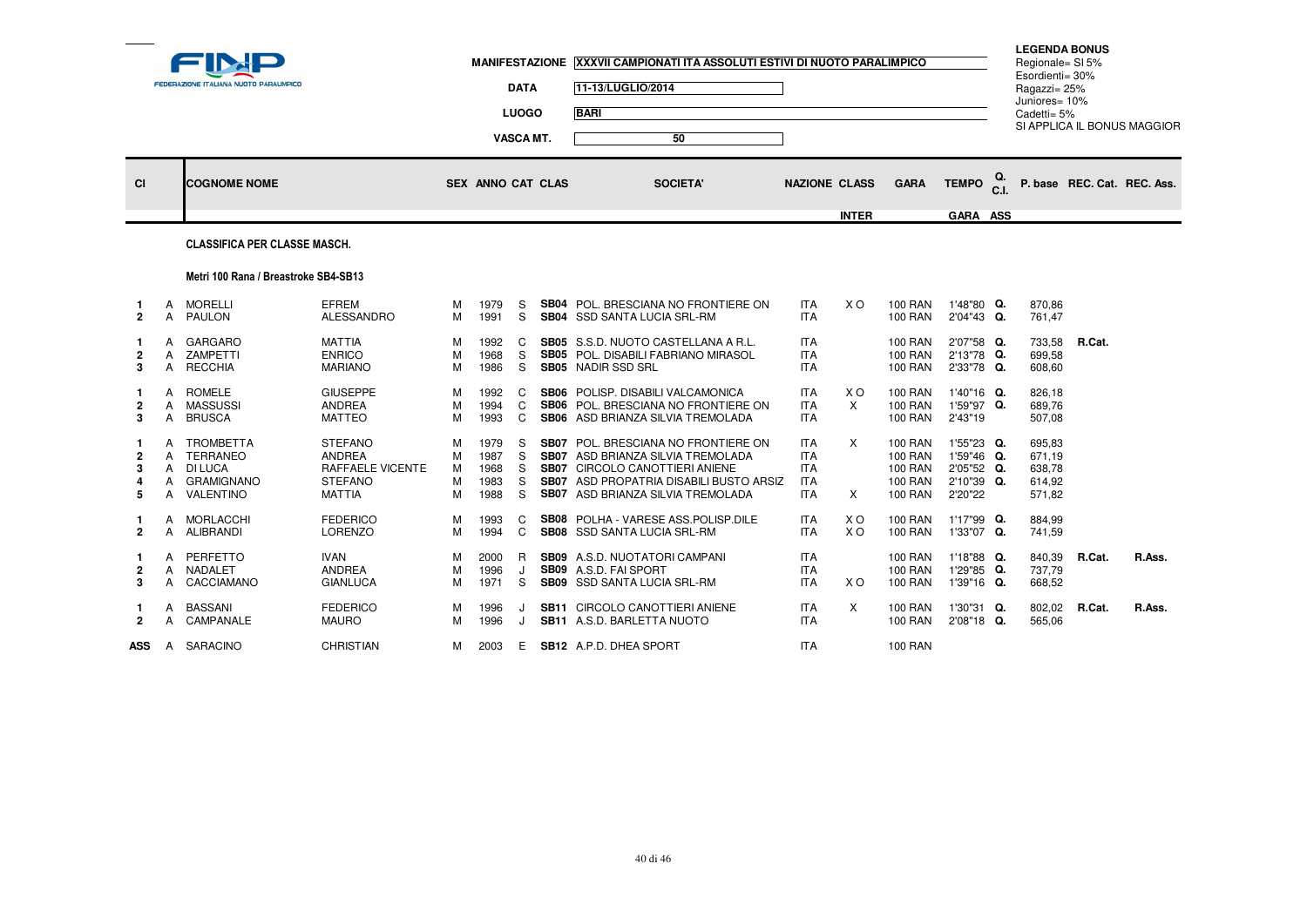|           | FEDERAZIONE ITALIANA NUOTO PARALIMPICO | <b>DATA</b>       | MANIFESTAZIONE XXXVII CAMPIONATI ITA ASSOLUTI ESTIVI DI NUOTO PARALIMPICO<br>11-13/LUGLIO/2014 |                      |             |                                    | <b>LEGENDA BONUS</b><br>Regionale= SI 5%<br>Esordienti= 30%<br>Ragazzi= 25%<br>Juniores= 10% |                             |  |
|-----------|----------------------------------------|-------------------|------------------------------------------------------------------------------------------------|----------------------|-------------|------------------------------------|----------------------------------------------------------------------------------------------|-----------------------------|--|
|           |                                        | <b>LUOGO</b>      | <b>BARI</b>                                                                                    |                      |             |                                    | Cadetti= 5%                                                                                  |                             |  |
|           |                                        | <b>VASCA MT.</b>  | 50                                                                                             |                      |             |                                    |                                                                                              | SI APPLICA IL BONUS MAGGIOR |  |
| <b>CI</b> | <b>ICOGNOME NOME</b>                   | SEX ANNO CAT CLAS | <b>SOCIETA'</b>                                                                                | <b>NAZIONE CLASS</b> | <b>GARA</b> | TEMPO $_{\text{C.I.}}^{\text{Q.}}$ |                                                                                              | P. base REC. Cat. REC. Ass. |  |
|           |                                        |                   |                                                                                                | <b>INTER</b>         |             | <b>GARA ASS</b>                    |                                                                                              |                             |  |
|           |                                        |                   |                                                                                                |                      |             |                                    |                                                                                              |                             |  |

#### **CLASSIFICA FINALE OPEN MASCH.**

#### Metri 100 Rana / Breastroke SB4-SB13

|             | O MORLACCHI    | <b>FEDERICO</b> | M | 1993   | <b>SB08</b> POLHA - VARESE ASS POLISP DILE | <b>ITA</b> | X O | <b>100 RAN</b> | 1'17"67 Q.    | 888.63               |        |        |
|-------------|----------------|-----------------|---|--------|--------------------------------------------|------------|-----|----------------|---------------|----------------------|--------|--------|
| $2^{\circ}$ | <b>MORELLI</b> | <b>EFREM</b>    | M | 1979   | <b>SB04</b> POL. BRESCIANA NO FRONTIERE ON | <b>ITA</b> | X O | <b>100 RAN</b> | $1'50''83$ Q. | 854.91               |        |        |
|             | PERFETTO       | <b>IVAN</b>     |   |        | 2000 R SB09 A.S.D. NUOTATORI CAMPANI       | <b>ITA</b> |     | <b>100 RAN</b> | 1'17"99 Q.    | 849.98               | R.Cat. | R.Ass. |
| 4           | ROMELE         | <b>GIUSEPPE</b> | м | 1992 C | <b>SB06</b> POLISP. DISABILI VALCAMONICA   | <b>ITA</b> | xо  | 100 RAN        | $1'40''06$ Q. | 827.00               |        |        |
|             | BASSANI        | <b>FEDERICO</b> | м | 1996   | <b>SB11 CIRCOLO CANOTTIERI ANIENE</b>      | <b>ITA</b> |     | 100 RAN        | $1'31''91$ Q. | 788.05 <b>R.Cat.</b> |        |        |
|             | ALIBRANDI      | LORENZO         | м | 1994   | <b>SB08</b> SSD SANTA LUCIA SRL-RM         | <b>ITA</b> | X O | 100 RAN        | $1'31''74$ Q. | 752.34               |        |        |
|             | PAULON         | ALESSANDRO      | м | 1991   | <b>SB04</b> SSD SANTA LUCIA SRL-RM         | <b>ITA</b> |     | 100 RAN        | $2'06''39$ Q. | 749.66               |        |        |
|             | NADALET        | ANDREA          |   | 1996   | <b>SB09</b> A.S.D. FAI SPORT               | <b>ITA</b> |     | <b>100 RAN</b> | 1'31"22 Q.    | 726.70               |        |        |
|             |                |                 |   |        |                                            |            |     |                |               |                      |        |        |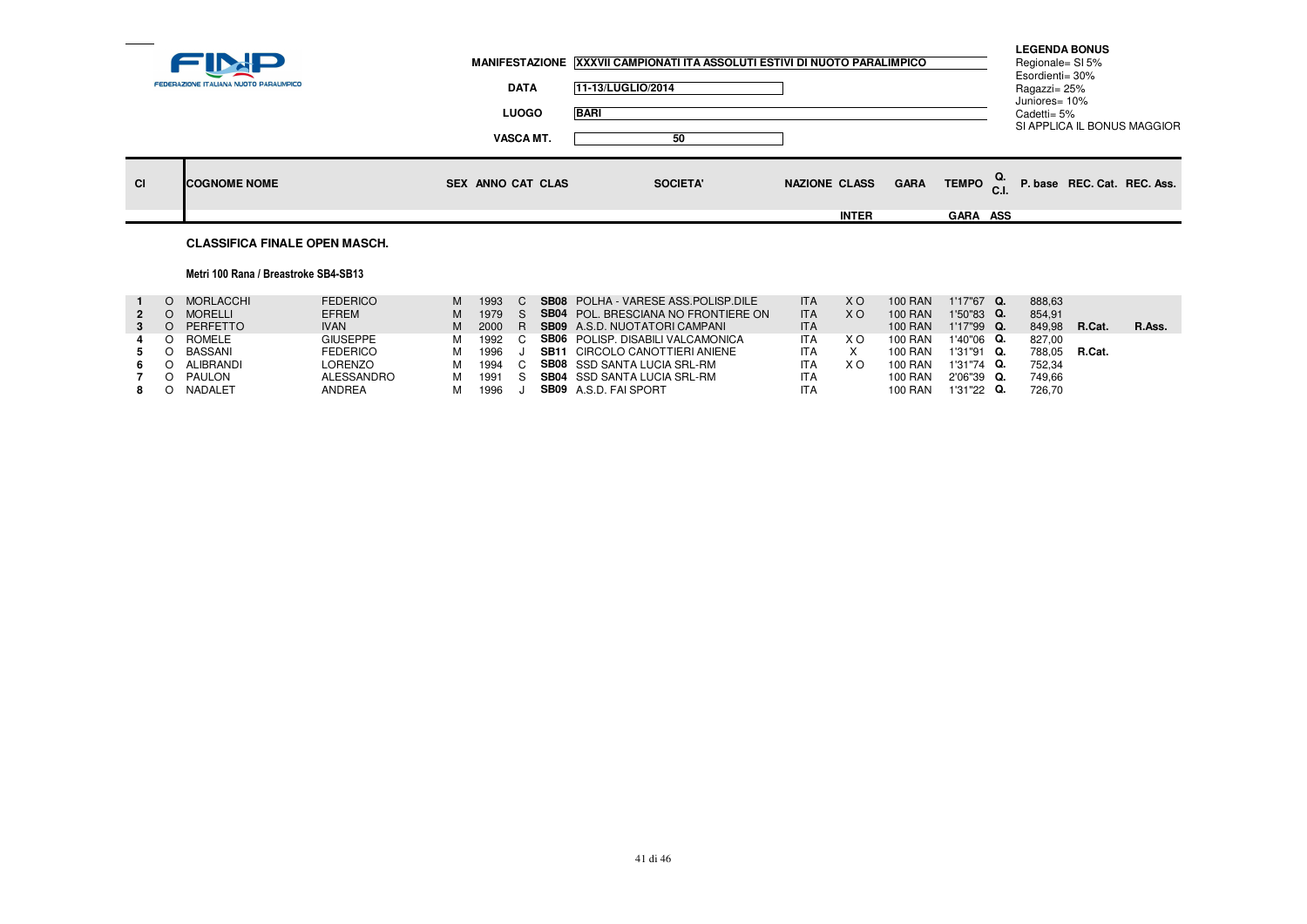| SI APPLICA IL BONUS MAGGIOR<br>50<br><b>VASCA MT.</b><br>Q.<br><b>TEMPO</b><br><b>CI</b><br><b>COGNOME NOME</b><br><b>SEX ANNO CAT CLAS</b><br><b>SOCIETA'</b><br><b>NAZIONE CLASS</b><br><b>GARA</b><br>P. base REC. Cat. REC. Ass.<br><b>INTER</b><br>GARA ASS<br><b>CLASSIFICA PER CLASSE FEMM.</b><br>Metri 50 Farfalla / Butterfly S3-S7<br><b>GIULIA</b><br><b>ITA</b><br>GADOLA<br>F.<br>S<br>POL. BRESCIANA NO FRONTIERE ON<br>X O<br>050 FAR<br>1'21"05 Q.<br>794,69<br>R.Cat.<br>1986<br>S 03<br>$\mathbf{1}$<br>A<br><b>ITA</b><br><b>STEFANIA</b><br><b>CHIARIONI</b><br>S 05<br>CIRCOLO CANOTTIERI ANIENE<br>X O<br>050 FAR<br>0'56"00 Q.<br>754,64<br>1979<br>S<br>A<br>F.<br>$\mathsf{R}$<br><b>ITA</b><br><b>MIGLIACCIO</b><br>ANGELA<br>2000<br>S 05 A.P.D. DHEA SPORT<br>050 FAR<br>1'34"24 Q.<br>448,43<br>$\overline{2}$<br>$\mathsf{A}$<br><b>ALICE</b><br>ASSOCIAZIONE FUTURA ONLUS ASD - C<br><b>ITA</b><br>X O<br>050 FAR<br>1'00"37 Q.<br>618,02<br>$\mathsf{A}$<br>BROLLI<br>1997<br>S 06<br>J<br>-1<br><b>DARIA</b><br>$\mathsf{C}$<br>S 06<br>SSD SANTA LUCIA SRL-RM<br><b>ITA</b><br>050 FAR<br>1'02"17 Q.<br>600,13<br>$\mathsf{A}$<br>D'OTTAVI<br>1994<br>$\mathbf{2}$<br>585,35 R.Cat.<br>1'03"74 Q.<br>A BOGGIONI<br><b>MONICA</b><br>1998<br>R<br>S 06<br>A.I.C.S. PAVIA NUOTO A.S.D.<br><b>ITA</b><br>050 FAR<br>3<br>X O<br>FG<br><b>ROMANO</b><br><b>EMANUELA</b><br>F<br>1990<br>S<br>A.S.D. NUOTATORI CAMPANI<br><b>ITA</b><br>050 FAR<br>0'48"94 Q.<br>S 06<br><b>ELENA</b><br><b>ITA</b><br>R.Cat.<br>PIETRONI<br>S 07<br>ASD DIVERSAMENTE-ABILI BRIANTEA '8<br>X O<br>050 FAR<br>$0'51''43$ Q.<br>675.87<br>1996<br>A<br>J<br>-1<br>S<br>1'10"54 Q.<br>A D'EUGENIO<br><b>STEFANIA</b><br>1959<br>S 07 POL. DISABILI FABRIANO MIRASOL<br><b>ITA</b><br>050 FAR<br>492,77<br>$\overline{2}$<br>F.<br><b>ITA</b><br><b>NUSCIS</b><br><b>MICHELA</b><br>F.<br>FSSI ASD POL. SIL. CAGLIARI-FSSI<br>#N/D<br>#N/D<br>FG<br>1991<br>S<br>050 FAR<br>0'39"28 ####<br><b>CLASSIFICA OPEN FEMM.</b><br>Metri 50 Farfalla / Butterfly S3-S7<br>R.Cat.<br><b>GADOLA</b><br><b>GIULIA</b><br>POL. BRESCIANA NO FRONTIERE ON<br><b>ITA</b><br>050 FAR<br>1'21"05 Q.<br>794,69<br>1986<br>S 03<br>X <sub>O</sub><br>$\circ$<br>S<br>$\mathbf{1}$<br><b>CHIARIONI</b><br><b>STEFANIA</b><br>1979<br>S<br>S 05 CIRCOLO CANOTTIERI ANIENE<br><b>ITA</b><br><b>XO</b><br>050 FAR<br>0'56"00 Q.<br>754,64<br>$\overline{2}$<br>$\circ$<br><b>ELENA</b><br>S 07 ASD DIVERSAMENTE-ABILI BRIANTEA '8<br>675,87<br>R.Cat.<br>O PIETRONI<br>1996<br>J<br><b>ITA</b><br><b>XO</b><br>050 FAR<br>0'51"43 Q.<br>3<br>1'00"37 Q.<br>$\circ$<br><b>BROLLI</b><br><b>ALICE</b><br>1997<br>S 06<br>ASSOCIAZIONE FUTURA ONLUS ASD - C<br><b>ITA</b><br>X O<br>050 FAR<br>618,02<br>J<br>4<br>SSD SANTA LUCIA SRL-RM<br>D'OTTAVI<br><b>DARIA</b><br>1994<br>C<br>S 06<br><b>ITA</b><br>050 FAR<br>1'02"17 Q.<br>600,13<br>5<br>$\circ$<br>R.Cat.<br><b>BOGGIONI</b><br><b>MONICA</b><br>1998<br>R.<br>S 06 A.I.C.S. PAVIA NUOTO A.S.D.<br><b>ITA</b><br>050 FAR<br>1'03"74 Q.<br>585,35<br>$\circ$<br>6<br><b>D'EUGENIO</b><br>S 07 POL. DISABILI FABRIANO MIRASOL<br>1'10"54 Q.<br>$\circ$<br>$\overline{7}$ |  | <b>FEDERAZIONE ITALIANA NUOTO PARALIMPICO</b> |                 |      | <b>DATA</b><br><b>LUOGO</b> | MANIFESTAZIONE XXXVII CAMPIONATI ITA ASSOLUTI ESTIVI DI NUOTO PARALIMPICO<br>11-13/LUGLIO/2014<br><b>BARI</b> |            |         |  | <b>LEGENDA BONUS</b><br>Regionale= SI 5%<br>Esordienti= 30%<br>Ragazzi= 25%<br>Juniores= 10%<br>Cadetti= 5% |        |
|----------------------------------------------------------------------------------------------------------------------------------------------------------------------------------------------------------------------------------------------------------------------------------------------------------------------------------------------------------------------------------------------------------------------------------------------------------------------------------------------------------------------------------------------------------------------------------------------------------------------------------------------------------------------------------------------------------------------------------------------------------------------------------------------------------------------------------------------------------------------------------------------------------------------------------------------------------------------------------------------------------------------------------------------------------------------------------------------------------------------------------------------------------------------------------------------------------------------------------------------------------------------------------------------------------------------------------------------------------------------------------------------------------------------------------------------------------------------------------------------------------------------------------------------------------------------------------------------------------------------------------------------------------------------------------------------------------------------------------------------------------------------------------------------------------------------------------------------------------------------------------------------------------------------------------------------------------------------------------------------------------------------------------------------------------------------------------------------------------------------------------------------------------------------------------------------------------------------------------------------------------------------------------------------------------------------------------------------------------------------------------------------------------------------------------------------------------------------------------------------------------------------------------------------------------------------------------------------------------------------------------------------------------------------------------------------------------------------------------------------------------------------------------------------------------------------------------------------------------------------------------------------------------------------------------------------------------------------------------------------------------------------------------------------------------------------------------------------------------------------------------------------------------------------------------------------------------------------|--|-----------------------------------------------|-----------------|------|-----------------------------|---------------------------------------------------------------------------------------------------------------|------------|---------|--|-------------------------------------------------------------------------------------------------------------|--------|
|                                                                                                                                                                                                                                                                                                                                                                                                                                                                                                                                                                                                                                                                                                                                                                                                                                                                                                                                                                                                                                                                                                                                                                                                                                                                                                                                                                                                                                                                                                                                                                                                                                                                                                                                                                                                                                                                                                                                                                                                                                                                                                                                                                                                                                                                                                                                                                                                                                                                                                                                                                                                                                                                                                                                                                                                                                                                                                                                                                                                                                                                                                                                                                                                                      |  |                                               |                 |      |                             |                                                                                                               |            |         |  |                                                                                                             |        |
|                                                                                                                                                                                                                                                                                                                                                                                                                                                                                                                                                                                                                                                                                                                                                                                                                                                                                                                                                                                                                                                                                                                                                                                                                                                                                                                                                                                                                                                                                                                                                                                                                                                                                                                                                                                                                                                                                                                                                                                                                                                                                                                                                                                                                                                                                                                                                                                                                                                                                                                                                                                                                                                                                                                                                                                                                                                                                                                                                                                                                                                                                                                                                                                                                      |  |                                               |                 |      |                             |                                                                                                               |            |         |  |                                                                                                             |        |
|                                                                                                                                                                                                                                                                                                                                                                                                                                                                                                                                                                                                                                                                                                                                                                                                                                                                                                                                                                                                                                                                                                                                                                                                                                                                                                                                                                                                                                                                                                                                                                                                                                                                                                                                                                                                                                                                                                                                                                                                                                                                                                                                                                                                                                                                                                                                                                                                                                                                                                                                                                                                                                                                                                                                                                                                                                                                                                                                                                                                                                                                                                                                                                                                                      |  |                                               |                 |      |                             |                                                                                                               |            |         |  |                                                                                                             |        |
|                                                                                                                                                                                                                                                                                                                                                                                                                                                                                                                                                                                                                                                                                                                                                                                                                                                                                                                                                                                                                                                                                                                                                                                                                                                                                                                                                                                                                                                                                                                                                                                                                                                                                                                                                                                                                                                                                                                                                                                                                                                                                                                                                                                                                                                                                                                                                                                                                                                                                                                                                                                                                                                                                                                                                                                                                                                                                                                                                                                                                                                                                                                                                                                                                      |  |                                               |                 |      |                             |                                                                                                               |            |         |  |                                                                                                             |        |
|                                                                                                                                                                                                                                                                                                                                                                                                                                                                                                                                                                                                                                                                                                                                                                                                                                                                                                                                                                                                                                                                                                                                                                                                                                                                                                                                                                                                                                                                                                                                                                                                                                                                                                                                                                                                                                                                                                                                                                                                                                                                                                                                                                                                                                                                                                                                                                                                                                                                                                                                                                                                                                                                                                                                                                                                                                                                                                                                                                                                                                                                                                                                                                                                                      |  |                                               |                 |      |                             |                                                                                                               |            |         |  |                                                                                                             |        |
|                                                                                                                                                                                                                                                                                                                                                                                                                                                                                                                                                                                                                                                                                                                                                                                                                                                                                                                                                                                                                                                                                                                                                                                                                                                                                                                                                                                                                                                                                                                                                                                                                                                                                                                                                                                                                                                                                                                                                                                                                                                                                                                                                                                                                                                                                                                                                                                                                                                                                                                                                                                                                                                                                                                                                                                                                                                                                                                                                                                                                                                                                                                                                                                                                      |  |                                               |                 |      |                             |                                                                                                               |            |         |  |                                                                                                             | R.Ass. |
|                                                                                                                                                                                                                                                                                                                                                                                                                                                                                                                                                                                                                                                                                                                                                                                                                                                                                                                                                                                                                                                                                                                                                                                                                                                                                                                                                                                                                                                                                                                                                                                                                                                                                                                                                                                                                                                                                                                                                                                                                                                                                                                                                                                                                                                                                                                                                                                                                                                                                                                                                                                                                                                                                                                                                                                                                                                                                                                                                                                                                                                                                                                                                                                                                      |  |                                               |                 |      |                             |                                                                                                               |            |         |  |                                                                                                             |        |
|                                                                                                                                                                                                                                                                                                                                                                                                                                                                                                                                                                                                                                                                                                                                                                                                                                                                                                                                                                                                                                                                                                                                                                                                                                                                                                                                                                                                                                                                                                                                                                                                                                                                                                                                                                                                                                                                                                                                                                                                                                                                                                                                                                                                                                                                                                                                                                                                                                                                                                                                                                                                                                                                                                                                                                                                                                                                                                                                                                                                                                                                                                                                                                                                                      |  |                                               |                 |      |                             |                                                                                                               |            |         |  |                                                                                                             |        |
|                                                                                                                                                                                                                                                                                                                                                                                                                                                                                                                                                                                                                                                                                                                                                                                                                                                                                                                                                                                                                                                                                                                                                                                                                                                                                                                                                                                                                                                                                                                                                                                                                                                                                                                                                                                                                                                                                                                                                                                                                                                                                                                                                                                                                                                                                                                                                                                                                                                                                                                                                                                                                                                                                                                                                                                                                                                                                                                                                                                                                                                                                                                                                                                                                      |  |                                               |                 |      |                             |                                                                                                               |            |         |  |                                                                                                             |        |
|                                                                                                                                                                                                                                                                                                                                                                                                                                                                                                                                                                                                                                                                                                                                                                                                                                                                                                                                                                                                                                                                                                                                                                                                                                                                                                                                                                                                                                                                                                                                                                                                                                                                                                                                                                                                                                                                                                                                                                                                                                                                                                                                                                                                                                                                                                                                                                                                                                                                                                                                                                                                                                                                                                                                                                                                                                                                                                                                                                                                                                                                                                                                                                                                                      |  |                                               |                 |      |                             |                                                                                                               |            |         |  |                                                                                                             | #N/D   |
|                                                                                                                                                                                                                                                                                                                                                                                                                                                                                                                                                                                                                                                                                                                                                                                                                                                                                                                                                                                                                                                                                                                                                                                                                                                                                                                                                                                                                                                                                                                                                                                                                                                                                                                                                                                                                                                                                                                                                                                                                                                                                                                                                                                                                                                                                                                                                                                                                                                                                                                                                                                                                                                                                                                                                                                                                                                                                                                                                                                                                                                                                                                                                                                                                      |  |                                               |                 |      |                             |                                                                                                               |            |         |  |                                                                                                             |        |
|                                                                                                                                                                                                                                                                                                                                                                                                                                                                                                                                                                                                                                                                                                                                                                                                                                                                                                                                                                                                                                                                                                                                                                                                                                                                                                                                                                                                                                                                                                                                                                                                                                                                                                                                                                                                                                                                                                                                                                                                                                                                                                                                                                                                                                                                                                                                                                                                                                                                                                                                                                                                                                                                                                                                                                                                                                                                                                                                                                                                                                                                                                                                                                                                                      |  |                                               |                 |      |                             |                                                                                                               |            |         |  |                                                                                                             |        |
| <b>MIGLIACCIO</b><br>$\mathsf{R}$<br>S 05 A.P.D. DHEA SPORT<br>1'34"24 Q.<br>$\circ$<br>ANGELA<br>F.<br>2000<br><b>ITA</b><br>050 FAR<br>448.43<br>8                                                                                                                                                                                                                                                                                                                                                                                                                                                                                                                                                                                                                                                                                                                                                                                                                                                                                                                                                                                                                                                                                                                                                                                                                                                                                                                                                                                                                                                                                                                                                                                                                                                                                                                                                                                                                                                                                                                                                                                                                                                                                                                                                                                                                                                                                                                                                                                                                                                                                                                                                                                                                                                                                                                                                                                                                                                                                                                                                                                                                                                                 |  |                                               | <b>STEFANIA</b> | 1959 | S                           |                                                                                                               | <b>ITA</b> | 050 FAR |  | 492,77                                                                                                      | R.Ass. |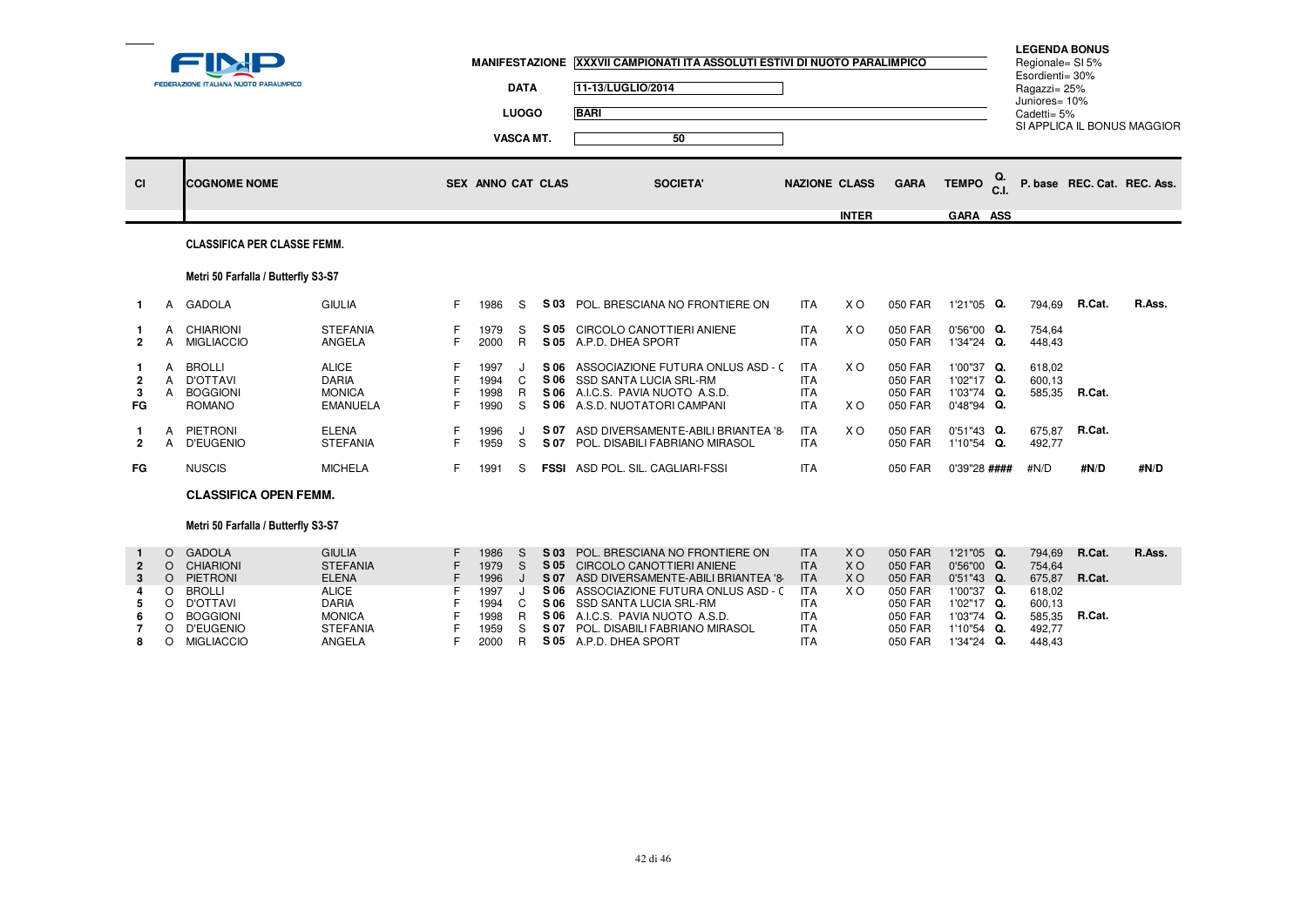|                |                            | <b>FEDERAZIONE ITALIANA NUOTO PARALIMPICO</b>                                                              |                                                                                               |                            | <b>MANIFESTAZIONE</b>                        | <b>DATA</b><br><b>LUOGO</b><br>VASCA MT. |                                      | XXXVII CAMPIONATI ITA ASSOLUTI ESTIVI DI NUOTO PARALIMPICO<br>11-13/LUGLIO/2014<br><b>BARI</b><br>50                                                                                                         |                                                                                  |                              |                                                                |                                                                                    |                      | Esordienti= 30%<br>Ragazzi= 25%<br>Juniores= 10%<br>Cadetti= 5% | <b>LEGENDA BONUS</b><br>Regionale= SI 5%<br>SI APPLICA IL BONUS MAGGIOR |
|----------------|----------------------------|------------------------------------------------------------------------------------------------------------|-----------------------------------------------------------------------------------------------|----------------------------|----------------------------------------------|------------------------------------------|--------------------------------------|--------------------------------------------------------------------------------------------------------------------------------------------------------------------------------------------------------------|----------------------------------------------------------------------------------|------------------------------|----------------------------------------------------------------|------------------------------------------------------------------------------------|----------------------|-----------------------------------------------------------------|-------------------------------------------------------------------------|
| <b>CI</b>      |                            | <b>COGNOME NOME</b>                                                                                        |                                                                                               |                            | SEX ANNO CAT CLAS                            |                                          |                                      | <b>SOCIETA'</b>                                                                                                                                                                                              | <b>NAZIONE CLASS</b>                                                             | <b>INTER</b>                 | <b>GARA</b>                                                    | <b>TEMPO</b><br>GARA ASS                                                           | Q.<br>C <sub>1</sub> |                                                                 | P. base REC. Cat. REC. Ass.                                             |
|                |                            | <b>CLASSIFICA PER CLASSE MASCH.</b>                                                                        |                                                                                               |                            |                                              |                                          |                                      |                                                                                                                                                                                                              |                                                                                  |                              |                                                                |                                                                                    |                      |                                                                 |                                                                         |
|                |                            | Metri 50 Farfalla / Butterfly S3-S7                                                                        |                                                                                               |                            |                                              |                                          |                                      |                                                                                                                                                                                                              |                                                                                  |                              |                                                                |                                                                                    |                      |                                                                 |                                                                         |
| $\overline{2}$ | A<br>A                     | <b>CAMPIONE</b><br><b>FRISON</b>                                                                           | <b>VINCENZO</b><br><b>WILLIAM</b>                                                             | м<br>M                     | 1982<br>1978                                 | S<br>S                                   | S 03                                 | S 03 A.S. CULT. ANTHROPOS SOC. SPOR<br>ASD A.S.P.E.A. PADOVA ONLUS                                                                                                                                           | <b>ITA</b><br><b>ITA</b>                                                         |                              | 050 FAR<br>050 FAR                                             | 1'18"50 Q.<br>1'33"09 Q.                                                           |                      | 791.59<br>667,53                                                |                                                                         |
| 1.             | A                          | PEZZOLI                                                                                                    | <b>MATTIA</b>                                                                                 | м                          | 1982                                         | S.                                       | S 04                                 | ASD DIVERSAMENTE-ABILI BRIANTEA '8                                                                                                                                                                           | <b>ITA</b>                                                                       |                              | 050 FAR                                                        | 1'06"12 Q.                                                                         |                      | 666,52                                                          |                                                                         |
| 6              | A<br>A<br>A<br>A<br>A<br>A | <b>MORELLI</b><br>CASTAGNETO<br><b>BENSI</b><br><b>LOMBARDINI</b><br><b>BURATTINI</b><br><b>COTTICELLI</b> | <b>EFREM</b><br><b>ANDREA</b><br>NICOLO'<br><b>SERGIO</b><br><b>MATTEO</b><br><b>GIUSEPPE</b> | М<br>M<br>M<br>M<br>M<br>M | 1979<br>1988<br>1985<br>1977<br>1976<br>2000 | S<br>S<br>S<br>S<br>S<br>R               | S 05<br>S 05<br>S 05<br>S 05<br>S 05 | POL. BRESCIANA NO FRONTIERE ON<br>A.S.D. FRATELLANZA NUOTO PONTEDE<br><b>CIRCOLO CANOTTIERI ANIENE</b><br>S 05 PHB POLISPORTIVA BERGAMASCA ONL<br>POL. DISABILI FABRIANO MIRASOL<br>A.S.D. NUOTATORI CAMPANI | <b>ITA</b><br><b>ITA</b><br><b>ITA</b><br><b>ITA</b><br><b>ITA</b><br><b>ITA</b> | X O<br>X <sub>O</sub><br>X O | 050 FAR<br>050 FAR<br>050 FAR<br>050 FAR<br>050 FAR<br>050 FAR | 0'43"90 Q.<br>0'44"17 Q.<br>0'52"52 Q.<br>$0'58"63$ Q.<br>1'05"45 Q.<br>1'11"49 Q. |                      | 821,41<br>816.39<br>686,60<br>615,04<br>550,95<br>504,41        |                                                                         |
| 3              | А<br>A<br>$\overline{A}$   | <b>DOLFIN</b><br>LATALARDO<br>PELLEGRINI                                                                   | <b>MARCO</b><br><b>ALESSANDRO</b><br>LORENZO                                                  | м<br>M<br>м                | 1981<br>1992<br>1990                         | S<br>C<br>S                              | S 06<br>S 06                         | ASD DIVERSAMENTE-ABILI BRIANTEA '8<br>S 06 ASD A.S.P.E.A. PADOVA ONLUS<br>CENTRO NUOTO MASSAROSA A.S.D.                                                                                                      | <b>ITA</b><br><b>ITA</b><br><b>ITA</b>                                           | X O<br>X O                   | 050 FAR<br>050 FAR<br>050 FAR                                  | 0'43"65 Q.<br>$0'52"15$ Q.<br>$0'59''46$ Q.                                        |                      | 702,63<br>588.11<br>515,81                                      |                                                                         |
|                | A<br>A                     | <b>TARAS</b><br><b>DI LUCA</b>                                                                             | <b>VALERIO</b><br>RAFFAELE VICENTE                                                            | м                          | 1988<br>1968                                 | S<br>S.                                  | S 07<br>S 07                         | SSD SANTA LUCIA SRL-RM<br>CIRCOLO CANOTTIERI ANIENE                                                                                                                                                          | <b>ITA</b><br><b>ITA</b>                                                         | X O                          | 050 FAR<br>050 FAR                                             | $0'34''75$ Q.<br>$0'44"12$ Q.                                                      |                      | 872.23<br>686,99                                                |                                                                         |

## **CLASSIFICA FINALE OPEN MASCH.**

# Metri 50 Farfalla / Butterfly S3-S7

|              | TARAS          | <b>VALERIO</b>   | М | 1988 | S 07 | SSD SANTA LUCIA SRL-RM                     | <b>ITA</b> | ΧO  | 050 FAR | $0'35''39$ Q. | 856.46 |
|--------------|----------------|------------------|---|------|------|--------------------------------------------|------------|-----|---------|---------------|--------|
| $\mathbf{2}$ | <b>MORELLI</b> | <b>EFREM</b>     | М | 1979 |      | <b>S 05 POL. BRESCIANA NO FRONTIERE ON</b> | <b>ITA</b> | ΧO  | 050 FAR | $0'44''32$ Q. | 813.63 |
|              | CASTAGNETO     | <b>ANDREA</b>    | м | 1988 |      | S 05 A.S.D. FRATELLANZA NUOTO PONTEDE      | <b>ITA</b> | X O | 050 FAR | $0'44''54$ Q. | 809.61 |
|              | CAMPIONE       | <b>VINCENZO</b>  | м | 1982 |      | <b>S 03</b> A.S. CULT. ANTHROPOS SOC. SPOR | ITA        |     | 050 FAR | $1'20''24$ Q. | 774.43 |
|              | <b>FRISON</b>  | <b>WILLIAM</b>   | м | 1978 |      | S 03 ASD A.S.P.E.A. PADOVA ONLUS           | <b>ITA</b> |     | 050 FAR | $1'26''72$ Q. | 716.56 |
|              | DI LUCA        | RAFFAELE VICENTE | М | 1968 | S 07 | CIRCOLO CANOTTIERI ANIENE                  | <b>ITA</b> |     | 050 FAR | $0'44"18$ Q.  | 686.06 |
|              | <b>DOLFIN</b>  | <b>MARCO</b>     |   | 1981 | S 06 | ASD DIVERSAMENTE-ABILI BRIANTEA '8         | <b>ITA</b> | ΧO  | 050 FAR | $0'45''29$ Q. | 677.19 |
|              | <b>BENSI</b>   | NICOLO'          |   | 1985 | S 05 | CIRCOLO CANOTTIERI ANIENE                  |            | ΧO  | 050 FAR | $0'53''40$ Q. | 675.28 |
|              |                |                  |   |      |      |                                            |            |     |         |               |        |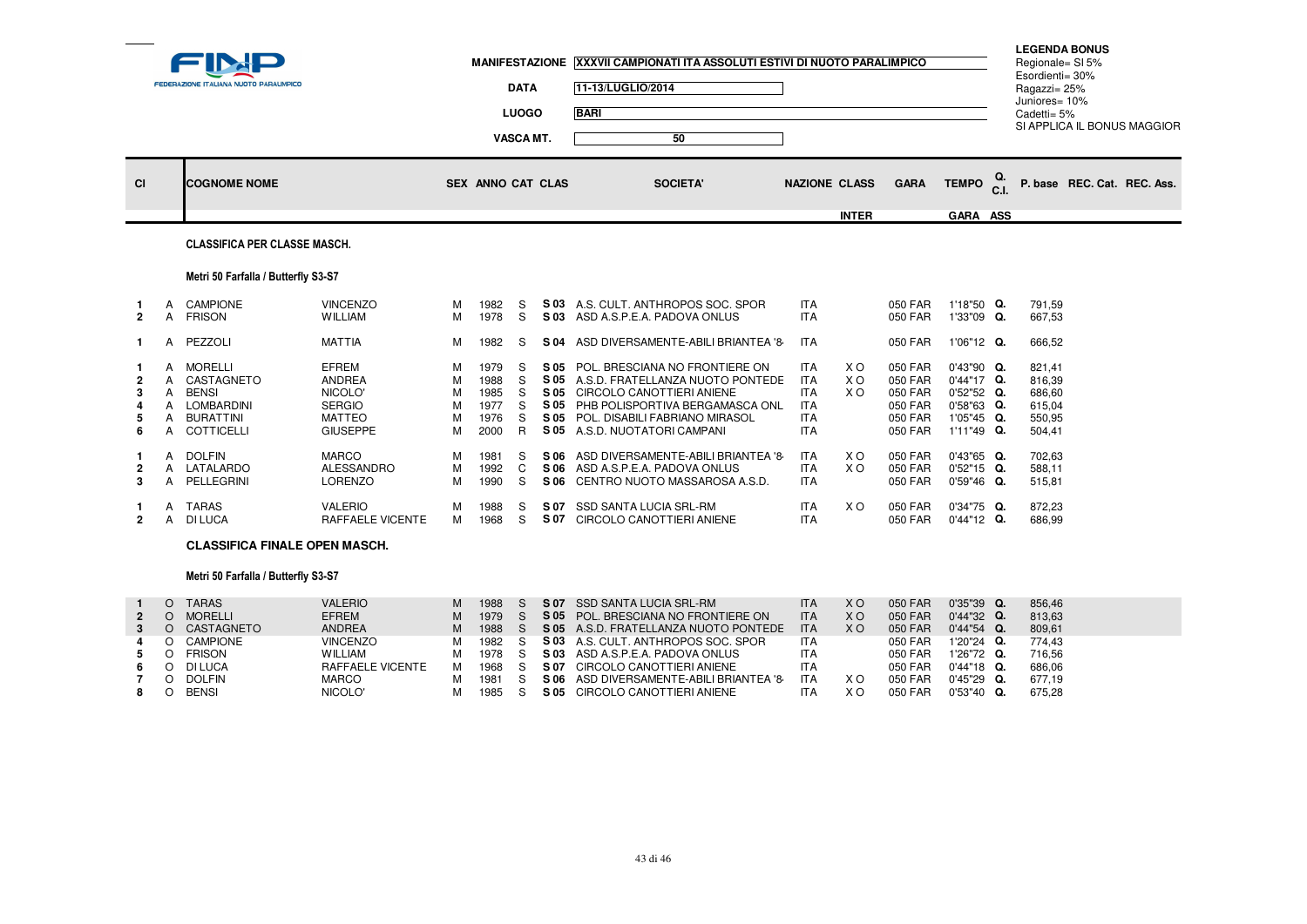|                     |                     | <b>FEDERAZIONE ITALIANA NUOTO PARALIMPICO</b> |                                                    |    |                      | <b>DATA</b><br><b>LUOGO</b><br><b>VASCA MT.</b> | MANIFESTAZIONE XXXVII CAMPIONATI ITA ASSOLUTI ESTIVI DI NUOTO PARALIMPICO<br>11-13/LUGLIO/2014<br><b>BARI</b><br>50 |                                        |              |                                                    |                                        | <b>LEGENDA BONUS</b><br>Regionale= SI 5%<br>Esordienti= 30%<br>Ragazzi= 25%<br>Juniores= 10%<br>Cadetti= 5%<br>SI APPLICA IL BONUS MAGGIOR |
|---------------------|---------------------|-----------------------------------------------|----------------------------------------------------|----|----------------------|-------------------------------------------------|---------------------------------------------------------------------------------------------------------------------|----------------------------------------|--------------|----------------------------------------------------|----------------------------------------|--------------------------------------------------------------------------------------------------------------------------------------------|
| <b>CI</b>           |                     | <b>COGNOME NOME</b>                           |                                                    |    | SEX ANNO CAT CLAS    |                                                 | <b>SOCIETA'</b>                                                                                                     | <b>NAZIONE CLASS</b>                   |              | <b>GARA</b>                                        | TEMPO <sub>C.I.</sub>                  | P. base REC. Cat. REC. Ass.                                                                                                                |
|                     |                     |                                               |                                                    |    |                      |                                                 |                                                                                                                     |                                        | <b>INTER</b> |                                                    | GARA ASS                               |                                                                                                                                            |
|                     |                     | <b>CLASSIFICA PER CLASSE FEMM.</b>            |                                                    |    |                      |                                                 |                                                                                                                     |                                        |              |                                                    |                                        |                                                                                                                                            |
|                     |                     | Metri 100 Farfalla / Butterfly S8-S13         |                                                    |    |                      |                                                 |                                                                                                                     |                                        |              |                                                    |                                        |                                                                                                                                            |
| FG                  |                     | <b>BAZDOACA</b>                               | GEORGIANA VICTORIA F                               |    | 1983                 | S.                                              | S 08 CIRCOLO CANOTTIERI ANIENE                                                                                      | ROU                                    | X O          | 100 FAR                                            | 1'51"31 Q.                             |                                                                                                                                            |
| $\overline{2}$      | A                   | SECCI<br>A GRANATA                            | <b>FRANCESCA</b><br>SARA                           | F. | 1990<br>1995         | S                                               | S 09 A.S.D. SARDEGNA SPORT<br>S 09 SSD MOLFETTA NUOTO                                                               | <b>ITA</b><br><b>ITA</b>               | X O          | <b>100 FAR</b><br><b>100 FAR</b>                   | 1'15"27 Q.<br>1'58"31 Q.               | 908.86<br>578,23                                                                                                                           |
| $\mathbf{1}$        |                     | A ALBICINI                                    | <b>CRISTINA</b>                                    | F. | 1969                 | S.                                              | S 13 POL. BRESCIANA NO FRONTIERE ON                                                                                 | <b>ITA</b>                             |              | <b>100 FAR</b>                                     | 2'06"94 Q.                             | 523,63                                                                                                                                     |
|                     |                     | <b>CLASSIFICA OPEN FEMM.</b>                  |                                                    |    |                      |                                                 |                                                                                                                     |                                        |              |                                                    |                                        |                                                                                                                                            |
|                     |                     | Metri 100 Farfalla / Butterfly S8-S13         |                                                    |    |                      |                                                 |                                                                                                                     |                                        |              |                                                    |                                        |                                                                                                                                            |
| $\overline{2}$<br>3 | $\circ$<br>$\Omega$ | <b>SECCI</b><br>O GRANATA<br><b>ALBICINI</b>  | <b>FRANCESCA</b><br><b>SARA</b><br><b>CRISTINA</b> | F. | 1990<br>1995<br>1969 | S.<br><sub>S</sub>                              | S 09 A.S.D. SARDEGNA SPORT<br>S 09 SSD MOLFETTA NUOTO<br>S 13 POL. BRESCIANA NO FRONTIERE ON                        | <b>ITA</b><br><b>ITA</b><br><b>ITA</b> | <b>XO</b>    | <b>100 FAR</b><br><b>100 FAR</b><br><b>100 FAR</b> | 1'15"27 Q.<br>1'58"31 Q.<br>2'06"94 Q. | 908.86<br>578,23<br>523,63                                                                                                                 |
|                     |                     |                                               |                                                    |    |                      |                                                 |                                                                                                                     |                                        |              |                                                    |                                        |                                                                                                                                            |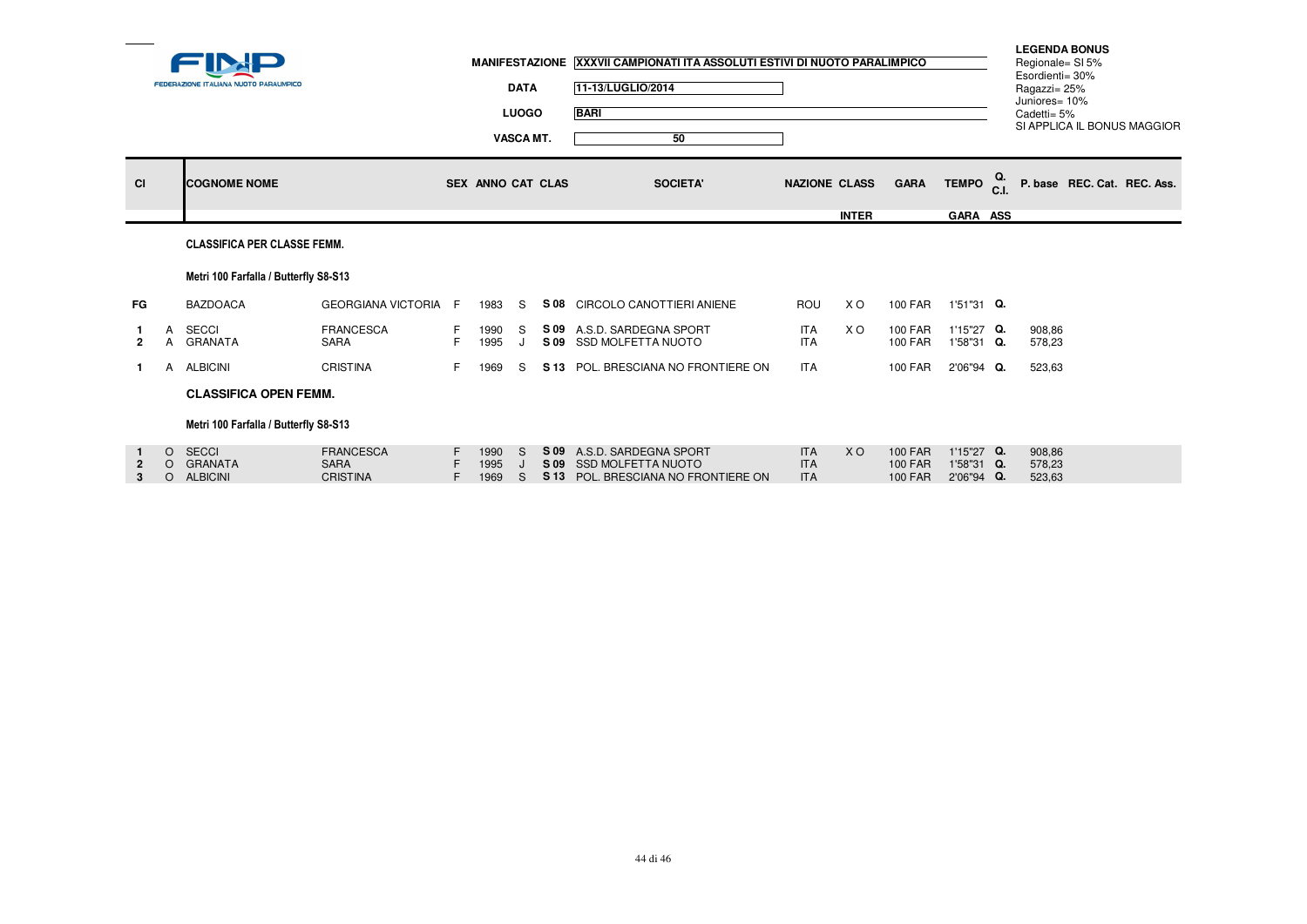|                          |                               | FEDERAZIONE ITALIANA NUOTO PARALIMPICO                     |                                                               |                  |                              | <b>DATA</b><br><b>LUOGO</b><br><b>VASCA MT.</b> | MANIFESTAZIONE XXXVII CAMPIONATI ITA ASSOLUTI ESTIVI DI NUOTO PARALIMPICO<br>11-13/LUGLIO/2014<br><b>BARI</b><br>50              |                                                      |                                                     |                                                                      |                                                      |    | <b>LEGENDA BONUS</b><br>Regionale= SI 5%<br>Esordienti= 30%<br>Ragazzi= 25%<br>Juniores= 10%<br>Cadetti= 5% |        | SI APPLICA IL BONUS MAGGIOR |
|--------------------------|-------------------------------|------------------------------------------------------------|---------------------------------------------------------------|------------------|------------------------------|-------------------------------------------------|----------------------------------------------------------------------------------------------------------------------------------|------------------------------------------------------|-----------------------------------------------------|----------------------------------------------------------------------|------------------------------------------------------|----|-------------------------------------------------------------------------------------------------------------|--------|-----------------------------|
| <b>CI</b>                |                               | <b>COGNOME NOME</b>                                        |                                                               |                  | <b>SEX ANNO CAT CLAS</b>     |                                                 | <b>SOCIETA'</b>                                                                                                                  | <b>NAZIONE CLASS</b>                                 |                                                     | <b>GARA</b>                                                          | <b>TEMPO</b>                                         | Q. |                                                                                                             |        | P. base REC. Cat. REC. Ass. |
|                          |                               | <b>CLASSIFICA PER CLASSE MASCH.</b>                        |                                                               |                  |                              |                                                 |                                                                                                                                  |                                                      | <b>INTER</b>                                        |                                                                      | GARA ASS                                             |    |                                                                                                             |        |                             |
|                          |                               | Metri 100 Farfalla / Butterfly S8-S13                      |                                                               |                  |                              |                                                 |                                                                                                                                  |                                                      |                                                     |                                                                      |                                                      |    |                                                                                                             |        |                             |
| 1.<br>$\overline{2}$     | A<br>A                        | <b>BIANCHI</b><br>POGGI                                    | <b>FILIPPO</b><br>CARLOS                                      | м<br>M           | 1994<br>1976                 | C<br>S                                          | S 08 PO.HA.FI.<br>S 08 ATLANTIDE O.N.L.U.S.                                                                                      | <b>ITA</b><br><b>ITA</b>                             | $\times$                                            | <b>100 FAR</b><br><b>100 FAR</b>                                     | 1'20"02 Q.<br>1'35"33 Q.                             |    | 760,06<br>637,99                                                                                            |        |                             |
| FG.                      |                               | PREZZI                                                     | <b>YURI</b>                                                   | м                | 1994                         | C                                               | S 09 CIRCOLO CANOTTIERI ANIENE                                                                                                   | <b>ITA</b>                                           | X O                                                 | <b>100 FAR</b>                                                       | 1'10"60 Q.                                           |    |                                                                                                             |        |                             |
| 3                        | $\mathsf{A}$                  | A CIULLI<br>A SPAIRANI<br>ABETE                            | SIMONE<br><b>CLAUDIO</b><br><b>VITTORIO</b>                   | M<br>м<br>M      | 1986<br>1986<br>1980         | S<br>S<br>S                                     | S 10 CIRCOLO CANOTTIERI ANIENE<br>S 10 POL. BRESCIANA NO FRONTIERE ON<br>S 10 A.S.D. NUOTATORI CAMPANI                           | <b>ITA</b><br><b>ITA</b><br><b>ITA</b>               | X O<br>$\times$<br>$\circ$                          | <b>100 FAR</b><br><b>100 FAR</b><br><b>100 FAR</b>                   | 1'01"39 Q.<br>1'13"48 Q.<br>1'19"31 Q.               |    | 926,54<br>774,09<br>717,19                                                                                  | R.Cat. | R.Ass.                      |
| $\overline{2}$           | А                             | SOTTILE<br>A URSO                                          | <b>FABRIZIO</b><br><b>SALVATORE</b>                           | м<br>M           | 1993<br>1999                 | C<br>$\mathsf{R}$                               | S 12 POLHA - VARESE ASS. POLISP. DILE<br>S 12 A.S.D. NOIVED NAPOLI                                                               | <b>ITA</b><br><b>ITA</b>                             | <b>XO</b><br>X <sub>O</sub>                         | <b>100 FAR</b><br><b>100 FAR</b>                                     | 1'06"04 Q.<br>1'22"88 Q.                             |    | 876,44<br>698,36                                                                                            | R.Cat. |                             |
|                          |                               | <b>CLASSIFICA OPEN MASCH.</b>                              |                                                               |                  |                              |                                                 |                                                                                                                                  |                                                      |                                                     |                                                                      |                                                      |    |                                                                                                             |        |                             |
|                          |                               | Metri 100 Farfalla / Butterfly S8-S13                      |                                                               |                  |                              |                                                 |                                                                                                                                  |                                                      |                                                     |                                                                      |                                                      |    |                                                                                                             |        |                             |
| $\overline{2}$<br>3<br>4 | $\Omega$<br>$\circ$           | <b>CIULLI</b><br>O SOTTILE<br>O SPAIRANI<br><b>BIANCHI</b> | SIMONE<br><b>FABRIZIO</b><br><b>CLAUDIO</b><br><b>FILIPPO</b> | M<br>M<br>M<br>м | 1986<br>1993<br>1986<br>1994 | S.<br>$\mathsf{C}$<br><sub>S</sub><br>C         | S 10 CIRCOLO CANOTTIERI ANIENE<br>S 12 POLHA - VARESE ASS. POLISP. DILE<br>S 10 POL. BRESCIANA NO FRONTIERE ON<br>S 08 PO.HA.FI. | <b>ITA</b><br><b>ITA</b><br><b>ITA</b><br><b>ITA</b> | <b>XO</b><br>X <sub>O</sub><br>$\times$<br>$\times$ | <b>100 FAR</b><br><b>100 FAR</b><br><b>100 FAR</b><br><b>100 FAR</b> | 1'01"39 Q.<br>1'06"04 Q.<br>1'13"48 Q.<br>1'20"02 Q. |    | 926,54<br>876,44<br>774,09<br>760,06                                                                        | R.Cat. | R.Ass.                      |
| 5<br>6<br>$\overline{7}$ | $\circ$<br>$\circ$<br>$\circ$ | ABETE<br><b>URSO</b><br><b>POGGI</b>                       | <b>VITTORIO</b><br><b>SALVATORE</b><br>CARLOS                 | м<br>м<br>M      | 1980<br>1999<br>1976         | S<br>R.<br>S.                                   | S 10 A.S.D. NUOTATORI CAMPANI<br>S 12 A.S.D. NOIVED NAPOLI<br>S 08 ATLANTIDE O.N.L.U.S.                                          | <b>ITA</b><br><b>ITA</b><br><b>ITA</b>               | $\circ$<br><b>XO</b>                                | <b>100 FAR</b><br><b>100 FAR</b><br><b>100 FAR</b>                   | 1'19"31 Q.<br>1'22"88 Q.<br>1'35"33 Q.               |    | 717,19<br>698,36<br>637,99                                                                                  | R.Cat. |                             |